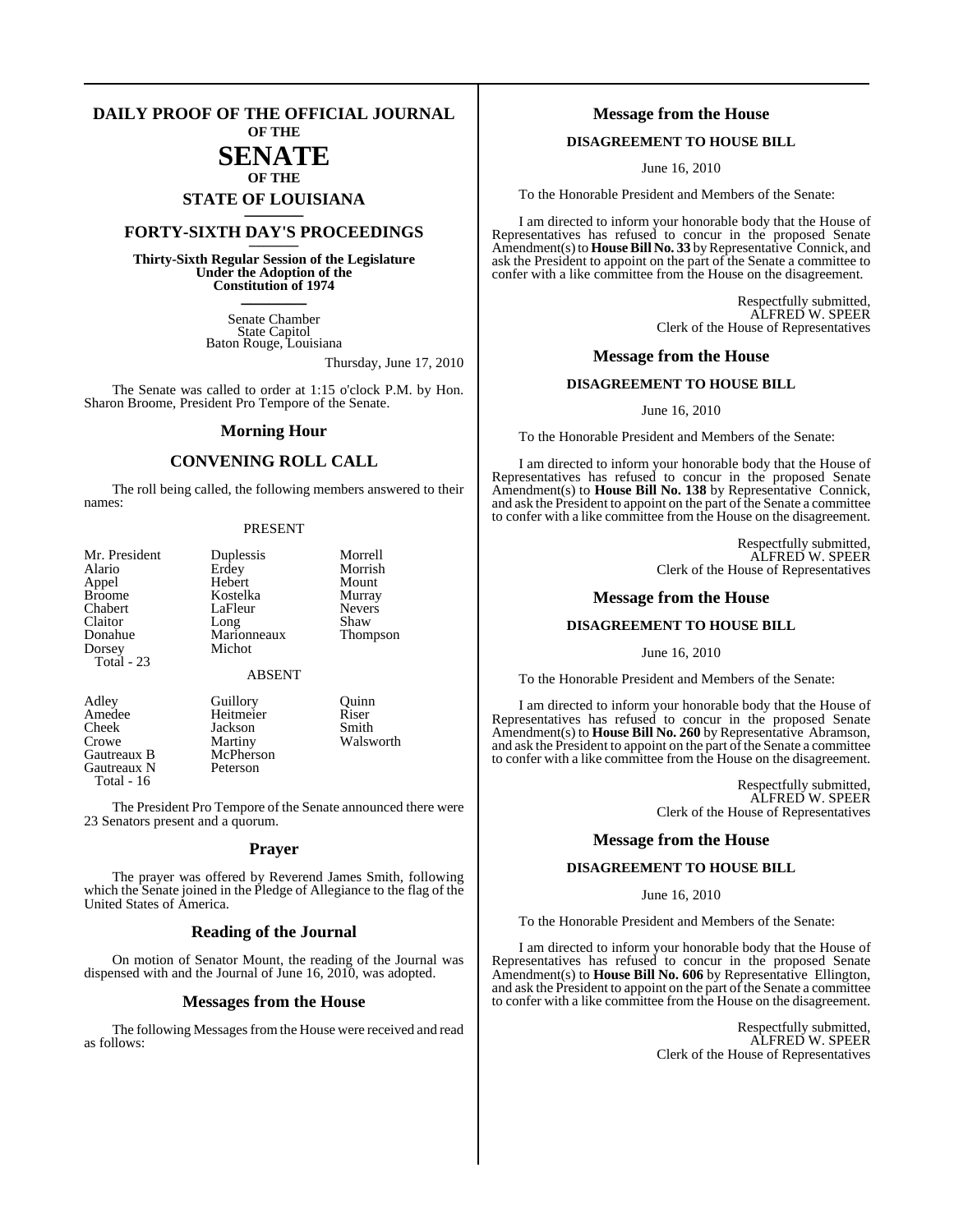#### **Message from the House**

#### **DISAGREEMENT TO HOUSE BILL**

#### June 16, 2010

To the Honorable President and Members of the Senate:

I am directed to inform your honorable body that the House of Representatives has refused to concur in the proposed Senate Amendment(s) to **House Bill No. 807** by Representative Tim Burns, and ask the President to appoint on the part of the Senate a committee to confer with a like committee from the House on the disagreement.

> Respectfully submitted, ALFRED W. SPEER Clerk of the House of Representatives

#### **Message from the House**

#### **DISAGREEMENT TO HOUSE BILL**

#### June 16, 2010

To the Honorable President and Members of the Senate:

I am directed to inform your honorable body that the House of Representatives has refused to concur in the proposed Senate Amendment(s) to **House Bill No. 1028** by Representative Waddell, and ask the President to appoint on the part of the Senate a committee to confer with a like committee from the House on the disagreement.

> Respectfully submitted, ALFRED W. SPEER Clerk of the House of Representatives

#### **Message from the House**

#### **DISAGREEMENT TO HOUSE BILL**

June 16, 2010

To the Honorable President and Members of the Senate:

I am directed to inform your honorable body that the House of Representatives has refused to concur in the proposed Senate Amendment(s) to **House Bill No. 1053** by Representative Arnold, and ask the President to appoint on the part of the Senate a committee to confer with a like committee from the House on the disagreement.

> Respectfully submitted, ALFRED W. SPEER Clerk of the House of Representatives

#### **Message from the House**

#### **DISAGREEMENT TO HOUSE BILL**

June 16, 2010

To the Honorable President and Members of the Senate:

I am directed to inform your honorable body that the House of Representatives has refused to concur in the proposed Senate Amendment(s) to **House Bill No. 1146** by Representative Landry, and ask the President to appoint on the part of the Senate a committee to confer with a like committee from the House on the disagreement.

> Respectfully submitted, ALFRED W. SPEER Clerk of the House of Representatives

# **Page 2 SENATE 46th DAY'S PROCEEDINGS**

### **Message from the House**

#### **DISAGREEMENT TO HOUSE BILL**

June 16, 2010

To the Honorable President and Members of the Senate:

I am directed to inform your honorable body that the House of Representatives has refused to concur in the proposed Senate Amendment(s) to **House Bill No. 1264** by Representative LaFonta, and ask the President to appoint on the part of the Senate a committee to confer with a like committee from the House on the disagreement.

> Respectfully submitted, ALFRED W. SPEER Clerk of the House of Representatives

#### **Message from the House**

#### **DISAGREEMENT TO HOUSE BILL**

June 16, 2010

To the Honorable President and Members of the Senate:

I am directed to inform your honorable body that the House of Representatives has refused to concur in the proposed Senate Amendment(s) to **House Bill No. 1293** by Representative Pugh, and ask the President to appoint on the part of the Senate a committee to confer with a like committee from the House on the disagreement.

> Respectfully submitted, ALFRED W. SPEER Clerk of the House of Representatives

#### **Message from the House**

#### **DISAGREEMENT TO HOUSE BILL**

June 16, 2010

To the Honorable President and Members of the Senate:

I am directed to inform your honorable body that the House of Representatives has refused to concur in the proposed Senate Amendment(s) to **House Bill No. 1350** by Representative Arnold, and ask the President to appoint on the part of the Senate a committee to confer with a like committee from the House on the disagreement.

> Respectfully submitted, ALFRED W. SPEER Clerk of the House of Representatives

**Rules Suspended Reconsidered**

#### **Message from the House**

#### **DISAGREEMENT TO HOUSE BILL**

June 16, 2010

To the Honorable President and Members of the Senate:

I am directed to inform your honorable body that the House of Representatives has reconsidered the refusal to concur in the proposed Senate Amendment(s) to **House Bill No. 138** by Representative Connick.

> Respectfully submitted, ALFRED W. SPEER Clerk of the House of Representatives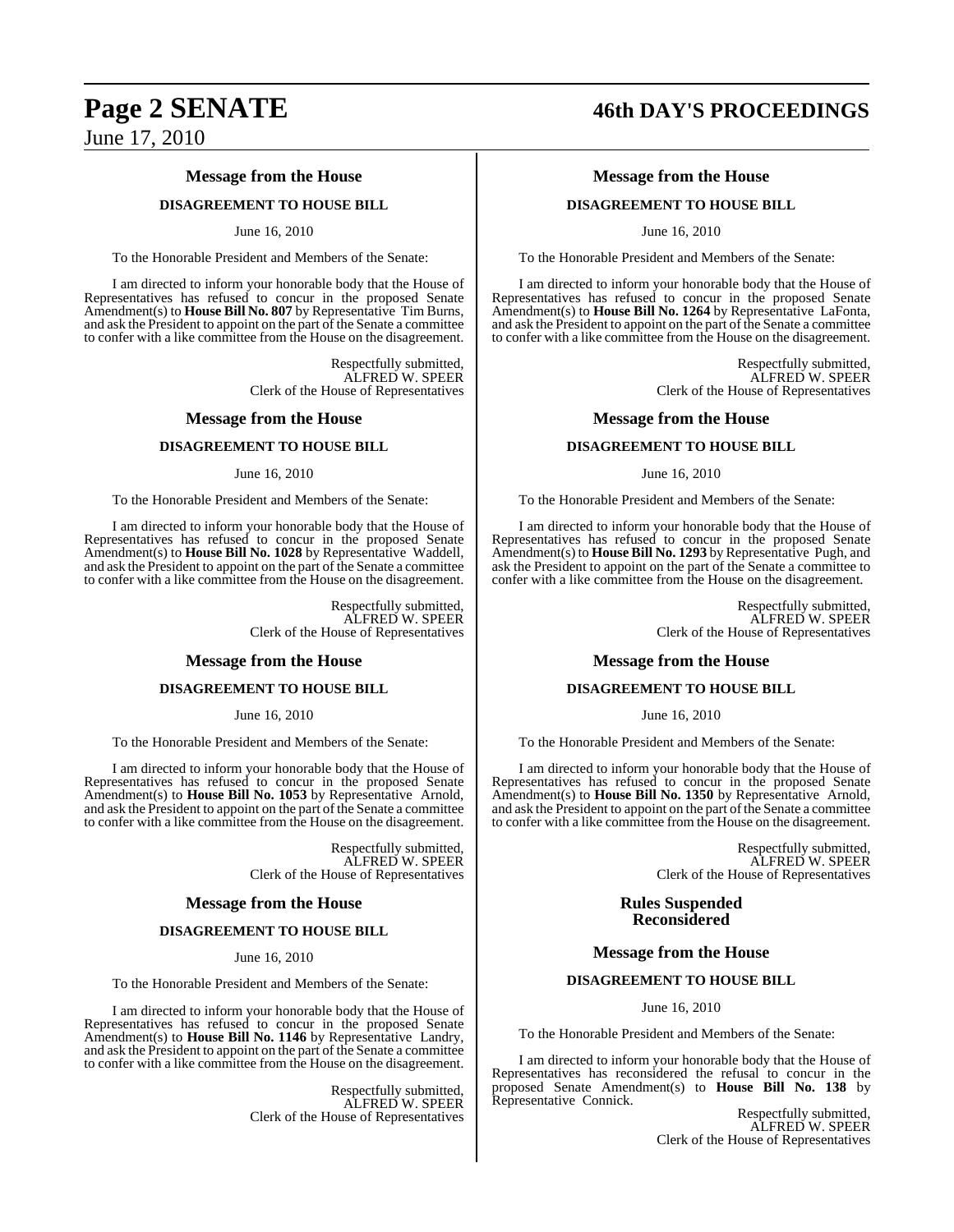# **46th DAY'S PROCEEDINGS Page 3 SENATE**

## **Message from the House**

### **HOUSE CONFEREES APPOINTED**

June 16, 2010

To the Honorable President and Members of the Senate:

I am directed to inform your honorable body that the Speaker of the House of Representatives has appointed the following members, on the part of the House of Representatives, to confer, with a like committee from the Senate, on the disagreement to **House Bill No. 440** by Representative Mills:

Representatives Mills, Katz and Pearson.

Respectfully submitted, ALFRED W. SPEER Clerk of the House of Representatives

#### **Message from the House**

#### **HOUSE CONFEREES APPOINTED**

June 16, 2010

To the Honorable President and Members of the Senate:

I am directed to inform your honorable body that the Speaker of the House of Representatives has appointed the following members, on the part of the House of Representatives, to confer, with a like committee from the Senate, on the disagreement to **House Bill No. 703** by Representative St. Germain:

Representatives Lambert vice Aubert.

Respectfully submitted, ALFRED W. SPEER Clerk of the House of Representatives

#### **Message from the House**

#### **HOUSE CONFEREES APPOINTED**

June 16, 2010

To the Honorable President and Members of the Senate:

I am directed to inform your honorable body that the Speaker of the House of Representatives has appointed the following members, on the part of the House of Representatives, to confer, with a like committee from the Senate, on the disagreement to **Senate Bill No. 639** by Senator Murray:

Representatives Edwards, Ponti and Dixon.

Respectfully submitted, ALFRED W. SPEER Clerk of the House of Representatives

#### **Privilege Report of the Legislative Bureau**

#### June 17, 2010

To the President and Members of the Senate:

I am directed by your Legislative Bureau to submit the following report:

The following bills are approved as to construction and duplication. We advise and suggest the following amendments to the engrossed bills.

#### **HOUSE BILL NO. 1—**

BY REPRESENTATIVE FANNIN AN ACT

Making appropriations for the ordinary expenses of the executive branch of state government, pensions, public schools, public roads, public charities, and state institutions and providing with respect to the expenditure of said appropriations.

Reported without amendments.

**HOUSE BILL NO. 2—** BY REPRESENTATIVES GREENE AND FANNIN AN ACT

To provide with respect to the capital outlay budget and the capital outlay program for state government, state institutions, and other public entities; to provide for the designation of projects and improvements; to provide for the financing thereof making appropriations from certain sources; and to provide for related matters.

Reported without amendments.

**HOUSE BILL NO. 57—** BY REPRESENTATIVE DANAHAY

#### AN ACT

To amend and reenact R.S. 37:3521(B), relative to private investigators; to provide for increased penalties; and to provide for related matters.

Reported without amendments.

# **HOUSE BILL NO. 76—** BY REPRESENTATIVE FANNIN

AN ACT

To provide for the establishment and reestablishment of agency ancillary funds, to be specifically known as internal service funds, auxiliary accounts, or enterprise funds for certain state institutions, officials, and agencies; to provide for appropriation of funds; and to regulate the administration of said funds.

Reported without amendments.

#### **HOUSE BILL NO. 78—**

BY REPRESENTATIVES LIGI, HINES, AND ROSALIND JONES AN ACT

To amend and reenact R.S. 49:992(B)(2) and (D)(2) and (7), relative to adjudicatory and hearing functions of the division of administrative law and certain state departments; to provide for the adjudication and hearing functions of the Department of Health and Hospitals, the Department of Social Services, and the Department of Education; to provide for the delegation of certain functions and authority to the division of administrative law, except where prohibited by federal law; to require an agency to prove its exempt status; to provide for adjudications of hearings arising under certain federal programs; to provide for the transfer of adjudications and the resources related to handling such adjudications; and to provide for related matters.

Reported without amendments.

# **HOUSE BILL NO. 325—** BY REPRESENTATIVE STIAES

A JOINT RESOLUTION

Proposing to amend Article VII, Sections 18(G)(5) and 20(A)(10) of the Constitution of Louisiana, relative to ad valorem taxes on a homestead which has been destroyed or is uninhabitable due to a disaster; to authorize an extension ofthe homestead exemption and special assessment level for such homesteads under certain circumstances; to provide for the claiming of the extension of the homestead exemption and the special assessment level; to provide for certain limitations and requirements; to provide for submission of the proposed amendment to the electors; and to

Reported without amendments.

provide for related matters.

# June 17, 2010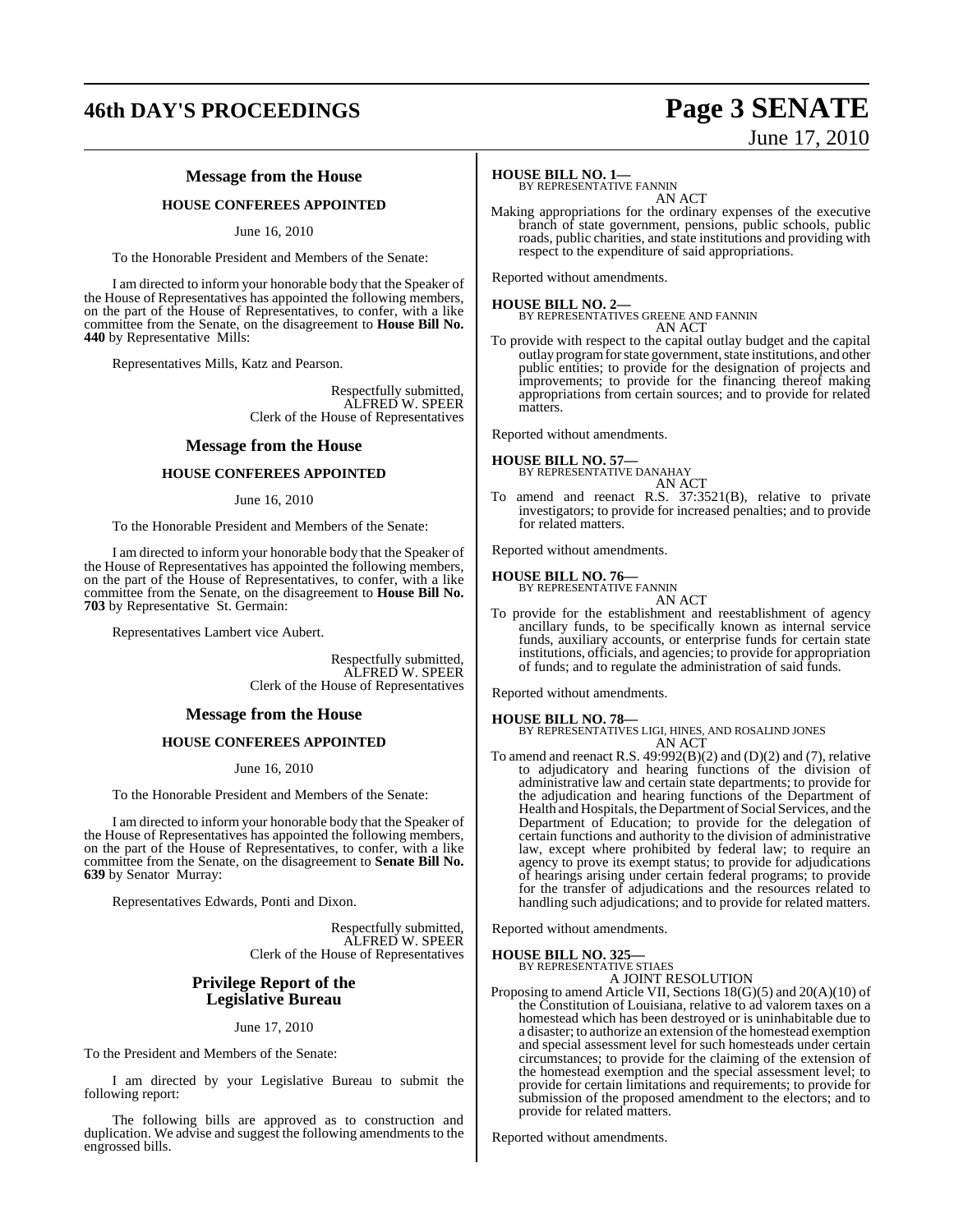# **Page 4 SENATE 46th DAY'S PROCEEDINGS**

## June 17, 2010

#### **HOUSE BILL NO. 510—**

BY REPRESENTATIVES BALDONE, HENRY BURNS, DOWNS,<br>GISCLAIR,HARDY,HARRISON,HINES,HOWARD,SAMJONES,KATZ,<br>LANDRY, LORUSSO, NORTON, NOWLIN, POPE, RICHARD,<br>RICHARDSON,RICHMOND,SIMON,JANE SMITH,ST. GERMAIN,<br>THIBAUT,TUCKER,ANDWILLMO AN ACT

To amend and reenact R.S.  $14:100(C)(1)(b)$  and to enact R.S. 14:32.1(A)(7), 32.8(A)(2)(g), 39.1(A)(6), 39.2(A)(6), and  $98(A)(1)(f)$ , relative to driving offenses; to provide relative driving offenses when the offender is under the influence of a drug or drugs; to provide for a definition of "drug"; and to provide for related matters.

Reported without amendments.

# **HOUSE BILL NO. 552—** BY REPRESENTATIVE LAFONTA

AN ACT

To amend and reenact Code of Criminal Procedure Article 899(F), R.S. 15:574.8(A), and R.S. 40:2531(A), relative to probation and parole officers; to provide for arrest powers; to provide for the rights of law enforcement officers under investigation; and to provide for related matters.

Reported without amendments.

# **HOUSE BILL NO. 595—** BY REPRESENTATIVE STIAES

AN ACT

To amend and reenact R.S. 47:1703(E), relative to ad valorem taxes on a homestead which has been destroyed or is uninhabitable due to a disaster; to authorize an extension of the homestead exemption and special assessment level for such homesteads under certain circumstances; to provide for the claiming of the extension of the homestead exemption and the special assessment level; to provide for certain limitations and requirements; and to provide for related matters.

Reported with amendments.

#### **LEGISLATIVE BUREAU AMENDMENTS**

Amendments proposed by Legislative Bureau to Reengrossed House Bill No. 595 by Representative Stiaes

#### AMENDMENT NO. 1

In Senate Committee Amendment No. 13 proposed by the Senate Committee on Revenue and Fiscal Affairs and adopted by the Senate on June 16, 2010, on page 2, line 2, following "line" change "27" to "12"

## **HOUSE BILL NO. 604—** BY REPRESENTATIVE CHAMPAGNE AND SENATOR ADLEY AN ACT

To amend and reenact R.S. 47:1957(E) and 1998(C), relative to the assessment of property for ad valorem taxation; to provide for procedures related to missing, incomplete, or incorrect reporting of taxable property; to require certain notifications to property owners under certain circumstances; to provide with respect to an assessor's authority to initiate litigation against certain taxpayers; to require the provision of notice to certain taxing authorities; and to provide for related matters.

Reported without amendments.

## **HOUSE BILL NO. 661—** BY REPRESENTATIVE ARNOLD AN ACT

To amend and reenact R.S. 11:3688(A)(6), relative to the Harbor Police Retirement System; to provide with respect to the number of votes required for the board of trustees to transact business and make decisions; to provide an effective date; and to provide for related matters.

Reported without amendments.

# **HOUSE BILL NO. 666—** BY REPRESENTATIVE NOWLIN

AN ACT

To amend and reenact R.S. 47:337.13.1, relative to tax collection; to provide relative to the authority of local collectors to employ private counsel; to authorize the recovery of attorney fees under certain circumstances; to provide for certain limitations; to provide for an effective date; and to provide for related matters.

Reported without amendments.

# **HOUSE BILL NO. 667—** BY REPRESENTATIVE NOWLIN

AN ACT To enact R.S. 47:337.28.1, relative to collection of local sales and use tax; to prohibit certain arbitrary assessments by tax collectors; to define arbitrary assessment; to authorize the recovery of litigation costs under certain circumstances; and to provide for related matters.

Reported without amendments.

## **HOUSE BILL NO. 747—**

BY REPRESENTATIVE ARNOLD AN ACT

To amend and reenact R.S. 11:3683(3)(b) and 3690(D)(1), (3), and (6) and to repeal R.S.  $11:3690(D)(8)$ , relative to the Harbor Police Retirement System (Port of New Orleans); to provide for membership in such system; to allow certain retirees of other systems to be members of such system; to provide relative to employer contributions; to provide an effective date; and to provide for related matters.

Reported without amendments.

# **HOUSE BILL NO. 771—** BY REPRESENTATIVE TIM BURNS

AN ACT

To amend and reenact R.S.  $47:1705(B)(2)(c)(i)$ , relative to ad valorem tax; to provide for requirements for notices for public hearings on proposals to increase millage rates without voter approval; to require publication of certain information related to such millage increases; to provide for an effective date; and to provide for related matters.

Reported without amendments.

#### **HOUSE BILL NO. 787—**

BY REPRESENTATIVE FANNIN AN ACT

To amend and reenact R.S. 39:94(C)(4)(a), relative to state funds; to provide for the determination of state revenue receipts for purposes of the Budget Stabilization Fund; to provide for the transfer, dedication, use, and appropriations as specified of certain treasury funds; to provide for an effective date; and to provide for related matters.

Reported without amendments.

# **HOUSE BILL NO. 845—** BY REPRESENTATIVE NOWLIN

AN ACT

To amend and reenact R.S. 47:337.26(C) and (D)(1)(introductory paragraph) and (c) and to enact R.S.  $47:337.26(D)(3)$ , (F), and (G), relative to collection of local sales and use tax; to provide for requirements governing certain activities of private contractors; to prohibit the sharing of certain taxpayer information; to provide with respect to contracts; to provide for oversight by the legislative auditor; and to provide for related matters.

Reported without amendments.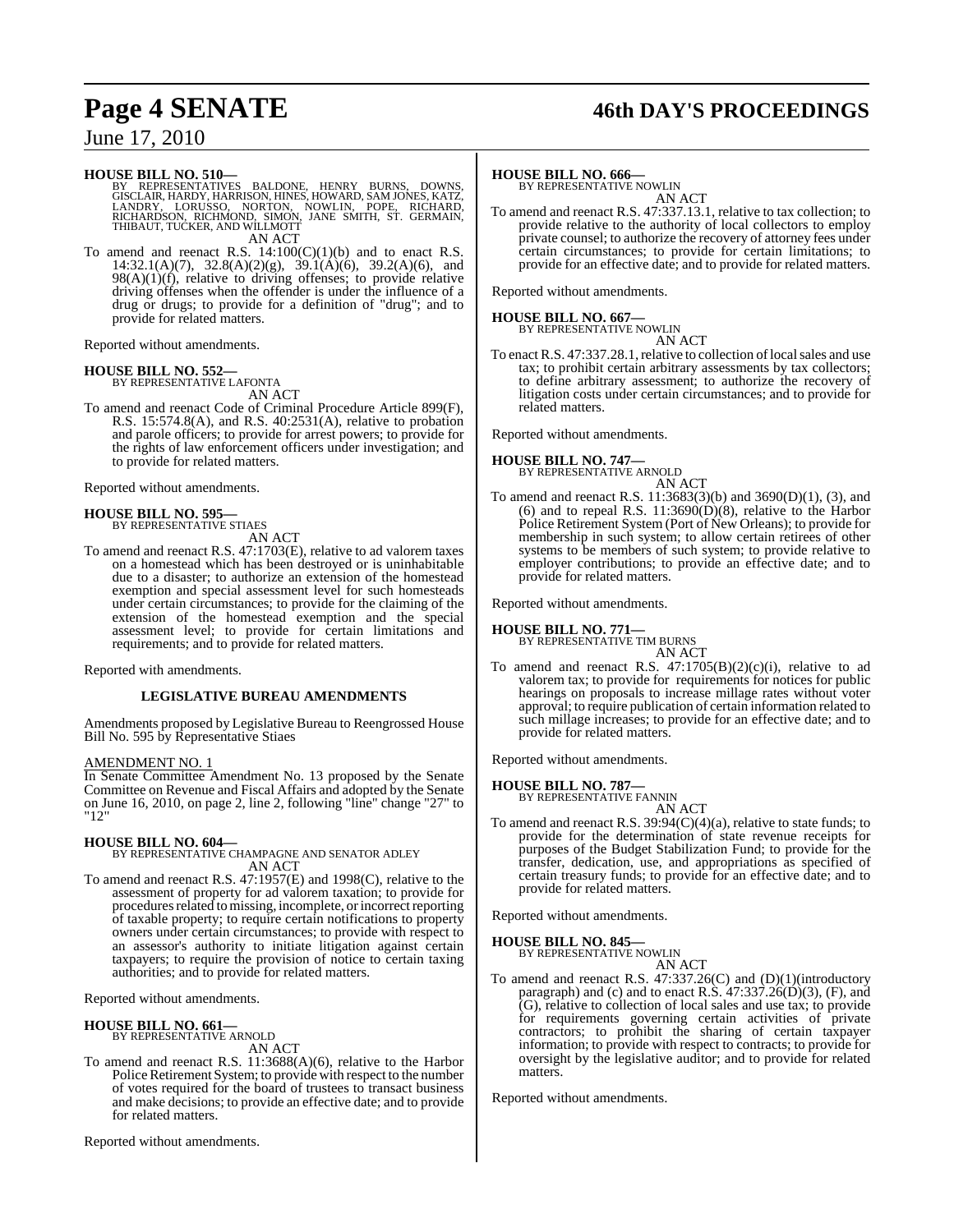# **46th DAY'S PROCEEDINGS Page 5 SENATE**

# June 17, 2010

**HOUSE BILL NO. 1228—** BY REPRESENTATIVE RICHMOND

AN ACT

To enact R.S. 49:191(5)(b) and to repeal R.S. 49:191(3)(l), relative to the Department of Justice, including provisions to provide for the re-creation of the Department of Justice and the statutory entities made a part of the department by law; to provide for the effective termination date for all statutory authority for the existence of such statutory entities; and to provide for related matters.

Reported without amendments.

#### **HOUSE BILL NO. 1252—**

BY REPRESENTATIVE FANNIN AN ACT

To provide with respect to the Revenue Sharing Fund and the allocation and distribution thereof for Fiscal Year 2010-2011; and to provide for related matters.

Reported without amendments.

#### **HOUSE BILL NO. 1320—** BY REPRESENTATIVE FANNIN

AN ACT

To enact R.S. 39:112(E)(2)(c), relative to capital outlay; to provide relative to the local match requirement for certain nonstate entity projects; to exempt certain nonstate entity projects from the local match requirement; and to provide for related matters.

Reported without amendments.

## **HOUSE BILL NO. 1358—**

BY REPRESENTATIVE FANNIN AN ACT

To appropriate funds and tomake certain reductions in appropriations from certain sources to be allocated to designated agencies and purposes in specific amounts for the making of supplemental appropriations and reductions for said agencies and purposes for Fiscal Year 2009-2010; and to provide for related matters.

Reported without amendments.

**HOUSE BILL NO. 1386—** BY REPRESENTATIVES FANNIN AND TUCKER AND SENATORS MICHOT AND CHAISSON

AN ACT

To appropriate funds to defray the expenses of the Louisiana Judiciary, including the Supreme Court, Courts of Appeal, District Courts, Criminal District Court of Orleans Parish, and other courts; and to provide for related matters.

Reported without amendments.

# **HOUSE BILL NO. 1417—** BY REPRESENTATIVE TUCKER

AN ACT

To appropriate funds for Fiscal Year 2010-2011 to defray the expenses ofthe Louisiana Legislature, including the expenses of the House of Representatives and the Senate, of legislative service agencies, and of the Louisiana State Law Institute; to provide for the salary, expenses and allowances of members, officers, staff and agencies of the Legislature; to provide with respect to the appropriations and allocations herein made; and to provide for related matters.

Reported without amendments.

#### **HOUSE BILL NO. 1457—**

BY REPRESENTATIVE MONICA

AN ACT

To amend and reenact R.S. 9:2347(M), R.S. 39:996, and R.S. 51:1160 and to enact R.S. 39:1002, relative to payments in lieu of taxes, fees, and charges paid by a lessee to a political subdivision, industrial development board, or certain public trust; to provide that certain payments, fees, and charges paid by

a lessee to a political subdivision, industrial development board, or certain public trust under certain circumstances shall be statutory impositions; and to provide for related matters.

Reported without amendments.

#### **HOUSE BILL NO. 1471— (Substitute for House Bill No. 1117 by Representative Greene)** BY REPRESENTATIVE GREENE

AN ACT

To enact R.S. 47:2323(D), relative to ad valorem taxation; to require consideration of the income approach for valuation of certain unoccupied residential immovable property; and to provide for related matters.

Reported without amendments.

## **HOUSE BILL NO. 1488— (Substitute for HouseBill No. 532 by Representative Lorusso)** BY REPRESENTATIVE LORUSSO

AN ACT

To amend and reenact R.S. 24:513(A)(1)(b)(iv), relative to not-forprofit organizations; to provide relative to the powers and duties of the legislative auditor; to provide for definitions; and to provide for related matters.

Reported without amendments.

## **HOUSE BILL NO. 1493— (Substitute for House Bill No. 1327 by Representative Barrow)** BY REPRESENTATIVE BARROW

AN ACT

To establish requirements for the closure of the Earl K. Long Medical Center by the Board of Supervisors of the Louisiana State University and Agricultural and Mechanical College and the transfer of the hospital's medical education and inpatient hospital care services to Our Lady of the Lake Regional Medical Center; to provide for the submission of reports; and to provide for related matters.

Reported without amendments.

Respectfully submitted, ROB MARIONNEAUX Chairman

## **Adoption of Legislative Bureau Report**

On motion of Senator Marionneaux, the Legislative Bureau amendments were adopted and the Bills and Joint Resolutions were read by title and passed to a third reading.

#### **Introduction of Senate Resolutions**

Senator Marionneaux asked for and obtained a suspension of the rules to read Senate Resolutions a first and second time.

#### **SENATE RESOLUTION NO. 153—**

BY SENATOR MARIONNEAUX A RESOLUTION

To commend Detroit Tigers pitcher, Armando Galarraga, for his extraordinary talent in pitching a perfect game and hisincredible style and grace when a referee's blown call cost him a Major League Baseball perfect game.

On motion of Senator Marionneaux the resolution was read by title and adopted.

SENATE RESOLUTION NO. 154—<br>BY SENATORS CLAITOR, ADLEY, ALARIO, AMEDEE, APPEL, BROOME, CHABERT, CHABERT, SCRIEK, CROWE, DONAHUE,<br>DORSEY, DUPLESSIS, ERDEY, B. GAUTREAUX, N. GAUTREAUX,<br>GUILLORY, HEBERT, HEITMEIER, JACKSON, KO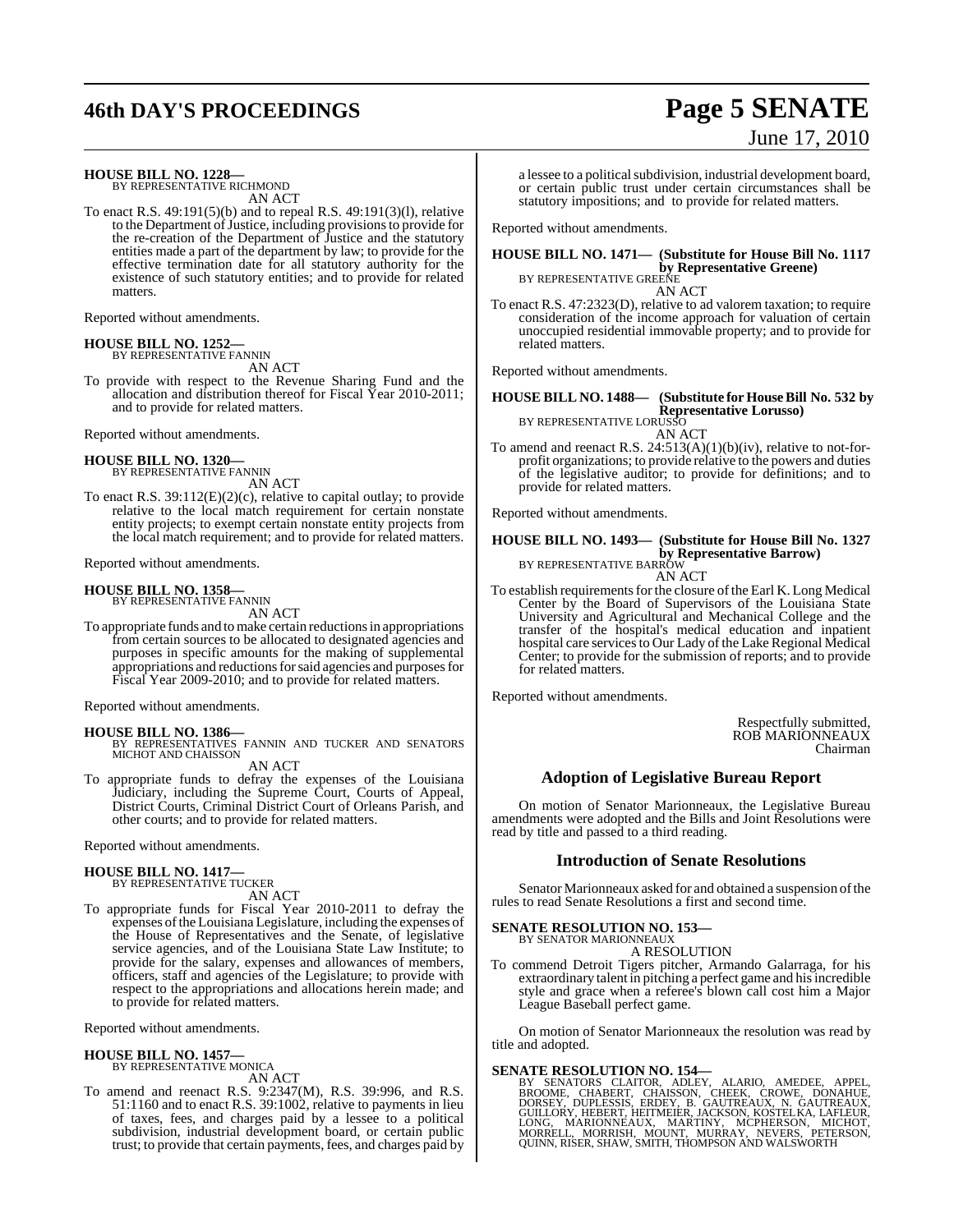# **Page 6 SENATE 46th DAY'S PROCEEDINGS**

## June 17, 2010

#### A RESOLUTION

To commend United States Army Specialist Jeffrey Argrave for his service to his country; to thank him for his physical sacrifice in the defense of our freedom and the freedom of the world; and to wish him a speedy and complete recovery from injuries received in combat on May 30, 2010.

On motion of Senator Claitor the resolution was read by title and adopted.

## **SENATE RESOLUTION NO. 155—**

BY SENATORS APPEL, CROWE AND MORRISH A RESOLUTION

To request the Senate Committee on Retirement and the Senate Committee on Judiciary A to meet and to function as a joint committee to study issues related to spousal survivorship benefits in Louisiana public retirement systems and community property rights related thereto, and to report the findings of the joint committee to the legislature prior to the convening of the 2011 Regular Session of the Legislature of Louisiana.

The resolution was read by title and placed on the Calendar for a second reading.

# **SENATE RESOLUTION NO. 156—** BY SENATOR DUPLESSIS

A RESOLUTION

To extend the reporting deadline of the Notary Public Study Committee to report to the Louisiana Legislature.

The resolution was read by title and placed on the Calendar for a second reading.

#### **SENATE RESOLUTION NO. 157—** BY SENATOR DUPLESSIS

A RESOLUTION

To memorialize the Congress of the United States to oppose current efforts to expand the business lending authority of credit unions.

The resolution was read by title and placed on the Calendar for a second reading.

#### **Introduction of Senate Concurrent Resolutions**

#### **SENATE CONCURRENT RESOLUTION NO. 131—** BY SENATOR MORRELI

A CONCURRENT RESOLUTION

To urge and request the Louisiana State Law Institute to evaluate Louisiana's progresstoward achieving juvenile justice reformas it relates to the "Missouri Model" and to report its findings and recommendations to the Louisiana Legislature as to additional steps necessary to further pursue a system of juvenile justice similar to that of the "Missouri Model".

The resolution was read by title and placed on the Calendar for a second reading.

#### **Senate Resolutions on Second Reading**

**SENATE RESOLUTION NO. 149—** BY SENATOR N. GAUTREAUX A RESOLUTION

To commend and congratulate Mark Carrier, a 2010 inductee into the Louisiana Sports Hall of Fame.

The resolution was read by title and placed on the Calendar for a second reading.

#### **SENATE RESOLUTION NO. 150—** BY SENATOR PETERSON

A RESOLUTION

To urge and request the Senate Committee on Insurance to study health insurance issuers providing health insurance coverage of any pioneer and generic drugs that are medications for sexual performance enhancement.

On motion of Senator Peterson the resolution was read by title and adopted.

# **SENATE RESOLUTION NO. 151—** BY SENATOR PETERSON

A RESOLUTION

To express support for the Operation REACH, Inc. - Central City Promise Plus application for a United States Department of Education Promise Neighborhoods Program grant.

On motion of Senator Peterson the resolution was read by title and adopted.

#### **SENATE RESOLUTION NO. 152—** BY SENATOR MCPHERSON

A RESOLUTION

To urge and request the Department of Health and Hospitals to study the impact of the Patient Protection and Affordable Care Act on Louisiana-based community mental health centers and to report the findings and conclusions of the study to the Senate Committee on Health and Welfare by January 1, 2011.

On motion of Senator Mount the resolution was read by title and returned to the Calendar, subject to call.

#### **Senate Concurrent Resolutions on Second Reading**

#### **SENATE CONCURRENT RESOLUTION NO. 128—** BY SENATOR MORRELL A CONCURRENT RESOLUTION

To urge and request the state Department of Education to study and make recommendations with respect to special education needs in the Recovery School District with an emphasis on charter schools.

On motion of Senator Nevers the resolution was read by title and returned to the Calendar, subject to call.

## **SENATE CONCURRENT RESOLUTION NO. 129—** BY SENATOR MARIONNEAUX A CONCURRENT RESOLUTION

To urge and request the Senate Revenue and Fiscal Affairs Committee and the House Ways and Means Committee to meet and function as a joint committee to study and make recommendations with respect to the re-creation of the Louisiana Environmental Scorecard program, and to present their findings to the Louisiana Legislature prior to the 2011 Regular Session.

The concurrent resolution was read by title. Senator Marionneaux moved to adopt the Senate Concurrent Resolution.

## **ROLL CALL**

The roll was called with the following result:

#### YEAS

Mr. President Guillory Morrish<br>Alario Hebert Mount Alario Hebert Mount Amedee Jackson<br>Broome Kostelka Broome Kostelka Nevers LaFleur Cheek Long Quinn Claitor Marionneaux Shaw

Dorsey Martiny Smith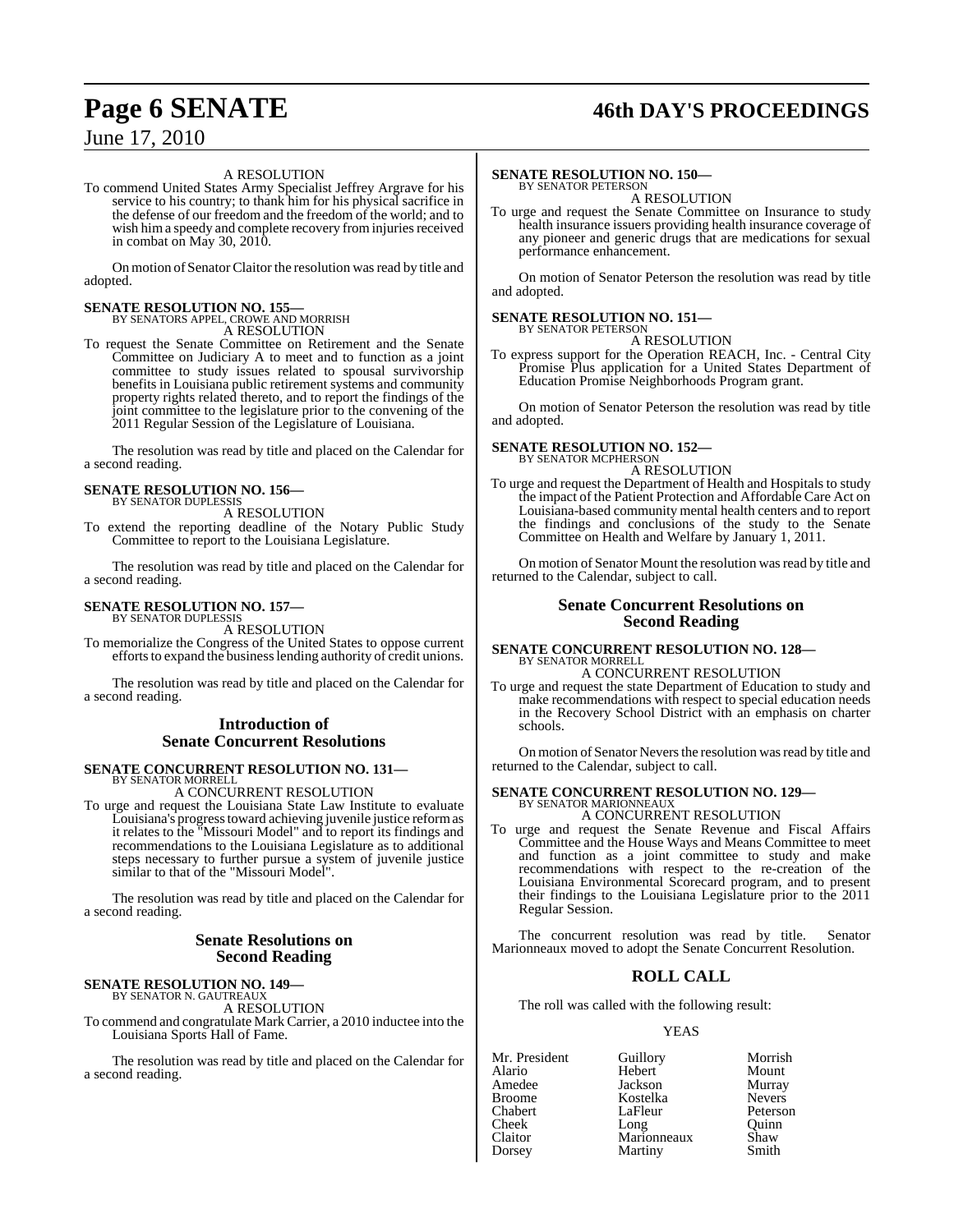# **46th DAY'S PROCEEDINGS Page 7 SENATE**

| Duplessis<br>Erdey | Michot<br>Morrell      | Thompson<br>Walsworth  |
|--------------------|------------------------|------------------------|
| Total - 30         | <b>NAYS</b>            |                        |
| Total - 0          | <b>ABSENT</b>          |                        |
| Adley<br>Appel     | Donahue<br>Gautreaux B | Heitmeier<br>McPherson |

The Chair declared the Senate adopted the Senate Concurrent Resolution and ordered it sent to the House.

# **SENATE CONCURRENT RESOLUTION NO. 130—** BY SENATOR N. GAUTREAUX

Appel Gautreaux B McPh<br>Crowe Gautreaux N Riser Gautreaux N

Total - 9

A CONCURRENT RESOLUTION

To urge and request the Senate Committee on Commerce, Consumer Protection, and International Affairs and the House Committee on Commerce to meet and function as a joint committee to study and determine whether the Louisiana State Racing Commission is properly regulating the horse racing industry in Louisiana, whether the commission is meeting the stated legislative intent, policy, and purposes as prescribed by Louisiana law, and whether the commission is utilizing the best practices in performing its function.

On motion of Senator Nevers the resolution was read by title and returned to the Calendar, subject to call.

#### **Rules Suspended**

Senator Thompson asked for and obtained a suspension of the rules to allow the Senate Committee on Natural Resources to meet while the Senate is in Session.

#### **Messages from the House**

The following Messages from the House were received and read as follows:

#### **Message from the House**

#### **ASKING CONCURRENCE IN HOUSE CONCURRENT RESOLUTIONS**

June 16, 2010

To the Honorable President and Members of the Senate:

I am directed to inform your honorable body that the House of Representatives has finally passed and asks your concurrence in the following House Concurrent Resolutions:

HCR No. 257 HCR No. 258 HCR No. 259

Respectfully submitted, ALFRED W. SPEER Clerk of the House of Representatives

#### **House Concurrent Resolutions**

Senator Donahue asked for and obtained a suspension of the rules to read House Concurrent Resolutions a first and second time.

# **HOUSE CONCURRENT RESOLUTION NO. 257—** BY REPRESENTATIVE CROMER

A CONCURRENT RESOLUTION

To commend Lockheed Martin on its thirty-seven years of dedication and commitment to our nation's human space flight programand the betterment of our state.

# June 17, 2010

The resolution was read by title. Senator Donahue moved to concur in the House Concurrent Resolution.

#### **ROLL CALL**

The roll was called with the following result:

#### YEAS

| Mr. President | Duplessis   | Morrell       |
|---------------|-------------|---------------|
| Adley         | Erdey       | Morrish       |
| Alario        | Hebert      | Mount         |
| Amedee        | Heitmeier   | Murray        |
| Appel         | Jackson     | <b>Nevers</b> |
| <b>Broome</b> | Kostelka    | Peterson      |
| Chabert       | LaFleur     | Ouinn         |
| Cheek         | Long        | Shaw          |
| Claitor       | Marionneaux | Smith         |
| Donahue       | Martiny     | Thompson      |
| Dorsey        | Michot      | Walsworth     |
| Total - 33    |             |               |
|               | NAYS        |               |

#### ABSENT

Crowe Gautreaux N McPherson<br>
Gautreaux B Guillory Riser Gautreaux B Total - 6

Total - 0

The Chair declared the Senate concurred in the House Concurrent Resolution and ordered it returned to the House.

#### **HOUSE CONCURRENT RESOLUTION NO. 258—** BY REPRESENTATIVE ROSALIND JONES

A CONCURRENT RESOLUTION To urge and request the Department of Insurance to study health plan marketing and patient communication practices.

The resolution was read by title and placed on the Calendar for a second reading.

# **HOUSE CONCURRENT RESOLUTION NO. 259—** BY REPRESENTATIVE NOWLIN

A CONCURRENT RESOLUTION

To commend the inductees and honorees at the 2010 Induction Celebration of the Louisiana Sports Hall of Fame.

The resolution was read by title. Senator Long moved to concur in the House Concurrent Resolution.

#### **ROLL CALL**

The roll was called with the following result:

#### YEAS

| Mr. President | Duplessis   | Morrish       |
|---------------|-------------|---------------|
| Adley         | Erdey       | Mount         |
| Alario        | Hebert      | Murray        |
| Amedee        | Heitmeier   | <b>Nevers</b> |
| Appel         | Jackson     | Peterson      |
| Broome        | LaFleur     | Ouinn         |
| Chabert       | Long        | Riser         |
| Cheek         | Marionneaux | Shaw          |
| Claitor       | Martiny     | Smith         |
| Donahue       | Michot      | Thompson      |
| Dorsey        | Morrell     | Walsworth     |
| Total - 33    |             |               |
|               |             |               |

**NAYS** 

Total - 0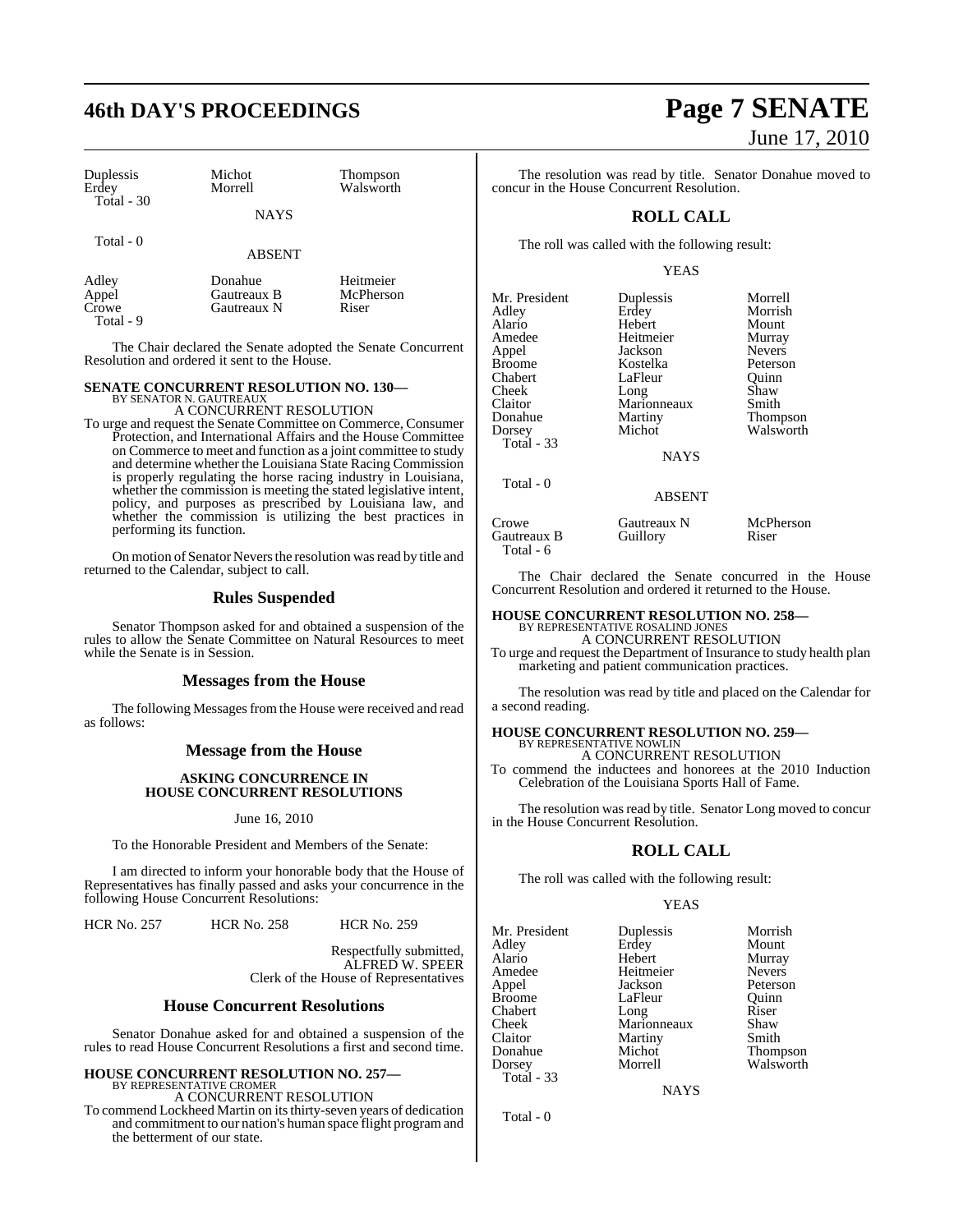#### ABSENT

| Crowe       |  |
|-------------|--|
| Gautreaux B |  |
| Total - 6   |  |

Gautreaux N Kostelka<br>
Guillory McPhers

McPherson

The Chair declared the Senate concurred in the House Concurrent Resolution and ordered it returned to the House.

## **House Concurrent Resolutions on Second Reading**

# **HOUSE CONCURRENT RESOLUTION NO. 252—** BY REPRESENTATIVE BALDONE A CONCURRENT RESOLUTION

To urge and request that the Wildlife and Fisheries Commission consider allowing for the use of cast nets at night with no creel limits for the commercial taking of shrimp during this time of fishing disaster resultant from the BP Deepwater Horizon catastrophe.

On motion of Senator Mount the resolution was read by title and returned to the Calendar, subject to call.

#### **HOUSE CONCURRENT RESOLUTION NO. 253—** BY REPRESENTATIVE BALDONE A CONCURRENT RESOLUTION

To urge and request the Office of Coastal Protection and Restoration to ensure the availability of dredging boats for continuous operations in the coastal areas of the state.

On motion of Senator Mount the resolution was read by title and returned to the Calendar, subject to call.

## **HOUSE CONCURRENT RESOLUTION NO. 254—** BY REPRESENTATIVES SMILEY, AUBERT, AND LAMBERT AND SENATOR AMEDEE

A CONCURRENT RESOLUTION To commend Donald A. Songy upon hisretirement assuperintendent of the Ascension Parish Public School System.

The resolution was read by title. Senator Amedee moved to concur in the House Concurrent Resolution.

## **ROLL CALL**

The roll was called with the following result:

#### YEAS

| Mr. President<br>Adley<br>Alario<br>Amedee<br>Appel<br><b>Broome</b><br>Chabert<br>Cheek<br>Claitor<br>Donahue<br>Dorsey<br>Duplessis<br>Total - $35$ | Erdey<br>Guillory<br>Hebert<br>Heitmeier<br>Jackson<br>Kostelka<br>LaFleur<br>Long<br>Marionneaux<br>Martiny<br>Michot<br>Morrell<br><b>NAYS</b> | Morrish<br>Mount<br>Murray<br><b>Nevers</b><br>Peterson<br>Ouinn<br>Riser<br>Shaw<br>Smith<br>Thompson<br>Walsworth |
|-------------------------------------------------------------------------------------------------------------------------------------------------------|--------------------------------------------------------------------------------------------------------------------------------------------------|---------------------------------------------------------------------------------------------------------------------|
| Total $-0$                                                                                                                                            | <b>ABSENT</b>                                                                                                                                    |                                                                                                                     |
| Crowe                                                                                                                                                 | Gautreaux N                                                                                                                                      |                                                                                                                     |

Gautreaux B McPherson Total - 4

The Chair declared the Senate concurred in the House Concurrent Resolution and ordered it returned to the House.

# **Page 8 SENATE 46th DAY'S PROCEEDINGS**

#### **HOUSE CONCURRENT RESOLUTION NO. 255—** BY REPRESENTATIVE BALDONE A CONCURRENT RESOLUTION

To urge and request BP to assist in and provide funding for the establishment of the "Back to the Dock" fishermen's bonus program.

On motion of Senator Mount the resolution wasread by title and returned to the Calendar, subject to call.

**HOUSE CONCURRENT RESOLUTION NO. 256—** BY REPRESENTATIVES ROSALIND JONES, KATZ, CHANEY, ANDERS, DOWNS, ELLINGTON, GALLOT, HOFFMANN, AND LITTLE A CONCURRENT RESOLUTION

To express the support of the Legislature of Louisiana for the E. A. Conway Medical Center to continue serving its current public purpose.

The resolution was read by title. Senator Walsworth moved to concur in the House Concurrent Resolution.

## **ROLL CALL**

The roll was called with the following result:

#### YEAS

| Mount<br>Murray                                                                       |
|---------------------------------------------------------------------------------------|
| <b>Nevers</b><br>Peterson<br>Ouinn<br>Riser<br>Shaw<br>Smith<br>Thompson<br>Walsworth |
|                                                                                       |
|                                                                                       |

| Claitor   | Gautreaux B | McPherson |
|-----------|-------------|-----------|
| Crowe     | Gautreaux N |           |
| Total - 5 |             |           |

The Chair declared the Senate concurred in the House Concurrent Resolution and ordered it returned to the House.

## **Reports of Committees**

The following reports of committees were received and read:

### **REPORT OF COMMITTEE ON**

## **EDUCATION**

Senator Ben W. Nevers, Chairman on behalf of the Committee on Education, submitted the following report:

#### June 17, 2010

To the President and Members of the Senate:

I am directed by your Committee on Education to submit the following report: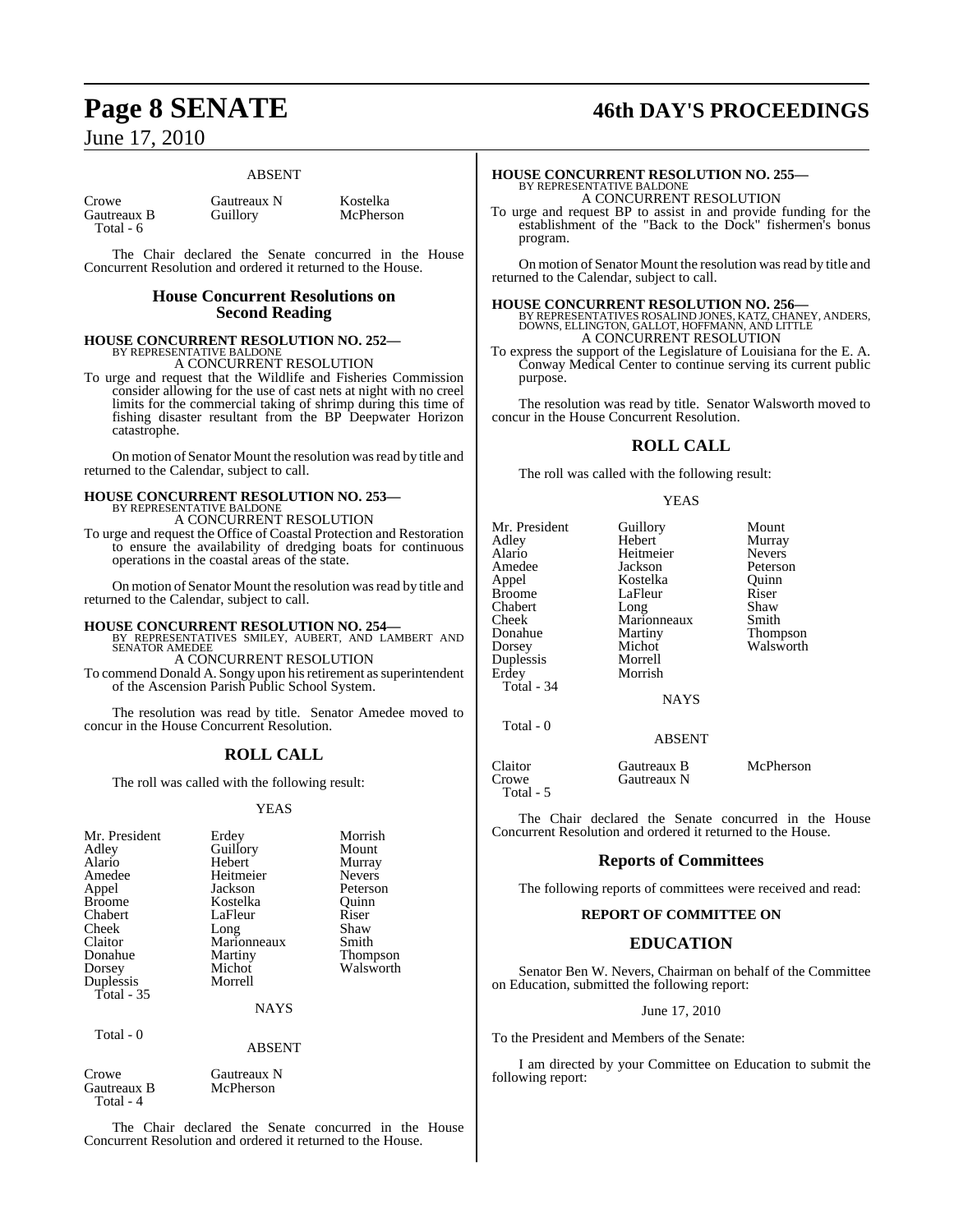# **46th DAY'S PROCEEDINGS Page 9 SENATE**

# **HOUSE CONCURRENT RESOLUTION NO. 235—** BY REPRESENTATIVE CARMODY

A CONCURRENT RESOLUTION

To urge and request the State Board of Elementary and Secondary Education to collect information relative to the use by city, parish, and other local public school boards of corporal punishment in public schools and to submit a written report of its findings to the House Committee on Education and the Senate Committee on Education prior to the convening of the 2011 Regular Session of the Legislature of Louisiana.

Reported favorably.

# **HOUSE CONCURRENT RESOLUTION NO. 243—** BY REPRESENTATIVE AUSTIN BADON

A CONCURRENT RESOLUTION

To provide for legislative approval of the formula to determine the cost of a minimum foundation program of education in all public elementary and secondary schools as well as to equitably allocate the funds to city, parish, and other local public school systems as developed by the State Board of Elementary and Secondary Education and adopted by the board on June 8, 2010.

Reported favorably.

## **HOUSE CONCURRENT RESOLUTION NO. 246—** BY REPRESENTATIVE NORTON A CONCURRENT RESOLUTION

To urge and request the State Board of Elementary and Secondary Education to collect information relative to the use by city, parish, and other local public school boards of corporal punishment in public schools and to submit a written report of its findings to the House Committee on Education and the Senate Committee on Education prior to the convening of the 2011 Regular Session of the Legislature of Louisiana.

Reported favorably.

Respectfully submitted, BEN W. NEVERS Chairman

#### **REPORT OF COMMITTEE ON**

#### **FINANCE**

Senator Michael J. "Mike" Michot, Chairman on behalf of the Committee on Finance, submitted the following report:

June 16, 2010

To the President and Members of the Senate:

I am directed by your Committee on Finance to submit the following report:

# **HOUSE BILL NO. 971—** BY REPRESENTATIVE ABRAMSON

AN ACT

To enact R.S. 40:16.3, relative to state property; to authorize and empower the secretary of the Department of Health and Hospitals and the commissioner of administration to lease the John J. Hainkel, Jr., Home and Rehabilitation Center to the New Orleans Home for the Incurables; to specify certain terms and conditions of the lease; to authorize and empower the secretary of the Department of Health and Hospitals and the commissioner of administration to lease property at Southeast Louisiana Hospital to Beacon Behavioral Health; to provide for an effective date; and to provide for related matters.

Reported with amendments.

**HOUSE BILL NO. 1171—**<br>BY REPRESENTATIVES TUCKER, ARNOLD, AUSTIN BADON, HENRY<br>BURNS, TIM BURNS, CARMODY, CARTER, CHAMPAGNE, CONNICK,<br>DOVE, GISCLAIR, HARDY, HINES, HOFFMANN, KATZ, LABRUZZO,<br>LIGI, ROBIDEAUX, SIMON, SMILEY, W AN ACT

To amend and reenact R.S. 17:3386(A) and (D) and to enact R.S. 17:3139 and 3386(E), relative to public postsecondary education; to provide for the Louisiana Granting Resources and Autonomy for Diplomas Act; to provide for performance agreements between the Board of Regents and public postsecondary education institutions; to provide for the effectiveness, review, revocation, and renewal of such agreements; to provide for autonomies granted to institutions that enter into such agreements; to require specified performance objectives to be met as part of such agreements; to provide for monitoring and reporting by the Board of Regents; to exempt certain institutions from requirements relative to the use of surplus funds and the carrying forward of certain state general funds; and to provide for related matters.

Reported with amendments.

# **HOUSE BILL NO. 1173—** BY REPRESENTATIVE TUCKER

AN ACT

To enact R.S. 39:136, relative to the deposit and expenditure of federal funds; to provide for legislative approval of any Action Plan or Proposed Action Plan Amendment relative to recovery from Hurricanes Katrina, Rita, Gustav, or Ike; to require legislative approval of certain contracts and cooperative endeavor agreements, and modificationsto certain contracts and cooperative endeavor agreements executed pursuant to such Action Plan or Action Plan Amendments; and to provide for related matters.

Reported with amendments.

#### **HOUSE BILL NO. 1175—**

BY REPRESENTATIVES TUCKER AND BROSSETT AN ACT

To enact R.S. 39:136, relative to federal funds; to provide for the distribution and allocation of unspent federal funds available for recovery from Hurricanes Katrina and Rita; to provide for effectiveness; and to provide for related matters.

Reported with amendments.

Respectfully submitted, MICHAEL J. "MIKE" MICHOT Chairman

### **House Bills and Joint Resolutions on Second Reading Reported by Committees**

Senator Michot asked for and obtained a suspension of the rules to take up House Bills and Joint Resolutions just reported by Committees.

# **HOUSE BILL NO. 971—** BY REPRESENTATIVE ABRAMSON

AN ACT

To enact R.S. 40:16.3, relative to state property; to authorize and empower the secretary of the Department of Health and Hospitals and the commissioner of administration to lease the John J. Hainkel, Jr., Home and Rehabilitation Center to the New Orleans Home for the Incurables; to specify certain terms and conditions of the lease; to authorize and empower the secretary of the Department of Health and Hospitals and the commissioner of administration to lease property at Southeast Louisiana Hospital to Beacon Behavioral Health; to provide for an effective date; and to provide for related matters.

Reported with amendments by the Committee on Finance.

# June 17, 2010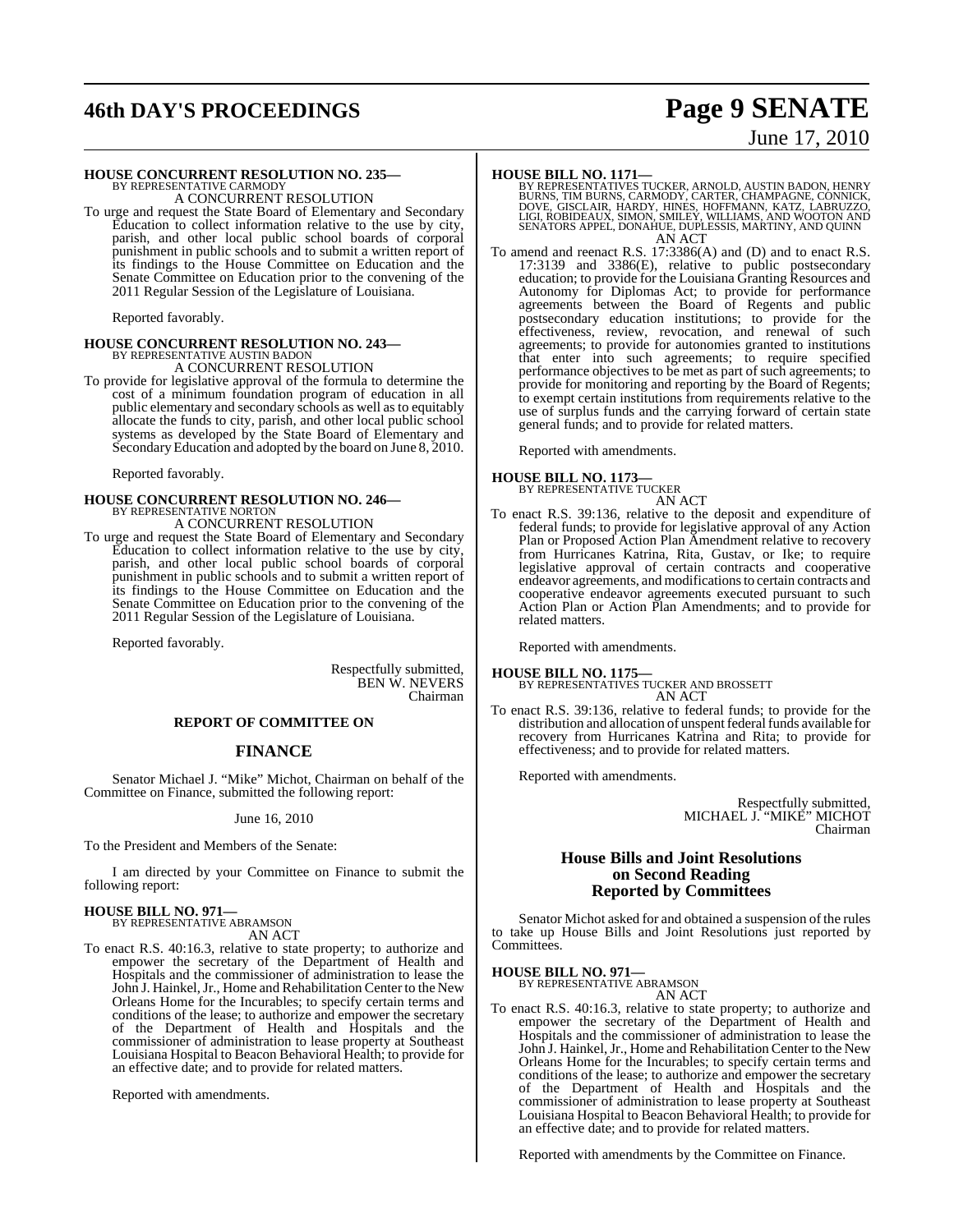# **Page 10 SENATE 46th DAY'S PROCEEDINGS**

## June 17, 2010

#### **SENATE COMMITTEE AMENDMENTS**

Amendments proposed by Senate Committee on Finance to Re-Reengrossed House Bill No. 971 by Representative Abramson

#### AMENDMENT NO. 1

On page 1, line 5, after "lease;" delete "to"

#### AMENDMENT NO. 2

On page 1, delete lines 6 and 7 and on line 8 delete "to Beacon Behavioral Health;"

#### AMENDMENT NO. 3 On page 3, delete lines 19 through 28

AMENDMENT NO. 4

On page 4, delete lines 1 and 2 and on line 3 change "Section 4." to Section 2."

On motion of Senator Michot, the committee amendment was adopted. The amended bill was read by title and referred to the Legislative Bureau.

**HOUSE BILL NO. 1171—**<br>BY REPRESENTATIVES TUCKER, ARNOLD, AUSTIN BADON, HENRY<br>BURNS, TIM BURNS, CARMODY, CARTER, CHAMPAGNE, CONNICK,<br>DOVE, GISCLAIR, HARDY, HINES, HOFFMANN, KATZ, LABRUZZO,<br>LIGI, ROBIDEAUX, SIMON, SMILEY, W SENATORS APPEL, DONAHUE, DUPLESSIS, MARTINY, AND QUINN AN ACT

To amend and reenact R.S. 17:3386(A) and (D) and to enact R.S.  $17:3139$  and  $3386(E)$ , relative to public postsecondary education; to provide for the Louisiana Granting Resources and Autonomy for Diplomas Act; to provide for performance agreements between the Board of Regents and public postsecondary education institutions; to provide for the effectiveness, review, revocation, and renewal of such agreements; to provide for autonomies granted to institutions that enter into such agreements; to require specified performance objectives to be met as part of such agreements; to provide for monitoring and reporting by the Board of Regents; to exempt certain institutions from requirements relative to the use of surplus funds and the carrying forward of certain state general funds; and to provide for related matters.

Reported with amendments by the Committee on Finance.

#### **SENATE COMMITTEE AMENDMENTS**

Amendments proposed by Senate Committee on Finance to Re-Reengrossed House Bill No. 1171 by Representative Tucker

#### AMENDMENT NO. 1

On page 2, line 23, change "number" to "percentage"

#### AMENDMENT NO. 2

On page 3, line 1, change "Phase-in" to "Phase in"

#### AMENDMENT NO. 3

On page 3, line 6, change "partnerships" to "referral agreements"

## AMENDMENT NO. 4

On page 3, line 7, change "admit" to "redirect" and delete "initially"

### AMENDMENT NO. 5

On page 3, line 8, after "institution" delete the remainder of the line and delete line 9 in its entirety

#### AMENDMENT NO. 6

On page 3, line 13, delete "and" and insert "as identified by the Board of Regents or"

#### AMENDMENT NO. 7

On page 3, line 21, after "(d)" delete "Demonstrate" and insert "To the extent that information can be obtained, demonstrate"

#### AMENDMENT NO. 8

On page 3, line 29, between "area" and the period ".", insert "or when the Board of Regents has certified educational or workforce needs"

AMENDMENT NO. 9 On page 4, line 19, change "number" to "percentage"

AMENDMENT NO. 10 On page 4, line 20, change "number" to "percentage"

#### AMENDMENT NO. 11 On page 4, line 28, change "class" to "classification"

AMENDMENT NO. 12 On page 6, at the end of line 2, insert the following: "This Subsection shall only be effective in the event that funds are appropriated to effect these provisions.

#### AMENDMENT NO. 13

On page 7, line 15, between "agreement" and "." Insert "subject to the approval of the Joint Legislative Committee on the Budget"

#### AMENDMENT NO. 14

On page 7, line 22, after "Senate." delete the remainder of the line and delete lines 23 through 29 in their entirety.

#### AMENDMENT NO. 15

On page 8, delete lines 1 and 2 in their entirety.

On motion of Senator Michot, the committee amendment was adopted. The amended bill was read by title and referred to the Legislative Bureau.

# **HOUSE BILL NO. 1173—** BY REPRESENTATIVE TUCKER

AN ACT

To enact R.S. 39:136, relative to the deposit and expenditure of federal funds; to provide for legislative approval of any Action Plan or Proposed Action Plan Amendment relative to recovery from Hurricanes Katrina, Rita, Gustav, or Ike; to require legislative approval of certain contracts and cooperative endeavor agreements, and modificationsto certain contracts and cooperative endeavor agreements executed pursuant to such Action Plan or Action Plan Amendments; and to provide for related matters.

Reported with amendments by the Committee on Finance.

#### **SENATE COMMITTEE AMENDMENTS**

Amendments proposed by Senate Committee on Finance to Reengrossed House Bill No. 1173 by Representative Tucker

#### AMENDMENT NO. 1

On page 1, delete lines 5 and 6 and insert "legislative approval and modification of certain contracts executed"

#### AMENDMENT NO. 2

On page 2, line 10, delete "awarded or"

On motion of Senator Michot, the committee amendment was adopted. The amended bill was read by title and referred to the Legislative Bureau.

## **HOUSE BILL NO. 1175—** BY REPRESENTATIVES TUCKER AND BROSSETT AN ACT

To enact R.S. 39:136, relative to federal funds; to provide for the distribution and allocation of unspent federal funds available for recovery from Hurricanes Katrina and Rita; to provide for effectiveness; and to provide for related matters.

Reported with amendments by the Committee on Finance.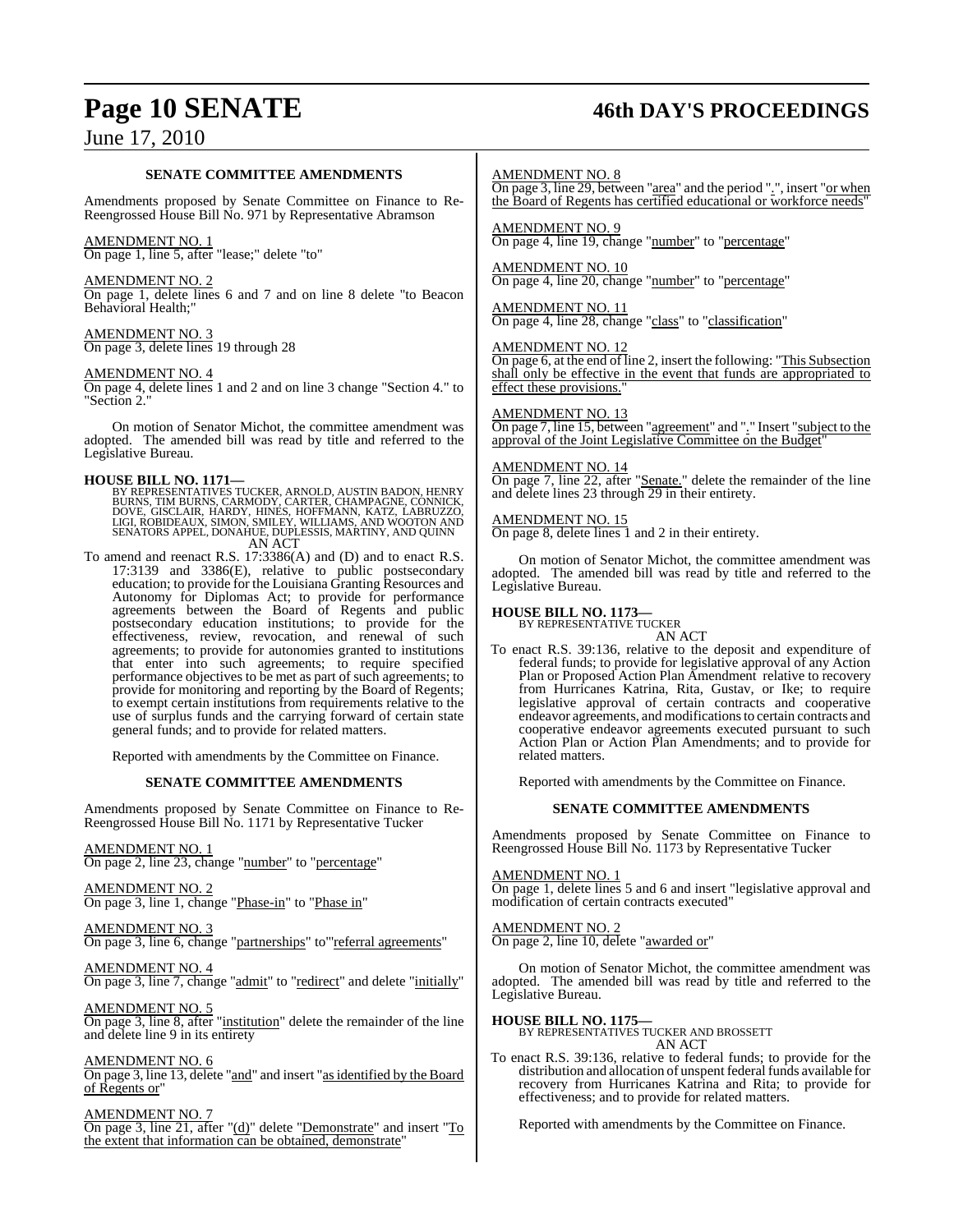# **46th DAY'S PROCEEDINGS Page 11 SENATE**

# June 17, 2010

#### **SENATE COMMITTEE AMENDMENTS**

Amendments proposed by Senate Committee on Finance to Engrossed House Bill No. 1175 by Representative Tucker

#### AMENDMENT NO. 1

On page 2, between lines 18 and 19, insert the following:

"D. Nothing contained herein shall be construed to alter or impair any contract or award pursuant to a recovery program existing on the effective date of this Section."

On motion of Senator Michot, the committee amendment was adopted. The amended bill was read by title and referred to the Legislative Bureau.

## **House Concurrent Resolutions on Second Reading Reported by Committees**

Senator Nevers asked for and obtained a suspension of the rules to take up House Concurrent Resolutions just reported by **Committees** 

# **HOUSE CONCURRENT RESOLUTION NO. 243—** BY REPRESENTATIVE AUSTIN BADON

A CONCURRENT RESOLUTION

To provide for legislative approval of the formula to determine the cost of a minimum foundation program of education in all public elementary and secondary schools as well asto equitably allocate the funds to city, parish, and other local public school systems as developed by the State Board of Elementary and Secondary Education and adopted by the board on June 8, 2010.

Reported favorably by the Committee on Education. The concurrent resolution was read by title and referred to the Legislative Bureau.

## **Rules Suspended**

Senator Claitor asked for and obtained a suspension of the rules to recall Senate Bill No. 195 from the Committee on Judiciary B.

#### **SENATE BILL NO. 195—** BY SENATOR CLAITOR

AN ACT

To amend and reenact R.S. 15:574.20(B), relative to medical parole eligibility; to provide for definitions; and to provide for related matters.

On motion of Senator Claitor the bill was read by title and withdrawn from the files of the Senate.

#### **Rules Suspended**

Senator Claitor asked for and obtained a suspension of the rules to recall Senate Bill No. 461 from the Committee on Commerce, Consumer Protection, and International Affairs.

#### **SENATE BILL NO. 461—** BY SENATOR CLAITOR

AN ACT

To amend and reenact R.S. 37:701(D), relative to engineering and land surveying; to provide for engineering and land surveying by agricultural engineers; to provide for related matters.

On motion of Senator Claitor the bill was read by title and withdrawn from the files of the Senate.

#### **Rules Suspended**

Senator Claitor asked for and obtained a suspension of the rules to recall Senate Bill No. 580 from the Committee on Agriculture, Forestry, Aquaculture, and Rural Development.

#### **SENATE BILL NO. 580—** BY SENATOR CLAITOR

AN ACT

To enact R.S. 3:3810.2(C), relative to cut flower dealer permits; to provide relative to civil penalties and fines; to provide relative to minimum distance requirements; to eliminate fines for certain violations; and to provide for related matters.

On motion of Senator Claitor the bill was read by title and withdrawn from the files of the Senate.

#### **Rules Suspended**

Senator Claitor asked for and obtained a suspension of the rules to recall Senate Bill No. 608 from the Committee on Senate and Governmental Affairs.

#### **SENATE BILL NO. 608—**

BY SENATOR CLAITOR

AN ACT To amend and reenact R.S. 18:401(B)(2)(a)(i), 402(B)(1) and (2), 1275.1(A), 1275.3(B), 1275.11(D)(1), 1275.13, 1275.14(A) and  $(A)(1)$  and  $(2)$  and  $(B)(1)$ , 1275.15, 1275.16, 1275.17(A), and  $1275.19$ , and to enact R.S. 18:2(4.1), relative to congressional elections; to provide relative to major recognized political parties in primary elections; and to provide for related matters.

On motion of Senator Claitor the bill was read by title and withdrawn from the files of the Senate.

### **Reconsideration**

The vote by which House Bill No. 35 failed to pass on Wednesday, June 16, 2010, was reconsidered.

On motion of Senator Dorsey, the bill was read by title and returned to the Calendar, subject to call.

#### **Rules Suspended**

Senator Mount asked for and obtained a suspension of the rules to pass over Senate Bills Returned from the House with Amendments.

#### **House Concurrent Resolutions to be Adopted, Subject to Call**

#### **Called from the Calendar**

Senator Mount asked that House Concurrent Resolution No. 94 be called from the Calendar.

#### **HOUSE CONCURRENT RESOLUTION NO. 94—** BY REPRESENTATIVE RICHARD

A CONCURRENT RESOLUTION

To suspend until sixty days after final adjournment of the 2011 Regular Session of the Legislature of Louisiana the provisions of Part II of Chapter 11-A of Title 37 of the Louisiana Revised Statutes of 1950, relative to Direct Service Workers; to suspend the provisions of Sections 9201 through 9293 of Chapter 92 of Part I of Title 48 of the Louisiana Administrative Code, relative to the Direct Service Worker Registry; and to urge the Department of Health and Hospitals to establish a stakeholder workgroup.

The resolution was read by title. Senator Mount moved to concur in the House Concurrent Resolution.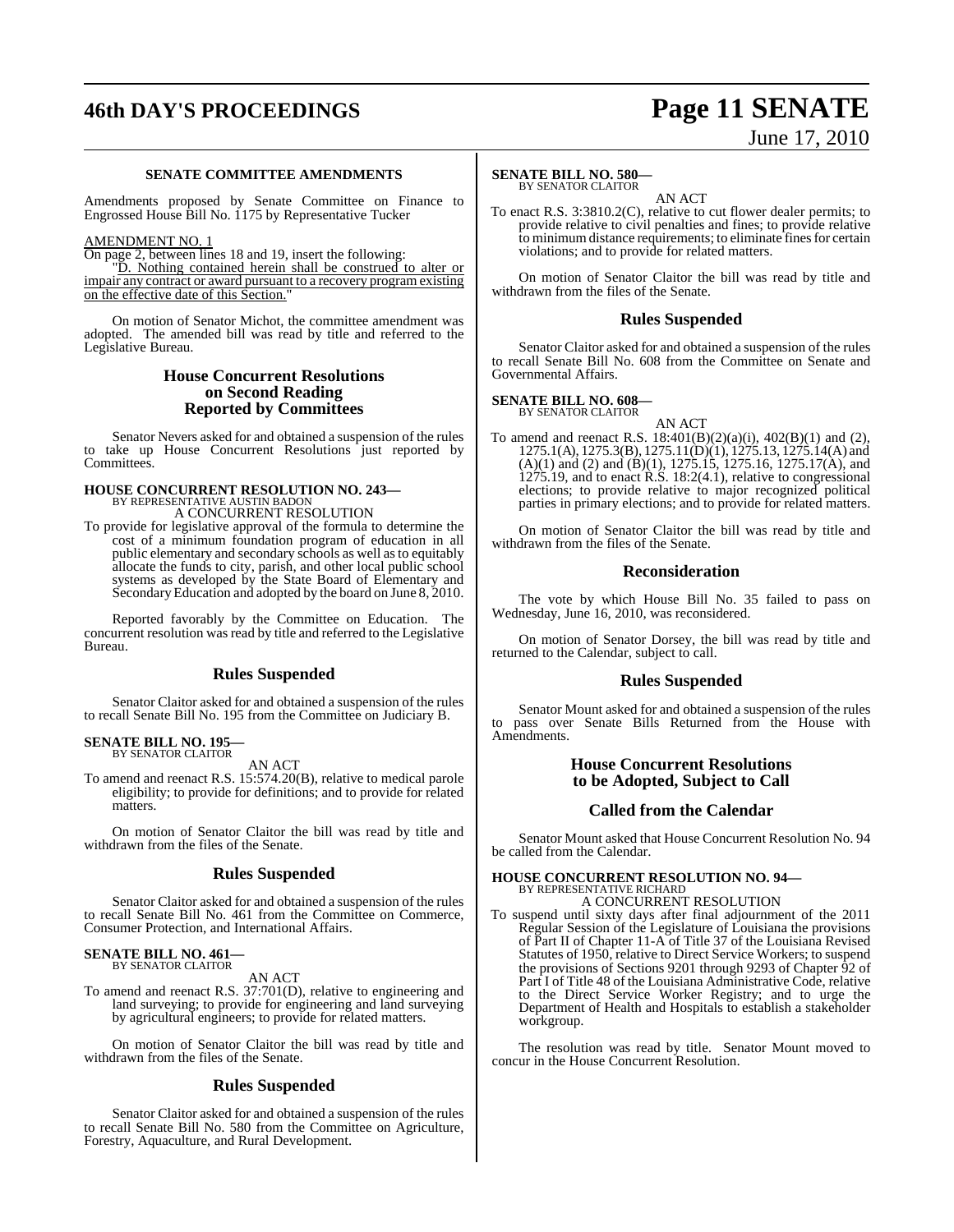## **ROLL CALL**

The roll was called with the following result:

#### YEAS

| Mr. President<br>Adley<br>Alario<br>Amedee<br>Appel<br><b>Broome</b><br>Chabert<br>Cheek<br>Donahue<br>Dorsey<br>Duplessis<br>Total $-33$ | Erdey<br>Guillory<br>Hebert<br>Heitmeier<br>Jackson<br>Kostelka<br>LaFleur<br>Long<br>Marionneaux<br>Martiny<br>Michot<br><b>NAYS</b> | Morrell<br>Morrish<br>Mount<br>Murray<br><b>Nevers</b><br>Peterson<br>Ouinn<br>Shaw<br>Smith<br>Thompson<br>Walsworth |
|-------------------------------------------------------------------------------------------------------------------------------------------|---------------------------------------------------------------------------------------------------------------------------------------|-----------------------------------------------------------------------------------------------------------------------|
| Total - 0                                                                                                                                 | <b>ABSENT</b>                                                                                                                         |                                                                                                                       |
| Claitor                                                                                                                                   | Gautreaux B                                                                                                                           | McPherson                                                                                                             |

The Chair declared the Senate concurred in the House Concurrent Resolution and ordered it returned to the House.

Crowe Gautreaux N Riser

#### **Motion**

Senator Quinn moved to suspend the rules to advance to the order of House Bills on Third Reading and Final Passage, to take up House Bill No. 1388 out of its regular order.

Without objection, so ordered.

## **House Bills and Joint Resolutions on Third Reading and Final Passage**

**HOUSE BILL NO. 1388—** BY REPRESENTATIVE LAFONTA

Total - 6

AN ACT

To amend and reenact R.S. 37:3273(B) and to enact R.S. 37:3272(A)(20) and (21) and 3286(E), relative to private security; to define part-time event security employee; to define special event; to provide for membership on the Louisiana State Board of Private Security Examiners; to authorize a maximum fee charged to businesses that employ part-time event security employees; and to provide for related matters.

The bill was read by title. Senator Quinn moved to indefinitely postpone the bill.

## **ROLL CALL**

The roll was called with the following result:

Heitmeier<br>Jackson

Martiny<br>Michot

#### YEAS

| Mr. Presiden |
|--------------|
| Adley        |
| Alario       |
| Amedee       |
| Broome       |
| Chabert      |
| Cheek        |
| Donahue      |
| Dorsey       |
| Erdey        |
| Total - 30   |
|              |

t Guillory Mount<br>Hebert Murray Murray<br>Nevers Peterson<br>Ouinn Kostelka Quinn<br>LaFleur Riser LaFleur Riser<br>Marionneaux Shaw Marionneaux Shaw<br>
Martiny Smith Michot Thompson<br>Morrell Walsworth Walsworth

# **Page 12 SENATE 46th DAY'S PROCEEDINGS**

**NAYS** 

## ABSENT

| Appel<br>Claitor<br>Crowe | Duplessis<br>Gautreaux B<br>Gautreaux N | Long<br>McPherson<br>Morrish |
|---------------------------|-----------------------------------------|------------------------------|
| Total - 9                 |                                         |                              |

The Chair declared House Bill No. 1388 was indefinitely postponed.

#### **HOUSE BILL NO. 1226—**

Total - 0

BY REPRESENTATIVE SMILEY AN ACT

To amend and reenact R.S. 3:559.3, 559.6, 559.8(A), (B), and (C)(introductory paragraph), 559.9(A) and (E), 559.11, 559.12(13), and 559.13(C), (D), and (F), R.S. 17:427.4(A)(2)(c) and (d),(B), and (C), 2902(1) through (3), 2912(A)(introductory paragraph) and (B)(introductory paragraph), and 2913, R.S. 30:2000.2(7) through (10), 2000.3(B), and 2345, R.S. 33:9039.56(B), and 9039.125(B), R.S. 36:101(C)(3)(a)(ii), R.S.  $37:3241$ , R.S.  $39:333.1(E)$  and the heading of Chapter 3-A of Title 39 of the Louisiana Revised Statutes of 1950, R.S. 46:2356(A)(1) and (9) and (B), R.S. 51:938.1(D)(8), and R.S. 56:411(B) and 415 and to repeal R.S. 3:559.4, 559.5, 559.7, and 559.14, Chapter 20 of Title 6 of the Louisiana Revised Statutes of 1950, comprised of R.S. 6:1371 through 1375, Chapter 8-A of Title 15 of the Louisiana Revised Statutes of 1950, comprised of R.S. 15:1231 through 1237, R.S. 17:427.4(A)(2)(e) and (D) through (G),  $2902(4)$ , and  $2911$ , Chapter 4-A of Title 25 of the Louisiana Revised Statutes of 1950, comprised of R.S. 25:315 through 318, and Chapter 33 of Title 25 of the Louisiana Revised Statutes of 1950, comprised of R.S. 25:1301 through 1307, R.S. 30:2000.2(11) and 2000.8, R.S. 36:4(B)(1)(o), 109(H), 259(D), (M), (V), and (II), 478(G), 509(F)(6) and (7) and (U), 629(R), 769(F)(1) and (3), and 919.7,R.S. 37:3214(15) and 3242, Chapter 12 of Title 38 of the Louisiana Revised Statutes of 1950, comprised of R.S. 38:2431 through 2439, Part XXXI of Chapter 13 of Title 38 of the Louisiana Revised Statutes of 1950, comprised of R.S. 38:3087.281 through 3087.295, R.S. 39:452 through 456, Chapter 3-D of Title 39 of the Louisiana Revised Statutes of 1950, comprised of R.S. 39:465.1 through 465.8,Chapter 3-EofTitle 39 oftheLouisiana Revised Statutes of 1950, comprised of R.S. 39:466.1 through 466.7, R.S. 39:1407, and R.S. 39:1409, R.S. 40:5.12, 1235(A)(7), Part LXII of Chapter 5 of Title 40 of the Louisiana Revised Statutes of 1950, comprised of R.S. 40:1300.241 and 1300.242, 2009.24, Part XII of Chapter 11 of Title 40 of the Louisiana Revised Statutes of 1950, comprised of R.S. 40:2198 through 2198.6, and 2529, R.S. 46:2352(7)(c), Chapter 27 of Title 48 of the Louisiana Revised Statutes of 1950, comprised of R.S. 48:2041 through 2046, and Chapter 54 of Title 51 of the Louisiana Revised Statutes of 1950, comprised of R.S. 51:3111 through 3115, relative to boards, commissions, authorities, districts, and like entities; to abolish certain inactive boards, commissions, authorities, and like entities; to remove references to certain abolished entities; to remove references to, provisions for, and the powers, functions, and duties of the Louisiana Music Commission, the Aquaculture Coordinating Council, the Financial Literacy and Education Commission, the Advisory Panel on the Louisiana Teachers' Homebuyer Program, the LouisianaGeographyEducation Initiative ProgramCouncil, the AtchafalayaBasin AdvisoryCommittee, theLouisiana Advisory Committee on Midwifery, the Lincoln Parish Reservoir Authority, the School Health Advisory Board, the Hurricane Katrina Memorial Commission, the Women's Health Commission, the Silver Alert Steering Committee, the State Building Authority, State Bond and Building Commission, the Capital Construction and Improvement Commission, the Louisiana School Asbestos Abatement Commission, the South Central Regional Transportation Authority, the Rural Health Care Authority, the Regional Transit Authority, the Nursing Home Quality and Efficiency Board, the Commission on Law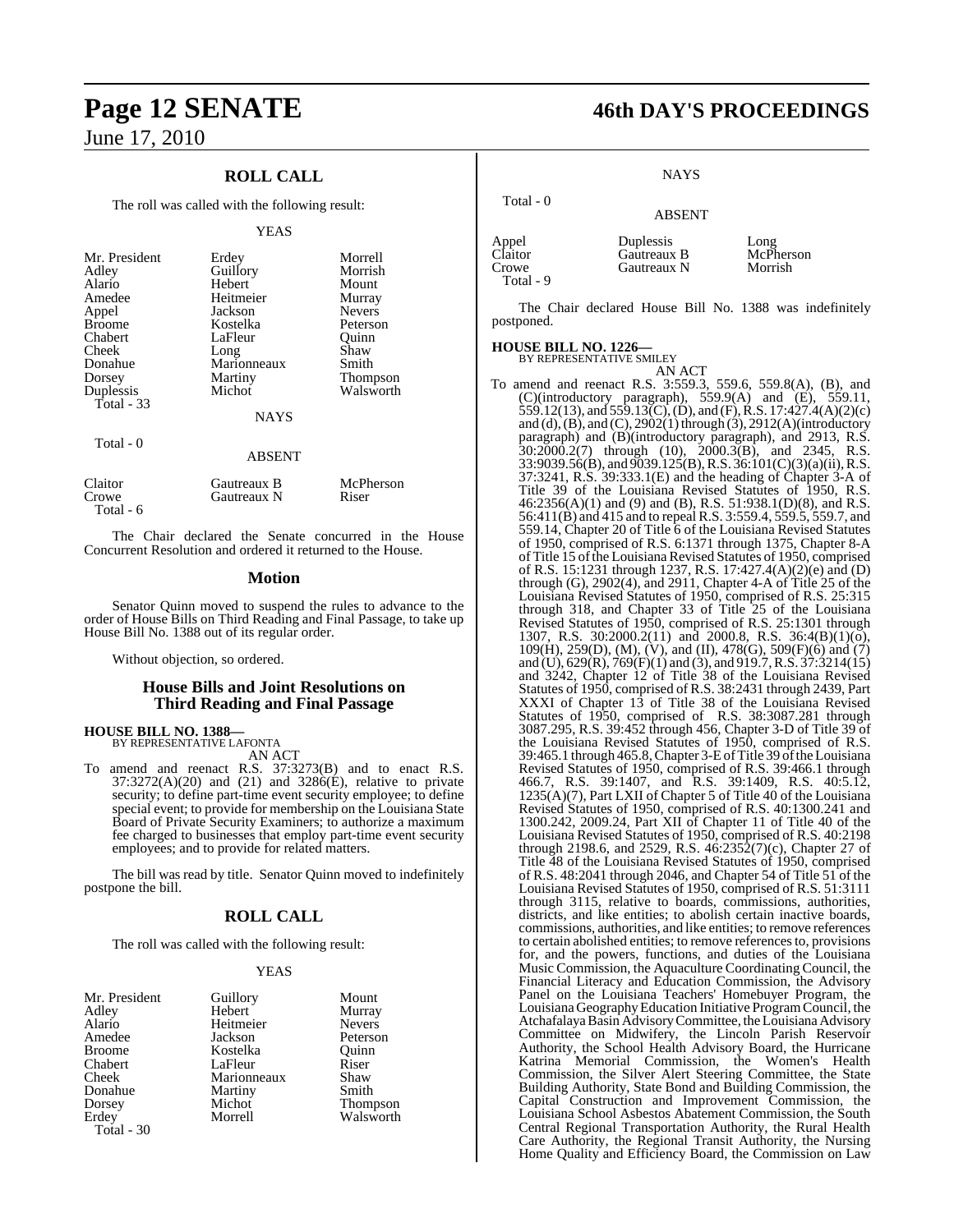# **46th DAY'S PROCEEDINGS Page 13 SENATE** June 17, 2010

Enforcement Services for the Elderly, and the Interpreter Certification Board, and the Louisiana Infrastructure Bank; to provide for transfer of some of the powers, functions, and duties of some of the above referenced entities; to provide for certain technical corrections regarding placement of boards and commissions in the Executive Reorganization Act; and to provide for related matters.

#### **Floor Amendments**

Senator Amedee proposed the following amendments.

#### **SENATE FLOOR AMENDMENTS**

Amendments proposed by Senator Amedee to Reengrossed House Bill No. 1226 by Representative Smiley

#### AMENDMENT NO. 1

On page 1, line 4, after "and (C)," delete the remainder of the line and delete line 5 and insert "R.S.  $30:2000.2(7)$  through"

#### AMENDMENT NO. 2

On page 1, line 13 change "(G),2902(4), and 2911," to "(G) and Chapter 17 of Title 17 of the Louisiana Revised Statutes of 1950, comprised of R.S. 17:2901 through 2913,"

AMENDMENT NO. 3 On page 1, at the end of line 17, insert " $651(D)(9)$ ,"

#### AMENDMENT NO. 4

On page 12, delete lines 26 and 27 and on page 13, delete lines 1 through 21, and insert the following:

"Section 5. Chapter 17 of Title 17 of the Louisiana Revised Statutes of 1950, comprised of R.S. 17:2901 through 2913, and R.S.  $36:651(D)(9)$  are hereby repealed in their entirety.

On motion of Senator Amedee, the amendments were adopted.

#### **Floor Amendments**

Senator Thompson proposed the following amendments.

#### **SENATE FLOOR AMENDMENTS**

Amendments proposed by Senator Thompson to Reengrossed House Bill No. 1226 by Representative Smiley

AMENDMENT NO. 1 On page 1, line 3 after "(F)," and before "R.S." insert "R.S. 6:1094(C)(1)(a) and (b) and (D)(1),"

AMENDMENT NO. 2 On page 1, line 10, after "559.14," and before "Chapter" insert "R.S. 6:1083(1), 1093,"

#### AMENDMENT NO. 3

On page 2, line 27, after "Board," and before "the Louisiana" delete "and" and on line 28 after "Bank" and before the semicolon ";" insert a comma and ", and the Residential Mortgage Lending Board,"

#### AMENDMENT NO. 4

On page 21, between lines 6 and 7 insert:

"**Residential Mortgage Lending Board**

Section 23.(A)  $\overrightarrow{R}$ .S. 6:1094(C)(1)(a) and (b) and (D)(1) are hereby amended and reenacted to read as follows:

§1094. Professional education required for licensure; continuing education

\* \* \*

C.(1)(a) All persons applying for reinstatement or renewal of their mortgage broker, mortgage lender, or originator license shall have completed eight hours of continuing professional education in order to reinstate or renew their license on January first of the following year. Each applicant shall submit documentation to the commissioner from a recognized professional educational institution

approved by the commissioner and the board as provided in R.S.  $6.1093(B)$ . Proof of the applicant's completion of these continuing professional requirements shall be submitted as part of the applicant's license renewal application.

(b) Each course taught by professional education providers shall include at least thirty minutes of instruction relating to changes or updates on new developments in the residential mortgage lending business, including changes to the Office of Financial Institutions application process and examination procedures, as well as any revisions of the provisions of this Chapter. The applicant shall satisfy four of the remaining hours of required instruction through courses offered or approved by the Mortgage Bankers Association or the National Association of Mortgage Brokers by their own facilitators or facilitators approved by them, which courses shall be presumed to satisfy all requirements of the commissioner and the board as provided in this Subsection and in any regulations adopted by the commissioner.

\* \* \*

D.(1) Beginning July 1, 2000, a nonresident applying for a license to conduct residential mortgage lending activities in the state shall demonstrate that he has completed the educational requirements established under the provisions of this Chapter or is entitled to certification by reciprocity. When the commissioner, in consultation with the board, determines that a nonresident's state has requirements equivalent to or higher than the educational requirements provided for in this Chapter for insuring the qualifications of those engaging in the residential mortgage lending business, the commissioner may issue licensesto such nonresident applicants who have completed the professional education requirements applicable to Louisiana licensees or who have satisfied equivalent professional educational requirements in such other state or jurisdiction.

(B) R.S.  $6:1083(1)$  and  $1093$  are hereby repealed in their entirety.'

## AMENDMENT NO. 5

On page 21, at the beginning of line 22 change "Section 23." to "Section 24."

On motion of Senator Thompson, the amendments were adopted.

#### **Floor Amendments**

Senator Peterson proposed the following amendments.

#### **SENATE FLOOR AMENDMENTS**

Amendments proposed by Senator Peterson to Reengrossed House Bill No. 1226 by Representative Smiley

AMENDMENT NO. 1 On page 1, line 15, delete line 15 in its entirety

AMENDMENT NO. 2 On page 1, at the beginning of line 16, delete "R.S. 25:1301 through  $1307,$ "

AMENDMENT NO. 3 On page 1, and the end of line 16, delete "R.S.  $36:4(B)(1)(0)$ ,"

AMENDMENT NO. 4 On page 2, line 20, delete "the Hurricane Katrina Memorial"

AMENDMENT NO. 5 On page 2, at the beginning of line 21, delete "Commission,"

AMENDMENT NO. 6 On page 18, delete lines 1 through 4

#### AMENDMENT NO. 7

On page 18, line 6, change "Section 14." to "Section 13."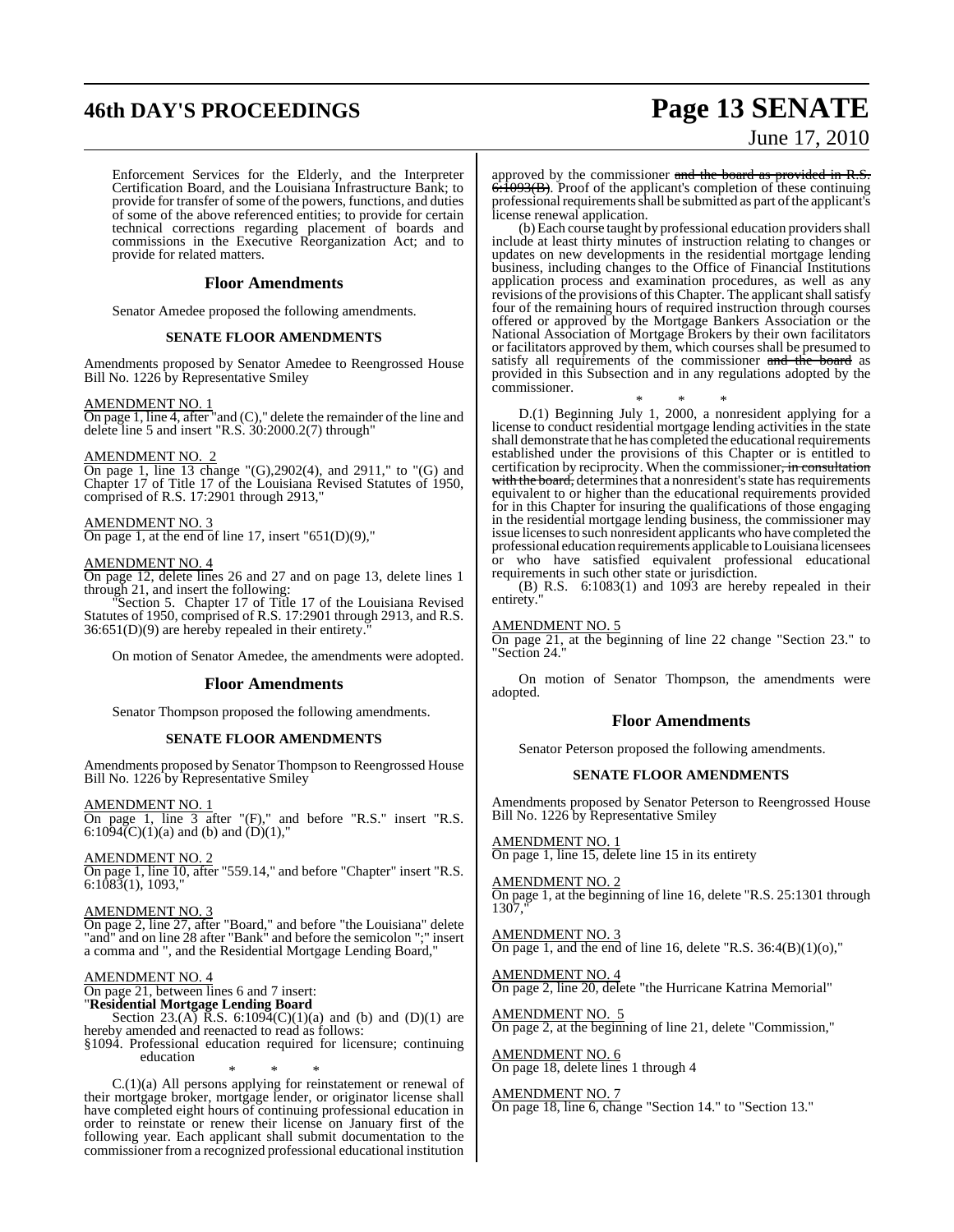# **Page 14 SENATE 46th DAY'S PROCEEDINGS**

AMENDMENT NO. 8 On page 18, line 10, change "Section 15." to "Section 14."

AMENDMENT NO. 9 On page 18, line 13, change "Section 16." to "Section 15."

AMENDMENT NO. 10 On page 19, line 9, change "Section 17." to "Section 16."

AMENDMENT NO. 11 On page 19, line 12, change "Section 18." to "Section 17."

AMENDMENT NO. 12 On page 19, line 15, change "Section 19." to "Section 18."

AMENDMENT NO. 13 On page 20, line 28, change "Section 20" to "Section 19."

AMENDMENT NO. 14 On page 21 line 2, change "Section 21." to "Section 20."

AMENDMENT NO. 15 On page 21, line 6, change "Section 22." to "Section 21."

AMENDMENT NO. 16 On page 21, line 7, change "Section 23." to "Section 22 "

On motion of Senator Peterson, the amendments were adopted.

The bill was read by title. Senator Erdey moved the final passage of the amended bill.

## **ROLL CALL**

The roll was called with the following result:

#### YEAS

| Mr. President<br>Adley<br>Alario<br>Amedee<br>Appel<br><b>Broome</b><br>Chabert<br>Cheek<br>Claitor<br>Crowe<br>Donahue<br>Dorsey | Erdey<br>Gautreaux B<br><b>Gautreaux N</b><br>Guillory<br>Hebert<br>Kostelka<br>LaFleur<br>Long<br>Marionneaux<br>Martiny<br>McPherson<br>Michot | Morrish<br>Mount<br>Murray<br><b>Nevers</b><br>Peterson<br>Ouinn<br>Riser<br>Shaw<br>Smith<br><b>Thompson</b><br>Walsworth |
|-----------------------------------------------------------------------------------------------------------------------------------|--------------------------------------------------------------------------------------------------------------------------------------------------|----------------------------------------------------------------------------------------------------------------------------|
| Duplessis                                                                                                                         | Morrell                                                                                                                                          |                                                                                                                            |
| Total - 37                                                                                                                        | NAYS                                                                                                                                             |                                                                                                                            |

Total - 0

ABSENT

| Heitmeier  | Jackson |
|------------|---------|
| Total $-2$ |         |

The Chair declared the amended bill was passed and ordered it returned to the House. Senator Erdey moved to reconsider the vote by which the bill was passed and laid the motion on the table.

**HOUSE BILL NO. 1233—** BY REPRESENTATIVE LABRUZZO AND SENATOR HEBERT AN ACT

To enact R.S. 37:24, relative to professions and occupations in general; to provide an option for persons licensed or regulated by the state to be insured by a policy of group insurance; to provide the option to insure dependents of persons licensed or regulated by this state; to provide the board or commission authority to make contracts of insurance; to provide for board authority to negotiate and collect premiums; to provide that

participation in a group insurance plan is optional; to provide that the offered group insurance plan shall not be perceived as limiting an employee's benefits; to provide for definitions; and to provide for related matters.

#### **Floor Amendments**

Senator Hebert proposed the following amendments.

#### **SENATE FLOOR AMENDMENTS**

Amendments proposed by Senator Hebert to Engrossed House Bill No. 1233 by Representative LaBruzzo

#### AMENDMENT NO. 1

In Senate Committee Amendment No. 3 proposed by Senate Committee on Insurance and adopted by the Senate on June 10, 2010, on page 1, line 8, after "commission" change "shall" to "may" and on line 10, after "commission" change "shall" to "may"

On motion of Senator Hebert, the amendments were adopted.

#### **Floor Amendments**

Senator Hebert proposed the following amendments.

#### **SENATE FLOOR AMENDMENTS**

Amendments proposed by Senator Hebert to Engrossed House Bill No. 1233 by Representative LaBruzzo

#### AMENDMENT NO. 1

On page 1, line 2, after "To enact" insert "R.S. 22:1000(A)(1)(a)(vii) and" and after "general;" insert "to provide for the issuance of a group policy to individuals or employees of the same occupation and profession;

#### AMENDMENT NO. 2

On page 1, between lines 10 and 11 insert the following

Section 1. R.S.  $22:1000(A)(1)(a)(vii)$  is hereby enacted to read as follows:

§1000. Group, family group, blanket, and association health and accident insurance

A. Any insurer authorized to write health and accident insurance in this state shall have power to issue policies described in this Section.

(1) Group health and accident insurance is any policy of health and accident insurance, or similar coverage issued by a health maintenance organization, covering more than one person, except family group, and blanket policies hereinafter specifically provided for, which shall conform to the following requirements: (a)(i) \* \* \* \*

(vii) The policy may be issued to a trust established by an insurer on behalf of individuals or employers in the same occupation and profession licensed or regulated by this state as may be contracted for by their respective boards or commissions, provided all participating individuals and employers have the same statutory protections that would apply if such policy was purchased by the individual or employer directly from the insurer, which trustees shall be deemed the policyholder to insure with or without any eligible family members including spouse, children under twenty-six years of age and unmarried grandchildren under twenty-six years of age who are in the legal custody of and residing with the grandparent, individuals, employers and employees of employers.

#### AMENDMENT NO.3

On page 1, line 11, change "Section 1." to "Section 2."

#### AMENDMENT NO. 5

On page 1, line 17, between "commissions' and the period (".") insert "as provided in R.S. 22:1000 $(A)(1)(a)(vi)$ "

On motion of Senator Hebert, the amendments were adopted.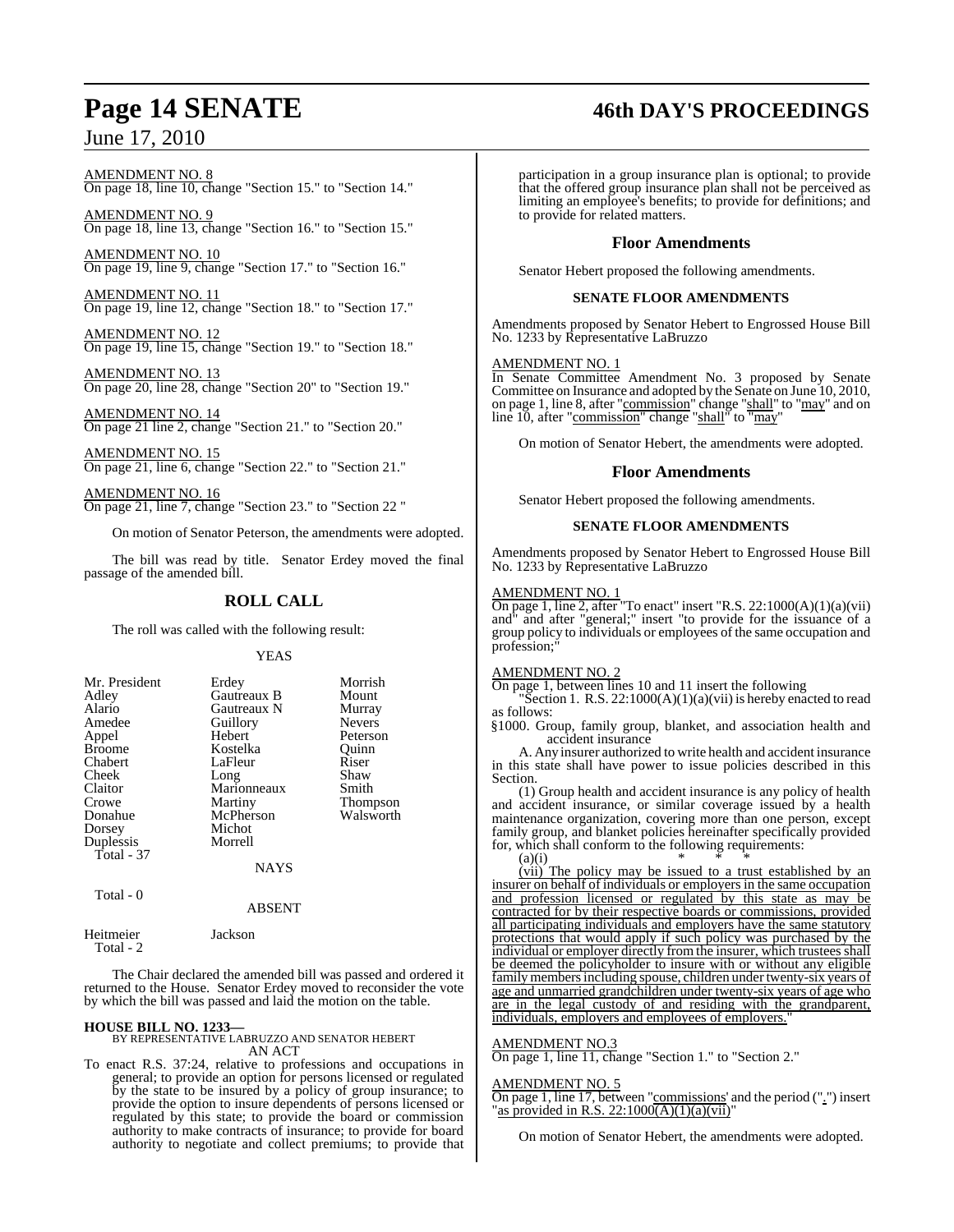# **46th DAY'S PROCEEDINGS Page 15 SENATE**

The bill was read by title. Senator Hebert moved the final passage of the amended bill.

#### **ROLL CALL**

The roll was called with the following result:

#### YEAS

| Amedee<br>Broome<br>Dorsey<br>Erdey<br>Guillory<br>Total $-13$        | Hebert<br>Jackson<br>LaFleur<br>Long<br>Marionneaux<br><b>NAYS</b>               | Morrell<br>Peterson<br>Shaw                                       |
|-----------------------------------------------------------------------|----------------------------------------------------------------------------------|-------------------------------------------------------------------|
| Adley<br>Alario<br>Appel<br>Claitor<br>Crowe<br>Donahue<br>Total - 18 | Duplessis<br>Heitmeier<br>Martiny<br>Michot<br>Morrish<br>Mount<br><b>ABSENT</b> | <b>Nevers</b><br>Ouinn<br>Riser<br>Smith<br>Thompson<br>Walsworth |
| Mr. President<br>Chabert<br>Cheek                                     | Gautreaux B<br>Gautreaux N<br>Kostelka                                           | McPherson<br>Murray                                               |

Total - 8

The Chair declared the amended bill failed to pass.

#### **Notice of Reconsideration**

Senator Hebert moved to reconsider on the next Legislative Day the vote by which the bill failed to pass.

#### **Explanation of Vote**

Senator Dorsey stated she intended to vote nay on House Bill No. 1233, and asked that the Official Journal so state.

#### **HOUSE BILL NO. 1246—**

BY REPRESENTATIVES MCVEA AND BALDONE AN ACT

To enact R.S. 22:1157, relative to contracts with dental providers; to provide that no dental plan may require that a dentist provide dental health care services to a covered person at a particular fee unless such services are covered services for which benefits are paid under a contract with such dentist; and to provide for related matters.

#### **Floor Amendments**

Senator Long proposed the following amendments.

#### **SENATE FLOOR AMENDMENTS**

Amendments proposed by Senator Long to Reengrossed House Bill No. 1246 by Representative McVea

AMENDMENT NO. 1

On page 2, line 7, after "effective" delete the remainder of the line, delete lines 8 through 11 in their entirety, and in lieu thereof insert "January 1, 2011."

#### AMENDMENT NO. 2

In the Senate Committee Amendment number 1 proposed by the Senate Committee on Insurance and adopted by the Senate on June 10, 2010, line 6, after "agreement" delete "which" and insert "with"

On motion of Senator Long, the amendments were adopted.

# June 17, 2010

The bill was read by title. Senator Long moved the final passage of the amended bill.

#### **ROLL CALL**

The roll was called with the following result:

#### YEAS

| Mr. President       | Guillory                       | Mount         |
|---------------------|--------------------------------|---------------|
| Adley               | Heitmeier                      | Murray        |
| Alario              | Jackson                        | <b>Nevers</b> |
| Appel               | Kostelka                       | Peterson      |
| Chabert             | LaFleur                        | Ouinn         |
| Cheek               | Long                           | Riser         |
| Claitor             | Marionneaux                    | Shaw          |
| Crowe               | Martiny                        | Smith         |
| Donahue             | McPherson                      | Thompson      |
| Dorsey              | Michot                         | Walsworth     |
| Duplessis           | Morrell                        |               |
| Erdey               | Morrish                        |               |
| Total - 34          |                                |               |
|                     | <b>NAYS</b>                    |               |
| Hebert              |                                |               |
| Total - 1           |                                |               |
|                     | <b>ABSENT</b>                  |               |
| Amedee              | Gautreaux B                    |               |
| D <sub>acc</sub> os | $C_{\alpha\beta}$ and $\alpha$ |               |

#### ABSENT

Amedee Gautreaux B<br>Broome Gautreaux N Total - 4

The Chair declared the amended bill was passed and ordered it returned to the House. Senator Long moved to reconsider the vote by which the bill was passed and laid the motion on the table.

#### **HOUSE BILL NO. 1249—**

BY REPRESENTATIVES BROSSETT AND LEGER

Gautreaux N

AN ACT To amend and reenact R.S. 1:11, relative to determinations of the populations of parishes, municipalities, and other political subdivisions; to provide relative to the applicability of a new census to statutes that define classes of political subdivisions based on population; and to provide for related matters.

The bill was read by title. Senator Morrell moved the final passage of the bill.

### **ROLL CALL**

The roll was called with the following result:

#### YEAS

| Adley         | Guillory    | Mount         |
|---------------|-------------|---------------|
| Alario        | Hebert      | Murray        |
| Appel         | Heitmeier   | <b>Nevers</b> |
| <b>Broome</b> | Jackson     | Peterson      |
| Chabert       | Kostelka    | Ouinn         |
| Cheek         | LaFleur     | Riser         |
| Claitor       | Marionneaux | Shaw          |
| Crowe         | Martiny     | Smith         |
| Donahue       | McPherson   | Thompson      |
| Dorsey        | Michot      | Walsworth     |
| Duplessis     | Morrell     |               |
| Erdey         | Morrish     |               |
| Total - 34    |             |               |

**NAYS** 

Total - 0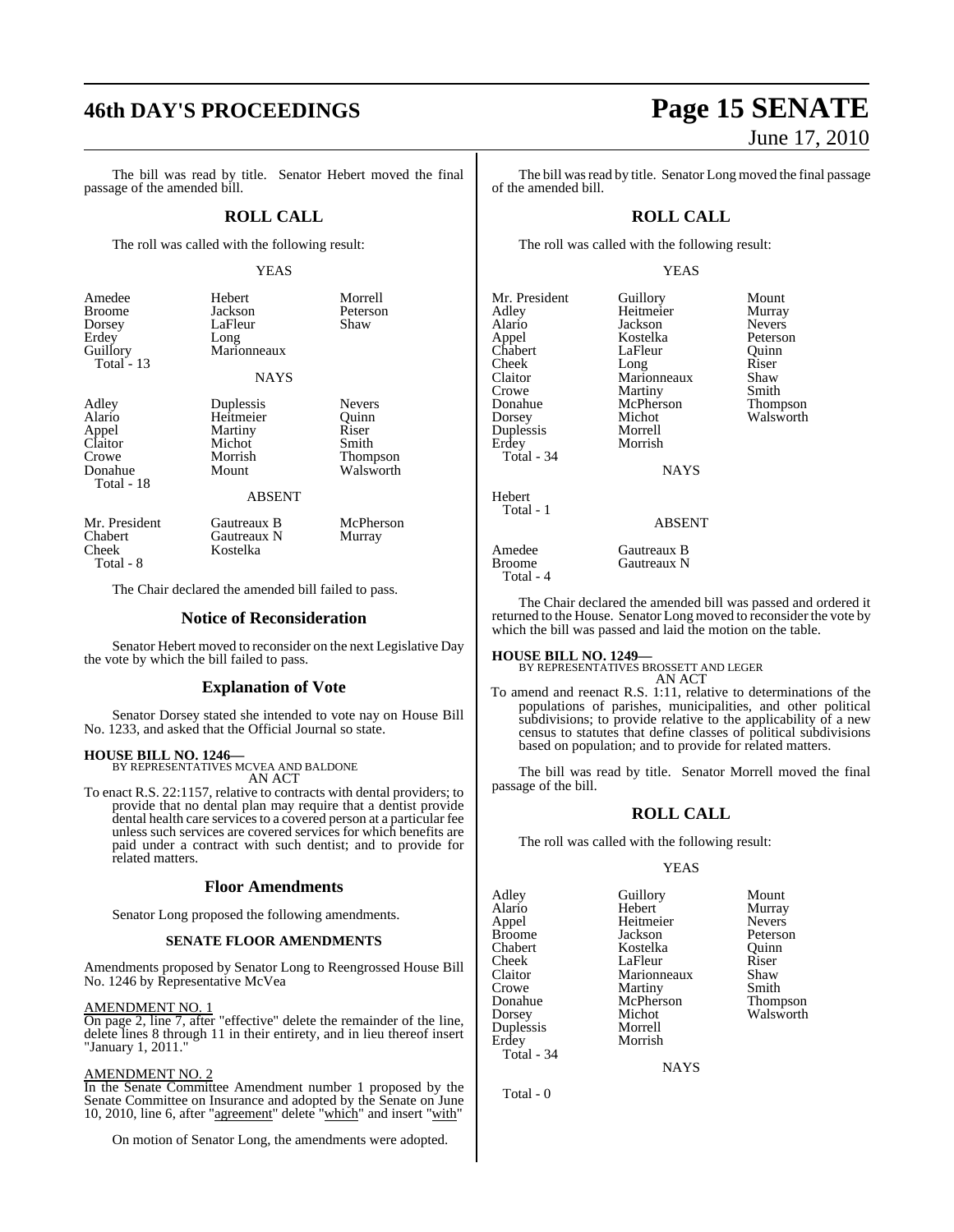#### ABSENT

| Mr. President |  |
|---------------|--|
| Amedee        |  |
| Total - 5     |  |

Gautreaux B Long Gautreaux N

The Chair declared the bill was passed and ordered it returned to the House. Senator Morrell moved to reconsider the vote by which the bill was passed and laid the motion on the table.

#### **HOUSE BILL NO. 1262—** BY REPRESENTATIVE MILLS

AN ACT

To amend and reenact R.S. 37:922(A) and to enact R.S. 37:918(21), relative to the Louisiana State Board of Nursing; to provide for hearings; to provide for records sharing; and to provide for related matters.

The bill was read by title. Senator Mount moved the final passage of the bill.

## **ROLL CALL**

The roll was called with the following result:

#### YEAS

| Mr. President | Duplessis     | Morrell       |
|---------------|---------------|---------------|
| Adley         | Erdey         | Morrish       |
| Alario        | Guillory      | Mount         |
| Amedee        | Hebert        | Murray        |
| Appel         | Heitmeier     | <b>Nevers</b> |
| <b>Broome</b> | Kostelka      | Peterson      |
| Chabert       | LaFleur       | Ouinn         |
| Cheek         | Long          | Riser         |
| Claitor       | Marionneaux   | Shaw          |
| Crowe         | Martiny       | Smith         |
| Donahue       | McPherson     | Thompson      |
| Dorsey        | Michot        | Walsworth     |
| Total $-36$   |               |               |
|               | <b>NAYS</b>   |               |
| Total - 0     |               |               |
|               | <b>ABSENT</b> |               |
| Gautreaux B   | Gautreaux N   | Jackson       |

 Total - 3 The Chair declared the bill was passed and ordered it returned

to the House. Senator Mount moved to reconsider the vote by which the bill was passed and laid the motion on the table.

# **HOUSE BILL NO. 1300—** BY REPRESENTATIVE ROSALIND JONES

AN ACT

To enact R.S. 18:1505.2(H)(2)(g), relative to limits applicable to certain campaign contributions by political committees; to provide for the limit applicable to contributions by a political committee to certain other political committees; and to provide for related matters.

The bill was read by title. Senator Walsworth moved the final passage of the bill.

## **ROLL CALL**

The roll was called with the following result:

#### YEAS

| Mr. President | Erdey     | Mount         |
|---------------|-----------|---------------|
| Adley         | Guillory  | Murray        |
| Alario        | Hebert    | <b>Nevers</b> |
| Amedee        | Heitmeier | Peterson      |

# **Page 16 SENATE 46th DAY'S PROCEEDINGS**

| Appel<br><b>Broome</b><br>Chabert<br>Cheek<br>Crowe<br>Donahue<br>Dorsey<br>Duplessis<br>Total - 34 | Jackson<br>Kostelka<br>LaFleur<br>Long<br>Martiny<br>McPherson<br>Michot<br>Morrell<br><b>NAYS</b> | Ouinn<br>Riser<br>Shaw<br>Smith<br>Thompson<br>Walsworth |
|-----------------------------------------------------------------------------------------------------|----------------------------------------------------------------------------------------------------|----------------------------------------------------------|
| Total - 0                                                                                           | <b>ABSENT</b>                                                                                      |                                                          |
| Claitor<br>Gautreaux B<br>Total - 5                                                                 | Gautreaux N<br>Marionneaux                                                                         | Morrish                                                  |

The Chair declared the bill was passed and ordered it returned to the House. Senator Walsworth moved to reconsider the vote by which the bill was passed and laid the motion on the table.

# **HOUSE BILL NO. 1301—** BY REPRESENTATIVE PEARSON

AN ACT

To amend and reenact R.S. 44:19, relative to records in the custody of a coroner; to exempt certain medical records in the custody of a coroner from public records provisions; and to provide for related matters.

The bill was read by title. Senator Donahue moved the final passage of the bill.

### **ROLL CALL**

The roll was called with the following result:

#### YEAS

| Mr. President | Duplessis   | Morrell       |
|---------------|-------------|---------------|
| Adley         | Erdey       | Morrish       |
| Alario        | Guillory    | Mount         |
| Amedee        | Hebert      | Murray        |
| Appel         | Heitmeier   | <b>Nevers</b> |
| <b>Broome</b> | Jackson     | Peterson      |
| Chabert       | Kostelka    | Ouinn         |
| Cheek         | LaFleur     | Riser         |
| Claitor       | Marionneaux | Shaw          |
| Crowe         | Martiny     | Smith         |
| Donahue       | McPherson   | Thompson      |
| Dorsey        | Michot      | Walsworth     |
| Total $-36$   |             |               |
|               | <b>NAYS</b> |               |
|               |             |               |

### Total - 0

Total - 3

Gautreaux B Gautreaux N Long

The Chair declared the bill was passed and ordered it returned to the House. Senator Donahue moved to reconsider the vote by which the bill was passed and laid the motion on the table.

ABSENT

# **HOUSE BILL NO. 1307—** BY REPRESENTATIVE ROSALIND JONES

AN ACT

To amend and reenact R.S. 42:5(D), relative to public comment at open meetings; to require a period of public comment at public meetings prior to a vote on any agenda item; and to provide for related matters.

The bill was read by title. Senator Walsworth moved the final passage of the bill.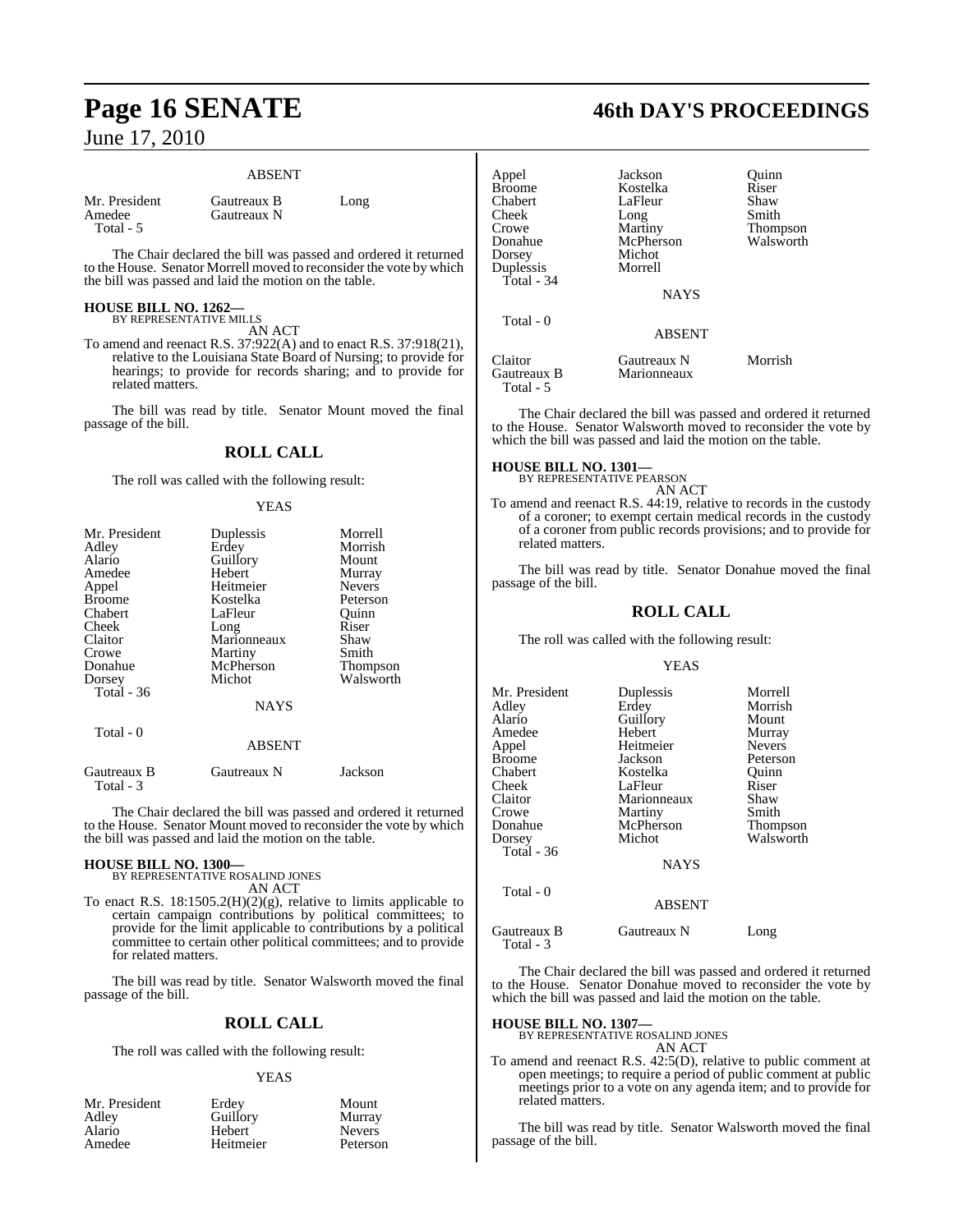# **46th DAY'S PROCEEDINGS Page 17 SENATE**

## **ROLL CALL**

The roll was called with the following result:

#### YEAS

| Mr. President<br>Adley<br>Alario<br>Amedee<br>Appel<br><b>Broome</b><br>Chabert<br>Cheek<br>Claitor<br>Crowe<br>Dorsey<br>Duplessis | Erdey<br>Guillory<br>Hebert<br>Heitmeier<br>Jackson<br>Kostelka<br>LaFleur<br>Long<br>Marionneaux<br>Martiny<br>McPherson<br>Michot | Morrell<br>Morrish<br>Mount<br>Murray<br><b>Nevers</b><br>Peterson<br>Ouinn<br>Riser<br>Shaw<br>Smith<br>Thompson<br>Walsworth |
|-------------------------------------------------------------------------------------------------------------------------------------|-------------------------------------------------------------------------------------------------------------------------------------|--------------------------------------------------------------------------------------------------------------------------------|
| Total - $36$                                                                                                                        |                                                                                                                                     |                                                                                                                                |
|                                                                                                                                     | <b>NAYS</b>                                                                                                                         |                                                                                                                                |
| Total - 0                                                                                                                           | <b>ARSENT</b>                                                                                                                       |                                                                                                                                |

|                      | .           |             |
|----------------------|-------------|-------------|
| Donahue<br>Total - 3 | Gautreaux B | Gautreaux N |

The Chair declared the bill was passed and ordered it returned to the House. Senator Walsworth moved to reconsider the vote by which the bill was passed and laid the motion on the table.

#### **HOUSE BILL NO. 1371—**

BY REPRESENTATIVE MILLS AN ACT

To enact R.S. 46:153.3.1, relative to medication therapy management; to provide for legislative findings; to provide for consideration of a Medicaid medication therapy management program; to provide for authority for the Department of Health and Hospitals to promulgate rules and regulations if the department implements a Medicaid medication therapy management program to provide for consideration of minimum requirements of the rules and regulations; and to provide for related matters.

The bill was read by title. Senator Mount moved the final passage of the bill.

## **ROLL CALL**

The roll was called with the following result:

#### YEAS

| Mr. President<br>Adley<br>Alario<br>Amedee<br>Appel<br><b>Broome</b><br>Chabert<br>Cheek<br>Claitor<br>Crowe<br>Donahue<br>Dorsey<br>Total $-36$<br>Total - 0 | Duplessis<br>Erdey<br>Guillory<br>Hebert<br>Jackson<br>Kostelka<br>LaFleur<br>Long<br>Marionneaux<br>Martiny<br>McPherson<br>Michot<br><b>NAYS</b> | Morrell<br>Morrish<br>Mount<br>Murray<br><b>Nevers</b><br>Peterson<br>Ouinn<br>Riser<br>Shaw<br>Smith<br>Thompson<br>Walsworth |
|---------------------------------------------------------------------------------------------------------------------------------------------------------------|----------------------------------------------------------------------------------------------------------------------------------------------------|--------------------------------------------------------------------------------------------------------------------------------|
|                                                                                                                                                               | ABSENT                                                                                                                                             |                                                                                                                                |
| Gautreaux B<br>Total - 3                                                                                                                                      | Gautreaux N                                                                                                                                        | Heitmeier                                                                                                                      |

# June 17, 2010

The Chair declared the bill was passed and ordered it returned to the House. Senator Mount moved to reconsider the vote by which the bill was passed and laid the motion on the table.

# **HOUSE BILL NO. 1403—** BY REPRESENTATIVE BARRAS

AN ACT

To amend and reenact R.S. 24:58(D)(1), R.S. 42:1157(A)(3), and R.S. 49:78(D)(1), relative to late filing fees for certain lobbyist disclosure reports; to provide for the amount of the late filing fees for certain lobbyist expenditure reports; and to provide for related matters.

#### **Floor Amendments**

Senator Hebert proposed the following amendments.

#### **SENATE FLOOR AMENDMENTS**

Amendments proposed by Senator Hebert to Engrossed House Bill No. 1403 by Representative Barras

#### AMENDMENT NO. 1

In Senate Committee Amendment No. 1 proposed by the Senate Committee on Senate and Governmental Affairs on June 9, 2010, and adopted by the Senate on June 10, 2010, on page 1, line 2, after ""and (2)"" delete the remainder of the line and delete line 3.

#### AMENDMENT NO. 2

Delete Senate Committee Amendment Nos. 5 and 6 proposed by the Senate Committee on Senate and Governmental Affairs on June 9, 2010.

On motion of Senator Hebert, the amendments were adopted.

The bill was read by title. Senator Hebert moved the final passage of the amended bill.

#### **ROLL CALL**

The roll was called with the following result:

#### YEAS

| Mr. President<br>Adley<br>Alario<br>Amedee<br>Appel<br><b>Broome</b><br>Chabert<br>Cheek<br>Claitor<br>Crowe<br>Donahue<br>Dorsey<br>Duplessis<br>Total - 37 | Erdey<br>Gautreaux B<br>Gautreaux N<br>Guillory<br>Hebert<br>Jackson<br>Kostelka<br>LaFleur<br>Long<br>Martiny<br>McPherson<br>Michot<br>Morrell<br><b>NAYS</b> | Morrish<br>Mount<br>Murray<br><b>Nevers</b><br>Peterson<br>Ouinn<br>Riser<br>Shaw<br>Smith<br>Thompson<br>Walsworth |
|--------------------------------------------------------------------------------------------------------------------------------------------------------------|-----------------------------------------------------------------------------------------------------------------------------------------------------------------|---------------------------------------------------------------------------------------------------------------------|
| Total - 0                                                                                                                                                    | ABSENT                                                                                                                                                          |                                                                                                                     |
| Heitmeier<br>Total - 2                                                                                                                                       | Marionneaux                                                                                                                                                     |                                                                                                                     |

The Chair declared the amended bill was passed and ordered it returned to the House. Senator Hebert moved to reconsider the vote by which the bill was passed and laid the motion on the table.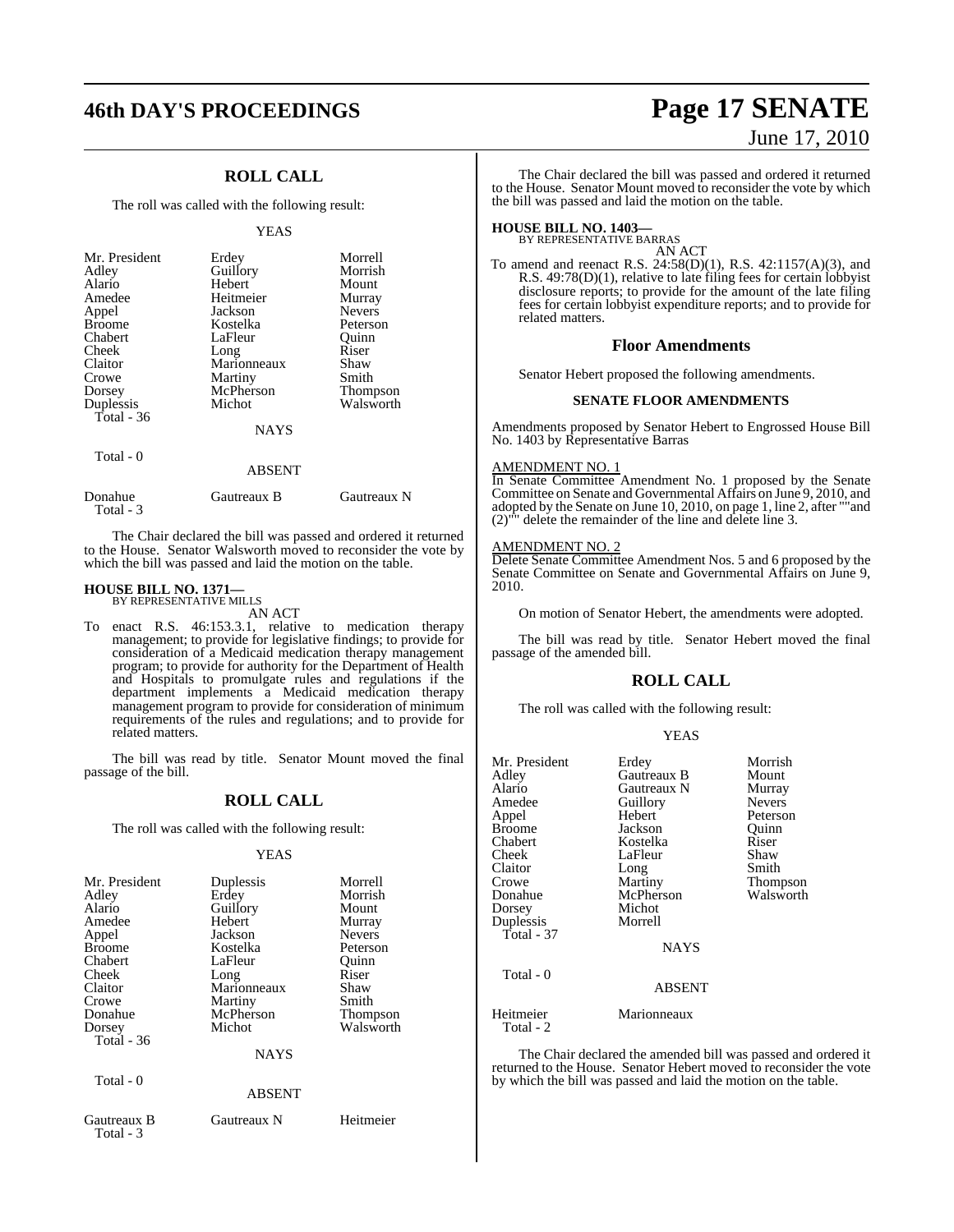# **Page 18 SENATE 46th DAY'S PROCEEDINGS**

June 17, 2010

#### **HOUSE BILL NO. 1450—**

BY REPRESENTATIVES ELLINGTON AND RITCHIE AN ACT

To enact Subpart R of Part II-A of Chapter 1 of Subtitle I of Title 39 of the Louisiana Revised Statutes of 1950, to be comprised of R.S. 39:100.130 and 100.131, relative to state grants and capital outlay; to establish the Rural Hospital Capital Improvement Act; to provide for a grant program for certain rural hospitals; to authorize rulemaking; and to provide for related matters.

#### **Floor Amendments**

Senator Thompson proposed the following amendments.

#### **SENATE FLOOR AMENDMENTS**

Amendments proposed by Senator Thompson to Reengrossed House Bill No. 1450 by Representative Ellington

#### AMENDMENT NO. 1

On page 2, line 26, after "rural" and before "hospitals" insert "and community public"

On motion of Senator Thompson, the amendments were adopted.

The bill was read by title. Senator Thompson moved the final passage of the amended bill.

## **ROLL CALL**

The roll was called with the following result:

#### YEAS

| Mr. President | Duplessis   | Morrish         |
|---------------|-------------|-----------------|
| Adley         | Erdey       | Mount           |
| Alario        | Gautreaux B | Murray          |
| Amedee        | Guillory    | <b>Nevers</b>   |
| Appel         | Hebert      | Peterson        |
| <b>Broome</b> | Jackson     | Ouinn           |
| Chabert       | Kostelka    | Riser           |
| Cheek         | Long        | Shaw            |
| Claitor       | Martiny     | Smith           |
| Donahue       | Michot      | <b>Thompson</b> |
| Dorsey        | Morrell     | Walsworth       |
| Total $-33$   |             |                 |
|               | <b>NAYS</b> |                 |
| Total - 0     |             |                 |

#### ABSENT

| Crowe       | Heitmeier | Marionneaux |
|-------------|-----------|-------------|
| Gautreaux N | LaFleur   | McPherson   |
| Total - 6   |           |             |

The Chair declared the amended bill was passed and ordered it returned to the House. Senator Thompson moved to reconsider the vote by which the bill was passed and laid the motion on the table.

## **HOUSE BILL NO. 1483— (Substitute for House Bill No. 1360 by Representative Wooton)**<br>BY REPRESENTATIVE WOOTON

AN ACT

To amend and reenact R.S. 22:1924(A)(1) and to enact R.S.  $22:1924(A)(3)$ , relative to insurance fraud; to provide definitions; to establish penalties for knowingly and willfully committing health care fraud; and to provide for related matters.

The bill was read by title. Senator Martiny moved the final passage of the bill.

| <b>ROLL CALL</b> |  |
|------------------|--|
|------------------|--|

The roll was called with the following result:

#### YEAS

| Mr. President | Erdey       | Morrell         |
|---------------|-------------|-----------------|
| Adley         | Gautreaux B | Morrish         |
| Alario        | Gautreaux N | Mount           |
| Amedee        | Guillory    | Murray          |
| Appel         | Hebert      | <b>Nevers</b>   |
| <b>Broome</b> | Jackson     | Peterson        |
| Chabert       | Kostelka    | Ouinn           |
| Cheek         | LaFleur     | Riser           |
| Claitor       | Long        | Shaw            |
| Crowe         | Marionneaux | Smith           |
| Donahue       | Martiny     | <b>Thompson</b> |
| Dorsey        | McPherson   | Walsworth       |
| Duplessis     | Michot      |                 |
| Total - 38    |             |                 |
|               | NAYS        |                 |

NAYS

ABSENT

Total - 0

Heitmeier

```
 Total - 1
```
The Chair declared the bill was passed and ordered it returned to the House. Senator Martiny moved to reconsider the vote by which the bill was passed and laid the motion on the table.

#### **HOUSE BILL NO. 1485— (Substitute for HouseBill No. 635 by Representative Mills)**

BY REPRESENTATIVE MILLS

AN ACT

To enact Part XXIV-C of Chapter 5 of Title 40 of the Louisiana Revised Statutes of 1950, to be comprised of R.S. 40:1299.64.1 through 1299.64.6, relative to Louisiana Physician Order for Scope of Treatment; to provide for the Louisiana Physician Order for Scope of Treatment program and form; to provide for definitions; to provide for the promulgation of rules and regulations; and to provide for related matters.

#### **Floor Amendments**

Senator Mount proposed the following amendments.

#### **SENATE FLOOR AMENDMENTS**

Amendments proposed by Senator Mount to Reengrossed House Bill No. 1485 by Representative Mills

#### AMENDMENT NO. 1

On page 4, line 24, after "pulse" and before "is" delete "and" and insert "or"

On motion of Senator Mount, the amendments were adopted.

The bill was read by title. Senator Mount moved the final passage of the amended bill.

## **ROLL CALL**

The roll was called with the following result:

#### YEAS

| Mr. President | Erdey       | Morrell       |
|---------------|-------------|---------------|
| Adley         | Gautreaux B | Morrish       |
| Alario        | Gautreaux N | Mount         |
| Amedee        | Guillory    | Murray        |
| Appel         | Hebert      | <b>Nevers</b> |
| <b>Broome</b> | Heitmeier   | Peterson      |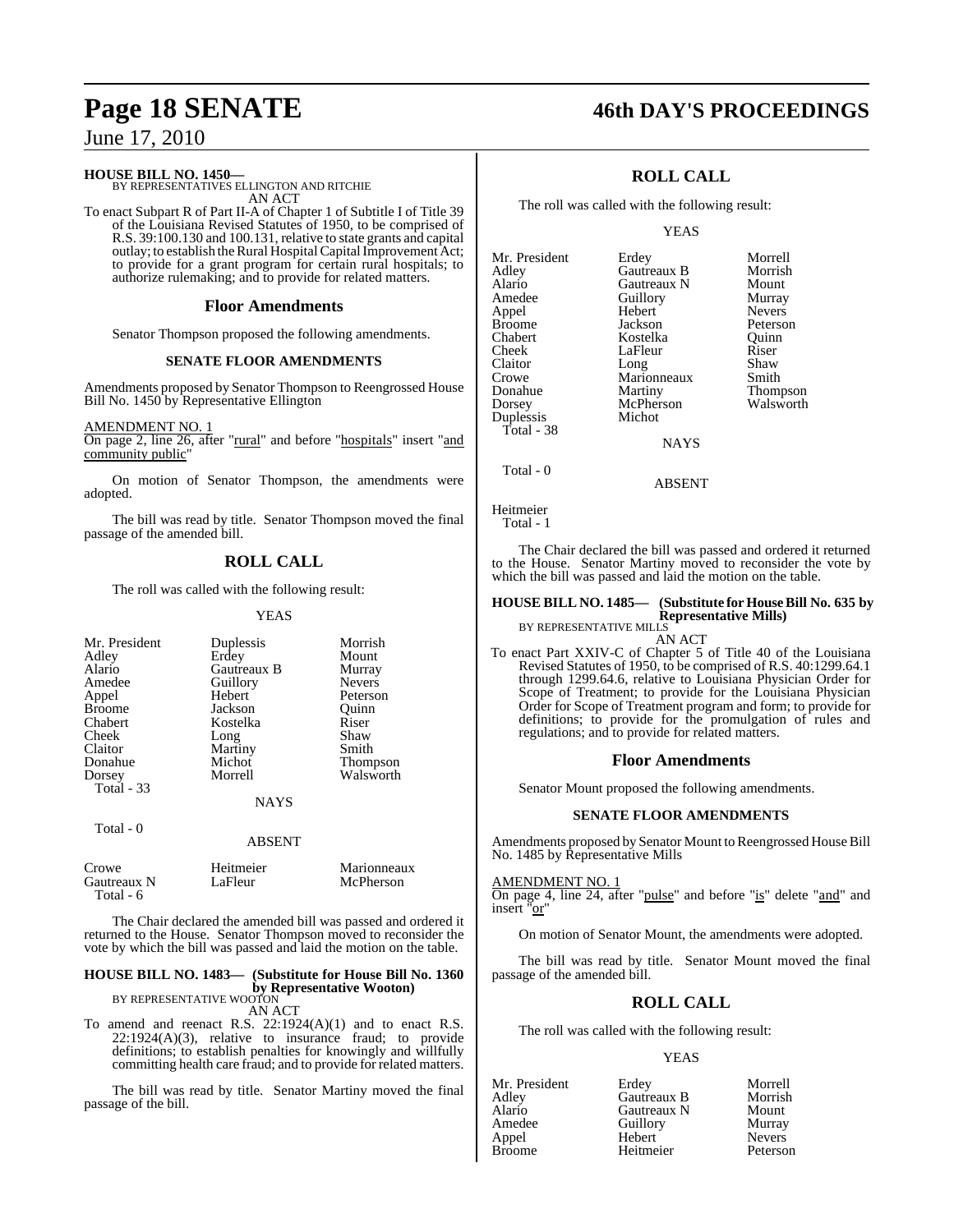Chabert Jackson Quinn Cheek Kostelka Riser<br>Claitor LaFleur Shaw Claitor LaFleur Shaw<br>Crowe Long Smith Crowe Long<br>
Donahue Martiny Dorsey McPherson<br>
Duplessis Michot Duplessis Total - 38

Thompson<br>Walsworth

**NAYS** 

Total - 0

ABSENT

Marionneaux

Total - 1

The Chair declared the amended bill was passed and ordered it returned to the House. Senator Mount moved to reconsider the vote by which the bill was passed and laid the motion on the table.

## **HOUSE BILL NO. 1489— (Substitute for House Bill No. 1151 by Representative Johnson)**<br>BY REPRESENTATIVE JOHNSON

AN ACT

To enact R.S. 32:1264.1, relative to the distribution and sale of motor vehicles; to require that a notice regarding recalls be given to a prospective buyer prior to the purchase of a new motor vehicle; and to provide for related matters.

The bill was read by title. Senator LaFleur moved the final passage of the bill.

#### **ROLL CALL**

The roll was called with the following result:

#### YEAS

| Mr. President | Erdey       | Michot          |
|---------------|-------------|-----------------|
| Adley         | Gautreaux B | Morrell         |
| Alario        | Gautreaux N | Morrish         |
| Amedee        | Guillory    | Mount           |
| Appel         | Hebert      | Murray          |
| <b>Broome</b> | Heitmeier   | <b>Nevers</b>   |
| Chabert       | Jackson     | Peterson        |
| Cheek         | Kostelka    | Ouinn           |
| Claitor       | LaFleur     | Riser           |
| Crowe         | Long        | Shaw            |
| Donahue       | Marionneaux | Smith           |
| Dorsey        | Martiny     | <b>Thompson</b> |
| Duplessis     | McPherson   | Walsworth       |
| Total - 39    |             |                 |
|               | NAYS        |                 |

Total - 0

#### ABSENT

Total - 0

The Chair declared the bill was passed and ordered it returned to the House. Senator LaFleur moved to reconsider the vote by which the bill was passed and laid the motion on the table.

# **HOUSE BILL NO. 308—** BY REPRESENTATIVE LORUSSO

AN ACT

To amend and reenact R.S.  $33:9091.1$  (D)(1)(c), (d), (e), and (f) and (3) and  $(F)(2)(a)$  and (3) and to repeal R.S. 33:9091.1  $(D)(1)(g)$ and (h), relative to the Lakeview Crime Prevention District; to provide for appointments to the board of commissioners; to provide term limits for board members; to provide filing requirements for board members; to provide for elections relative to the levy and the renewal of a parcel fee in the district; to remove certain restrictions on renewing the fee; to provide a

# **46th DAY'S PROCEEDINGS Page 19 SENATE** June 17, 2010

maximum term for renewal of the fee; and to provide for related matters.

On motion of Senator Murray, the bill was read by title and returned to the Calendar, subject to call.

# **HOUSE BILL NO. 389—** BY REPRESENTATIVE LEGER

AN ACT

To amend and reenact R.S. 33:4071(A) and to repeal R.S. 33:4072, relative to Orleans Parish; to provide relative to the sewerage and water board of New Orleans; to change the membership of the board; to provide relative to the terms and removal of board members; and to provide for related matters.

#### **Floor Amendments**

Senator Morrell proposed the following amendments.

#### **SENATE FLOOR AMENDMENTS**

Amendments proposed by Senator Morrell to Engrossed House Bill No. 389 by Representative Leger

#### AMENDMENT NO. 1

Delete Senate Committee Amendments Nos. 1 through 3 proposed by the Senate Committee on Local and Municipal Affairs and adopted by the Senate on June 11, 2010.

On motion of Senator Morrell, the amendments were adopted.

The bill was read by title. Senator Morrell moved the final passage of the amended bill.

## **ROLL CALL**

The roll was called with the following result:

#### **YEAS**

| Gautreaux B                                                                                                                               | Morrell                                                                                                  |
|-------------------------------------------------------------------------------------------------------------------------------------------|----------------------------------------------------------------------------------------------------------|
| Guillory<br>Hebert<br>Heitmeier<br>Jackson<br>Kostelka<br>LaFleur<br>Long<br>Marionneaux<br>Martiny<br>McPherson<br>Michot<br><b>NAYS</b> | Mount<br>Murray<br><b>Nevers</b><br>Peterson<br>Ouinn<br>Riser<br>Shaw<br>Smith<br>Thompson<br>Walsworth |
| <b>ABSENT</b>                                                                                                                             |                                                                                                          |
|                                                                                                                                           | Gautreaux N                                                                                              |

Donahue Morrish Total - 2

The Chair declared the amended bill was passed and ordered it returned to the House. Senator Morrell moved to reconsider the vote by which the bill was passed and laid the motion on the table.

#### **HOUSE BILL NO. 402—**

BY REPRESENTATIVE PEARSON AN ACT

To enact R.S. 17:3123.1, relative to the Board of Regents; to provide for live broadcasts over the Internet of meetings of the board and its committees; to provide for recording and archiving of such broadcasts; to provide for public access to such archived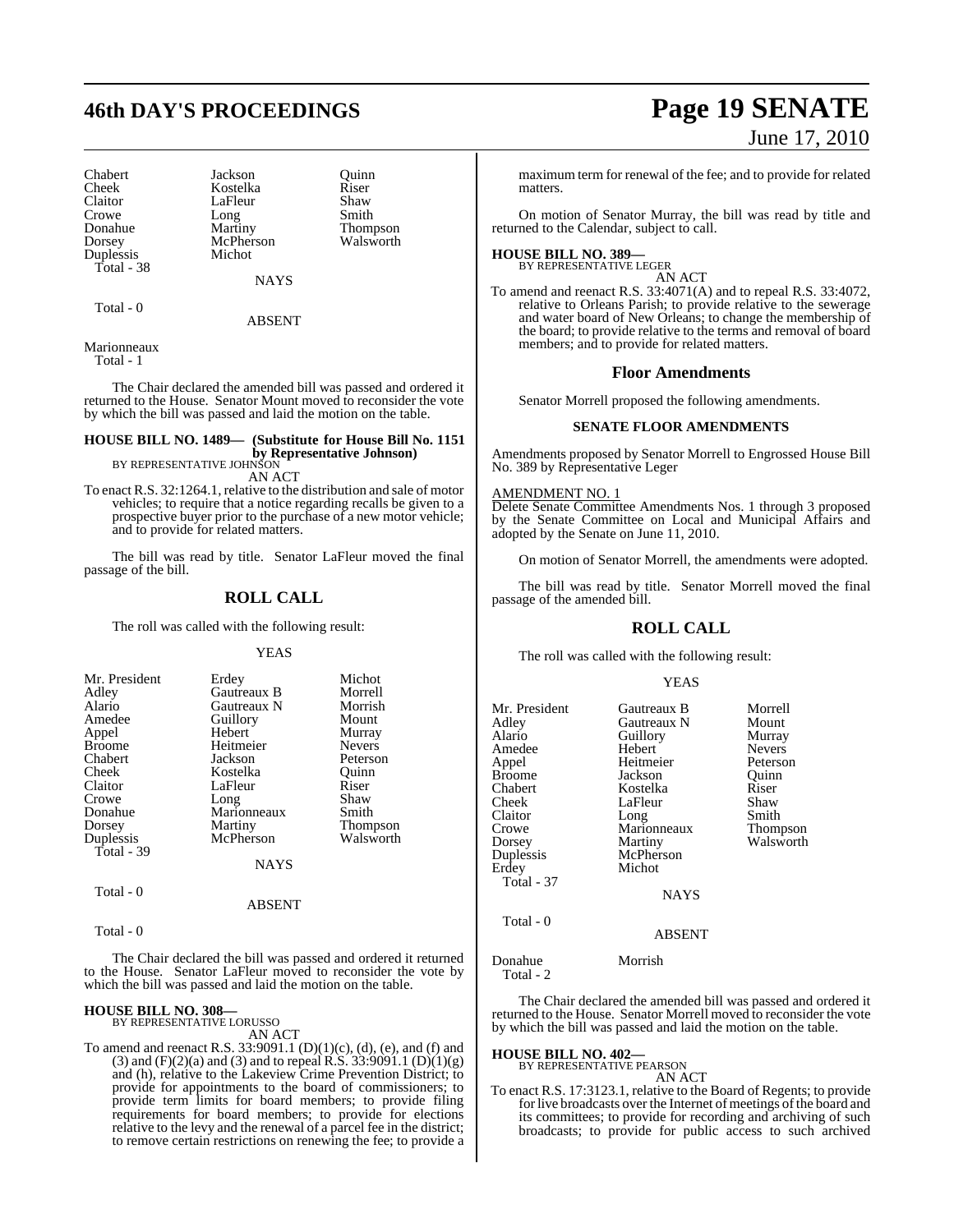# **Page 20 SENATE 46th DAY'S PROCEEDINGS**

## June 17, 2010

meetings; to provide a special effective date; and to provide for related matters.

#### **Floor Amendments**

Senator Nevers proposed the following amendments.

#### **SENATE FLOOR AMENDMENTS**

Amendments proposed by Senator Nevers to Engrossed House Bill No. 402 by Representative Pearson

#### AMENDMENT NO. 1

On page 1, between lines 14 and 15, insert the following:

**C.** The provisions of this Section shall apply to all meetings of the board and its committees, but shall not apply to executive sessions held in accordance with the Louisiana Open Meetings Law as provided in R.S. 42:4.1 et seq.

D. The audio and video records created pursuant to this Section shall not be construed in a manner to be the official record, or any part of the official record, of the proceedings of a meeting of the board or any of its committees.

E. If the board is precluded from fulfilling the requirements of this Section due to a technical problem beyond its control, or when the only meeting room available lacks the equipment necessary to facilitate Internet broadcast, the failure to broadcast or record the proceedings of a meeting of the board or any of its committees shall not be construed to be a violation of the provisions of this Section."

On motion of Senator Nevers, the amendments were adopted.

The bill was read by title. Senator Nevers moved the final passage of the amended bill.

## **ROLL CALL**

The roll was called with the following result:

#### YEAS

| Mr. President | Erdey       | Morrell         |
|---------------|-------------|-----------------|
| Adley         | Gautreaux B | Morrish         |
| Alario        | Gautreaux N | Mount           |
| Amedee        | Guillory    | Murray          |
| Appel         | Hebert      | <b>Nevers</b>   |
| <b>Broome</b> | Heitmeier   | Peterson        |
| Chabert       | Jackson     | Ouinn           |
| Cheek         | Kostelka    | Riser           |
| Claitor       | LaFleur     | Shaw            |
| Crowe         | Long        | Smith           |
| Donahue       | Martiny     | <b>Thompson</b> |
| Dorsey        | McPherson   | Walsworth       |
| Duplessis     | Michot      |                 |
| Total - 38    |             |                 |
|               | <b>NAYS</b> |                 |
| Total - 0     |             |                 |
|               | ABSENT      |                 |

#### Marionneaux

Total - 1

The Chair declared the amended bill was passed and ordered it returned to the House. Senator Nevers moved to reconsider the vote by which the bill was passed and laid the motion on the table.

**HOUSE BILL NO. 421—** BY REPRESENTATIVE MICHAEL JACKSON AN ACT

To amend and reenact R.S. 17:221(B), relative to school attendance by certain students; to provide relative to the authority of a city, parish, or other local public school board to deny admission or readmission to school of certain students; to provide limitations; to delete provisions relative to a pilot program regarding school

attendance; to provide an effective date; and to provide for related matters.

The bill was read by title. Senator Dorsey moved the final passage of the bill.

## **ROLL CALL**

The roll was called with the following result:

YEAS

| Adley<br>Alario<br>Amedee<br><b>Broome</b><br>Chabert<br>Cheek<br>Donahue<br>Total - 20 | Dorsey<br>Duplessis<br>Gautreaux B<br>Guillory<br>Heitmeier<br>Jackson<br>Kostelka<br><b>NAYS</b> | LaFleur<br>Martiny<br>Morrell<br>Murray<br>Peterson<br>Ouinn |
|-----------------------------------------------------------------------------------------|---------------------------------------------------------------------------------------------------|--------------------------------------------------------------|
| Appel<br>Crowe<br>Erdey<br>Hebert<br>Total - 11                                         | Long<br>Morrish<br>Mount<br><b>Nevers</b><br><b>ABSENT</b>                                        | Riser<br>Thompson<br>Walsworth                               |
| Mr. President                                                                           | Marionneaux                                                                                       | Shaw                                                         |

Mr. President Marionneaux Shaw<br>Claitor McPherson Smith Claitor McPherson<br>Gautreaux N Michot Gautreaux N Total - 8

The Chair declared the bill was passed and ordered it returned to the House. Senator Dorsey moved to reconsider the vote by which the bill was passed and laid the motion on the table.

#### **HOUSE BILL NO. 1172—**

BY REPRESENTATIVE TUCKER AN ACT

To amend and reenact R.S. 49:150.1, relative to the state capitol complex; to provide for the allocation and use of space within the state capitol complex; and to provide for related matters.

#### **Floor Amendments**

Senator Chaisson proposed the following amendments.

#### **SENATE FLOOR AMENDMENTS**

Amendments proposed by Senator Chaisson to Reengrossed House Bill No. 1172 by Representative Tucker

#### AMENDMENT NO. 1

Delete Senate Committee Amendment No. 4 proposed by the Senate Committee on Senate and Governmental Affairs and adopted by the Senate on June 10, 2010.

#### AMENDMENT NO. 2

On page 1, line 22, after "floor" insert "and the twenty-first floor" and after "treasurer" delete the remainder of the line and insert "; however the commissioner of agriculture shall have office space on one floor designated for use by the state treasurer.

#### AMENDMENT NO. 3

On page 2, line 1, at the beginning of the line delete "secretary of state." and insert the following: "The twentieth floor of the state capitol shall be designated for use by the secretary of state and the twenty-second and twenty-third floors of the state capitol shall be designated for use by the attorney general.

#### AMENDMENT NO. 4

On page 3, line 13, after "F." insert " $(1)$ "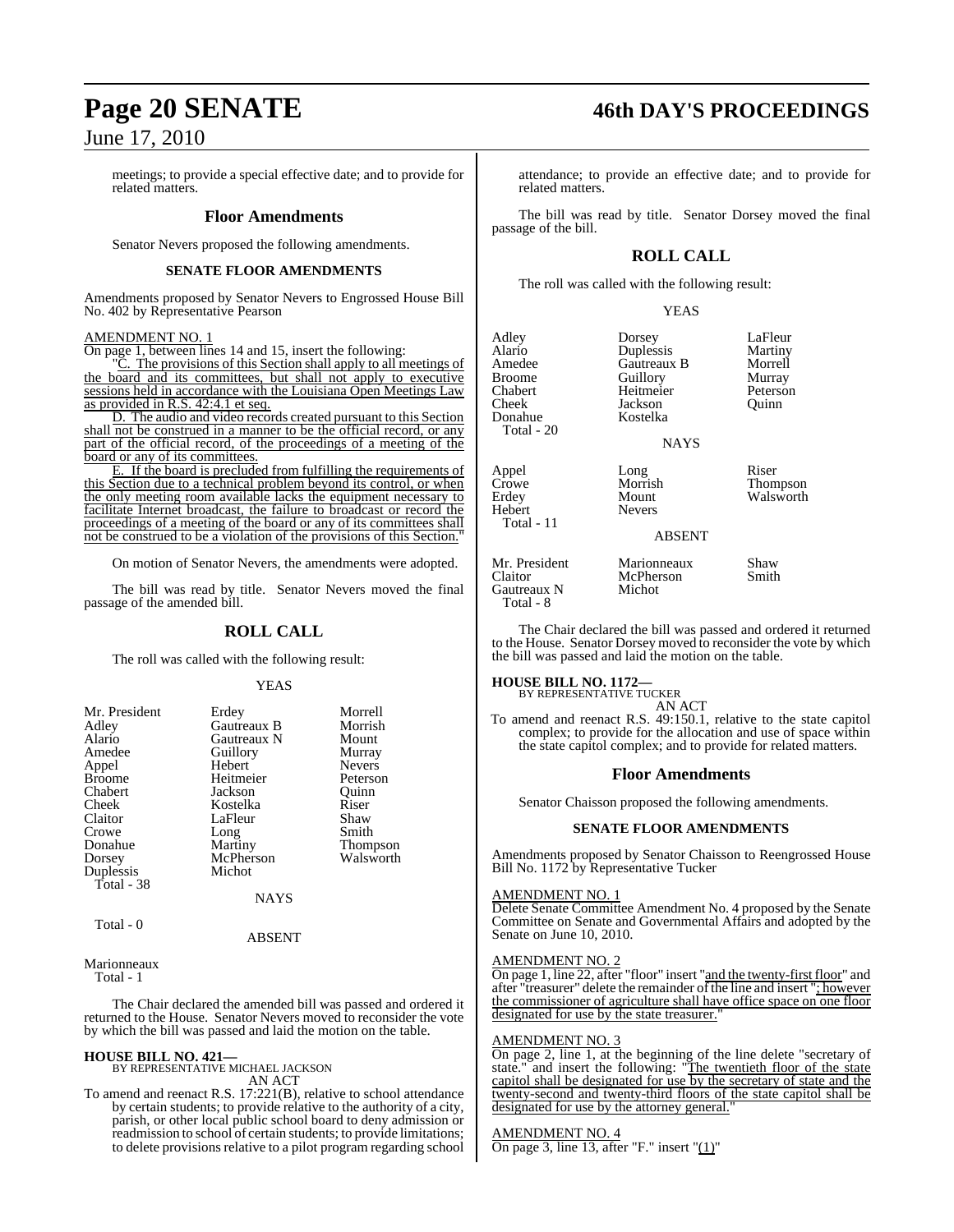# **46th DAY'S PROCEEDINGS Page 21 SENATE**

#### AMENDMENT NO. 5

On page 3, line 14, after "the" and before "management" insert "maintenance of the Old Arsenal Magazine Museum and the"

### AMENDMENT NO. 6

On page 3, line 15, delete "the Old Arsenal Magazine" and on line 16, delete "Museum,"

#### AMENDMENT NO. 7

On page 3, between lines 19 and 20 insert:

"(2) Notwithstanding any other provision of this Section to the contrary, the Department of State shall have charge of the management and operation of the Old Arsenal Magazine Museum."

On motion of Senator Chaisson, the amendments were adopted.

The bill was read by title. Senator Chaisson moved the final passage of the amended bill.

### **ROLL CALL**

The roll was called with the following result:

#### YEAS

| Mr. President | Erdey       | Michot          |
|---------------|-------------|-----------------|
| Adley         | Gautreaux B | Morrell         |
| Alario        | Gautreaux N | Morrish         |
| Amedee        | Guillory    | Mount           |
| Appel         | Hebert      | Murray          |
| <b>Broome</b> | Heitmeier   | <b>Nevers</b>   |
| Chabert       | Jackson     | Peterson        |
| Cheek         | Kostelka    | Ouinn           |
| Claitor       | LaFleur     | Riser           |
| Crowe         | Long        | Shaw            |
| Donahue       | Marionneaux | Smith           |
| Dorsey        | Martiny     | <b>Thompson</b> |
| Duplessis     | McPherson   | Walsworth       |
| Total - 39    |             |                 |
|               | <b>NAYS</b> |                 |
| Total - 0     |             |                 |

Total - 0

The Chair declared the amended bill was passed and ordered it returned to the House. Senator Chaisson moved to reconsider the vote by which the bill was passed and laid the motion on the table.

ABSENT

#### **Mr. President in the Chair**

**HOUSE BILL NO. 522—** BY REPRESENTATIVE GIROD JACKSON AN ACT

To amend and reenact R.S. 38:2225.2.1(A)(3), relative to public contracts; to extend the time relative to the utilization of designbuild contracts under certain circumstances; and to provide for related matters.

The bill was read by title. Senator Morrell moved the final passage of the bill.

#### **ROLL CALL**

The roll was called with the following result:

Guillory

#### YEAS

Adley Gautreaux N McPher<br>Amedee Guillory Morrell

Mr. President Gautreaux B LaFleur<br>Adley Gautreaux N McPherson

June 17, 2010

Chabert Hebert Morrish<br>Cheek Heitmeier Murray Duplessis Total - 18 Alario Mount Smith<br>
Appel Nevers Thom Appel Nevers Thompson Crowe Riser<br>Long Shaw Long Total - 13 Broome Erdey Martiny<br>
Donahue Kostelka Michot Donahue Kostelka<br>Dorsey Marionne

Total - 8

The Chair declared the bill failed to pass.

Marionneaux

#### **Notice of Reconsideration**

Senator Morrell moved to reconsider on the next Legislative Day the vote by which the bill failed to pass.

# **HOUSE BILL NO. 403—** BY REPRESENTATIVE PEARSON

AN ACT

To enact R.S. 17:3.1, relative to meetings of the State Board of Elementary and Secondary Education; to provide for live broadcasts over the Internet of meetings of the board and its committees; to provide for the recording and archiving of meetings of the board and committees; to provide for public access to such archived meetings; to provide a special effective date; and to provide for related matters.

#### **Floor Amendments**

Senator Nevers proposed the following amendments. Nevers

#### **SENATE FLOOR AMENDMENTS**

Amendments proposed by Senator Nevers to Engrossed House Bill No. 403 by Representative Pearson

#### AMENDMENT NO. 1

On page 1, between lines 14 and 15, insert the following:

The provisions of this Section shall apply to all meetings of the board and its committees, but shall not apply to executive sessions held in accordance with the Louisiana Open Meetings Law as provided in R.S. 42:4.1 et seq.

D. The audio and video records created pursuant to this Section shall not be construed in a manner to be the official record, or any part of the official record, of the proceedings of a meeting of the board or any of its committees.

E. If the board is precluded from fulfilling the requirements of this Section due to a technical problem beyond its control, or when the only meeting room available lacks the equipment necessary to facilitate Internet broadcast, the failure to broadcast or record the proceedings of a meeting of the board or any of its committees shall not be construed to be a violation of the provisions of this Section.

On motion of Senator Nevers, the amendments were adopted.

#### **Floor Amendments**

Senator Murray proposed the following amendments.

Heitmeier Murray<br>Iackson Peterson

Quinn Walsworth Riser

ABSENT

**NAVS**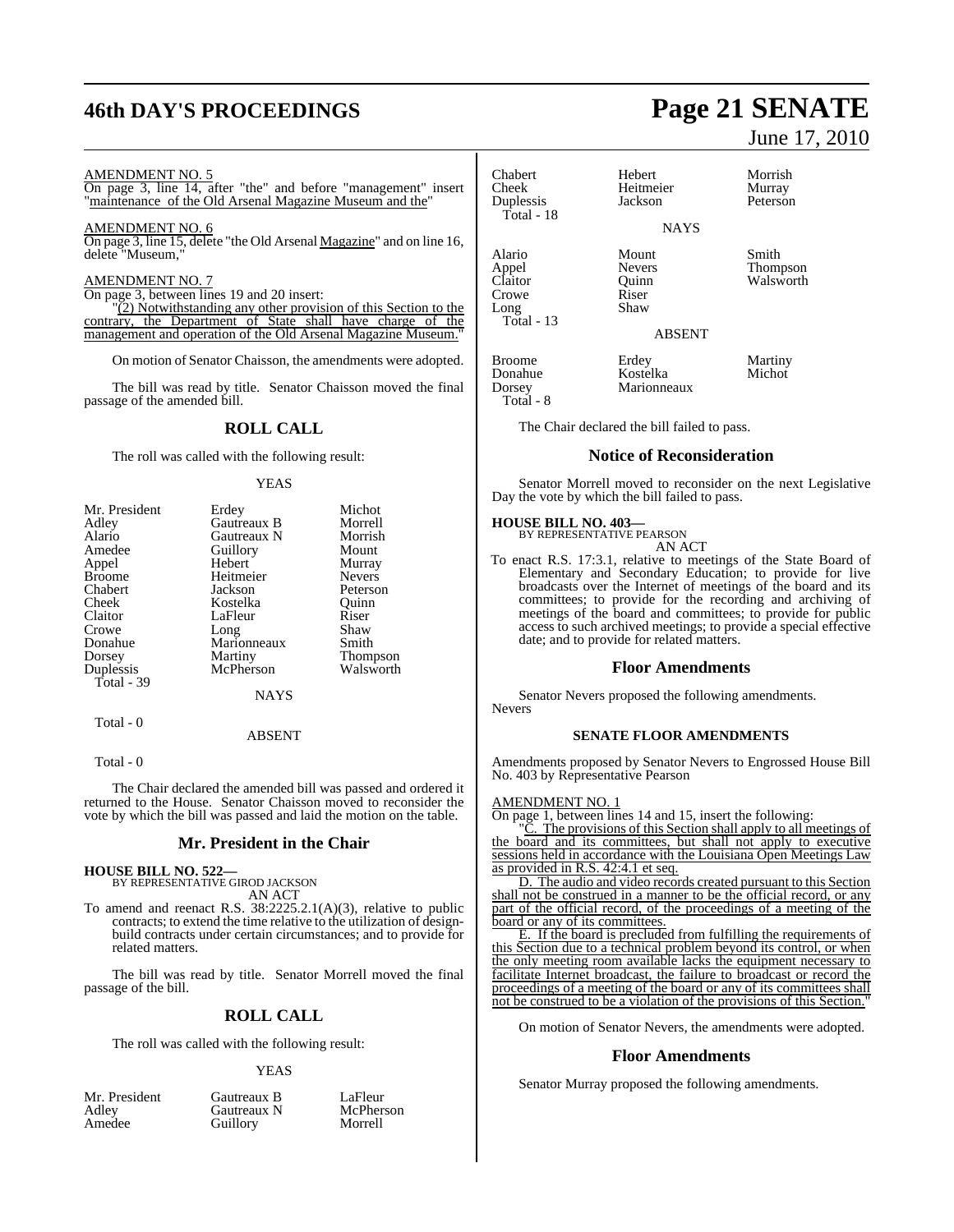#### **SENATE FLOOR AMENDMENTS**

Amendments proposed by Senator Murray to Engrossed House Bill No. 403 by Representative Pearson

#### AMENDMENT NO. 1

On page 1, line 5, after "meetings;" insert "to provide relative to certain meetings of the Board of Elementary and Secondary Education;"

#### AMENDMENT NO. 2

On page 1, between lines 14 and 15, insert the following:

"C. The State Board of Elementary and Secondary Education shall have meetings relative to the Recovery School District, to be held in New Orleans at a site to be determined by the board, on a quarterly basis.

On motion of Senator Murray, the amendments were adopted.

The bill was read by title. Senator Nevers moved the final passage of the amended bill.

### **ROLL CALL**

The roll was called with the following result:

#### YEAS

| Mr. President<br>Adley   | Duplessis<br>Erdey | Michot<br>Morrish |
|--------------------------|--------------------|-------------------|
| Alario                   | Gautreaux B        | Mount             |
| Amedee                   | Gautreaux N        | Murray            |
| Appel                    | Guillory           | <b>Nevers</b>     |
| Chabert                  | Hebert             | Peterson          |
| Cheek                    | Heitmeier          | Riser             |
| Claitor                  | Jackson            | Shaw              |
| Crowe                    | Kostelka           | Smith             |
| Donahue                  | LaFleur            | Thompson          |
| Dorsey                   | Long               | Walsworth         |
| Total - 33               |                    |                   |
|                          | <b>NAYS</b>        |                   |
| Total - 0                |                    |                   |
|                          | <b>ABSENT</b>      |                   |
| <b>Broome</b>            | Martiny            | Morrell           |
| Marionneaux<br>Total - 6 | McPherson          | Ouinn             |

The Chair declared the amended bill was passed and ordered it returned to the House. Senator Nevers moved to reconsider the vote by which the bill was passed and laid the motion on the table.

#### **HOUSE BILL NO. 527—**

BY REPRESENTATIVES SAM JONES, ARMES, ARNOLD, BALDONE,<br>BARROW, BILLIOT, TIM BURNS, BURRELL, CARMODY, CARTER,<br>DIXON, DOERGE, EDWARDS, GISCLAIR, GUILLORY, GUINN, HARDY,<br>HILL, MICHAEL JACKSON, LABRUZZO, LAFONTA, MCVEA, MILLS,<br>

AN ACT

To enact Chapter 21-B of Title 25 of the Louisiana Revised Statutes of 1950, to be comprised of R.S. 25:931 through 943, and R.S. 36:209(Q), relative to cemeteries in the state of Louisiana; to establish the Louisiana Historic Cemetery Preservation Program within the Department of Culture, Recreation and Tourism, office of cultural development, division of archaeology; to provide for program requirements and exemptions; to provide for unlawful acts and penalties for violations; to authorize the department to institute civil proceedings for violations of program requirements; to create the Louisiana Historic Cemetery Trust Fund in the state treasury and to provide for the use of the proceeds thereof; to create an advisory board to oversee the fund; and to provide for related matters.

# **Page 22 SENATE 46th DAY'S PROCEEDINGS**

The bill was read by title. Senator B. Gautreaux moved the final passage of the bill.

## **ROLL CALL**

The roll was called with the following result:

#### YEAS

| Mr. President     | Gautreaux B   | Morrish       |
|-------------------|---------------|---------------|
|                   |               |               |
| Adley             | Gautreaux N   | Mount         |
| Alario            | Guillory      | Murray        |
| Amedee            | Hebert        | <b>Nevers</b> |
| Appel             | Heitmeier     | Peterson      |
| Chabert           | Jackson       | Ouinn         |
| Cheek             | Kostelka      | Riser         |
| Crowe             | LaFleur       | Shaw          |
| Donahue           | Long          | Smith         |
| Dorsey            | McPherson     | Thompson      |
| Duplessis         | Michot        | Walsworth     |
| Erdey             | Morrell       |               |
| <b>Total - 35</b> |               |               |
|                   | <b>NAYS</b>   |               |
| Claitor           |               |               |
| Total - 1         |               |               |
|                   | <b>ABSENT</b> |               |
|                   |               |               |
|                   |               |               |

Broome Marionneaux Martiny Total - 3

The Chair declared the bill was passed and ordered it returned to the House. Senator B. Gautreaux moved to reconsider the vote by which the bill was passed and laid the motion on the table.

# **HOUSE BILL NO. 540—** BY REPRESENTATIVE GISCLAIR

AN ACT

To enact R.S.  $38:301(C)(1)(b)(iii)$ ,  $(2)(h)$ , and  $(4)$ , relative to the South Lafourche Levee District; to provide relative to the appropriation of property by the district; to provide relative to notification of property owners; to provide relative to challenges to an appropriation or compensation paid for appropriated property; and to provide for related matters.

The bill was read by title. Senator Chabert moved the final passage of the bill.

### **ROLL CALL**

The roll was called with the following result:

#### YEAS

Mr. President Erdey Morrish<br>Adley Gautreaux B Mount Adley Gautreaux B Mount Alario Gautreaux N Murray Amedee Guillory Nevers<br>
Appel Hebert Peterson Appel Hebert Peterson Broome Heitmeier Quinn<br>Chabert Jackson Riser Cheek Kostelka Shaw<br>Claitor LaFleur Smith Claitor LaFleur<br>Crowe Long Crowe Long Thompson Dorsey Michot<br>
Duplessis Morrell Duplessis Total - 37

Jackson

McPherson Walsworth<br>Michot

**NAYS** 

Total - 0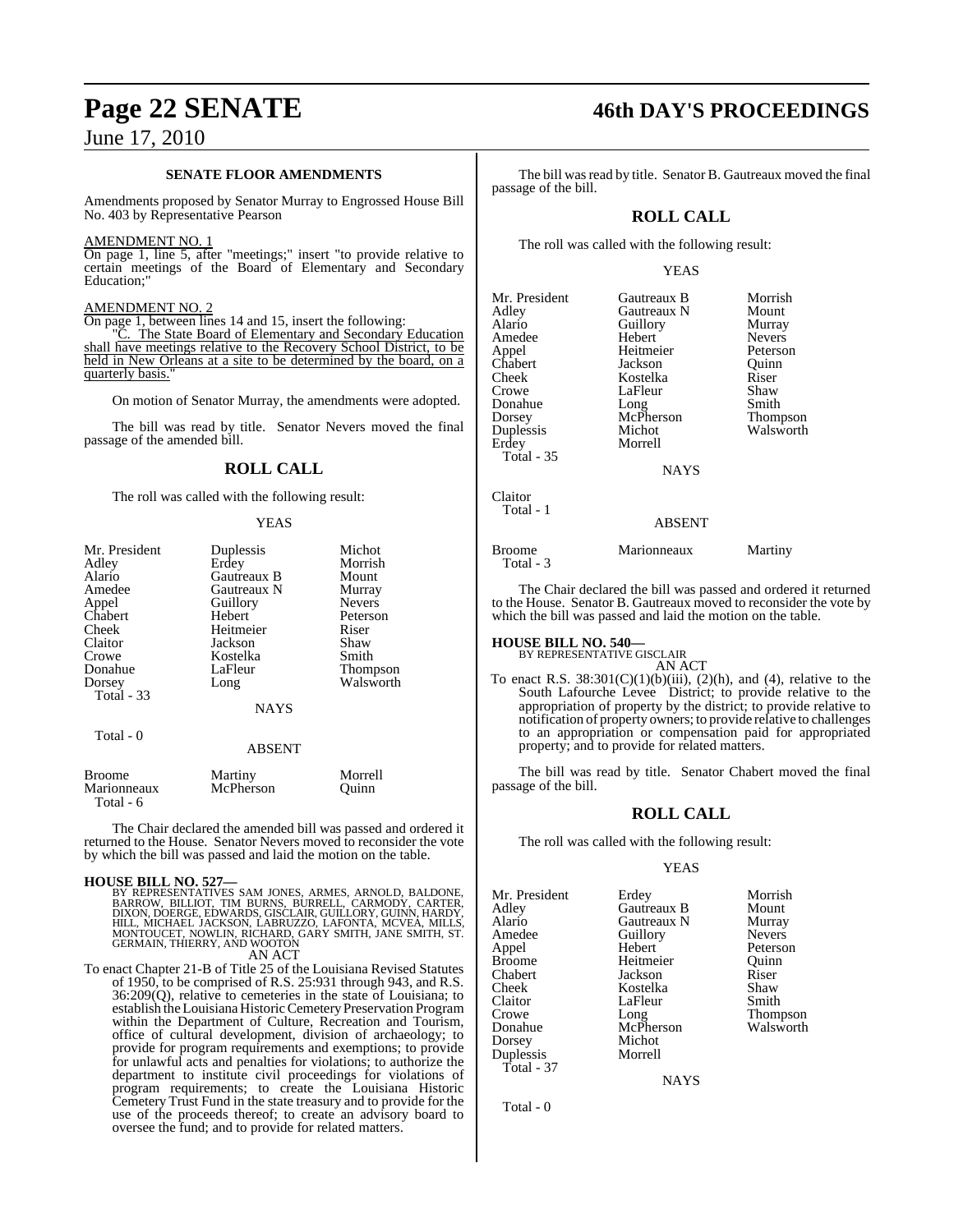# **46th DAY'S PROCEEDINGS Page 23 SENATE**

#### ABSENT

Marionneaux Martiny

Total - 2

The Chair declared the bill was passed and ordered it returned to the House. Senator Chabert moved to reconsider the vote by which the bill was passed and laid the motion on the table.

# **HOUSE BILL NO. 636—** BY REPRESENTATIVE GISCLAIR

AN ACT

To enact R.S. 47:820.5.6, relative to exemptions from tolls on the Tomey J. Doucet Bridge; to provide for the exemptions from tolls for certain vehicles; and to provide for related matters.

#### **Floor Amendments**

Senator Alario proposed the following amendments.

#### **SENATE FLOOR AMENDMENTS**

Amendments proposed by Senator Alario to Re-Reengrossed House Bill No. 636 by Representative Gisclair

#### AMENDMENT NO. 1

Delete Senate Committee Amendments No. 1 and 2 proposed by the Senate Committee on Transportation, Highways and Public Works and adopted by the Senate on June 11, 2010.

On motion of Senator Alario, the amendments were adopted.

The bill was read by title. Senator Alario moved the final passage of the amended bill.

#### **ROLL CALL**

The roll was called with the following result:

#### YEAS

| Mr. President | Erdey       | Morrell         |
|---------------|-------------|-----------------|
| Adley         | Gautreaux B | Morrish         |
| Alario        | Gautreaux N | Mount           |
| Amedee        | Guillory    | Murray          |
| Appel         | Hebert      | <b>Nevers</b>   |
| <b>Broome</b> | Heitmeier   | Peterson        |
| Chabert       | Jackson     | Ouinn           |
| Cheek         | Kostelka    | Riser           |
| Claitor       | LaFleur     | Shaw            |
| Crowe         | Long        | Smith           |
| Donahue       | Martiny     | <b>Thompson</b> |
| Dorsey        | McPherson   | Walsworth       |
| Duplessis     | Michot      |                 |
| Total - 38    |             |                 |
|               | <b>NAYS</b> |                 |
| Total - 0     |             |                 |

#### ABSENT

Marionneaux

Total - 1

The Chair declared the amended bill was passed and ordered it returned to the House. Senator Alario moved to reconsider the vote by which the bill was passed and laid the motion on the table.

#### **HOUSE BILL NO. 687—** BY REPRESENTATIVE SMILEY

AN ACT

To amend and reenact R.S. 32:123(E)(1), relative to motor vehicle traffic regulations; to increase the penalties for operators of motor vehicles cited for failure to yield the right-of-way; to

## provide for criminal penalties; and to provide for related matters.

The bill was read by title. Senator Erdey moved the final passage of the bill.

## **ROLL CALL**

The roll was called with the following result:

YEAS

| Mr. President | Duplessis   | Michot        |
|---------------|-------------|---------------|
| Adley         | Erdey       | Morrell       |
| Alario        | Gautreaux B | Morrish       |
| Amedee        | Guillory    | Mount         |
| Appel         | Hebert      | Murray        |
| <b>Broome</b> | Heitmeier   | <b>Nevers</b> |
| Chabert       | Kostelka    | Peterso       |
| Cheek         | LaFleur     | Ouinn         |
| Donahue       | Martiny     | Shaw          |
| Dorsey        | McPherson   | Smith         |
| Total - 30    |             |               |
|               | <b>NAYS</b> |               |

Total - 4

### Claitor Riser<br>Long Walsv Walsworth

ABSENT

| Crowe       | Jackson     | Thompson |
|-------------|-------------|----------|
| Gautreaux N | Marionneaux |          |
| Total - 5   |             |          |

The Chair declared the bill was passed and ordered it returned to the House. Senator Erdey moved to reconsider the vote by which the bill was passed and laid the motion on the table.

#### **HOUSE BILL NO. 836—**

BY REPRESENTATIVE WOOTON AN ACT

To enact R.S. 17:1818, relative to certain donations to higher education institutions; to require public academic degreegranting institutions to disclose certain information about gifts received from foreign governments, legal entities, or persons; to provide for procedures and enforcement; to provide for rules; and to provide for related matters.

The bill was read by title. Senator Martiny moved the final passage of the bill.

#### **ROLL CALL**

The roll was called with the following result:

#### YEAS

| Mr. President | Erdey       | Morrish         |
|---------------|-------------|-----------------|
| Adley         | Gautreaux B | Mount           |
| Alario        | Gautreaux N | Murray          |
| Amedee        | Guillory    | <b>Nevers</b>   |
| Appel         | Hebert      | Ouinn           |
| <b>Broome</b> | Heitmeier   | Riser           |
| Chabert       | Kostelka    | Shaw            |
| Cheek         | LaFleur     | Smith           |
| Crowe         | Long        | <b>Thompson</b> |
| Donahue       | Martiny     | Walsworth       |
| Dorsey        | Michot      |                 |
| Duplessis     | Morrell     |                 |
| Total - 34    |             |                 |
|               | NAYS        |                 |

Total - 0

# June 17, 2010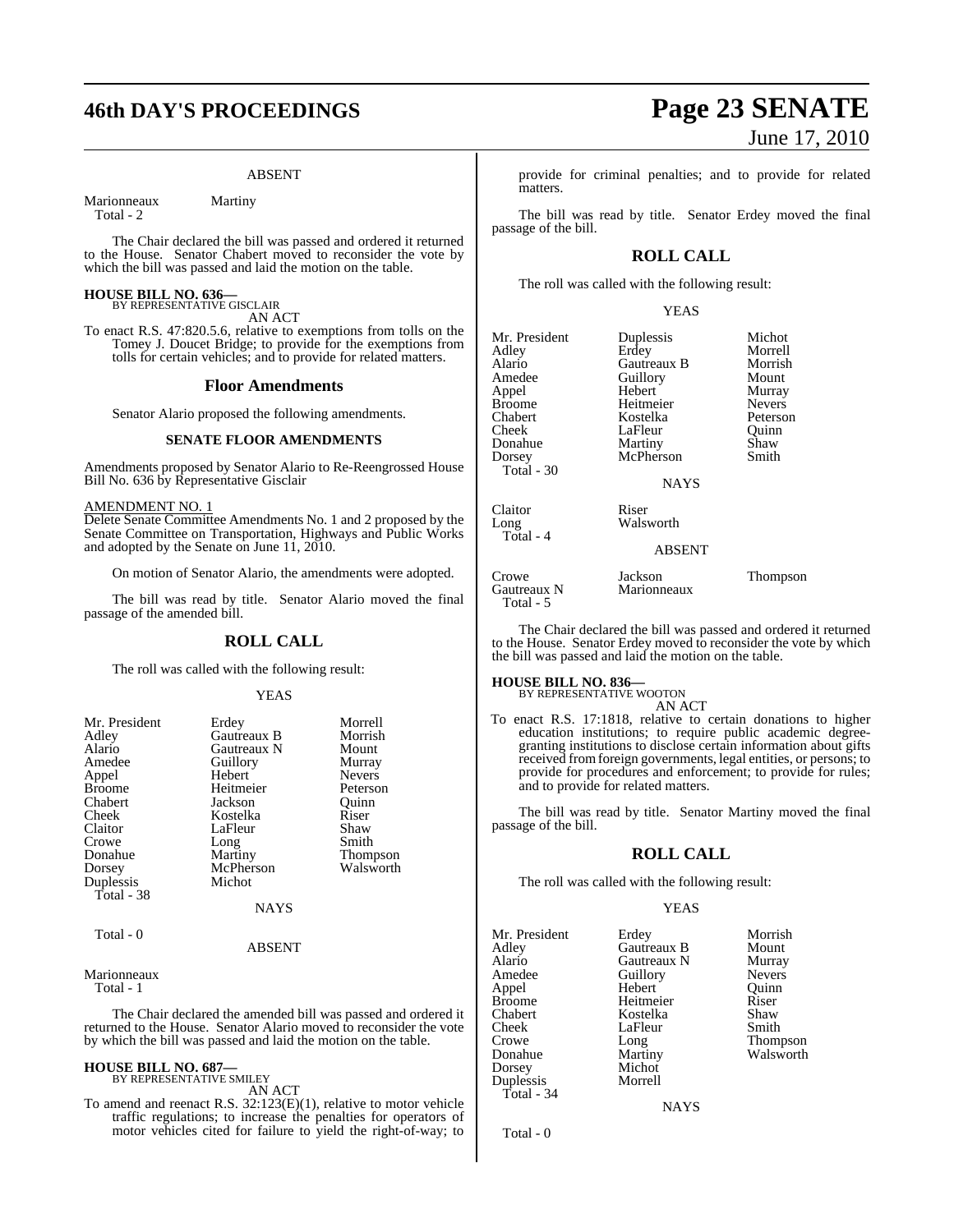#### ABSENT

| Claitor |  |
|---------|--|
| Jackson |  |
| Total - |  |

Marionneaux Peterson McPherson

The Chair declared the bill was passed and ordered it returned to the House. Senator Martiny moved to reconsider the vote by which the bill was passed and laid the motion on the table.

## **HOUSE BILL NO. 861—**

BY REPRESENTATIVE ARNOLD AN ACT

To amend and reenact R.S. 40:1846(B)(3)(f), relative to refrigerants; to authorize the use of a safe alternative to liquefied petroleum gasin motor vehicle air conditioning systems; and to provide for related matters.

The bill was read by title. Senator Martiny moved the final passage of the bill.

## **ROLL CALL**

The roll was called with the following result:

#### YEAS

| Mr. President | Duplessis   | Morrell         |
|---------------|-------------|-----------------|
| Adley         | Erdey       | Morrish         |
| Alario        | Gautreaux B | Mount           |
| Amedee        | Guillory    | Murray          |
| Appel         | Hebert      | <b>Nevers</b>   |
| <b>Broome</b> | Heitmeier   | Peterson        |
| Chabert       | Kostelka    | Ouinn           |
| Cheek         | LaFleur     | Riser           |
| Claitor       | Long        | Shaw            |
| Crowe         | Martiny     | Smith           |
| Donahue       | McPherson   | <b>Thompson</b> |
| Dorsey        | Michot      | Walsworth       |
| Total - 36    |             |                 |
|               | <b>NAYS</b> |                 |
| Total - 0     |             |                 |
|               | ABSENT      |                 |

| Gautreaux N<br>Total - 3 | Jackson | Marionneaux |
|--------------------------|---------|-------------|
|                          |         |             |

The Chair declared the bill was passed and ordered it returned to the House. Senator Martiny moved to reconsider the vote by which the bill was passed and laid the motion on the table.

# **HOUSE BILL NO. 923—** BY REPRESENTATIVE LEGER

AN ACT

To enact R.S. 17:100.10(H), relative to the Public School Facilities Financing Act; to provide with respect to the Recovery School District; to provide for use of outside legal counsel for certain purposes; and to provide for related matters.

The bill was read by title. Senator Morrell moved the final passage of the bill.

## **ROLL CALL**

The roll was called with the following result:

#### YEAS

| Mr. President  | Gautreaux B | Murray   |
|----------------|-------------|----------|
| Alario         | Guillory    | Peterson |
| Appel          | Hebert      | Ouinn    |
| <b>Broome</b>  | Heitmeier   | Riser    |
| <b>Chabert</b> | Kostelka    | Shaw     |

# **Page 24 SENATE 46th DAY'S PROCEEDINGS**

| Cheek<br>Crowe<br>Dorsey<br>Duplessis<br>Erdey<br>Total - 28 | Long<br>Martiny<br>Michot<br>Morrell<br>Morrish<br><b>NAYS</b> | Smith<br><b>Thompson</b><br>Walsworth |
|--------------------------------------------------------------|----------------------------------------------------------------|---------------------------------------|
| Adley<br>Claitor<br>Total - 6                                | Donahue<br><b>Gautreaux N</b><br><b>ABSENT</b>                 | Mount<br><b>Nevers</b>                |
| Amedee<br>Jackson<br>$Total - 5$                             | LaFleur<br>Marionneaux                                         | McPherson                             |

The Chair declared the bill was passed and ordered it returned to the House. Senator Morrell moved to reconsider the vote by which the bill was passed and laid the motion on the table.

# **HOUSE BILL NO. 955—** BY REPRESENTATIVE LEGER

AN ACT

To amend and reenactR.S. 33:4720.55(D)(2) and 4720.56(20) and to enact R.S. 33:4720.56(21), relative to the New Orleans Redevelopment Authority; to provide relative to the membership of the governing board; to provide relative to the powers and duties of the authority; and to provide for related matters.

#### **Floor Amendments**

Senator Morrell proposed the following amendments.

#### **SENATE FLOOR AMENDMENTS**

Amendments proposed by Senator Morrell to Reengrossed House Bill No. 955 by Representative Leger

#### AMENDMENT NO. 1

In Senate Committee Amendment No. 4 proposed by the Senate Committee on Local and Municipal Affairs and adopted by the Senate on June 11, 2010, on page 1, after line 36 insert the following:

(23)(a) To purchase property at a sale conducted pursuant to enforcement of judicial mortgages created in accordance with R.S. 13:2575(C) by tendering a bid equal to or greater than the minimum bid advertised, which bid may be a credit bid consisting of the obligation of the authority to satisfy the bid by payment to the political subdivision holding the lien being enforced in accordance with intergovernmental agreements between the authority and such political subdivision. Such a bid shall be given priority over all other bids regardless of amount, except for a higher bid submitted by a conventional mortgage holder holding a mortgage on the subject property.

(b) The state and any political subdivision with liens on the property may, pursuant to intergovernmental agreements with the authority, cancel such liens contemporaneously with or subject to the transfer of the property to the authority.

(24)(a) The authority shall have the right, subject to the provisions of this Section, to purchase properties at tax sales conducted in accordance with R.S. 47:2183, and any and all such purchases shall be a purchase pursuant to R.S. 47:2183 and not an adjudication to a political subdivision.

(b) Notwithstanding the provisions of Chapter 5 of Subtitle III of Title 47 of the Louisiana Revised Statutes of 1950, the authority may tender a bid at a tax sale which is a credit bid, consisting of the obligation of the authority to satisfy the component parts of the bid by payments to the respective political subdivisions and taxing entities in accordance with intergovernmental agreements between the authority and such political subdivisions and taxing entities.

(c) A bid by the authority at a tax sale for the minimum amount shall take priority over all other bids for the same quantity of property, except for a higher bid submitted by a conventional mortgage holder holding a mortgage on the subject property.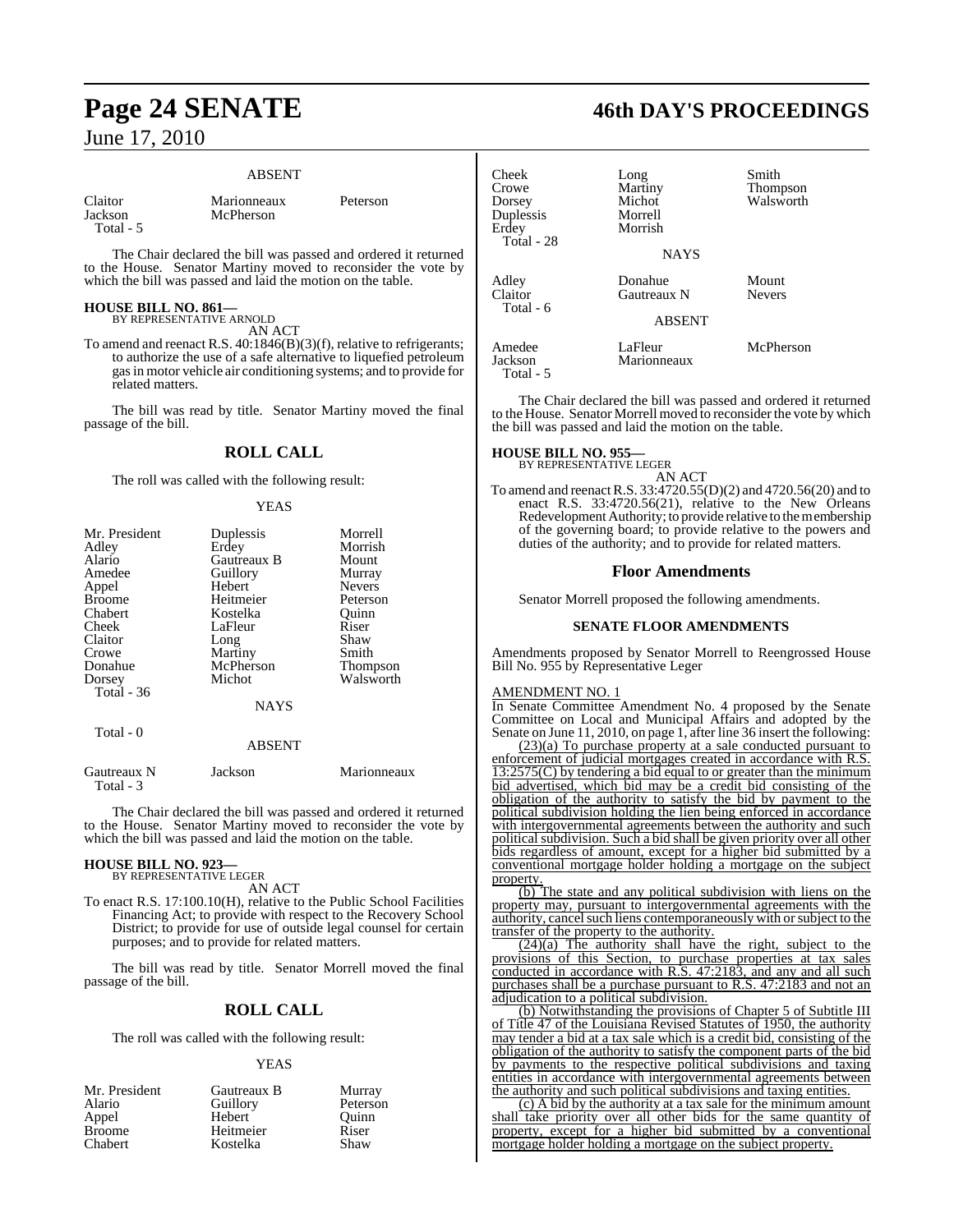# **46th DAY'S PROCEEDINGS Page 25 SENATE**

(25) The authority shall have the right and cause of action to enforce any and all liens and other encumbrances assigned by the city of New Orleans.

#### AMENDMENT NO. 2

In Senate Committee Amendment No. 5 proposed by the Senate Committee on Local and Municipal Affairs and adopted by the Senate on June 11, 2010, on page 1, line 38, change " $(23)$ " to " $(26)$ "

AMENDMENT NO. 3 On page 2, line 1, remove strikethrough of "Four" and delete "Five"

On motion of Senator Morrell, the amendments were adopted.

#### **Floor Amendments**

Senator Appel proposed the following amendments.

#### **SENATE FLOOR AMENDMENTS**

Amendments proposed by Senator Appel to Reengrossed House Bill No. 955 by Representative Leger

#### AMENDMENT NO. 1

In Amendment No. 1 proposed by the Senate Committee on Local and Municipal Affairs and adopted by the Senate on June 11, 2010, on page 1, line 2, after "(22),"delete "(23),"

#### AMENDMENT NO. 2

In Amendment No. 2 proposed by the Senate Committee on Local and Municipal Affairs and adopted by the Senate on June 11, 2010, on page 1, line 5, after "(22)," delete "(23),"

#### AMENDMENT NO. 3

In Amendment No. 4 proposed by the Senate Committee on Local and Municipal Affairs and adopted by the Senate on June 11, 2010, on page 1, line 11, change " $(21)$ " to " $(20)$ " and on page 1, line 15 change " $(22)$ " to " $(21)$ "

#### AMENDMENT NO. 4

In Amendment No. 5 proposed by the Senate Committee on Local and Municipal Affairs and adopted by the Senate on June 11, 2010, change " $(23)$ " to " $(22)$ "

AMENDMENT NO. 5 On page 2, line 1 change "Four Five" to "Four"

AMENDMENT NO. 6 On page 2, delete lines 10 and 11 in their entirety

On motion of Senator Appel, the amendments were adopted.

The bill was read by title. Senator Morrell moved the final passage of the amended bill.

## **ROLL CALL**

The roll was called with the following result:

#### YEAS

| Mr. President | Erdey       | Mount         |
|---------------|-------------|---------------|
| Adley         | Gautreaux B | Murray        |
| Alario        | Gautreaux N | <b>Nevers</b> |
| Amedee        | Guillory    | Peterson      |
| Appel         | Heitmeier   | Ouinn         |
| <b>Broome</b> | Jackson     | Riser         |
| Cheek         | LaFleur     | Shaw          |
| Claitor       | Long        | Smith         |
| Crowe         | McPherson   | Thompson      |
| Donahue       | Michot      | Walsworth     |
| Dorsey        | Morrell     |               |
| Duplessis     | Morrish     |               |
| Total - 34    |             |               |

# June 17, 2010

**NAYS** 

### Total - 0 ABSENT Chabert Kostelka Martiny Marionneaux

The Chair declared the amended bill was passed and ordered it returned to the House. Senator Morrell moved to reconsider the vote by which the bill was passed and laid the motion on the table.

#### **HOUSE BILL NO. 1055—**

Total - 5

BY REPRESENTATIVE RICHMOND AN ACT

To amend and reenact R.S. 17:221(I) and R.S. 36:649(D), to enact R.S. 17:1871(B)(8) and 3217.1(D), and to repeal R.S. 17:14, relative to adult education; to provide for the school attendance of certain students in adult education programs; to eliminate the division of adult and community education within the Department of Education; to transfer the responsibility for the provision of adult education programs from the State Board of Elementary and Secondary Education to the Board of Supervisors of Community and Technical Colleges and to provide with respect thereto; to provide for the powers, duties, and functions of the Board of Supervisors of Community and Technical Colleges; to provide for an effective date of such transfer; and to provide for related matters.

#### **Floor Amendments**

Senator Donahue proposed the following amendments.

#### **SENATE FLOOR AMENDMENTS**

Amendments proposed by Senator Donahue to Engrossed House Bill No. 1055 by Representative Richmond

#### AMENDMENT NO. 1

On page 1, line 13, after "Section 1." change "17:221(I)" to "R.S.  $17:221(I)'$ 

#### AMENDMENT NO. 2

On page 1, line 19, after "age" and before "who" delete "and" and insert a comma  $"$ ,

AMENDMENT NO. 3 On page 2, at the end of line 1, after "program" insert a comma ","

AMENDMENT NO. 4 On page 2, line 8, after "has" and before "proven" change "a demonstrated and" to "demonstrated a"

AMENDMENT NO. 5 On page 2, line 19, before "thereafter" delete "continuing"

AMENDMENT NO. 6 On page 2, line 25, before "thereafter" delete "continuing"

AMENDMENT NO. 7 On page 3, at the end of line 3, before "allocate" insert "shall"

AMENDMENT NO. 8 On page 3, at the end of line 15, after "programs" insert a comma ","

On motion of Senator Donahue, the amendments were adopted.

The bill was read by title. Senator Morrell moved the final passage of the amended bill.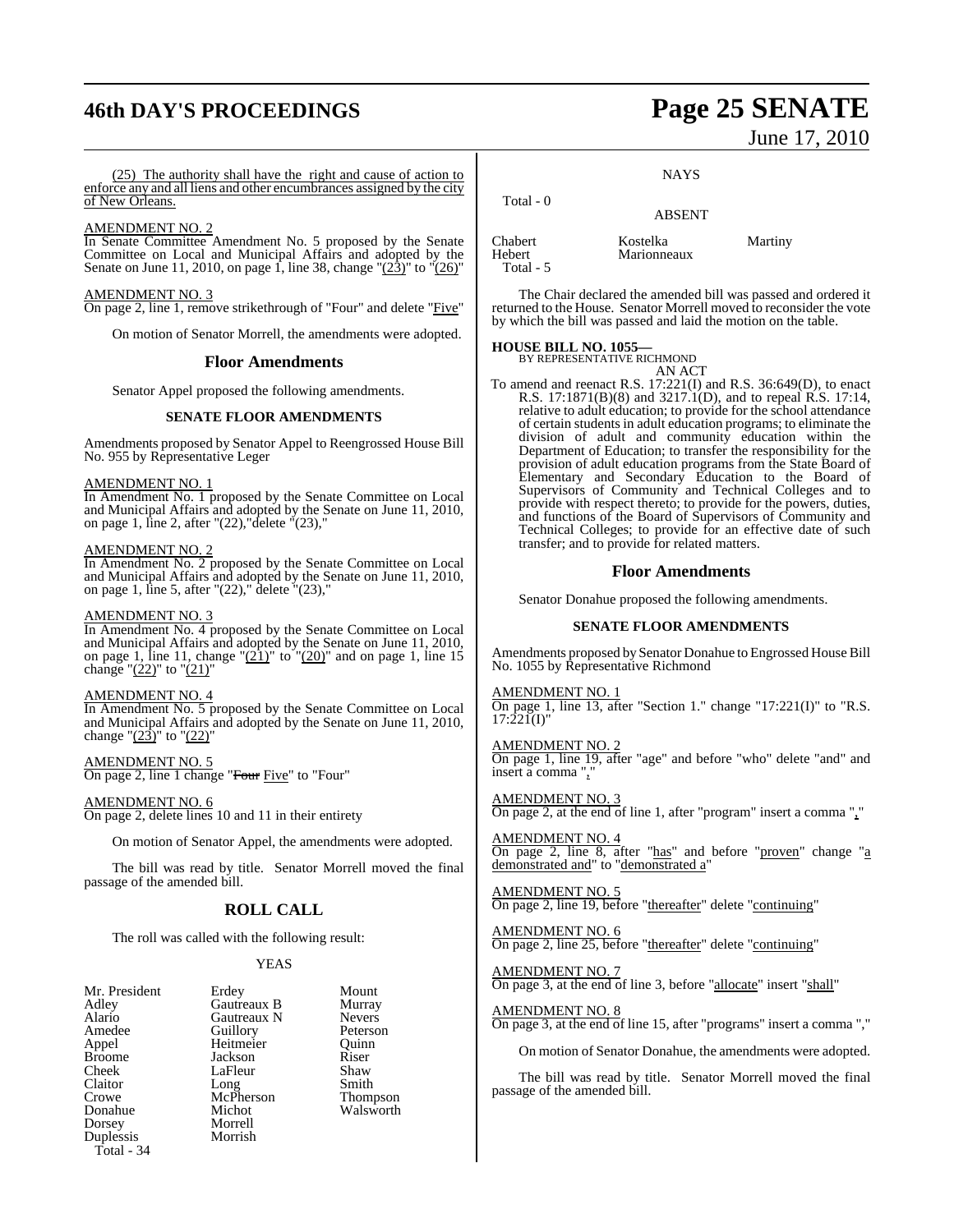## **ROLL CALL**

The roll was called with the following result:

#### YEAS

| Mr. President<br>Adley<br>Alario<br>Amedee<br>Appel<br><b>Broome</b><br>Chabert<br>Cheek<br>Claitor<br>Crowe<br>Donahue<br>Dorsey<br>Duplessis<br>Total - 37 | Erdey<br>Gautreaux B<br>Gautreaux N<br>Guillory<br>Hebert<br>Heitmeier<br>Jackson<br>Kostelka<br>LaFleur<br>Long<br>McPherson<br>Michot<br>Morrell<br><b>NAYS</b> | Morrish<br>Mount<br>Murray<br><b>Nevers</b><br>Peterson<br>Ouinn<br>Riser<br>Shaw<br>Smith<br><b>Thompson</b><br>Walsworth |
|--------------------------------------------------------------------------------------------------------------------------------------------------------------|-------------------------------------------------------------------------------------------------------------------------------------------------------------------|----------------------------------------------------------------------------------------------------------------------------|
|                                                                                                                                                              |                                                                                                                                                                   |                                                                                                                            |
|                                                                                                                                                              |                                                                                                                                                                   |                                                                                                                            |

## Total - 0

Total - 2

Total - 6

Marionneaux Martiny

The Chair declared the amended bill was passed and ordered it returned to the House. Senator Morrell moved to reconsider the vote by which the bill was passed and laid the motion on the table.

ABSENT

# **HOUSE BILL NO. 1193—** BY REPRESENTATIVE RICHMOND

AN ACT

To amend and reenact R.S. 40:1321(A), relative to special identification cards; to allow persons seventeen years of age to obtain a special identification card without a parental signature; and to provide for related matters.

The bill was read by title. Senator Morrell moved the final passage of the bill.

#### **ROLL CALL**

The roll was called with the following result:

#### YEAS

| Mr. President<br>Adley<br>Alario<br>Amedee<br>Appel<br><b>Broome</b><br>Cheek<br>Claitor<br>Crowe<br>Donahue<br>Dorsey<br>Total - 33 | Duplessis<br>Erdey<br>Gautreaux N<br>Guillory<br>Heitmeier<br>Jackson<br>Kostelka<br>LaFleur<br>Long<br>McPherson<br>Morrell | Morrish<br>Mount<br>Murray<br><b>Nevers</b><br>Peterson<br>Quinn<br>Riser<br>Shaw<br>Smith<br>Thompson<br>Walsworth |
|--------------------------------------------------------------------------------------------------------------------------------------|------------------------------------------------------------------------------------------------------------------------------|---------------------------------------------------------------------------------------------------------------------|
|                                                                                                                                      | <b>NAYS</b>                                                                                                                  |                                                                                                                     |
| Total - 0                                                                                                                            | <b>ABSENT</b>                                                                                                                |                                                                                                                     |
| Chabert<br>Gautreaux B                                                                                                               | Hebert<br>Marionneaux                                                                                                        | Martiny<br>Michot                                                                                                   |

The Chair declared the bill was passed and ordered it returned to the House. Senator Morrell moved to reconsider the vote by which the bill was passed and laid the motion on the table.

# **Page 26 SENATE 46th DAY'S PROCEEDINGS**

# **HOUSE BILL NO. 1141—** BY REPRESENTATIVE LANDRY

AN ACT

To amend and reenact R.S. 17:195(A) and to enact R.S. 17:192.1, relative to school nutrition programs; to require certain public school governing authorities to implement procedures relative to denying meals to students during school hours; to provide relative to the documentation and reporting of such denials; to prohibit school employees from disclosing certain information relative to a student's inability to pay for meals and to provide for related penalties; and to provide for related matters.

The bill was read by title. Senator Guillory moved the final passage of the bill.

## **ROLL CALL**

The roll was called with the following result:

#### YEAS

| Mr. President | Erdey         | Morrish       |
|---------------|---------------|---------------|
| Adley         | Gautreaux B   | Mount         |
| Alario        | Gautreaux N   | Murray        |
| Amedee        | Guillory      | <b>Nevers</b> |
| Appel         | Heitmeier     | Peterson      |
| Broome        | Jackson       | Ouinn         |
| Cheek         | Kostelka      | Riser         |
| Claitor       | LaFleur       | Shaw          |
| Crowe         | Long          | Smith         |
| Donahue       | McPherson     | Thompson      |
| Dorsey        | Michot        | Walsworth     |
| Duplessis     | Morrell       |               |
| Total - 35    |               |               |
|               | <b>NAYS</b>   |               |
| Total - 0     |               |               |
|               | <b>ABSENT</b> |               |
| $C1 - 1 - 1$  | $M = 12.5$    |               |

Chabert Marionneaux<br>
Hebert Martiny Martiny

The Chair declared the bill was passed and ordered it returned to the House. Senator Guillory moved to reconsider the vote by which the bill was passed and laid the motion on the table.

# **HOUSE BILL NO. 1215—** BY REPRESENTATIVE BARROW

Total - 4

AN ACT

To enact R.S. 33:2740.70.1, relative to East Baton Rouge Parish; to create the Southern University Planning District within the parish; to provide relative to the boundaries, purpose, governance, and plans of the district; to provide relative to the powers and duties of the district; and to provide for related matters.

#### **Floor Amendments**

Senator Jackson proposed the following amendments.

#### **SENATE FLOOR AMENDMENTS**

Amendments proposed by Senator Jackson to Engrossed House Bill No. 1215 by Representative Barrow

AMENDMENT NO. 1 On page 2, line 6, change "fourteen-member" to "fifteen-member"

## AMENDMENT NO. 2

On page 2, line 8, change "Four" to "Five"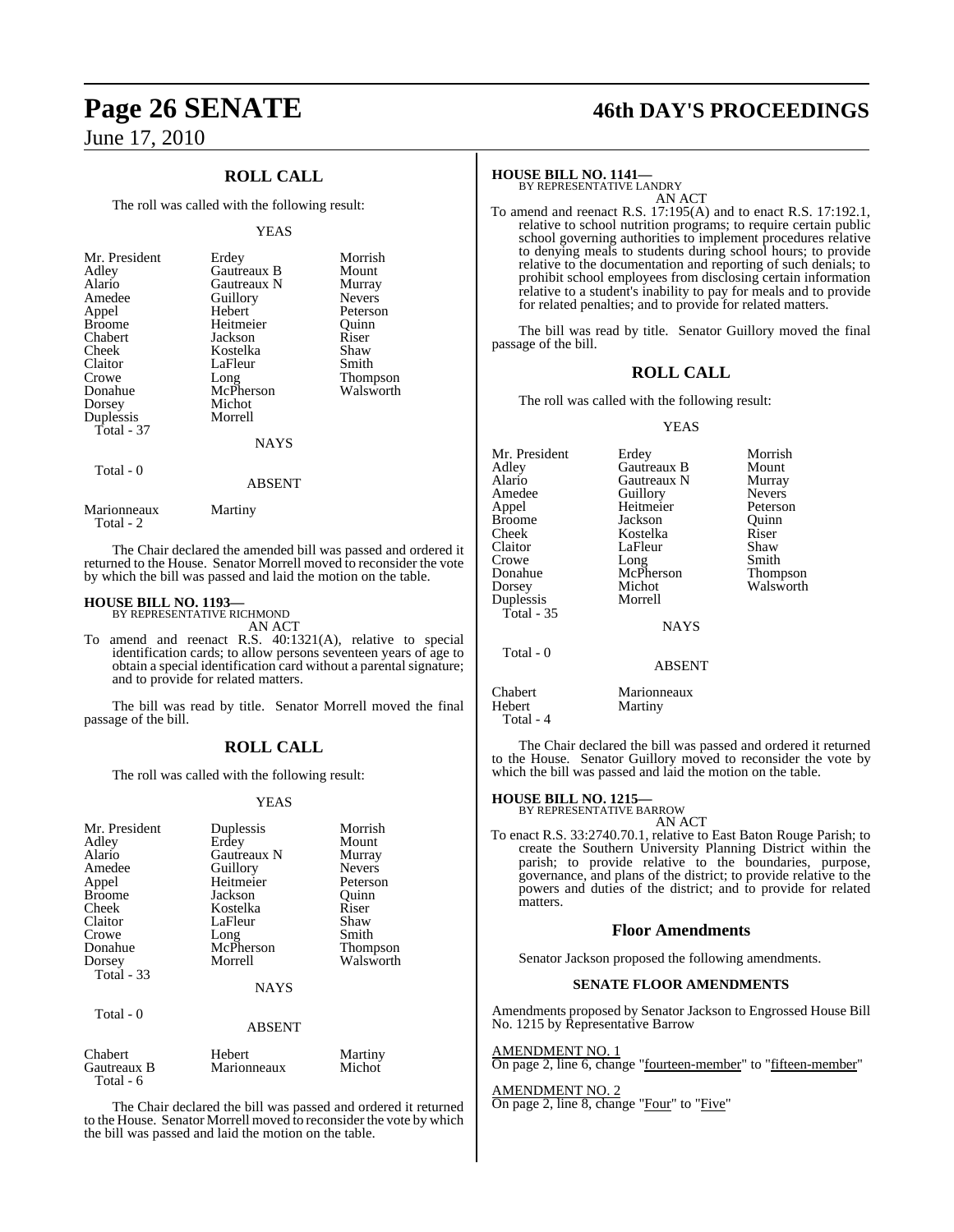# **46th DAY'S PROCEEDINGS Page 27 SENATE**

#### AMENDMENT NO. 3

On page 2, line 9, change "Each member" to "Four members"

AMENDMENT NO. 4 On page 2, line 15, after "by" delete the remainder and insert "to represent a major business in the area. The business shall be selected by the president of Southern University and A & M College."

AMENDMENT NO. 5 On page 2, delete line 16

AMENDMENT NO. 6 On page 3, line 8, after "and" change "four" to "five"

On motion of Senator Jackson, the amendments were adopted.

#### **Floor Amendments**

Senator Claitor proposed the following amendments.

#### **SENATE FLOOR AMENDMENTS**

Amendments proposed by Senator Claitor to Engrossed House Bill No. 1215 by Representative Barrow

AMENDMENT NO. 1 On page 2, line 17, at the beginning of the line change "(e) Two" to "(d) Three"

AMENDMENT NO. 2 On page 2, at the beginning of line 19 change " $(f)$ " to " $(e)$ "

AMENDMENT NO. 3 On page 2, at the beginning of line 21 change " $(g)$ " to " $(f)$ "

AMENDMENT NO. 4 On page 2, at the beginning of line 23 change "(h)" to " $(g)$ "

AMENDMENT NO. 5 On page 2, at the beginning of line 25 change " $(i)$ " to " $(h)$ "

On motion of Senator Claitor, the amendments were adopted.

On motion of Senator Jackson, the amended bill was read by title and returned to the Calendar, subject to call.

#### **HOUSE BILL NO. 1285—** BY REPRESENTATIVE MCVEA

AN ACT

To enact R.S. 47:463.141 and R.S. 56:10(B)(14), relative to special prestige license plates; to provide for the creation, issuance, and design of the "Rare and Endangered Species" license plate; to create the "Rare and Endangered Species Account"; to provide for fees and the requirement of fees to be deposited into the "Rare and Endangered Species Fund"; to provide for the promulgation ofrules and regulations; and to provide forrelated matters.

The bill was read by title. Senator Riser moved the final passage of the bill.

## **ROLL CALL**

The roll was called with the following result:

#### YEAS

| Mr. President | Erdey       | Morrell       |
|---------------|-------------|---------------|
| Adley         | Gautreaux B | Morrish       |
| Alario        | Gautreaux N | Mount         |
| Amedee        | Guillory    | Murray        |
| Appel         | Hebert      | <b>Nevers</b> |
| <b>Broome</b> | Heitmeier   | Ouinn         |
| Cheek         | Jackson     | Riser         |

## Claitor **Kostelka** Shaw<br>Crowe LaFleur Smith Crowe LaFleur<br>Donahue Long Donahue Long Thompson Duplessis Total - 35

Total - 0

Total - 4

McPherson<br>Michot

**NAYS** 

ABSENT

Chabert Martiny Marionneaux Peterson

The Chair declared the bill was passed and ordered it returned to the House. Senator Riser moved to reconsider the vote by which the bill was passed and laid the motion on the table.

#### **HOUSE BILL NO. 1317—** BY REPRESENTATIVE BILLIOT

AN ACT

To enact R.S. 48:21(C), relative to functions of the Department of Transportation and Development; to authorize the Department of Transportation and Development to allow state agencies the option to utilize the department to construct, maintain, improve, and repair roads surrounding state offices and other facilities when the agency provides monies for such work to be performed; to provide for certain conditions; and to provide for related matters.

The bill was read by title. Senator Alario moved the final passage of the bill.

#### **ROLL CALL**

The roll was called with the following result:

#### YEAS

| Mr. President<br>Adley<br>Alario<br>Amedee<br>Appel<br>Broome<br>Cheek<br>Crowe<br>Donahue<br>Dorsey<br>Duplessis<br>Erdey<br>Total - 34<br>Total - 0 | Gautreaux B<br>Gautreaux N<br>Guillory<br>Hebert<br>Heitmeier<br>Jackson<br>Kostelka<br>LaFleur<br>McPherson<br>Michot<br>Morrell<br>Morrish<br><b>NAYS</b> | Mount<br>Murray<br><b>Nevers</b><br>Peterson<br>Ouinn<br>Riser<br>Shaw<br>Smith<br>Thompson<br>Walsworth |
|-------------------------------------------------------------------------------------------------------------------------------------------------------|-------------------------------------------------------------------------------------------------------------------------------------------------------------|----------------------------------------------------------------------------------------------------------|
|                                                                                                                                                       | <b>ABSENT</b>                                                                                                                                               |                                                                                                          |
| Chabert                                                                                                                                               | Long                                                                                                                                                        | Martiny                                                                                                  |
| Claitor                                                                                                                                               | Marionneaux                                                                                                                                                 |                                                                                                          |

Total - 5

The Chair declared the bill was passed and ordered it returned to the House. Senator Alario moved to reconsider the vote by which the bill was passed and laid the motion on the table.

#### **HOUSE BILL NO. 1325—**

BY REPRESENTATIVE RICHMOND AN ACT

To amend and reenact R.S. 48:1656(23), relative to the Regional Transit Authority; to provide for the general powers of the Regional Transit Authority; to provide a limitation of liability to certain entities; to provide for definitions; and to provide for related matters.

# June 17, 2010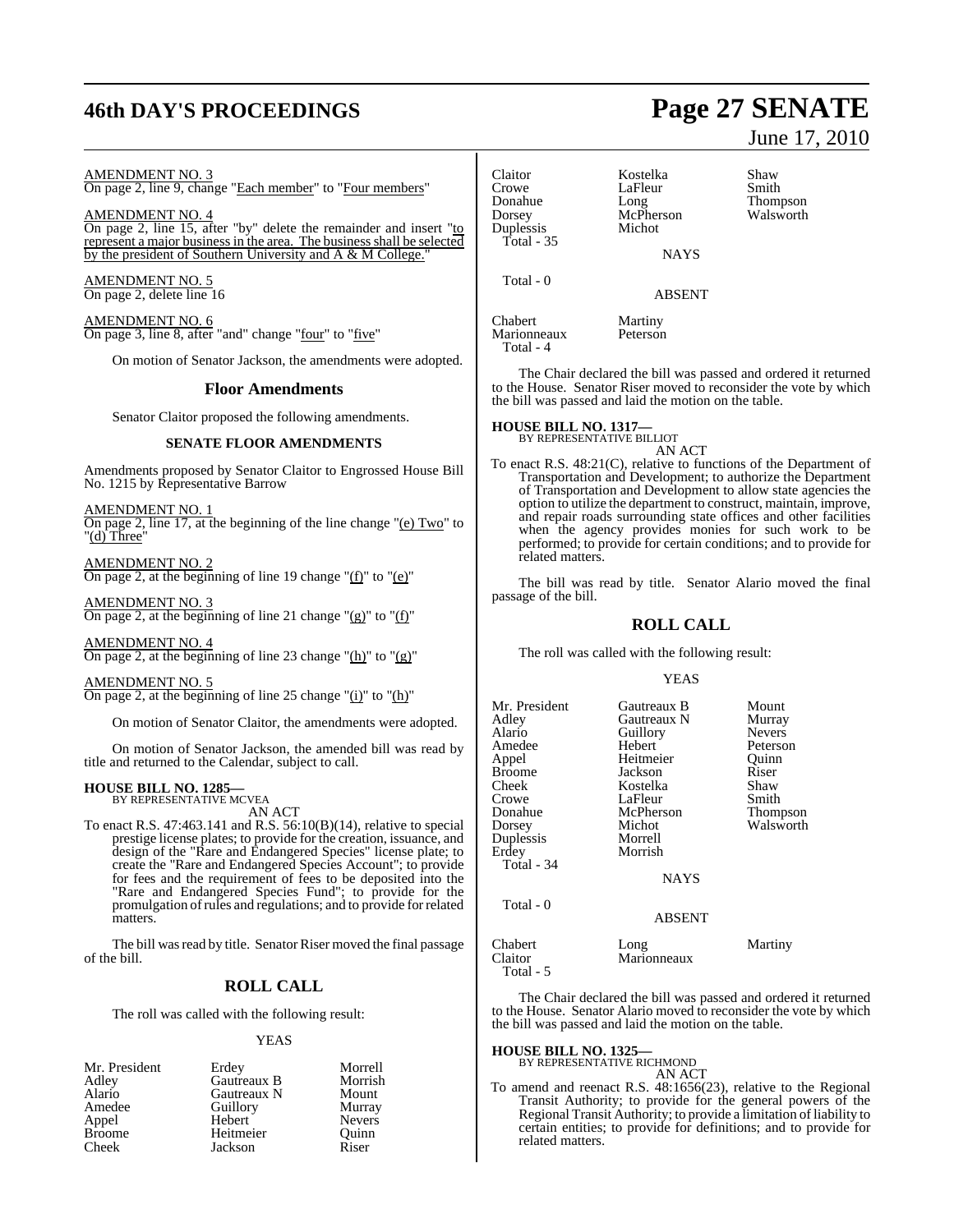The bill was read by title. Senator Morrell moved the final passage of the bill.

### **ROLL CALL**

The roll was called with the following result:

#### YEAS

| Mr. President<br>Adley<br>Alario<br>Amedee<br>Broome<br>Cheek<br>Crowe<br>Dorsey<br>Duplessis<br>Erdey<br>Gautreaux B<br>Gautreaux N<br>Total - 34 | Guillory<br>Hebert<br>Heitmeier<br>Jackson<br>Kostelka<br>LaFleur<br>Long<br>Martiny<br>McPherson<br>Michot<br>Morrell<br>Morrish<br><b>NAYS</b> | Mount<br>Murray<br><b>Nevers</b><br>Peterson<br>Ouinn<br>Riser<br>Shaw<br>Smith<br>Thompson<br>Walsworth |
|----------------------------------------------------------------------------------------------------------------------------------------------------|--------------------------------------------------------------------------------------------------------------------------------------------------|----------------------------------------------------------------------------------------------------------|
| Appel<br>Total - 2                                                                                                                                 | Donahue<br><b>ABSENT</b>                                                                                                                         |                                                                                                          |
| Chabert<br>Total - 3                                                                                                                               | Claitor                                                                                                                                          | Marionneaux                                                                                              |

The Chair declared the bill was passed and ordered it returned to the House. Senator Morrell moved to reconsider the vote by which the bill was passed and laid the motion on the table.

**HOUSE BILL NO. 1376—**<br>BY REPRESENTATIVES HINES, ABRAMSON, AUSTIN BADON, HENRY<br>BURNS, TIM BURNS, CARTER, HARDY, HAZEL, HOWARD,<br>LABRUZZO, LANDRY, LORUSSO, PEARSON, POPE, JANE SMITH, AND<br>TEMPLET

#### AN ACT

To amend and reenact R.S. 17:158(A), relative to the transportation of students by local school boards to certain elementary and secondary schools; to authorize a local school board to transport to school any student who resides one mile or less from the school; to provide conditions and limitations; to provide an effective date; and to provide for related matters.

#### **Floor Amendments**

Senator Duplessis proposed the following amendments.

#### **SENATE FLOOR AMENDMENTS**

Amendments proposed by Senator Duplessis to Reengrossed House Bill No. 1376 by Representative Hines

#### AMENDMENT NO. 1

On page 2, after line 28, add the following:

"Section 2. The provisions of this Act shall supersede the provisions of that Act which originated as House Bill No. 151 of the 2010 Regular Session of the Legislature of Louisiana."

#### AMENDMENT NO. 2

On page 3, line 1, change "Section 2." to "Section 3."

On motion of Senator Duplessis, the amendments were adopted.

The bill was read by title. Senator Duplessis moved the final passage of the amended bill.

# **Page 28 SENATE 46th DAY'S PROCEEDINGS**

## **ROLL CALL**

The roll was called with the following result:

#### YEAS

| Gautreaux B   | Morrish       |
|---------------|---------------|
| Gautreaux N   | Mount         |
| Guillory      | Murray        |
| Hebert        | <b>Nevers</b> |
| Heitmeier     | Peterson      |
| Jackson       | Ouinn         |
| Kostelka      | Riser         |
| LaFleur       | Shaw          |
| Long          | Smith         |
| Martiny       | Thompson      |
| McPherson     | Walsworth     |
| Michot        |               |
| Morrell       |               |
|               |               |
|               |               |
|               |               |
| <b>ABSENT</b> |               |
| Marionneaux   |               |
|               | <b>NAYS</b>   |

The Chair declared the amended bill was passed and ordered it returned to the House. Senator Duplessis moved to reconsider the vote by which the bill was passed and laid the motion on the table.

# **HOUSE BILL NO. 1396—** BY REPRESENTATIVE BURRELL

Total - 2

AN ACT

To enact R.S. 17:440.1, relative to school employees; to require first aid training for public school employees; to provide for policies adopted by each city, parish, and other local public school board relative to such requirement; and to provide for related matters.

The bill was read by title. Senator Jackson moved the final passage of the bill.

#### **ROLL CALL**

The roll was called with the following result:

#### YEAS

| Mr. President<br>Adley<br>Alario<br>Amedee<br>Appel<br><b>Broome</b><br>Cheek<br>Crowe<br>Donahue<br>Dorsey<br>Duplessis<br>Gautreaux B<br>Total - 35 | Gautreaux N<br>Guillory<br>Hebert<br>Heitmeier<br>Jackson<br>Kostelka<br>LaFleur<br>Long<br>Martiny<br>McPherson<br>Michot<br>Morrell<br><b>NAYS</b> | Morrish<br>Mount<br>Murray<br><b>Nevers</b><br>Peterson<br>Ouinn<br>Riser<br>Shaw<br>Smith<br>Thompson<br>Walsworth |
|-------------------------------------------------------------------------------------------------------------------------------------------------------|------------------------------------------------------------------------------------------------------------------------------------------------------|---------------------------------------------------------------------------------------------------------------------|
| Total - 0                                                                                                                                             | <b>ABSENT</b>                                                                                                                                        |                                                                                                                     |
| Chabert<br>Claitor<br>Total - 4                                                                                                                       | Erdey<br>Marionneaux                                                                                                                                 |                                                                                                                     |

The Chair declared the bill was passed and ordered it returned to the House. Senator Jackson moved to reconsider the vote by which the bill was passed and laid the motion on the table.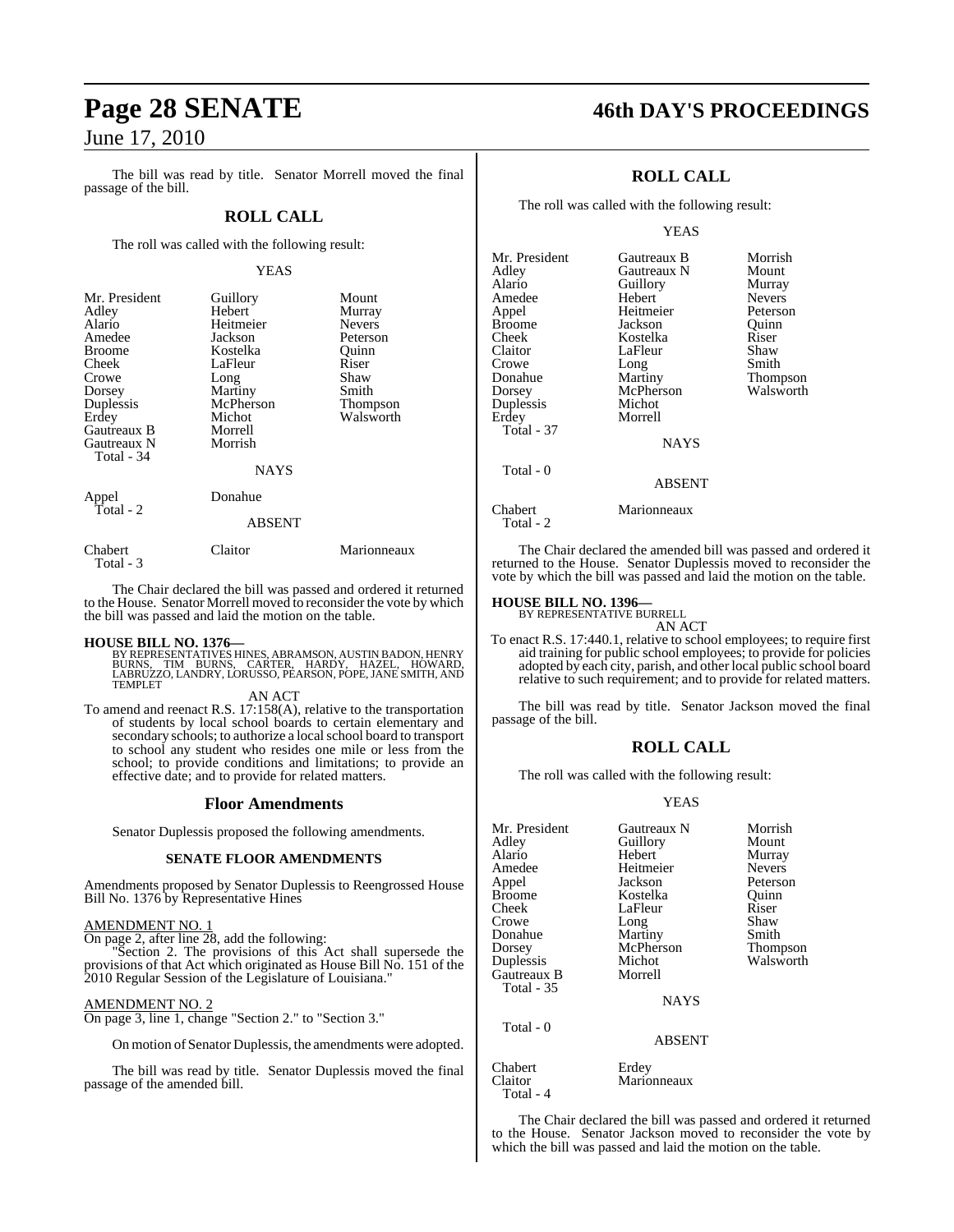## **Senator N. Gautreaux in the Chair**

#### **HOUSE BILL NO. 1414—** BY REPRESENTATIVE TUCKER

AN ACT

amend and reenact R.S.  $40:600.4(A)(1)$  and  $(5)$  and  $600.6(A)(4)(a)$  and to enact R.S.  $40:600.5(H)$  and  $600.6(E)$ , relative to the Louisiana Housing Finance Agency; to provide for changes to the board of commissioners; to provide for legislative oversight; to provide for annual reporting; and to provide for related matters.

The bill was read by title. Senator Duplessis moved the final passage of the bill.

### **ROLL CALL**

The roll was called with the following result:

#### YEAS

| Mr. President<br>Adley<br>Alario<br>Amedee<br>Appel<br><b>Broome</b><br>Cheek<br>Claitor<br>Crowe<br>Donahue<br>Dorsey | Gautreaux B<br>Gautreaux N<br>Guillory<br>Hebert<br>Heitmeier<br>Jackson<br>Kostelka<br>LaFleur<br>Long<br>Martiny<br>McPherson | Morrell<br>Morrish<br>Mount<br>Murray<br><b>Nevers</b><br>Peterson<br>Ouinn<br>Riser<br>Shaw<br>Smith<br><b>Thompson</b> |
|------------------------------------------------------------------------------------------------------------------------|---------------------------------------------------------------------------------------------------------------------------------|--------------------------------------------------------------------------------------------------------------------------|
| Duplessis                                                                                                              | Michot                                                                                                                          | Walsworth                                                                                                                |
| Total - 36                                                                                                             |                                                                                                                                 |                                                                                                                          |
|                                                                                                                        | <b>NAYS</b>                                                                                                                     |                                                                                                                          |
| Total - 0                                                                                                              | <b>ABSENT</b>                                                                                                                   |                                                                                                                          |

Chabert Erdey Marionneaux Total - 3

The Chair declared the bill was passed and ordered it returned to the House. Senator Duplessis moved to reconsider the vote by which the bill was passed and laid the motion on the table.

#### **HOUSE BILL NO. 1449—** BY REPRESENTATIVE FANNIN

AN ACT

To enact R.S. 9:1103, relative to the right of riparian owners; to provide for the assignment of rights to access the running waters of the state; to provide for the transfer for agricultural and aquacultural use by public entities; to prohibit fees charged by the state; and to provide for related matters.

#### **Floor Amendments**

Senator Jackson proposed the following amendments.

#### **SENATE FLOOR AMENDMENTS**

Amendments proposed by Senator Jackson to Engrossed House Bill No. 1449 by Representative Fannin

#### AMENDMENT NO. 1

On page 1, line 3, after "state;" and before "to provide" insert "to provide a statement of public policy;"

#### AMENDMENT NO. 2

On page 2, line 2, after "these sorts." insert the following: "The public purpose served by the enactment and implementation of this Section is the protection and conservation of the water as a resource of the state in such a way that the health, safety, and welfare of the people of the state are protected and benefitted."

# **46th DAY'S PROCEEDINGS Page 29 SENATE** June 17, 2010

On motion of Senator Jackson, the amendments were adopted.

#### **Floor Amendments**

Senator Claitor proposed the following amendments.

#### **SENATE FLOOR AMENDMENTS**

Amendments proposed by Senator Claitor to Engrossed House Bill No. 1449 by Representative Fannin

#### AMENDMENT NO. 1

On page 2, between lines 24 and 25, insert the following: "E. This Section shall become null and of no effect on January 12, 2035.

On motion of Senator Claitor, the amendments were adopted.

The bill was read by title. Senator Thompson moved the final passage of the amended bill.

## **ROLL CALL**

The roll was called with the following result:

YEAS

| Mr. President<br>Adley<br>Alario<br>Amedee<br>Appel<br><b>Broome</b><br>Cheek<br>Claitor<br>Crowe<br>Dorsey<br>Duplessis<br>Erdey<br>Total - 34 | Gautreaux B<br>Gautreaux N<br>Guillory<br>Hebert<br>Heitmeier<br>Jackson<br>Kostelka<br>LaFleur<br>Long<br>McPherson<br>Michot<br>Morrell<br><b>NAYS</b> | Morrish<br>Mount<br>Murray<br>Peterson<br>Ouinn<br>Riser<br>Shaw<br>Smith<br>Thompson<br>Walsworth |
|-------------------------------------------------------------------------------------------------------------------------------------------------|----------------------------------------------------------------------------------------------------------------------------------------------------------|----------------------------------------------------------------------------------------------------|
| Total - 0                                                                                                                                       | <b>ABSENT</b>                                                                                                                                            |                                                                                                    |
| Chabert<br>Donahue<br>Total - 5                                                                                                                 | Marionneaux<br>Martiny                                                                                                                                   | <b>Nevers</b>                                                                                      |

The Chair declared the amended bill was passed and ordered it returned to the House. Senator Thompson moved to reconsider the vote by which the bill was passed and laid the motion on the table.

## **HOUSE BILL NO. 1481— (Substitute for House Bill No. 1025 by Representative Landry)**<br>BY REPRESENTATIVE LANDRY

#### AN ACT

To amend and reenact R.S. 17:416.7, relative to school boards; to require school boards to notify parents prior to implementing new school uniform policies or changing existing school uniform policies; to provide for exceptions; and to provide for related matters.

The bill was read by title. Senator Guillory moved the final passage of the bill.

## **ROLL CALL**

The roll was called with the following result:

## YEAS

Mr. President Gautreaux B Morrell<br>Adley Gautreaux N Morrish

Gautreaux N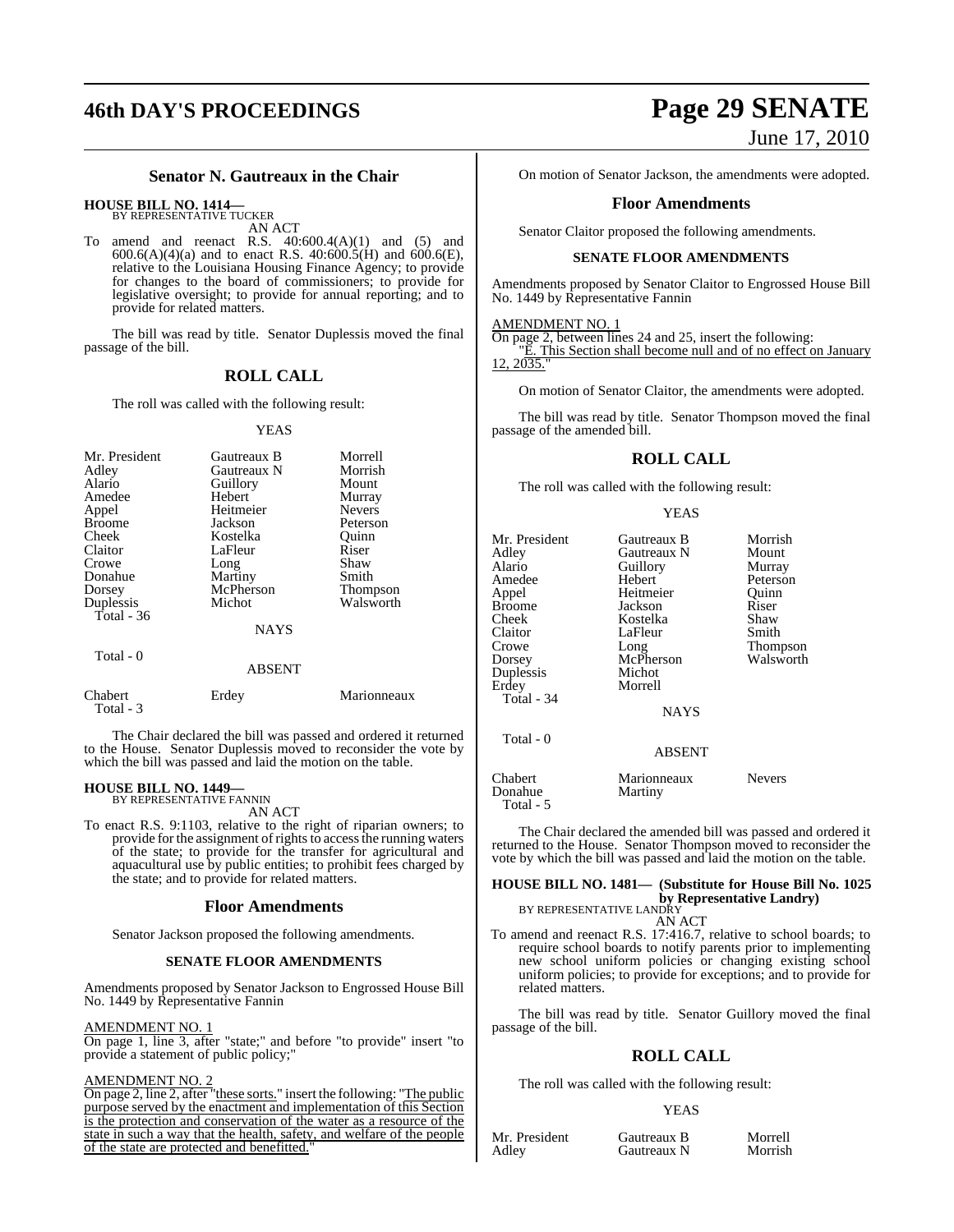Total - 3

| Alario        | Guillory      | Mount           |
|---------------|---------------|-----------------|
| Amedee        | Hebert        | Murray          |
| Appel         | Heitmeier     | <b>Nevers</b>   |
| <b>Broome</b> | Jackson       | Peterson        |
| Cheek         | Kostelka      | Ouinn           |
| Crowe         | LaFleur       | Riser           |
| Donahue       | Long          | Shaw            |
| Dorsey        | Martiny       | Smith           |
| Duplessis     | McPherson     | <b>Thompson</b> |
| Erdey         | Michot        | Walsworth       |
| Total $-36$   |               |                 |
|               | <b>NAYS</b>   |                 |
| Total - 0     |               |                 |
|               | <b>ABSENT</b> |                 |
| Chabert       | Claitor       | Marionneaux     |

The Chair declared the bill was passed and ordered it returned to the House. Senator Guillory moved to reconsider the vote by which the bill was passed and laid the motion on the table.

#### **Mr. President in the Chair**

## **HOUSE BILL NO. 1487— (Substitute for House Bill No. 1128 by Representative Leger)** BY REPRESENTATIVE LEGER

AN ACT

To amend and reenactR.S.17:3981(4), 3982(A)(1)(a), 3983(A)(3)(c), and 3991(B)(14) and to enact R.S. 3991(B)(24) and 3996(B)(24) and (25), relative to charter schools; to provide relative to the duties and responsibilities of the State Board of Elementary and SecondaryEducation when reviewing and approving a proposed charter; to provide relative to the duties and responsibilities of a local school board when reviewing and approving a proposed charter; to provide relative to charter requirements; to provide relative to certain exemptions granted charter schools from statutory mandates or other statutory requirements that are applicable to public schools; to provide effective dates; and to provide for related matters.

#### **Floor Amendments**

Senator Morrell proposed the following amendments.

#### **SENATE FLOOR AMENDMENTS**

Amendments proposed by Senator Morrell to Engrossed House Bill No. 1487 by Representative Leger

#### AMENDMENT NO. 1

On page 1, line 2, change "3991(B)(14)" to "3991(B)(4) and (14)

#### AMENDMENT NO. 2

On page 1, line 3, between "R.S.  $17:3991(B)(24)$  and "and" insert "and  $(\overline{C})(1)(d)$ "

#### AMENDMENT NO. 3

On page 1, line 10, between "schools;" and "to" insert "to authorize certain charter schools to establish an enrollment preference for certain students;"

AMENDMENT NO. 4 On page 2, line 10, change "3991(B)(14)" to "3991(B)(4) and (14)"

#### AMENDMENT NO. 5

On page 2, line 11, between "R.S. 17:3991(B)(24) and "and" insert "and  $(C)(1)(d)$ "

#### AMENDMENT NO. 6

On page 3, between lines 23 and 24, insert the following:

# **Page 30 SENATE 46th DAY'S PROCEEDINGS**

 $\frac{1}{4}$  A description of the jurisdiction within which a pupil shall reside or otherwise be eligible to attend a public school in order to be eligible for admission.

(b) A description of the geographic boundaries circumscribing the neighborhood immediately surrounding the charter school from which students residing within may be given preference for enrollment as provided in Subsection C of this Section. \* \* \*"

AMENDMENT NO. 7

(1)

On page 4, between lines 2 and 3, insert the following: "C. A charter school shall:

\* \* \* (d) Beginning with the 2011-2012 school year, each elementary and middle charter school, other than a Type 2 charter school, may request from and be granted by its chartering authority the authority to give preference in its enrollment procedures to students residing within the neighborhood immediately surrounding the school. The geographic boundaries of the neighborhood immediately surrounding such school shall be determined by the school's chartering authority. \* \* \*"

On motion of Senator Morrell, the amendments were adopted.

The bill was read by title. Senator Morrell moved the final passage of the amended bill.

#### **ROLL CALL**

The roll was called with the following result:

YEAS

| Mr. President<br>Adley<br>Alario<br>Amedee<br>Appel<br>Cheek<br>Claitor<br>Crowe<br>Donahue<br>Dorsey<br>Duplessis<br>Erdey<br>Total - 34<br>Total - 0 | Gautreaux B<br>Gautreaux N<br>Guillory<br>Hebert<br>Heitmeier<br>Jackson<br>Kostelka<br>LaFleur<br>Long<br>Martiny<br>McPherson<br>Michot<br><b>NAYS</b><br><b>ABSENT</b> | Morrell<br>Morrish<br>Mount<br>Murray<br><b>Nevers</b><br>Peterson<br>Quinn<br>Riser<br>Shaw<br>Walsworth |
|--------------------------------------------------------------------------------------------------------------------------------------------------------|---------------------------------------------------------------------------------------------------------------------------------------------------------------------------|-----------------------------------------------------------------------------------------------------------|
| Broome<br>Chabert<br>Total - 5                                                                                                                         | Marionneaux<br>Smith                                                                                                                                                      | Thompson                                                                                                  |

The Chair declared the amended bill was passed and ordered it returned to the House. Senator Morrell moved to reconsider the vote by which the bill was passed and laid the motion on the table.

## **HOUSE BILL NO. 1491— (Substitute for House Bill No. 1399 by Representative Downs)** BY REPRESENTATIVE DOWNS

AN ACT

To amend and reenact R.S. 17:3048.1(A)(1)(e)(introductory paragraph), (iii), (vi), (viii), (xii), and (xiii), relative to academic standards for a Taylor Opportunity Program for Students award; to provide relative to the high school core curriculum requirements for certain students to be eligible for an Opportunity, Performance, or Honors award; to provide applicability; to provide effectiveness; to provide an effective date; and to provide for related matters.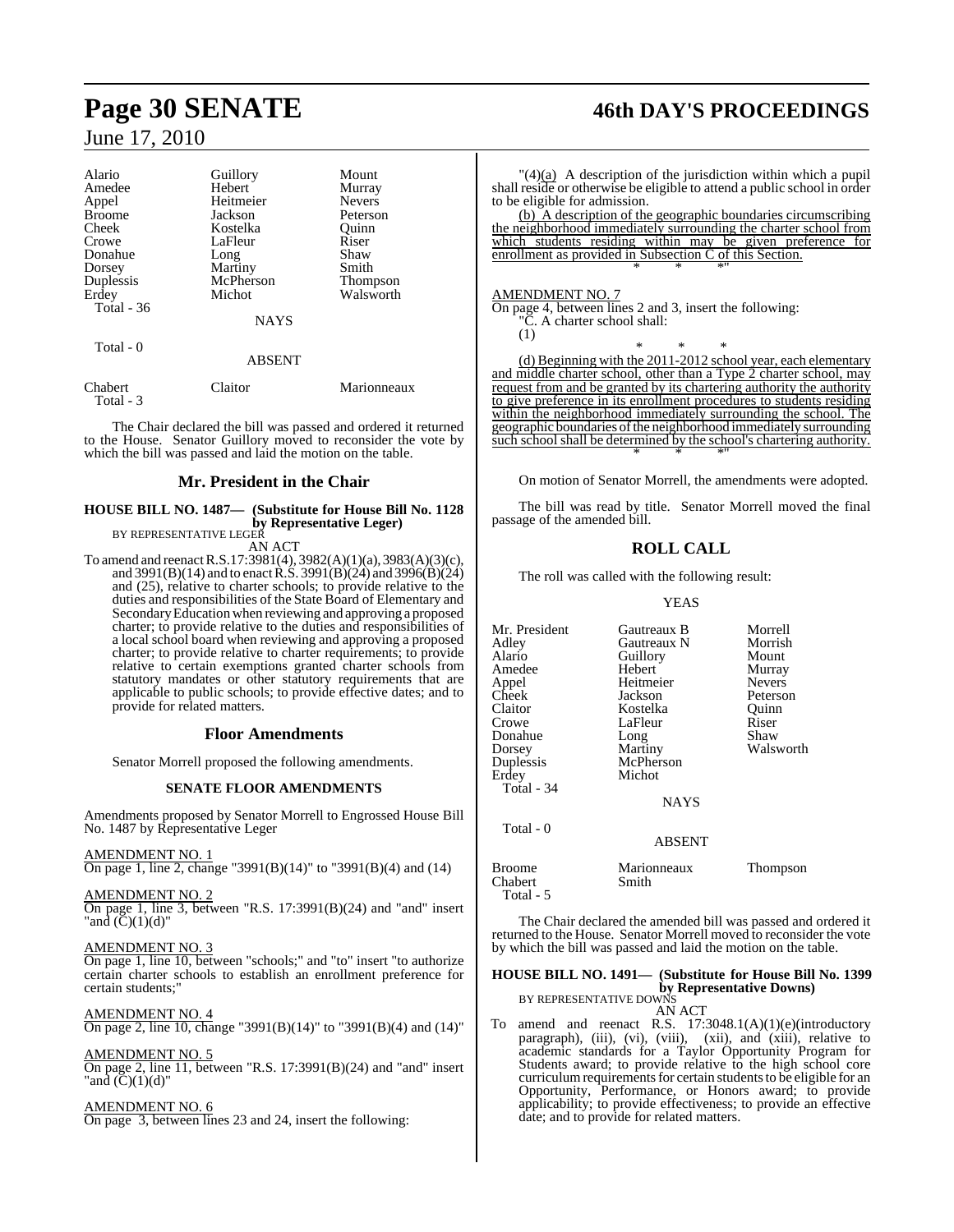# **46th DAY'S PROCEEDINGS Page 31 SENATE**

The bill was read by title. Senator Kostelka moved the final passage of the bill.

#### **ROLL CALL**

The roll was called with the following result:

#### YEAS

| Mr. President | Duplessis   | Morrish       |
|---------------|-------------|---------------|
| Adley         | Erdey       | Mount         |
| Alario        | Gautreaux B | Murray        |
| Amedee        | Guillory    | <b>Nevers</b> |
| Appel         | Hebert      | Peterson      |
| <b>Broome</b> | Heitmeier   | Ouinn         |
| Cheek         | Jackson     | Riser         |
| Claitor       | Martiny     | Shaw          |
| Crowe         | McPherson   | Smith         |
| Donahue       | Michot      | Thompson      |
| Dorsey        | Morrell     | Walsworth     |
| Total - 33    |             |               |
|               | <b>NAYS</b> |               |
| Total - 0     |             |               |

| Chabert     | Kostelka | Long        |
|-------------|----------|-------------|
| Gautreaux N | LaFleur  | Marionneaux |
| Total - 6   |          |             |

The Chair declared the bill was passed and ordered it returned to the House. Senator Kostelka moved to reconsider the vote by which the bill was passed and laid the motion on the table.

ABSENT

#### **Motion**

Senator B. Gautreaux moved to suspend the rules to take up House Bill No. 1337 out of its regular order.

Without objection, so ordered.

**HOUSE BILL NO. 1337—**<br>BY REPRESENTATIVES ROBIDEAUX, TIM BURNS, CARMODY,<br>CARTER, CORTEZ, GREENE, HARDY, HENDERSON, KATZ, LANDRY,<br>LIGI, PEARSON, AND TUCKER

AN ACT

To amend and reenact R.S. 11:62(4), (5)(a) and (c) and (10), 203, 211, 212, 214, 231, 403(5), 441(A) and (F), 444(A), 461(B), 471(A), 478(A), 551, 553 (introductory paragraph), 581, 601(B), 602, 701(5)(a),(b), and (c)(i), 761(A)(3), 768(B)(2), 778(C) and (D), 779, 1002(6)(b), 1141(A), 1144(B)(2)(a) and (3),  $1147(C)(2)(b)$ ,  $1151(A)$ ,  $1307(A)$ ,  $1310(A)$ , 1313(B)(introductory paragraph), 1316(A), 1317(A)(1)(introductory paragraph), 1318(A), 1319, 1320(A),  $1321(A)(1)$ ,  $1322(A)$ (introductory paragraph) and to enact R.S.  $11:62(5)(g)$ , 471.1, Subpart D of Part VII of Chapter 1 of Subtitle II of Title 11 of the Louisiana Revised Statutes of 1950, to be comprised of R.S. 11:611 through 619, 761(A)(4), 779.1, 1002(6)(c), 1144(B)(4), 1147(C)(2)(a)(iii), 1151.1, 1313(C), 1323, 1323.1, Part III of Chapter 4 of Subtitle II of Title 11 of the Louisiana Revised Statutes of 1950, to be comprised of R.S. 11:1345.1 through 1345.9, and R.S. 24:36(M), relative to the Louisiana State Employees' Retirement System, the Teachers' Retirement System of Louisiana, the State Police Pension and Retirement System, and the Louisiana School Employees' Retirement System; to provide relative to membership, employee contributions, benefit calculation, survivor benefits, disability benefits, and retirement eligibility for members of such systems newly hired after a certain date; to provide an effective date; and to provide for related matters.

# June 17, 2010

**Floor Amendments**

Senator B. Gautreaux proposed the following amendments.

#### **SENATE FLOOR AMENDMENTS**

Amendments proposed by Senator B. Gautreaux to Reengrossed House Bill No. 1337 by Representative Robideaux

#### AMENDMENT NO. 1

On page 5, at the end of line 11, change "R.S.  $11:1357$ " to "R.S. 11:1345.7"

On motion of Senator B. Gautreaux, the amendments were adopted.

#### **Floor Amendments**

Senator B. Gautreaux proposed the following amendments.

#### **SENATE FLOOR AMENDMENTS**

Amendments proposed by Senators B. Gautreaux, Guillory and Appel to Reengrossed House Bill No. 1337 by Representative Robideaux

## AMENDMENT NO. 1

On page 2, delete line 24 and insert the following: (a) Judges, court Court officers, the governor, lieutenant governor and legislators"

#### AMENDMENT NO. 2

On page 3, between lines 7 and 8 insert the following:

 $\langle \tilde{h} \rangle$  Judges holding positions specified in  $11:553(1)$ , (3) through  $(5)$ ,  $(7)$ , and  $(10)$  through  $(15)$  - 13%.

#### AMENDMENT NO. 3

On page 22, line 5, delete "judges or"

#### AMENDMENT NO. 4

On page 22, delete line 12 and insert the following:

"This Subpart shall apply to all present and future judges and court officers"

On motion of Senator B. Gautreaux, the amendments were adopted.

The bill was read by title. Senator Appel moved the final passage of the amended bill.

#### **ROLL CALL**

The roll was called with the following result:

#### YEAS

Amedee Gautreaux B Morrish<br>
Appel Guillory Mount<br>
Claitor Heitmeier Ouinn Claitor Heitmeier Quinn<br>Crowe Jackson Riser Crowe Jackson<br>Donahue Long Duplessis Total - 17

Total - 16

Erdey Murray

Adley Gautreaux N Peterson Hebert Broome Kostelka Smith Cheek LaFleur Thompson McPherson

Guillory Mount<br>
Heitmeier Ouinn Long Walsworth<br>Morrell

**NAYS**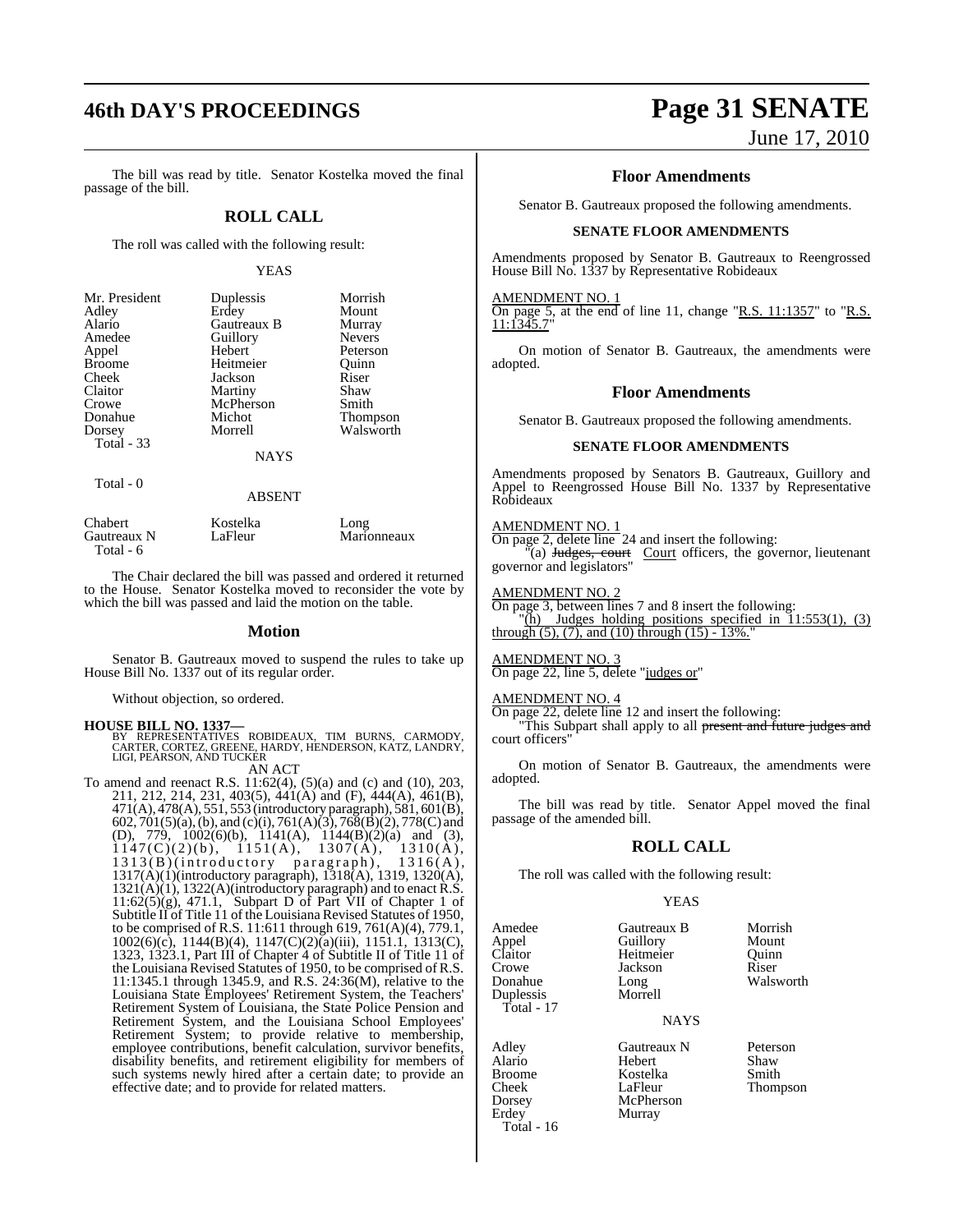#### ABSENT

| Mr. President  | Marionneaux | Michot        |
|----------------|-------------|---------------|
| <b>Chabert</b> | Martiny     | <b>Nevers</b> |
| Total - 6      |             |               |

The Chair declared the amended bill failed to pass.

#### **Notice of Reconsideration**

Senator Appel moved to reconsider on the next Legislative Day the vote by which the bill failed to pass.

# **HOUSE BILL NO. 1363—** BY REPRESENTATIVE KLECKLEY

AN ACT

To enact R.S. 33:2481.4 and 2541.1, relative to the municipal police civil service; to authorize the municipal governing authority to create the position of deputy chief of police; to provide that the position is in the unclassified service; to provide relative to the appointment, supervision, and discharge of any person in any such position; to provide relative to the qualifications, duties, and responsibilities for such position; to provide relative to resignation from the position and return to the classified police service; and to provide for related matters.

#### **Floor Amendments**

Senator Walsworth proposed the following amendments.

#### **SENATE FLOOR AMENDMENTS**

Amendments proposed by Senator Walsworth to Reengrossed House Bill No. 1363 by Representative Kleckley

#### AMENDMENT NO. 1

On page 4, between lines 9 and 10, insert the following:

"Section 3. The provisions of this Act shall not apply to the governing authority of any parish, municipality, or other local taxing authority in a parish with a population between one hundred forty seven thousand and one hundred fifty thousand or to the governing authority of any municipality or other local taxing authority with a population between forty-six thousand and fifty thousand according to the most recent federal decennial census."

#### AMENDMENT NO. 2

On page 4, line 10, change "Section 3." to "Section 4."

On motion of Senator Walsworth, the amendments were adopted.

#### **Motion to Reconsider**

Senator Walsworth asked for and obtained a suspension of the rules to reconsider the adoption of Amendment No. 5657 to House Bill No. 1363.

Without objection, so ordered.

Senator Walsworth withdrew the amendments.

#### **Floor Amendments**

Senator Walsworth proposed the following amendments.

#### **SENATE FLOOR AMENDMENTS**

Amendments proposed by Senator Walsworth to Reengrossed House Bill No. 1363 by Representative Kleckley

#### AMENDMENT NO. 1

On page 4, between lines 9 and 10, insert the following: "Section 3. The provisions of this Act shall not apply to the governing authority of any parish, municipality, or other local taxing

# **Page 32 SENATE 46th DAY'S PROCEEDINGS**

authority in a parish with a population between one hundred forty seven thousand and one hundred fifty thousand, to the governing authority of any municipality or other local taxing authority with a population between forty-six thousand and fifty thousand or to the governing authority of any municipality or other local taxing authority with a population between seventeen thousand eight hundred and eighteen thousand according to the most recent federal decennial census<sup>'</sup>

#### AMENDMENT NO. 2

On page 4, line 10, change "Section 3." to "Section 4."

On motion of Senator Walsworth, the amendments were adopted.

The bill was read by title. Senator Mount moved the final passage of the amended bill.

#### **ROLL CALL**

The roll was called with the following result:

#### YEAS

| Mr. President | Erdey           | Morrell         |
|---------------|-----------------|-----------------|
| Adley         | Gautreaux B     | Morrish         |
| Alario        | Gautreaux N     | Mount           |
| Amedee        | Guillory        | Murray          |
| Appel         | Hebert          | Peterson        |
| <b>Broome</b> | Heitmeier       | Ouinn           |
| Cheek         | Jackson         | Riser           |
| Claitor       | Kostelka        | Shaw            |
| Crowe         | LaFleur         | Smith           |
| Donahue       | Long            | <b>Thompson</b> |
| Dorsey        | McPherson       | Walsworth       |
| Duplessis     | Michot          |                 |
| Total - $35$  |                 |                 |
|               | <b>NAYS</b>     |                 |
|               |                 |                 |
| Total - 0     | <b>A R SENT</b> |                 |
|               |                 |                 |

ABSENT

Chabert Martiny Marionneaux Nevers Total - 4

The Chair declared the amended bill was passed and ordered it returned to the House. Senator Mount moved to reconsider the vote by which the bill was passed and laid the motion on the table.

#### **Senator Broome in the Chair**

**HOUSE BILL NO. 1000—** BY REPRESENTATIVE WADDELL

#### AN ACT

To enact R.S. 17:3048.1(B)(5), relative to eligible schools for the use of Taylor Opportunity Program for Students Opportunity, Performance, and Honors awards; to provide relative to the use of such an award by a student to pursue specified skill or occupational training at certain schools having a valid and current certificate of registration issued by the Louisiana State Board of Cosmetology and proprietary schools having a valid and current license issued by the Board of Regents; to provide conditions; to provide relative to award amounts at such schools; to provide limitations; to provide effectiveness; to provide an effective date; and to provide for related matters.

The bill was read by title. Senator Dorsey moved the final passage of the bill.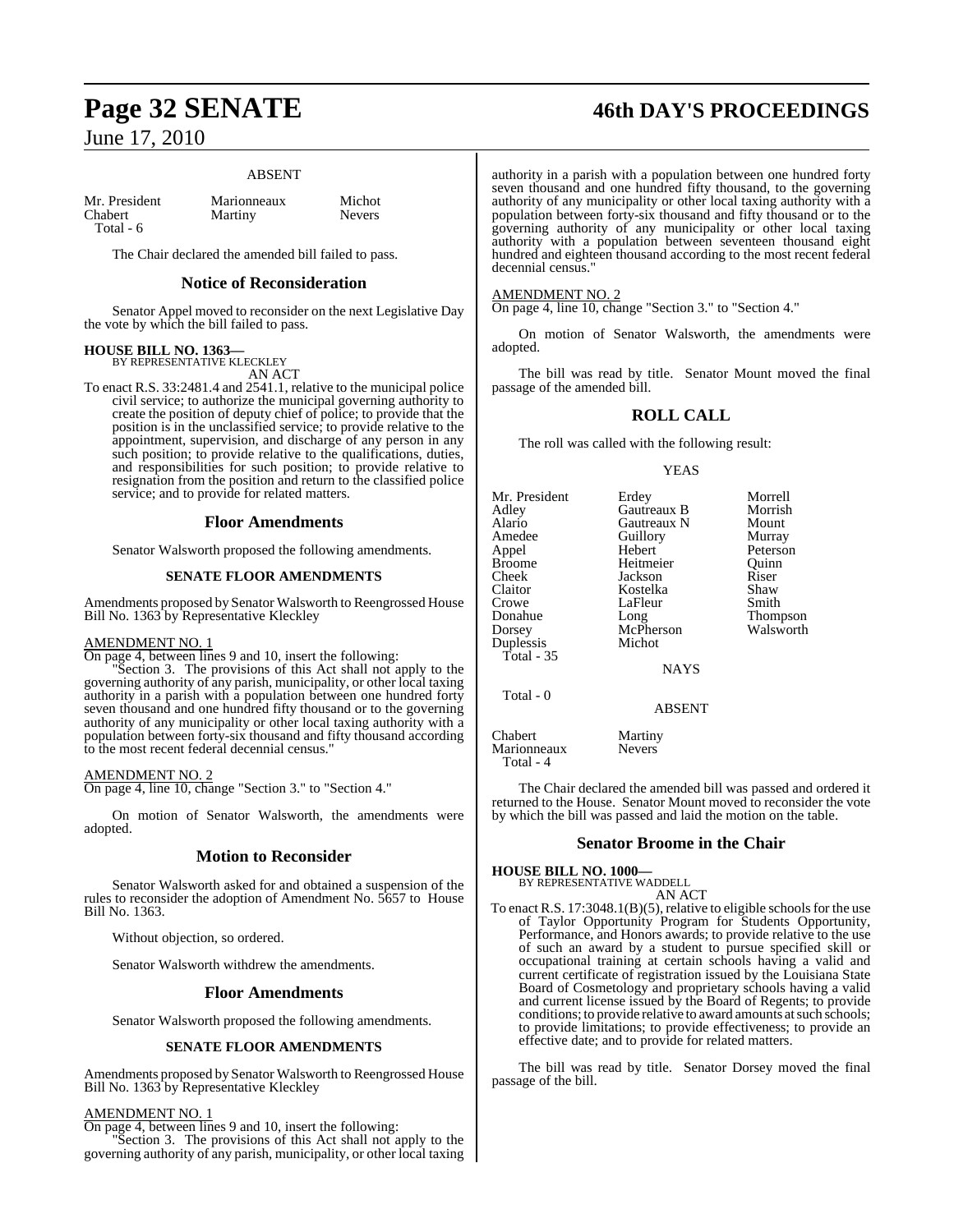# **46th DAY'S PROCEEDINGS Page 33 SENATE**

## **ROLL CALL**

The roll was called with the following result:

#### YEAS

| Mr. President     | Duplessis     | Morrell         |
|-------------------|---------------|-----------------|
| Adley             | Erdey         | Morrish         |
| Alario            | Gautreaux B   | Mount           |
| Amedee            | Gautreaux N   | Murray          |
| Appel             | Hebert        | Peterson        |
| <b>Broome</b>     | Heitmeier     | Ouinn           |
| Cheek             | Jackson       | Riser           |
| Claitor           | LaFleur       | Shaw            |
| Crowe             | Long          | Smith           |
| Donahue           | McPherson     | <b>Thompson</b> |
| Dorsey            | Michot        | Walsworth       |
| <b>Total - 33</b> |               |                 |
|                   | <b>NAYS</b>   |                 |
|                   |               |                 |
| Total $-0$        | <b>ABSENT</b> |                 |
|                   |               |                 |
|                   |               |                 |

Chabert Kostelka Martiny Marionneaux Total - 6

The Chair declared the bill was passed and ordered it returned to the House. Senator Dorsey moved to reconsider the vote by which the bill was passed and laid the motion on the table.

## **HOUSE BILL NO. 1069—**

- BY REPRESENTATIVES MICHAEL JACKSON, AUBERT, HENRY<br>BURNS, DIXON, DOERGE, DOWNS, GISCLAIR, GUINN, HILL, SAM<br>JONES,MONTOUCET,AND NORTON AN ACT
- To amend and reenact R.S. 48:1671(A), (B), and (C)(1), relative to the Southern Rapid Rail Transit Compact; to add the state of Texas to the compact; to provide for representation on the Southern High-Speed Rail Commission; and to provide for related matters.

#### **Floor Amendments**

Senator McPherson proposed the following amendments.

#### **SENATE FLOOR AMENDMENTS**

Amendments proposed by Senator McPherson to Engrossed House Bill No. 1069 by Representative Michael Jackson

#### AMENDMENT NO. 1

On page 1, line 2, after " $(C)(1)$ " delete the remainder of the line and insert "and to enact Chapter 35 of Title 48 of the Louisiana Revised Statutes of 1950, to be comprised of R.S. 48:2170 through 2189, relative to the development of transportation infrastructure; to provide relative to the Southern Rapid Rail"

#### AMENDMENT NO. 2

On page 1, line 4, after "Commission;" insert "to provide relative to the "TheLouisiana IntrastateRailCompact"; to authorize the creation of compacts to develop a system of railways, transitways, and other transportation facilities; to provide for the powers and duties of such compacts; to authorize compacts to issue bonds and raise revenues subject to voter approval; to prohibit the development of transportation infrastructure by prohibiting closure of private railroad crossings; to authorize the creation of the Louisiana Intrastate Rail Compact; to provide for the powers and duties of such compact; to authorize the compact to issue bonds and raise revenues subject to voter approval; to provide the mechanism for entities to become a part of the Louisiana Intrastate Rail Compact under certain circumstances;"

# June 17, 2010

#### AMENDMENT NO. 3

On page 2, between lines 11 and 12, insert the following: "Section 2. Chapter 35 of Title 48 of the Louisiana Revised Statutes of 1950, comprised of R.S. 48:2170 through 2189, is hereby enacted to read as follows:

#### CHAPTER 35. THE LOUISIANA INTRASTATE RAIL COMPACT

#### §2170. Short title

This Chapter shall be known and may be referred to as "The Louisiana Intrastate Rail Compact Act".

§2171. Purpose; findings; determinations

A.The development, improvement, expansion, and maintenance of an efficient, safe, and well-maintained system of railways, transitways, and other transportation facilities that promote mobility are essential to Louisiana's economic health and are intended to act as a system that provides a basisfor business and industry to compete cost effectively on a regional, national, and global scale in order to provide a high quality of life for the people of this state.

B. The expansion of local and regional transportation facilities is vital to the growth and development of the parishes and the state.

C. Public sources of revenues, including federal funding, that provide an efficient transportation systemhave not kept pace with the state's growing population and transportation needs; therefore, available alternative sources ofrevenue generation should be utilized to supplement currently available public funding in order to provide these needed transportation facilities.

D. Since public funding sources are not providing the state with sufficient revenues to meet all of its transportation needs, parishes and municipalities are hereby encouraged to utilize public-private partnerships as an additional means to assist in financing improvements to the state transportation system, especially the development of a rail travel choice in Louisiana in order to meet regional and local transportation needs.

§2172. Definitions

Unless the text clearly indicates otherwise, the following words or phrases shall have the following meanings:

(1) "Act" means the Louisiana Intrastate Rail Compact Act.

(2) "Board" means the board of directors of a compact.

(3) "Bonds" means bonds, notes, certificates, obligations, or any other evidence of indebtedness or evidence of borrowed money issued or entered into by a compact to finance a project.

(4) "Compact" means any quasi-governmental entity compact formed by any parish or municipality, or two or more parishes or municipalities, or any combination of parishes and municipalities pursuant to the provisions of this Chapter or any successor thereto.

(5) "Department" means the Department of Transportation and Development or any successor agency thereto.

(6) "Municipal-street system project" means any proposed capital project involving the acquisition of land for, or the acquisition, construction, reconstruction, improvement, installation, extension, development, or equipping of real property or related facilities as part of the rail service program.

(7) "Parish-related project" means any proposed capital project involving the acquisition ofland for, or the acquisition, construction, reconstruction, improvement, installation, extension, development, or equipping of real property as part of a parish road railway or other transportation system and related facilities to the railway program.

(8) "Project" means any capital project undertaken pursuant to this Chapter involving the acquisition of real property for, or the acquisition, construction, reconstruction, improvement, extension, installation, development, or equipping of a railway, related facilities, or any portion thereof, including a state-designated passenger rail project.

 $\overline{(9)}$  "Project costs" means all costs of acquisition and construction; the cost of acquisition of all land, rights-of-way, servitudes, property rights, easements, and interests acquired, orto be acquired, by a compact for such a railway program and related construction; the cost of demolishing or removing any buildings or structures on land so acquired, including the cost of acquiring any lands to which such buildings or structures may be moved; the cost of all machinery and equipment; financing charges, interest charges, interest prior to and during construction; cost of traffic estimates and of engineering and legal expenses; plans, specifications, and surveys; estimates of costs and of revenues; other expenses necessary or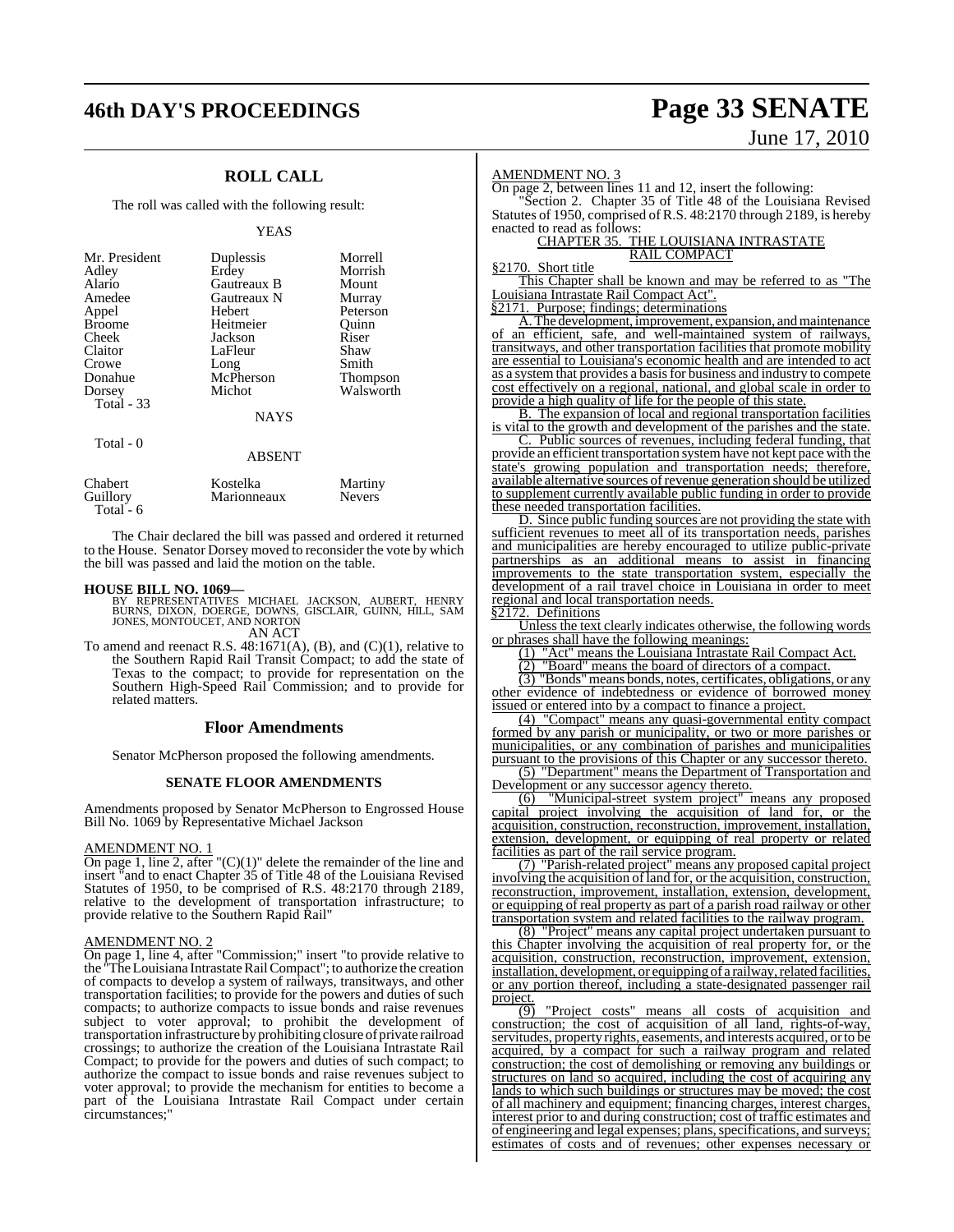incidental to determining the feasibility or practicability of constructing a railway project; administrative expenses and such other expenses as may be necessary or incidental to the construction of a project; the financing of such railway construction and the placing of a rail transport project in operation. Any obligation or expenses hereafter incurred by the department, with the approval of a compact, for traffic surveys, borings, preparation of plans and specifications, and other engineering services in connection with the construction of a project shall be regarded as part of the cost of the project and shall be reimbursed to the department.

(10) "Public utility facilities" means tracks, pipes, signals, railroad grade-crossing protection at vehicular crossings, stations, parking facilities mains, conduits, cables, wires, towers, poles, railroads, and other equipment and appliances which are either publicly or privately owned.

(11) "Real property" means lands, waters, rights in lands or waters, structures, franchises, and interests in land, including lands under water, riparian rights, property rights in air space or subsurface space, and any and all other things and rights usually included within the said term, including any and all interests in such property less than full title, such as easements and servitudes, rights-of-way, uses, leases, licenses, and all other incorporeal hereditaments and every estate, interest or right, legal or equitable, whether permanent or  $\frac{\text{temporary.}}{(12)}$ 

"Revenues" means:

(a) All income, revenues, and receipts derived or to be derived from a project owned, leased, maintained, operated, or otherwise received by a compact from a project, or from contracts or agreements relating to a project, including but not limited to lease or sublease agreements, sale agreements, security agreements, loan agreements, pledge agreements, or other financing agreements between that compact and any entity, or from any other sources whatsoever.

(b) Monies generated by way of contract, pledge, donation, or bequest.

 $\overline{(c)}$  Monies generated by taxes of a public entity which are authorized to be assessed and levied by law.

(13) "State" means the state of Louisiana.

(14) "State-designated project" means any proposed capital project involving the acquisition of land for, or the acquisition, construction, reconstruction, improvement, installation, extension, development, or equipping of real property as part of the state transportation system, including railway projects and related **facilities** 

 $\overline{(15)}$  "State transportation system" means all roadways, highways, bridges, or tunnels which constitute the state rail transportation system.

(16) "Transitway" or "railway" means any fixed guide way facility involving the use of rail or dedicated transit lines.

(17) "Authority" means Louisiana Intrastate Rail Authority.<br>§2173. Creation of compacts; jurisdiction There is in sta §2173. Creation of compacts; jurisdiction There is in state

government a Louisiana Intrastate Rail Authority. The authority shall direct the development and implementation of intrastate high-speed rail service that is fully integrated with the state's existing intrastate rail and bus network, consisting of interlinked conventional and high-speed rail lines and associated feeder buses. The intrastate network in turn shall be fully coordinated and connected with commuter rail lines and urban rail transit lines developed by local agencies, as well as other transit services, through the use of common station facilities whenever possible. The authority may apply for and expend federal funds made available through the American Recover and Reinvestment Act of 2009, upon appropriation of the legislature, to develop passenger rail corridors in Louisiana.

Any parish or municipality, or two or more parishes or municipalities, or any combination of parishes and municipalities are hereby authorized to form a quasi-governmental compact. Any such compact created pursuant to this Chapter shall be considered and treated as a body politic and corporate established for the public purposes enumerated herein. The boundaries of the compact shall be coextensive with the territorial boundaries of the parish or parishes or municipality or municipalities which establish such compact. The compact shall have the power to adopt bylaws containing such terms and provisions as the directors of the compact shall deem necessary

or convenient to further carry out its purposes, provided that nothing therein may contravene any of the provisions of this Chapter. §2174. Liability

Neither the state nor any state agency, parish, municipality, district, or any other political subdivision or other public entity shall be subject to any claims, liabilities, costs, expenses, or causes of action for any personal injury or damage to property arising out of the construction, operation, or maintenance of any project, or which may happen to occur on any railway, if such incident giving rise thereto occurs prior to transfer and reversion of ownership of any project from a compact created hereunder to the state or appropriate parish or municipality in accordance with the provisions of this Chapter. Should any suit or other action be filed against a compact created hereunder prior to reversion of a project, such reversion shall be effected as provided in this Chapter, but the compact so joined by such action shall continue in existence as provided in R.S. 48:2189(A). No individual member, officer, director, or employee of a compact shall be liable personally for any such claims, liabilities, costs, expenses, or causes of action in any event.

§2175. Directors

A. The board of the compact shall consist of such directors as are specified in the compact agreement, provided the board shall consist of at least five directors, including the Louisiana designee to the Southern Rail Corridor to be appointed by the chairman of the Southern Rail Corridor.

B. All directors shall be appointed by the parish or municipality forming the compact, if there is only one. If more than one parish, municipality, or any combination of parishes and municipalities is involved in forming a compact, each parish or municipality shall appoint an equal number of directors.

C. The compact shall elect from its directors a chairman, a vice chairman, and a secretary-treasurer who shall serve one-year terms. Where more than one parish or municipality is involved in the formation of a compact, the chairmanship for each successive term shall be alternated among the representatives of all participating parishes and municipalities.

Any vacancy which occurs prior to the expiration of a term for which a member of the board has been appointed shall be filled by appointment in the same manner as the original appointment for the unexpired term as set forth in the articles of incorporation or bylaws of the compact.

E. Upon the effective date of an appointment, or as soon as practicable thereafter, each appointed member shall enter upon their duties. A member shall hold office until a successor has been A member shall hold office until a successor has been appointed. Any member of the compact is eligible for reappointment.

F. All directors shall have equal status, and each director shall have one vote.

G. The presence of a majority of the board shall constitute a quorum. A majority vote of those present and voting shall be necessary for any action taken by the board.

H. A vacancy on the board shall not impair the right of a quorum to exercise a right or perform a duty of the board.

§2176. Compensation of directors

Directors of the board shall not be entitled to any salary for services, but each member shall be reimbursed for actual expenses necessarily incurred in the performance of all duties in connection with the business of a compact in compliance with Policy and Procedure Memorandum 49, as promulgated by the division of administration, as amended and revised and may, if authorized by the board, be entitled to a per diem when conducting official business, not to exceed seventy-five dollars per day.

§2177. Conflict of interest; ethics code

Any compact created pursuant to this Chapter, and all directors and officers thereof, shall be subject to the Code of Governmental Ethics  $(R.S. 42:1101$  et seq.).<br>82178. Right of public agence

Right of public agencies to material

Any compact created pursuant to this Chapter shall be subject to and fully comply with the Public Records Law  $(R.S. 44:1$  et seq.) and the Open Meetings Law  $(R.S. 42:4.1$  et seq.) of the state. The the Open Meetings Law  $(R.S. 42:4.1$  et seq.) of the state. proceedings and documents of a compact shall be public record. All reports, maps, or other technical documents produced in whole or in part by a compact may be utilized by the department or any other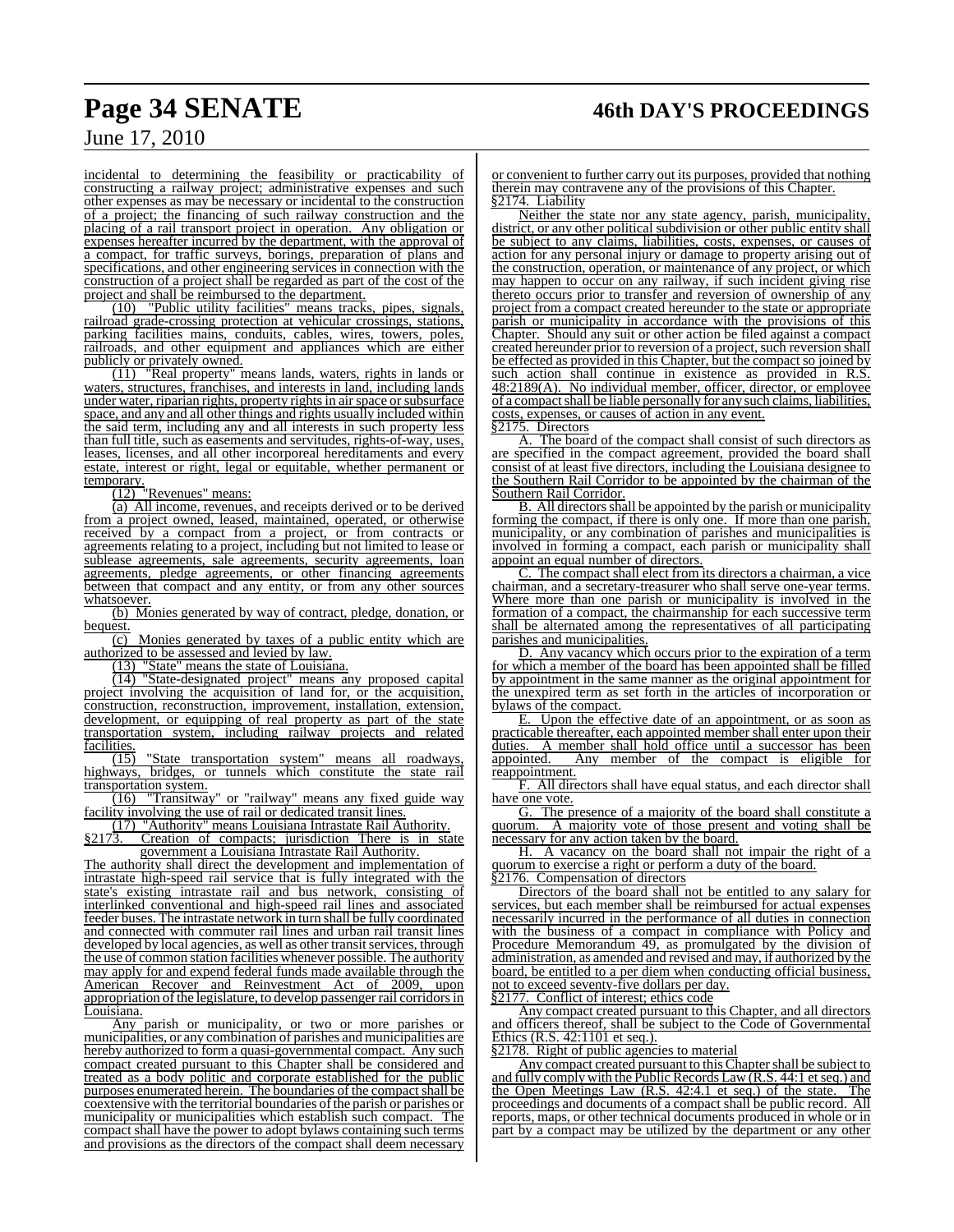# **46th DAY'S PROCEEDINGS Page 35 SENATE**

# June 17, 2010

public agency in any manner that they deem necessary and advisable in the conduct of their duties.

§2179. Establish feasibility; prior written approval

A. A compact created and established pursuant to this Chapter may construct and operate transit way facilities along a transit corridor within the state under the terms and conditions set forth in this Chapter, with the prior express written consent of the affected governing bodies within the geographic boundaries of such compact after public hearing. The facilities shall be part of the approved transportation plan and program of the department and the local metropolitan planning organization, where applicable.

B. Prior to the initiation of environmental impact statements and preliminary engineering, feasibility studies shall first be conducted to substantiate project need and justification.

§2180. General grant of powers and duties

In addition to having all of the powers granted, each compact may exercise all additional powers necessary, appurtenant, convenient, or incidental to the carrying out of its purposes, including but not limited to the following rights and powers:

(1) To adopt and amend bylaws, regulations, and procedures for the governance of its affairs and the conduct of its business and to designate an official journal which shall be a newspaper of general circulation within the geographical boundary of the compact.

(2) To adopt, use, and alter at will an official seal.

(3) To construct, reconstruct, maintain, improve, install, extend, develop, equip, repair, operate, own, and lease projects within the geographic boundaries ofthe compact in the mannerto be determined by the compact, including in segments, phases, or stages, and all rights-of-way and to pay all project costs in connection therewith.

(4) To sue and be sued in its own name, plead, and be impleaded; however, any and all actions at law or in equity against the compact shall be brought in the parish where the cause of action arises, and if land is involved, including condemnation proceedings, suit shall be brought in the parish where the land is situated.

(5) To fix, revise, and adjust, from time to time, fees and charges in connection with each project sufficient to pay all or a portion of maintenance, operation, debt service and reserve or replacement costs, and other necessary or usual charges and to regulate speed limits on the railway transportation system.

(6) To contract with any person, partnership, association, or corporation desiring the use of any part of a project, including the rights-of-way adjoining the paved portion, for placing thereon telephone, fiber optic, telegraph, electric light, or power lines, gas stations, garages, and restaurants, or for any other purpose, and to fix the terms, conditions, rents, and rates of charges for such use. Any utilities which are placed within the right-of-way shall be loadable by the one-call system, and the utilities shall place locator strips on any buried objects. The contract or lease shall require the removal at the expense of the lessee of any utilities or other obstructions placed within the right-of-way at the request of such private utility owner when expansion of the rail transportation facility requires such removal.

(7) To acquire, hold, and dispose of real and personal property in the exercise of its powers and the performance of its duties under this Chapter in accordance with existing state law.

(8) To acquire in the name of the compact by purchase, gift, transfer, foreclosure, lease, or otherwise, including rights or easements, or by the exercise of the power of eminent domain in the manner hereinafter provided, such public or private lands, including public parks, playgrounds or reservations, or parts thereof or rights therein, rights-of-way, property rights, easements, and interests, as it may deem necessary for carrying out the provisions of this Chapter. Eminent domain shall be used for the sole purpose of constructing a railway transportation system and for the other public purposes set forth in this Chapter, and not for the exercise of, or accommodation for, private development interests, including but not limited to service food marts, restaurants, truck stops, or other private enterprises.

(9) To hold, sell, assign, lease, or otherwise dispose of any real or personal property or any interest therein; to release or relinquish any right, title, claim, lien, interest, easement, or demand however acquired, including any equity or right of redemption in property foreclosed by it; to take assignments of leases and rentals; proceed with foreclosure actions; or take any other actions necessary or incidental to the performance of its corporate purposes.

(10) To designate the location, and establish, limit, and control points of ingress and egress for each project as may be necessary or desirable in the judgment of the compact to ensure the proper operation and maintenance of such project, and to prohibit entrance to such project from any point or points not so designated. Creation of new points of ingress and egress or substantial reconstruction or redesign of the same shall be made only after public hearing. Where the state railway transportation system is affected, the concurrence of the department shall be obtained for any such matters set forth in this Paragraph.

 $(11)$  In all cases where parish, municipal, or other public roads are affected or severed, the compact is hereby empowered and required to move and replace the roads with equal or better facilities, and all expenses and resulting damages, if any, shall be paid by the compact.

 $\overline{(12)}$  To enter, or authorize its agents to enter upon any lands, waters, and premises within the geographic boundaries of the compact for the purpose of making surveys, soundings, drillings, and examinations as it may deem necessary or appropriate for the purposes of this Chapter, and such entry shall not be deemed a trespass or unlawful. The compact shall make reimbursement for any actual damages resulting to such lands, waters, and premises as a result of such activities.

(13) To procure liability, casualty, and other insurance in such amount or amounts appropriate to the size of the project, as determined by the board, insuring the compact against all losses, risk, and liability arising out of the construction, operation, maintenance, and ownership of any project.

(14) To apply for, receive, and accept subventions, grants, loans, advances, and contributions from any source of money, property, labor, or other things of value, to be held, used, and applied for its corporate purposes.

(15) To open accounts at financial institutions as necessary for the conduct of its business and to invest any funds held in reserves or sinking funds, or any funds not required for immediate disbursement in such investments as may be provided in any financing document relating to the use of such funds, or, if not so provided, as the board may determine, subject to compliance with state laws relative to investments by political subdivisions.

(16) To borrow money and issue bonds for any corporate purpose, including the development, construction, or financing of any project which the compact is authorized to acquire or construct, including all costs in connection with and incidental to such acquisition or construction and the financing thereof.

(17) To enter into contracts and agreements and execute all instruments necessary or convenient thereto for accomplishing the purposes of this Chapter. Such contracts and agreements may include, without limiting the foregoing, construction agreements, purchase or acquisition agreements, loan or lease agreements, partnership agreements, including limited partnership agreements, joint venture, participation agreements, or loan agreements with leasing corporations or other financial institutions or intermediaries.

(18) To enter into agreements with a public or private entity, to permit the entity, independently or jointly with the compact, to construct, maintain, repair, or operate projects, and to authorize the investment of public and private money to finance such projects, subject to compliance with state law relative to use of public funds.

(19) To employ consultant engineers, attorneys, accountants, construction and financial experts, superintendents, managers, and such other employees and agents as may be necessary for the accomplishment of its corporate purposes, and to fix their compensation.

(20) To exercise the power of eminent domain in accordance with general law, or at the option of the compact, Part XII of Chapter 1 of Title 48 of the Louisiana Revised Statutes of 1950, and the provisions relating to acquisition of property prior to judgment found therein, provided that any property so acquired by a compact which is not used for an authorized public purpose of the compact within three years of such acquisition shall be reconveyed by the compact to the prior owners thereof at current market value. Upon refusal or failure to accept reconveyance of such property by the prior owner,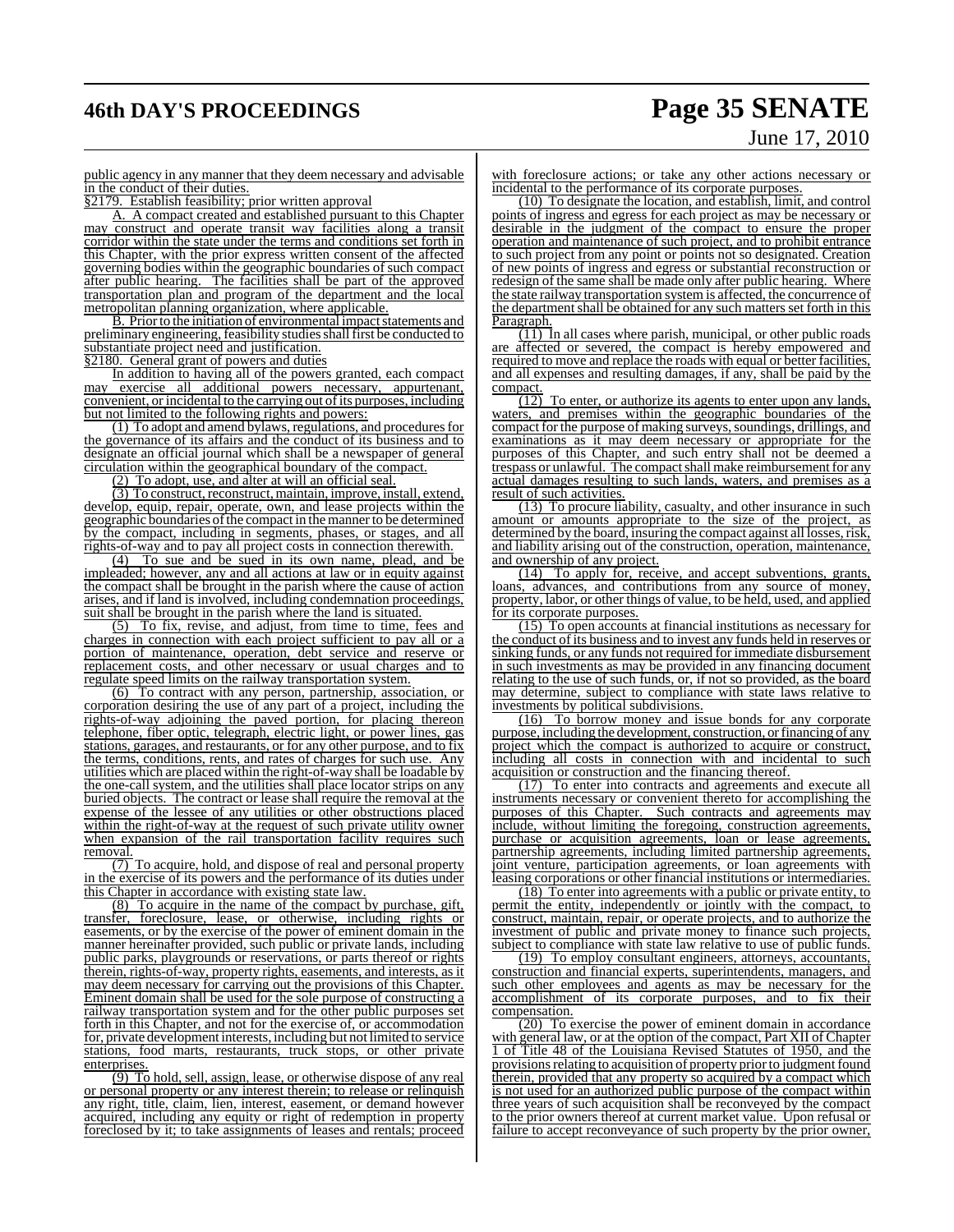# **Page 36 SENATE 46th DAY'S PROCEEDINGS**

## June 17, 2010

the compact may use or dispose of such property as provided for in this Chapter.

 $(21)$  To do all acts and things necessary or convenient for the powers granted to it by law.

§2181. State-designated projects; department approvals

A. A compact may, upon obtaining the approval of the Department of Transportation and Development undertake a statedesignated project as a project under this Chapter.

B. Any portion of a compact project which is proposed to connect with or otherwise directly affect the operation of any portion of any state highway or any state-designated project shall be approved by the Department of Transportation and Development.

Notwithstanding any other law to the contrary, specifically including but not limited to the Louisiana Expressway Law (R.S. 48:1251 et seq.), any compact organized pursuant to the provisions of this Chapter shall have full power to carry out all of the powers and duties set forth in this Chapter, without the necessity of obtaining the approval or consent of the state, or any state agency, political subdivision, district, authority, or other public entity except as expressly provided for in this Chapter.

§2182. Acquisition of lands and property

A. For the purposes of this Chapter, a compact may acquire private or public property and property rights, including rights of access, air, view, and light, by gift, devise, purchase, or condemnation by eminent domain proceedings, as the compact may deem necessary for any of the purposes of this Chapter, including but not limited to any lands reasonably necessary for securing applicable permits, areas necessary for management of access, borrow pits, drainage ditches, water retention areas, rest areas, placement access for landowners whose access is impaired due to the construction of a project, and replacement rights-of-way for relocated rail and utility facilities for existing, proposed, or anticipated transportation facilities in the transportation corridor designated by the compact.

B. In the acquisition of land and property, a compact may acquire an entire lot, block, or tract of land, if, by so doing, the acquisition costs to the compact will be equal to or less than the cost of acquiring only that portion of the property thereof necessary for the project. This Subsection is a specific recognition that this means of limiting the rising costs of such property acquisition is a public purpose and that, without thislimitation, the viability of many public projects will be threatened. To that end, the provisions of R.S. 48:2180(20), regarding reconveyance of such excess portion shall not apply except in the case of the exercise by a compact of its right of eminent domain.

C. A compact may sell, lease, or otherwise dispose of all or any portion of a project, provided that the sale, lease, or other disposition of a state-designated project shall require department approval. Notwithstanding any law to the contrary, any surplus property may be sold in accordance with procedures adopted by the compact that maximize the price received for such property.

D. The right of eminent domain conferred by this Chapter shall be exercised by each compact in the manner provided by state law.

When a compact acquires property for a project, it is not subject to any liability imposed by pre-existing conditions. This Subsection does not, however, affect the rights or liabilities of any past or future owners of the acquired property, nor does it affect the liability of any governmental entity for the results of its actions which create or exacerbate a pollution source. The compact and the Louisiana Department of Environmental Quality may enter into interagency agreements for the performance, funding, and reimbursement of the investigative and remedial acts necessary for property acquired by the compact.

#### §2183. Public utilities

A. A compact shall have the power to make reasonable regulations for the installation, construction, maintenance, repair, renewal, relocation, and removal of any public utility, railroad, vehicular crossings ofrailroads, pipeline company, or other entity, in, on, along, over, or under a project. Whenever a compact shall determine that it is necessary that any public utility facilities which now are, or hereafter may be, located in, on, along, over, or under a project should be relocated in such project, or should be removed from such project, or should be carried along or across the project by grade separation, the owner or operator of such facilities shall relocate or remove the same in accordance with the order of the

compact; however, the cost and expenses of such relocation or removal or grade separation, including the cost of installing such facilities in a new location or new locations, and the cost of any land, or any rights-of-way or interest in lands, and any other rights acquired to accomplish such relocation or removal, and the cost of maintenance of grade separation structures, shall be paid by the compact as a part of the cost of such project. In case of any such relocation or removal of public utility facilities, the owners or operators of the same, their successors or assigns, may use and operate such public utility facilities, with the necessary appurtenances, in the new location or new locations, for as long a period, and upon the same terms and conditions, as they had the right to maintain and operate such public utility facilities in their former

**location or locations.**<br>**B.** Notwithstan Notwithstanding the provisions of Subsection A of this Section, any utility allowed to exist on a compact's right-of-way at the request of the utility pursuant to R.S.  $48:2180(6)$ , shall be responsible for any cost of relocation, removal, or grade separation and all expenses related thereto.

§2184. Levy special benefit assessments

A. A compact formed under the provisions of this Chapter may levy special benefit assessments for needed public rail transit facilities and services on the property which benefits from those facilities and services.

B. The intrastate rail compact transit facilities and services provide special benefits to parcels of land, and improvements thereon, in the vicinity of rail rapid transit stations, and provide general benefits to the community at large. The board of directors of a compact shall be conclusive judge of the proportion of special and general benefits produced by the facilities and of the distribution of the special benefits among parcels of property within the benefit assessment district.

C. The compact may exercise the powers granted to an economic development district pursuant to R.S. 33:9038.33 and 33:9038.34 as if the compact is such an economic development district; however, no state tax increments shall be dedicated to pay any revenue bonds of any compact or be otherwise used to obligate the state financially to support a compact or projects of a compact. Local option

The provisions of R.S. 48:2184 shall not apply to any municipality or parish unless the qualified electors of the municipality or parish vote in favor of the application of this Chapter to the municipality or parish.

§2186. Contracts; construction and law enforcement

A. Contracts of a compact for the construction, improvement, repair, or maintenance of any municipal street system project, parishrelated project, or project of a compact as defined in R.S. 48:2172(8) shall be made and awarded pursuant to Chapter 10 of Title 38 of the Louisiana Revised Statutes of 1950.

B. Exceptions shall be made for publicly funded improvements made to private railway property under contract to the compact for a public benefit, where the labor organizations of the private railway have agreements to carry out work on such property. In this case, the granted public benefit by the private railway company shall be considered an intangible asset owned by the compact.

C. Notwithstanding any law to the contrary, a compact may contract with a private entity to provide services for design, cost estimate, feasibility studies, operations, management and construction management services, provided that any contract awarded for such services shall be awarded only after the compact drafts and uses a request for proposal seeking proposals from qualified providers. Notice of such requests for proposal shall be published twice, once a week for two weeks, in the official journal of the compact and once in at least one trade journal. Such notice shall give a brief description of the services sought, where a complete request for proposal form may be obtained, and the deadline for response to the proposal, which shall be no less than thirty days from the last publication in the official journal. Nothing in this Subsection shall be construed to allow contracts for the construction, improvement, repairs, or maintenance of railways to be awarded in any manner other than as set forth in Subsection A of this Section.

D. A compact created hereunder shall contract with the state police, a law enforcement district, or a municipal law enforcement agency for law enforcement and patrol functions.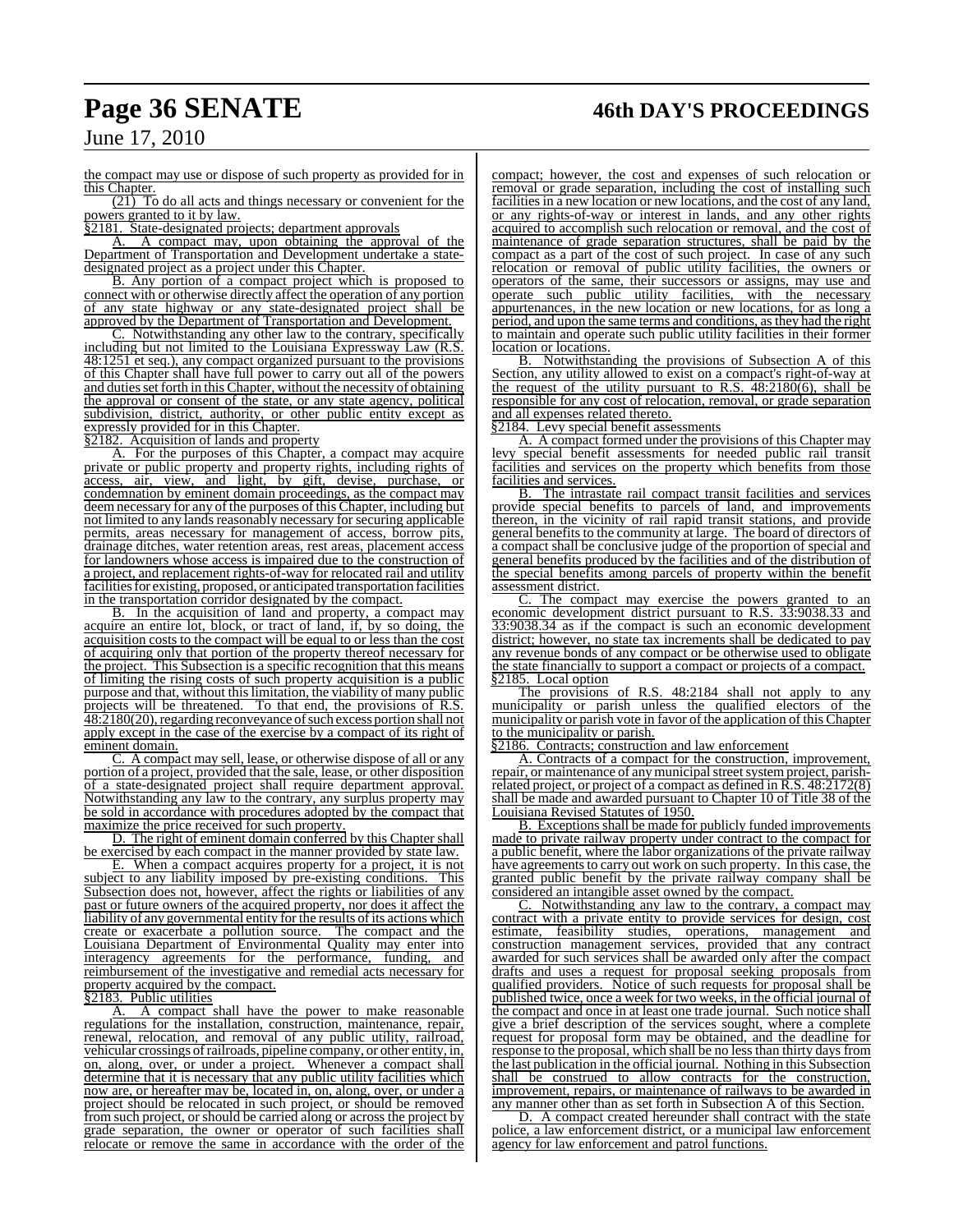# **46th DAY'S PROCEEDINGS Page 37 SENATE**

# June 17, 2010

#### §2187. Bonds

Without reference to any provision of the Constitution of Louisiana and the laws of Louisiana, and as a grant of power in addition to any other general or special law, a compact created pursuant to this Chapter may issue bonds for any corporate purpose and pledge revenues for the payment of the principal and interest of such bonds. A compact is further authorized, in its discretion, to A compact is further authorized, in its discretion, to pledge all or any part of any gift, grant, donation, or otherwise any sum of money, aid, or assistance from the United States, the state, or any political subdivision thereof, unless otherwise restricted by the terms thereof, all or any part of the proceeds of bonds, credit agreements, instruments, or any other money of the compact, from whatever source derived, for the further securing of the payment of the principal and interest of the bonds.

Bonds issued under the provisions of this Chapter shall not be deemed to constitute a pledge of the full faith and credit of the state or of any governmental unit thereof. All such bonds shall contain a statement on their face substantially to the effect that neither the full faith and credit of the state nor the full faith and credit of any public entity of the state are pledged to the payment of the principal or the interest on such bonds. The issuance of bonds under the provisions of this Chapter shall not directly, indirectly, or contingently obligate the state or any governmental unit of the state to levy any taxes whatever therefor or to make any appropriation for their payment, other than obligations to make payments by the state or public entities to the compact arising out of contracts authorized under this Chapter.

Prior to the issuance of any bonds for a project, a business plan shall be prepared detailing the estimated expenditures for and revenues from the operation of all capital improvements and the time schedule for such expenditures and receipts. The compact shall employ a financial advisor, and the plan shall be recommended by the compact's financial advisor as fiscally sound and approved by the compact prior to the issuance of any bonds.

D. Bonds shall be authorized by a resolution of the board and shall be of such series, bear such date or dates, mature at such time or times, bear interest at such rate or rates, including but not limited to fixed, variable, or zero rates, be payable at such time or times, be in such denominations, be in such form, carry such registration and exchangeability privilege, be payable in such medium of payment and at such place or places, be subject to such terms of redemption prior to maturity at such price or prices as determined by the compact, and be entitled to such priority on the revenues as such resolution or resolutions may provide.

E. Bonds shall be sold by the compact at public sale by competitive bid or negotiated private sale and at such price or prices as the compact may determine to be in the best interest of the compact.

F. The issuance of bonds shall not be subject to any limitations, requirements, or conditions contained in any other law, and bonds may be issued without obtaining the consent of the state or any political subdivision, or of any agency, commission, or instrumentality thereof, except that the issuance of such bonds shall be subject to the approval of the State Bond Commission. The bonds shall be issued in compliance with the provisions of this Chapter.

G. For a period of thirty days after the date of publication of a notice of intent to issue bonds in the official journal of the compact authorizing the issuance of bonds hereunder, any persons in interest shall have the right to contest the legality of the resolution and the legality of the bond issue for any cause, but after that time no one shall have any cause or right of action to contest the legality of the resolution or of the bonds or the security therefor for any cause whatsoever. If no suit, action, or proceeding is begun contesting the validity of the resolution, the bonds or the security therefor within the thirty days herein prescribed, the compact to issue the bonds and to provide for the payment thereof, the legality thereof, and of all of the provisions of the resolution authorizing the issuance of the bonds shall be conclusively presumed to be legal and shall be incontestable. Any notice of intent so published shall set forth in reasonable detail the purpose of the bonds, the security therefor, and the parameters of amount, duration, and interest rates. A compact shall designate any paper of general circulation in its geographical jurisdiction as its official journal. Any suit to determine the validity of bonds issued by the compact shall be brought only in accordance with the provisions of the Bond Validation Procedures Act (R.S. 13:5121 et seq.). In addition, the Bond Validation Procedures Act may also be used to establish the validity of any contract entered into pursuant to R.S. 48:2180(18).

H. All bonds issued pursuant to this Chapter shall have all the qualities of negotiable instruments under the commercial laws of the state.

I. Any pledge of revenues or other monies made by a compact shall be valid and binding from the time when the pledge is made. The revenues or monies so pledged and thereafter received by the compact shall immediately be subject to the lien of such pledge without any physical delivery thereof or further act, and the lien of any such pledge shall be valid and binding as against all parties having claims of any kind in tort, contract, or otherwise against the compact irrespective of whether such parties have notice thereof.

J. Neither the directors of the board nor any person executing the bonds shall be liable personally for the bonds or be subject to any personal liability or accountability by reason of the issuance thereof.

K. Bonds of a compact, their transfer, and the income therefrom shall at all times be exempt from all taxation by the state or any political subdivision thereof, and may or may not be exempt for federal income tax purposes. The bonds issued pursuant to this Chapter shall be and are hereby declared to be legal and authorized investments for banks, savings banks, trust companies, building and loan associations, insurance companies, fiduciaries, trustees, and guardians. Such bonds shall be eligible to secure the deposit of any and all public funds of the state and any and all public funds of municipalities, parishes, school districts, or other political corporations or subdivisions of the state. Such bonds shall be lawful and sufficient security for said deposits to the extent of their value.

A compact organized pursuant to this Chapter is hereby authorized to provide by resolution for the issuance of refunding bonds of the compact for the purpose of refunding any bonds then outstanding and issued by the provisions of this Chapter, whether or not such outstanding bonds have matured or are then subject to redemption. The compact is further authorized to provide by The compact is further authorized to provide by resolution for the issuance of a single issue of bonds of the compact for the combined purposes of (1) paying the costs of any project, and (2) refunding bonds of the compact which shall then be outstanding, whether or not such outstanding bonds have matured or are then subject to redemption. The issuance of such refunding bonds, the maturities, and the other details thereof, the rights and remedies of the holders thereof, and the rights, powers, privileges, duties, and obligations of the compact with respect to the same, shall be governed by the foregoing provisions of this Chapter insofar as the same may be applicable.

M. A compact created hereunder shall have the authority to employ all professionals it deems necessary in the issuance of its bonds, including but not limited to bond counsel, issuer counsel, financial advisors, and fiduciaries.

N. A compact created hereunder shall be deemed to be a public entity for purposes of Chapters 13, 13-A, 14, 14-A, 14-B, and 15-A of Title 39 of the Louisiana Revised Statutes of 1950, as amended, which statutes shall apply to bonds of a compact, provided that in the event of a conflict with the provisions of this Chapter, the provisions of this Chapter shall control.

§2188. Chapter supplemental; liberal construction

The powers and rights conferred by this Chapter shall be deemed to provide an additional and alternative method for the doing of the things authorized thereby, shall be regarded as supplemental and additional to powers conferred by other general laws, and shall not be regarded as in derogation of any powers now existing. This Chapter does and shall be construed to provide a complete and additional method for the issuance of bonds. No proceeding, hearing, notice, or approval shall be required for the issuance of any bonds or any instrument as security therefor, except as provided herein. The provisions of this Chapter shall be liberally construed for the accomplishment of its purposes.

§2189. Cessation of railway; conveyance of project

When bonds issued for any parish-related project and the interest thereon have been paid in full, or sufficient funds have been deposited in trust for that purpose, and the parish project is in a condition of maintenance satisfactory to the parish, said project and any property acquired as part of project costs shall be transferred by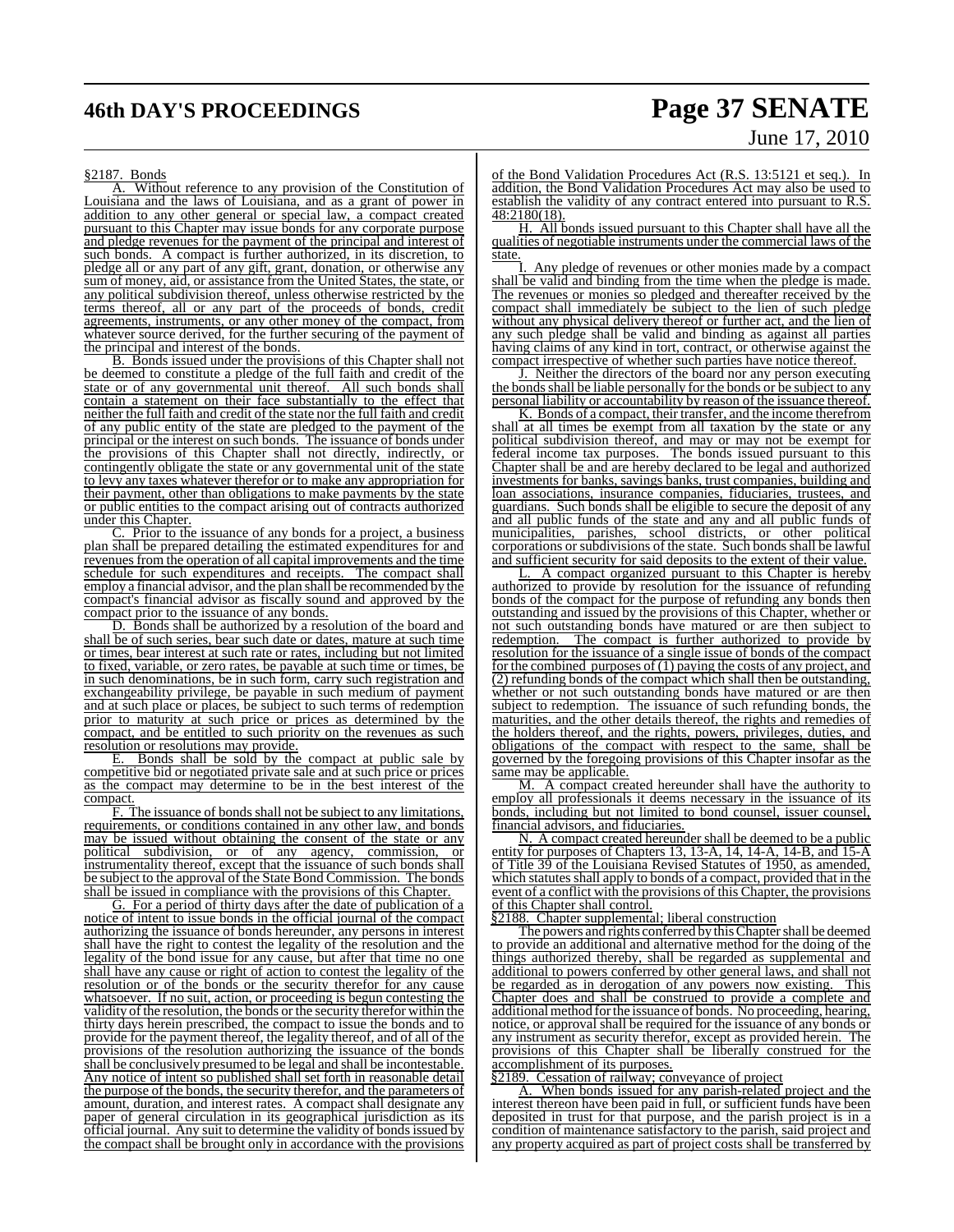the compact to and shall thereby be conveyed in full ownership to the respective parish; and the parish shall assume jurisdiction and control of the project, which shall then become part of the parish road system and be subject to maintenance, control, and operation of the parish as an integral part of the parish road system, and the parish, in its discretion, may provide that any toll or fee collected may be continued for the purpose of maintenance. Upon the later of payment in full of all bonds and the interest thereon, the deposit of funds in trust for such purpose, or the final resolution of any disputes or litigation pending against a compact on such transfer and conveyance date, the existence of the compact shall terminate. From the date of such transfer and conveyance of the project, the compact shall continue to exist to dispose of any unresolved litigation not related to the day-to-day management of the project. If no such litigation is pending on the date the project transfers and conveys, the compact shall terminate on the transfer and conveyance date.

B. When bonds issued for any municipal-designated project and the interest thereon has been paid in full, or sufficient funds have been deposited in trust for that purpose and the municipal project is in a condition of maintenance satisfactory to the municipality, said project and any property acquired as part of the project costs shall be transferred by the compact to and shall thereby be conveyed in full ownership to the respective municipality; and the municipality shall assume jurisdiction and control of the project, which shall then become part of the municipal road system and be subject to maintenance, control, and operation of the municipality as an integral part of the municipal road system, and the municipality, in its discretion, may provide that any fee collected may be continued for the purpose of maintenance. Upon the later of either the payment in full of all bonds and the interest thereon, or the deposit of funds in trust for such purpose, or the final resolution of any disputes or litigation pending against a compact on such transfer and conveyance date, the existence of the compact shall terminate. From the date of such transfer and conveyance of the project, the compact shall continue to exist to dispose of any unresolved litigation not related to the day-to-day management of the project. If no such litigation is pending on the date the project transfers and conveys, the compact shall terminate on the transfer and conveyance date.

C. A notice of transfer and reversion of ownership of any such project shall be published twice in the official journal of the state, parish, or municipality, asthe case may be, to receive such ownership conveyance with the first publication to be made not more than one hundred eighty nor less than one hundred fifty days from the full bond principal and interest payment or date of deposit in trust therefor and the second not more than ninety nor less than sixty days therefrom.

D. Any parish or municipality may form or join a compact formed under the provisions of this Chapter by another parish or municipality with the approval of the governing authority of such parish and parish president, or the governing authority of the municipality.

#### AMENDMENT NO. 4

On page 2, line 12, change "Section 2. This Act" to "Section 3. The provisions of Section 1 of this Act"

#### AMENDMENT NO. 5

On page 2, after line 13, insert the following:

Section 4. In the event of any conflict between the provisions of this Act and those of the Act which originated as House Bill 1410 of this Regular Session in 2010, regardless of which Act is adopted later or signed later by the governor, the provisions of this Act shall supercede and prevail.'

Section 5. The provisions of Sections 3, 4, and this Section of this Act shall become effective July 1, 2010.

On motion of Senator McPherson, the amendments were adopted.

The bill was read by title. Senator McPherson moved the final passage of the amended bill.

# **Page 38 SENATE 46th DAY'S PROCEEDINGS**

## **ROLL CALL**

The roll was called with the following result:

YEAS

| Mr. President | Erdey         | Morrell       |
|---------------|---------------|---------------|
| Adley         | Gautreaux B   | Morrish       |
| Alario        | Gautreaux N   | Mount         |
| Amedee        | Hebert        | Murray        |
| Appel         | Heitmeier     | Peterson      |
| <b>Broome</b> | Jackson       | Ouinn         |
| Cheek         | Kostelka      | Riser         |
| Claitor       | LaFleur       | Shaw          |
| Crowe         | Long          | Smith         |
| Dorsey        | McPherson     | Thompson      |
| Duplessis     | Michot        | Walsworth     |
| Total - 33    |               |               |
|               | <b>NAYS</b>   |               |
| Total - 0     |               |               |
|               | <b>ABSENT</b> |               |
| Chabert       | Guillory      | Martiny       |
| Donahue       | Marionneaux   | <b>Nevers</b> |

The Chair declared the amended bill was passed and ordered it returned to the House. Senator McPherson moved to reconsider the vote by which the bill was passed and laid the motion on the table.

#### **HOUSE BILL NO. 1195—**

Total - 6

BY REPRESENTATIVE LITTLE AND SENATOR WALSWORTH AN ACT

To amend and reenact Paragraph (6) of Section 5 of Act No. 253 of the 1952 Regular Session of the Legislature, as amended by Act No. 540 of the 1954 Regular Session of the Legislature, and Act No. 16 of the 1968 1<sup>st</sup> Extraordinary Session of the Legislature; Paragraph (15) of Section 5 of Act No. 253 of the 1952 Regular Session of the Legislature; and Section 6 of Act No. 253 of the 1952 Regular Session of the Legislature, as amended by Act No. 127 of the 1987 Regular Session of the Legislature, relative to the city of Bastrop; to provide relative to the powers and duties of the city; to remove certain restrictions; to provide relative to penalties for the violation of city ordinances; and to provide for related matters.

The bill was read by title. Senator Walsworth moved the final passage of the bill.

#### **ROLL CALL**

The roll was called with the following result:

Heitmeier

#### YEAS

Mr. President Erdey Morrish<br>Adley Gautreaux B Mount Adley Gautreaux B Mount Alario Gautreaux N<br>Amedee Hebert Amedee Hebert Peterson<br>
Appel Heitmeier Quinn Broome Jackson Riser<br>
Cheek Kostelka Shaw Cheek Kostelka Shaw Claitor LaFleur Smith<br>Crowe Long Thompson Crowe Long Thompson Donahue McPherson Walsworth Dorsey Michot<br>Duplessis Morrell Duplessis Total - 34

NAYS

Total - 0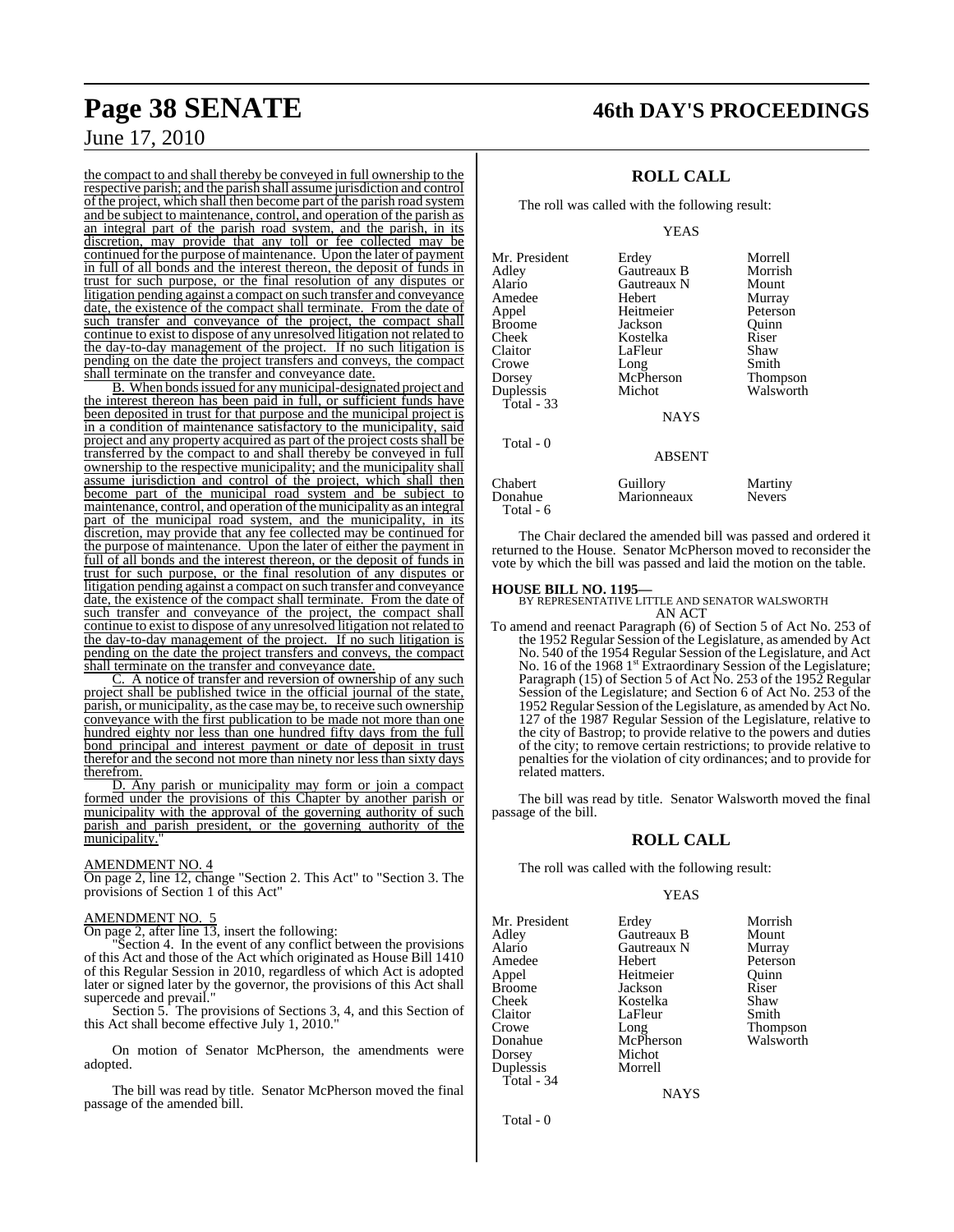#### ABSENT

| Chabert   | Marionneaux | Nevers |
|-----------|-------------|--------|
| Guillory  | Martiny     |        |
| Total - 5 |             |        |

The Chair declared the bill was passed and ordered it returned to the House. Senator Walsworth moved to reconsider the vote by which the bill was passed and laid the motion on the table.

#### **HOUSE BILL NO. 713—**

BY REPRESENTATIVES CHAMPAGNE, BARRAS, AND SAM JONES AN ACT

To enact R.S. 38:291(AA), relative to levee districts; to create the Iberia Parish Levee, Hurricane, and Conservation District; to provide for jurisdictional limits; to provide for a board of commissioners, to provide for appointment of commissioners, terms of office, and determination of domicile; and to provide for related matters.

On motion of Senator Mount, the bill was read by title and returned to the Calendar, subject to call.

# **HOUSE BILL NO. 1490— (Substitute for HouseBill No. 200 by**

**Representative Connick)**<br>BY REPRESENTATIVES CONNICK, GISCLAIR, LABRUZZO, LIGI,<br>LOPINTO, LORUSSO, AND TALBOT AND SENATOR QUINN AN ACT

To enact R.S. 38:2212.8 and Chapter 24 of Title 39 of the Louisiana Revised Statutes of 1950, to be comprised of R.S. 39:2181 and 2182, relative to procurement; to allow for the prohibition of certain convicted felons from participating in the contract and procurement process; and to provide for related matters.

On motion of Senator Mount, the bill was read by title and returned to the Calendar, subject to call.

## **House Bills and Joint Resolutions on Third Reading and Final Passage, Subject to Call**

#### **Called from the Calendar**

Senator Chaisson asked that House Bill No. 1065 be called from the Calendar.

#### **HOUSE BILL NO. 1065—** BY REPRESENTATIVE LEGER

AN ACT

To amend and reenact R.S. 49:259(B), relative to the Department of Justice Legal Support Fund, to increase the maximumallowable fund balance; to provide for an effective date; and to provide for related matters.

#### **Floor Amendments**

Senator Chaisson proposed the following amendments.

#### **SENATE FLOOR AMENDMENTS**

Amendments proposed by Senator Chaisson to Engrossed House Bill No. 1065 by Representative Leger

#### AMENDMENT NO. 1

Delete Senate Floor Amendments Nos. 2 through 4 proposed by Senator Walsworth and adopted by the Senate on June 7, 2010.

#### AMENDMENT NO. 2

Delete Senate Committee Amendment No. 2 proposed by the Senate Committee on Finance and adopted by the Senate on May 25, 2010.

On motion of Senator Chaisson, the amendments were adopted.

# **46th DAY'S PROCEEDINGS Page 39 SENATE** June 17, 2010

The bill was read by title. Senator Chaisson moved the final passage of the amended bill.

## **ROLL CALL**

The roll was called with the following result:

#### YEAS

| Mr. President | Erdey         | Morrell       |
|---------------|---------------|---------------|
| Adley         | Gautreaux B   | Morrish       |
| Alario        | Gautreaux N   | Mount         |
| Appel         | Hebert        | Murray        |
| Broome        | Heitmeier     | Ouinn         |
| Cheek         | Kostelka      | Riser         |
| Claitor       | LaFleur       | Shaw          |
| Crowe         | Long          | Smith         |
| Dorsey        | McPherson     | Thompson      |
| Duplessis     | Michot        | Walsworth     |
| Total - 30    |               |               |
|               | <b>NAYS</b>   |               |
| Jackson       | Peterson      |               |
| Total - 2     | <b>ABSENT</b> |               |
| Amedee        | Guillory      | <b>Nevers</b> |
| Chabert       | Marionneaux   |               |
| Donahue       | Martiny       |               |
| Total - 7     |               |               |

The Chair declared the amended bill was passed and ordered it returned to the House. Senator Chaisson moved to reconsider the vote by which the bill was passed and laid the motion on the table.

#### **Mr. President in the Chair**

#### **Called from the Calendar**

Senator Walsworth asked that House Bill No. 519 be called from the Calendar.

**HOUSE BILL NO. 519—**<br>BY REPRESENTATIVES CORTEZ, BOBBY BADON, BARROW, HENRY<br>BURNS, TIM BURNS, CARTER, CONNICK, GISCLAIR, HARDY,<br>MICHAEL JACKSON, KLECKLEY, LANDRY, LORUSSO, PEARSON,<br>ROBIDEAUX, JANE SMITH, PATRICIA SMITH, AN AN ACT

To amend and reenact R.S. 11:710, relative to reemployment of retirees in the Teachers' Retirement System of Louisiana; to prohibit retirees reemployed in certain positions from receiving benefits during the period of reemployment; to provide relative to contributions during such period; to provide for an effective date; and to provide for related matters.

#### **Floor Amendments**

Senator Adley proposed the following amendments.

#### **SENATE FLOOR AMENDMENTS**

Amendments proposed by Senator Adley to Reengrossed House Bill No. 519 by Representative Cortez

#### AMENDMENT NO. 1

On page 2, line 2, change "Subsection G" to "Subsection F"

#### AMENDMENT NO. 2

On page 4, line 1, insert:

 $\left(\frac{1}{2}(3)\right)$  The provisions of this Subsection shall not apply to any retiree reemployed in a part-time position with the Louisiana High School Athletic Association on June 27, 2003."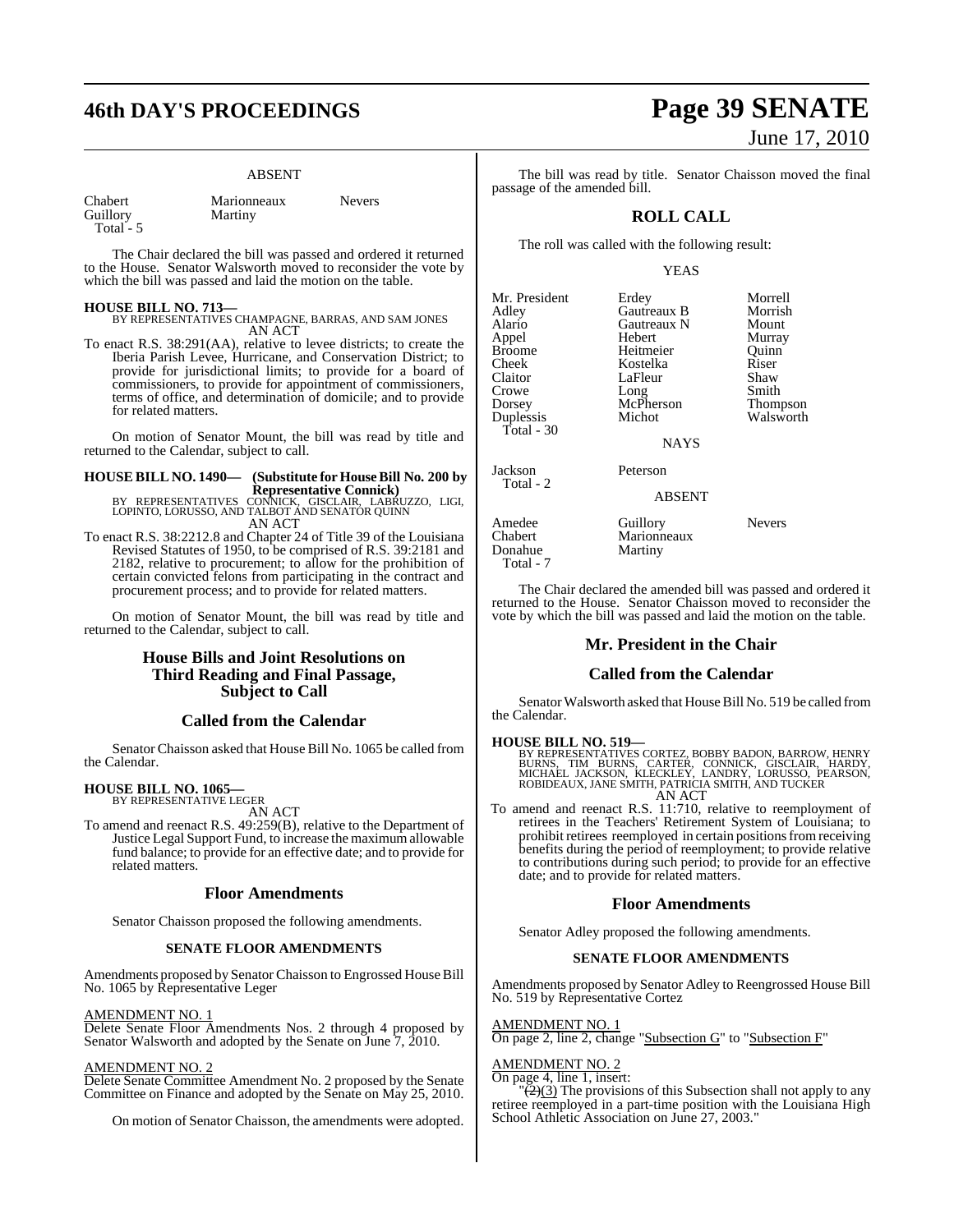#### AMENDMENT NO. 3 On page 4, delete lines 25 though 29, and on page 5, delete lines 1 through  $4$

AMENDMENT NO. 4 On page 5, line 5, change "G." to "F."

AMENDMENT NO. 5 On page 5, line 18, change "H." to "G."

On motion of Senator Adley, the amendments were adopted.

## **Floor Amendments**

Senator Hebert proposed the following amendments.

#### **SENATE FLOOR AMENDMENTS**

Amendments proposed by Senator Hebert to Reengrossed House Bill No. 519 by Representative Cortez

AMENDMENT NO. 1 On page 2, delete lines 14 through 19

AMENDMENT NO. 2 On page 2, line 20, change " $(4)$ " to " $(3)$ "

AMENDMENT NO. 3 On page 5, delete lines 18 through 25

On motion of Senator Hebert, the amendments were adopted.

#### **Floor Amendments**

Senator Hebert proposed the following amendments.

#### **SENATE FLOOR AMENDMENTS**

Amendments proposed by Senator Hebert to Reengrossed House Bill No. 519 by Representative Cortez

#### AMENDMENT NO. 1

On page 5, between lines 25 and 26, insert the following:

By August 15, 2010, each employer shall report to the system and to the House and Senate Committees on Retirement the names, positions, and salaries of each person reemployed by such employer as of January 1, 2010, who was receiving a retirement benefit pursuant to the provisions of this Section. Each calendar year thereafter, by January fifteenth of such year, the employer shall report to the system and to the House and Senate Committees on Retirement the names, positions, and salaries of each person reemployed by such employer as of January first of that year who was receiving a retirement benefit pursuant to the provisions of this Section."

On motion of Senator Hebert, the amendments were adopted.

#### **Floor Amendments**

Senator Long proposed the following amendments.

#### **SENATE FLOOR AMENDMENTS**

Amendments proposed by Senator Long to Reengrossed House Bill No. 519 by Representative Cortez

#### AMENDMENT NO. 1

On page 2, between line 11 and 12, insert the following:

"(2) A retired member who returns to active service as a fulltime certified speech therapist, speech pathologist or audiologist whose position of employment requires a valid Louisiana ancillary certificate approved and issued by the state Department of Education in a school district where a shortage exists."

# **Page 40 SENATE 46th DAY'S PROCEEDINGS**

AMENDMENT NO. 2 On page 2, line 12, change " $(2)$ " to " $(3)$ "

AMENDMENT NO. 3 On page 2, line 14, change " $(3)$ " to " $(4)$ "

AMENDMENT NO. 4 On page 2, line 20, change " $(4)$ " to " $(5)$ "

#### AMENDMENT NO. 5

On page 5, between lines 17 and 18 insert the following:

"H. No "retired teacher" as defined in Paragraph  $(A)(2)$  of this Section shall receive a benefit during the period of his reemployment as provided in this Section unless and until the employing school board has certified to the Board of Elementary and Secondary Education and the board of trustees of this system that a shortage of speech therapists, speech pathologists or audiologists exists in the school district where reemployed.

#### AMENDMENT NO. 6

On page 5, line 18, change "H." to "I." and change "Paragraph  $(A)(3)$ <sup>"</sup> to "Paragraph $(A)(4)$ "

On motion of Senator Long, the amendments were adopted.

#### **Floor Amendments**

Senator Morrish proposed the following amendments.

#### **SENATE FLOOR AMENDMENTS**

Amendments proposed by Senator Morrish to Reengrossed House Bill No. 519 by Representative Cortez

## AMENDMENT NO. 1

In the set of Senate Floor Amendments designated as SFAHB519 BAILEYL 4828 proposed by Senator Hebert and adopted by the Senate on June 17, 2010, page 1, delete line 4, and insert the following: "On page 2, delete lines 14 through 21"

On motion of Senator Morrish, the amendments were adopted.

The bill was read by title. Senator Walsworth moved the final passage of the amended bill.

#### **ROLL CALL**

The roll was called with the following result:

#### YEAS

| Mr. President | Erdey       | Michot          |
|---------------|-------------|-----------------|
| Adley         | Gautreaux B | Morrish         |
| Alario        | Gautreaux N | Mount           |
| Appel         | Heitmeier   | Murray          |
| Cheek         | Jackson     | Peterson        |
| Claitor       | Kostelka    | Riser           |
| Crowe         | LaFleur     | Shaw            |
| Donahue       | Long        | <b>Thompson</b> |
| Dorsey        | Martiny     | Walsworth       |
| Duplessis     | McPherson   |                 |
| Total - 29    |             |                 |
|               | <b>NAYS</b> |                 |
| Total - 0     |             |                 |

#### ABSENT

Amedee Hebert Quinn Marionneaux<br>Morrell Guillory Nevers

Chabert

Total  $-10$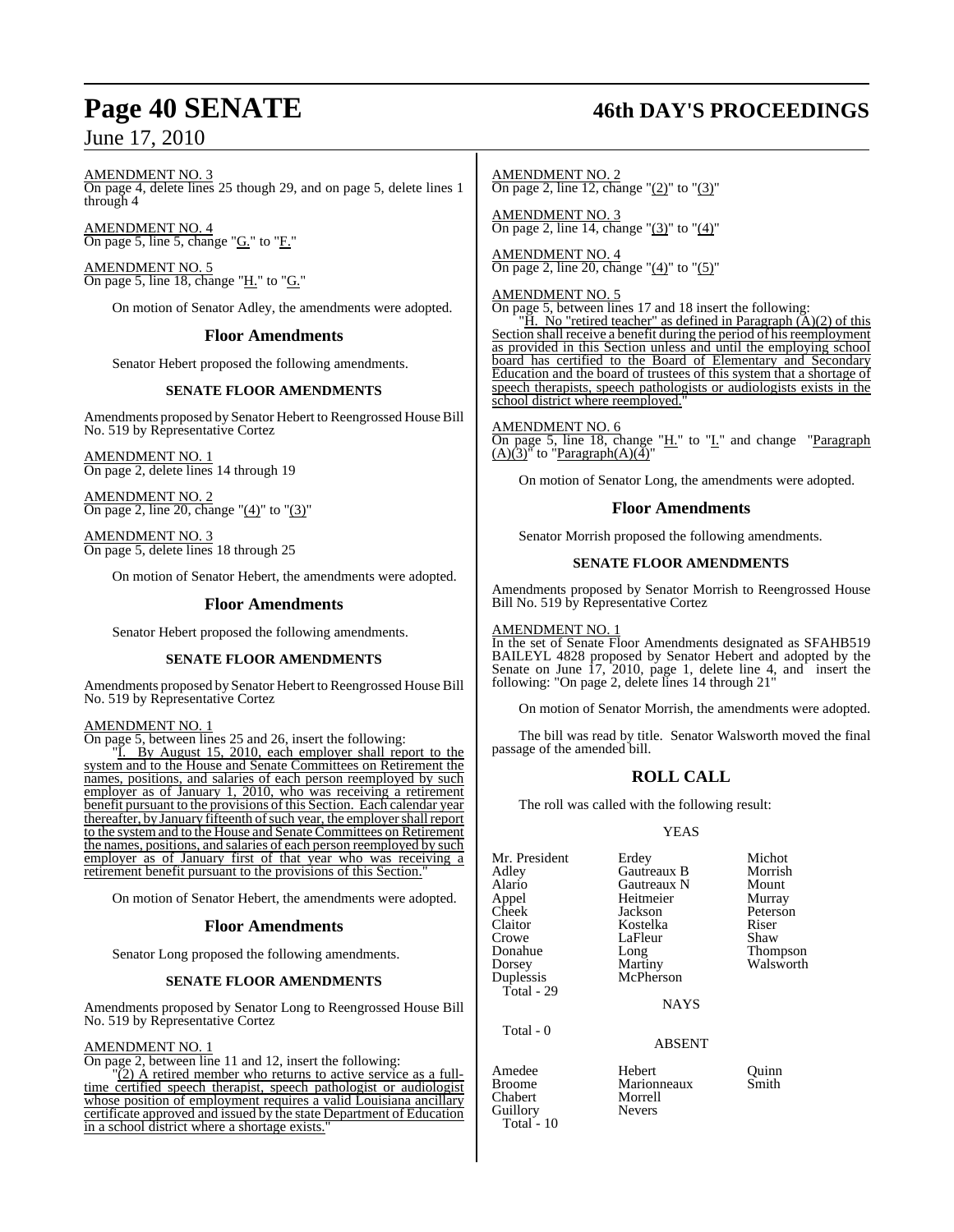# **46th DAY'S PROCEEDINGS Page 41 SENATE**

The Chair declared the amended bill was passed and ordered it returned to the House. Senator Walsworth moved to reconsider the vote by which the bill was passed and laid the motion on the table.

#### **Called from the Calendar**

Senator Alario asked that House Bill No. 448 be called from the Calendar.

# **HOUSE BILL NO. 448—** BY REPRESENTATIVE FOIL

AN ACT

To amend and reenact R.S. 37:1864.1(A), 1866, and 1867(A) and to enact R.S. 37:1862.1, relative to secondhand dealers; to provide for record and reporting requirements; to require secondhand dealers to photograph merchandise that is purchased; to provide for changes to daily reports required by secondhand dealers; to provide for the location of items purchased by a secondhand dealer; and to provide for related matters.

The bill was read by title. Senator Alario moved the final passage of the bill.

#### **ROLL CALL**

The roll was called with the following result:

#### **YEAS**

| Mr. President<br>Adley<br>Alario<br>Amedee<br>Appel<br><b>Broome</b><br>Cheek<br>Claitor<br>Crowe<br>Donahue<br>Dorsey<br><b>Total - 33</b> | Duplessis<br>Erdey<br>Gautreaux B<br>Gautreaux N<br>Hebert<br>Heitmeier<br>Jackson<br>Kostelka<br>LaFleur<br>Long<br>McPherson<br><b>NAYS</b> | Michot<br>Morrell<br>Morrish<br>Murray<br>Peterson<br>Ouinn<br>Riser<br>Shaw<br>Smith<br><b>Thompson</b><br>Walsworth |
|---------------------------------------------------------------------------------------------------------------------------------------------|-----------------------------------------------------------------------------------------------------------------------------------------------|-----------------------------------------------------------------------------------------------------------------------|
| Total - 0                                                                                                                                   | <b>ABSENT</b>                                                                                                                                 |                                                                                                                       |
| Chabert<br>Guillory                                                                                                                         | Marionneaux<br>Martiny                                                                                                                        | Mount<br>Nevers                                                                                                       |

The Chair declared the bill was passed and ordered it returned to the House. Senator Alario moved to reconsider the vote by which the bill was passed and laid the motion on the table.

#### **Called from the Calendar**

Senator Alario asked that House Bill No. 1078 be called from the Calendar.

#### **HOUSE BILL NO. 1078—** BY REPRESENTATIVE FOIL

Total - 6

AN ACT

To amend and reenact R.S. 36:104(A)(7) and (14) and R.S. 51:935, 2341(D)(2), and 2461 and to repeal R.S. 25:318(E), R.S. 33:130.753(C) and 4708(C)(5), R.S. 36:104(A)(8), R.S. 39:1953(B)(8), 2006(E), and 2176(E),R.S. 47:6020.4, 6027(F), and 6036(D)(5) and R.S. 51:1786(4), 1927.2, 2312(F), and 2319, relative to reporting requirements of the Louisiana Department of Economic Development and the Louisiana Economic Development Corporation; to provide for changes to reporting requirements of the Louisiana Department of Economic Development to various state agencies; and to provide for related matters.

# June 17, 2010

The bill was read by title. Senator Alario moved the final passage of the bill.

### **ROLL CALL**

The roll was called with the following result:

#### YEAS

Mr. President Gautreaux B Mount<br>Alario Gautreaux N Murray Alario Gautreaux N<br>Appel Hebert Appel Hebert Peterson Broome Heitmeier Quinn<br>Cheek Jackson Riser Cheek Jackson Riser Claitor Kostelka Shaw Crowe Long Smith Donahue McPherson Thompson Dorsey Michot Walsworth Duplessis<br>Erdey Total - 31

Morrish

**NAYS** 

ABSENT

#### Adley Total - 1

| Amedee    | LaFleur     | <b>Nevers</b> |
|-----------|-------------|---------------|
| Chabert   | Marionneaux |               |
| Guillory  | Martiny     |               |
| Total - 7 |             |               |

The Chair declared the bill was passed and ordered it returned to the House. Senator Alario moved to reconsider the vote by which the bill was passed and laid the motion on the table.

#### **Called from the Calendar**

Senator Martiny asked that House Bill No. 286 be called from the Calendar.

**HOUSE BILL NO. 286—** BY REPRESENTATIVES BURRELL, BARROW, AND HARDY AN ACT

To amend and reenact Code of Criminal Procedure Articles 312, 313, 315, 318, 319, 322(A), (B), and (C), 326(B), 330.2(E), 332(A), 334.1, 334.3(A)(2), 338, 342, 344, 345(A), (B), (C), (D)(introductory paragraph) and (1) and (2), (G), (I)(introductory paragraph) and (2), (J)(introductory paragraph) and (2) and 955(F),  $\overline{R}$ .S. 13:846(A)(1)(c), R.S. 15:85, 86, and 88, and R.S. 22:1441(A)(2), (4), and (5), (C)(1) and (2)(b), (d), and (e), and (D), and 1585(A), to enact Code of Criminal Procedure Articles 349 through 349.9, and to repeal Code of Criminal Procedure Articles 322(D) and (E), 339, and 340(E) and R.S. 15:87, relative to bail; to provide for a comprehensive revision of the law regarding bail; to provide for the types of bail; to provide relative to sureties, personal sureties, and secured personal sureties; to provide for bail procedures; to provide relative to the establishment of a legal mortgage over immovable property to secure a bail obligation; to provide for procedures for the establishment of a legal mortgage; to provide for the cancellation of the mortgage; to provide for sanctions for furnishing false or incorrect information; to provide for bail at various stages of proceedings; to provide with respect to forfeitures and forfeiture procedures; to provide for the failure to appear and issuance of arrest warrant; to provide for procedures relative to recordation of judgments of bond forfeitures; to provide for appeals; to provide for enforcement and satisfaction of judgments of bond forfeiture; to provide for failure to satisfy judgment of bond forfeiture; and to provide for related matters.

The bill was read by title. Senator Martiny moved the final passage of the bill.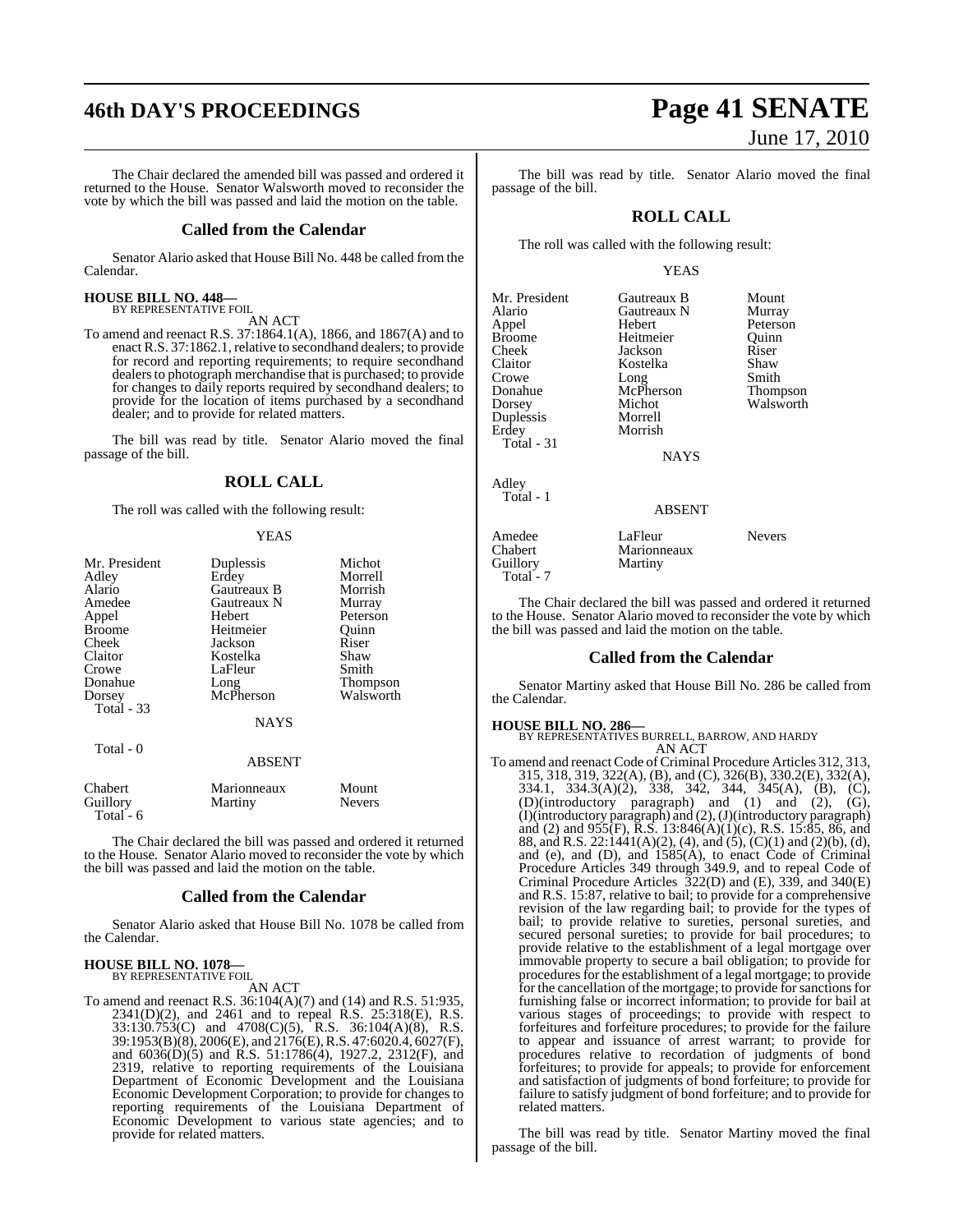## **ROLL CALL**

The roll was called with the following result:

#### YEAS

| Mr. President<br>Adley<br>Alario<br><b>Broome</b><br><b>Cheek</b><br>Claitor<br>Crowe<br>Donahue<br>Dorsey<br>Duplessis<br>Erdey<br>Total - 31 | Gautreaux B<br>Gautreaux N<br><b>Hebert</b><br>Heitmeier<br>Jackson<br>Kostelka<br>LaFleur<br>Long<br>McPherson<br>Michot<br>Morrell<br><b>NAYS</b> | Morrish<br>Mount<br>Murray<br>Peterson<br>Riser<br>Shaw<br>Smith<br><b>Thompson</b><br>Walsworth |
|------------------------------------------------------------------------------------------------------------------------------------------------|-----------------------------------------------------------------------------------------------------------------------------------------------------|--------------------------------------------------------------------------------------------------|
| Total - 0                                                                                                                                      | <b>ABSENT</b>                                                                                                                                       |                                                                                                  |
| Amedee                                                                                                                                         | Guillory                                                                                                                                            | <b>Nevers</b>                                                                                    |

| Appel<br>Chabert<br>Marionneaux<br>Martiny | Ouinn |  |
|--------------------------------------------|-------|--|
| Total - 8                                  |       |  |
|                                            |       |  |

The Chair declared the bill was passed and ordered it returned to the House. Senator Martiny moved to reconsider the vote by which the bill was passed and laid the motion on the table.

#### **Called from the Calendar**

Senator Martiny asked that House Bill No. 1260 be called from the Calendar.

#### **HOUSE BILL NO. 1260—** BY REPRESENTATIVE HAZEL

AN ACT

To amend and reenact R.S. 14:95.1(C), relative to the possession of a firearm or carrying a concealed weapon by a person convicted of certain felonies; to remove the authorization for law enforcement to issue permits allowing certain felons to possess firearms or carry concealed weapons; and to provide for related matters.

The bill was read by title. Senator Martiny moved the final passage of the bill.

#### **ROLL CALL**

The roll was called with the following result:

#### YEAS

| Mr. President | Erdey       | Morrell   |
|---------------|-------------|-----------|
| Adley         | Gautreaux B | Morrish   |
| Alario        | Gautreaux N | Mount     |
| Appel         | Hebert      | Murray    |
| Broome        | Jackson     | Peterson  |
| Cheek         | Kostelka    | Riser     |
| Claitor       | LaFleur     | Shaw      |
| Crowe         | Long        | Smith     |
| Donahue       | Martiny     | Thompson  |
| Dorsey        | McPherson   | Walsworth |
| Duplessis     | Michot      |           |
| Total - 32    |             |           |
|               | <b>NAYS</b> |           |

Total - 0

# **Page 42 SENATE 46th DAY'S PROCEEDINGS**

#### ABSENT

Marionneaux<br>Nevers

Amedee Heitmeier Quinn<br>Chabert Marionneaux Guillory Total - 7

The Chair declared the bill was passed and ordered it returned to the House. Senator Martiny moved to reconsider the vote by which the bill was passed and laid the motion on the table.

#### **Called from the Calendar**

Senator Riser asked that House Bill No. 1464 be called from the Calendar.

## **HOUSE BILL NO. 1464— (Substitute for House Bill No. 1089**

**by Representative Ellington)**<br>BY REPRESENTATIVE ELLINGTON

AN ACT

To enact R.S. 32:1268.3 and to repeal R.S. 32:1268.1(B), relative to repurchase of marine products; to provide for the repurchase of marine products by a manufacturer, distributor, or wholesaler; to provide for termination agreements; to provide for exemptions; and to provide for related matters.

#### **Floor Amendments**

Senator McPherson proposed the following amendments.

#### **SENATE FLOOR AMENDMENTS**

Amendments proposed bySenator McPherson to Reengrossed House Bill No. 1464 by Representative Ellington

AMENDMENT NO. 1

On page 1, line 13, after "terminate" insert "or fail to renew"

#### AMENDMENT NO. 2

On page 1, line 19, after "wholesaler" delete "is not in breach of" and insert "has not given due cause, as provided in this Section, for termination of"

#### AMENDMENT NO. 3

On page 2, at the beginning of line 3, after "wholesaler" delete "is in breach of" and insert "has given the marine dealer due cause, as provided in this Section, to terminate

#### AMENDMENT NO. 4

On page 2, line 4, after "repurchase" delete "the" and insert "that inventory previously purchased from them, including any new and unused marines products of the current and immediate prior model or program year and new and unused parts"

#### AMENDMENT NO. 5

On page 2, line 7, at the end of the line after "repurchases the" insert "new and unused"

#### AMENDMENT NO. 6

On page 2, line 8, after "Section." delete the remainder of line 8 and delete lines 9 through 27.

#### AMENDMENT NO. 7

On page 3, line 2, after "distributor" change "will" to "shall"

#### AMEN<u>DMENT NO. 8</u>

On page 3, delete line 20 and 21, and insert: "(9) Has materially misrepresented the performance or fitness forsale or use of a product line or products covered by the franchise."

#### AMENDMENT NO. 9

On page 3, line 27, after "inventory" insert "which can be verified as"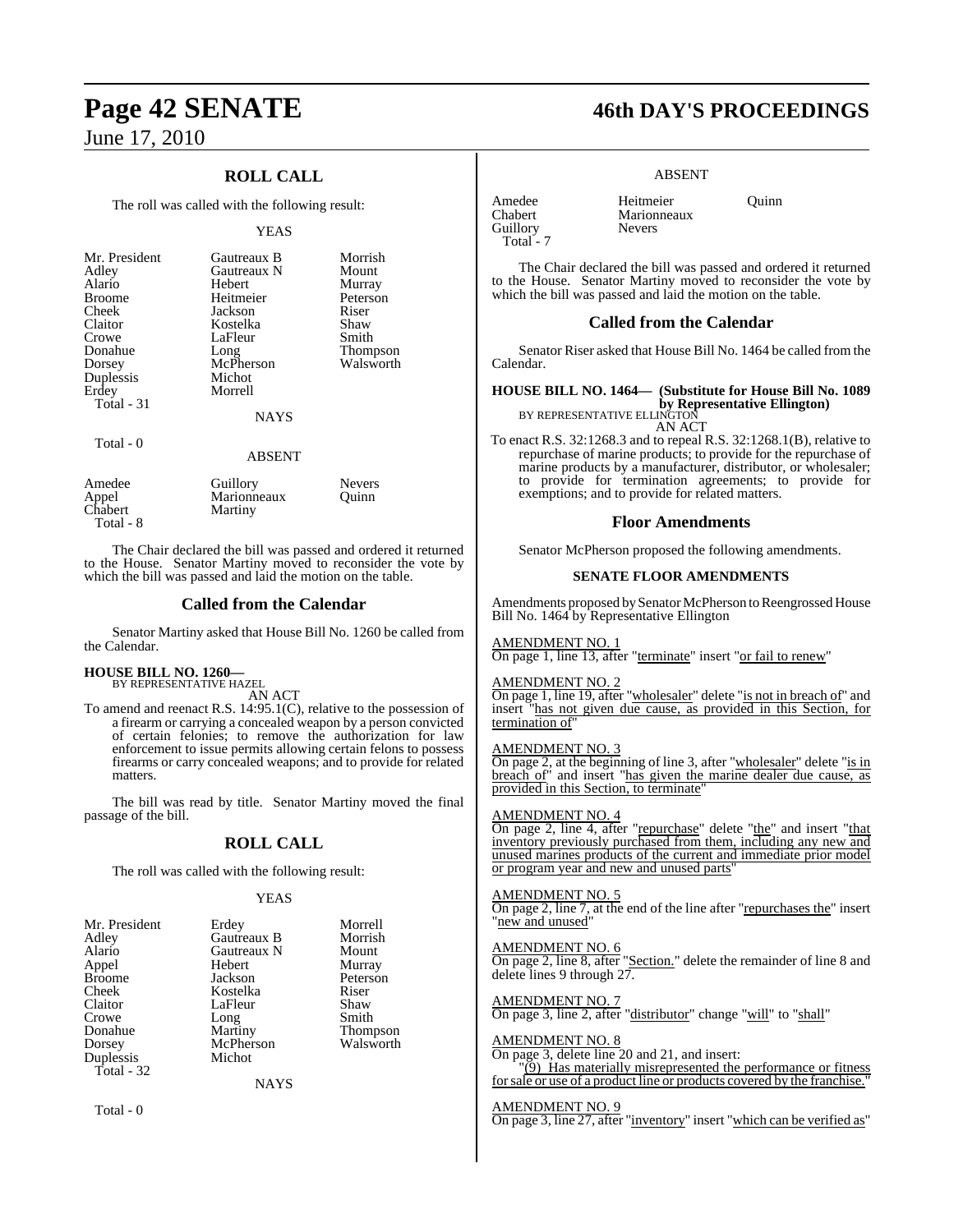# **46th DAY'S PROCEEDINGS Page 43 SENATE**

#### AMENDMENT NO. 10

On page 3, line 29, at the beginning of the line after "year and" insert "new and unused"

#### AMENDMENT NO. 11

On page 4, delete lines 8 and 9 and insert "list or were delivered in the past forty-eight months and are in their original packaging."

#### AMENDMENT NO. 12

On page 4, line 14, after "priced" insert "and packaged"

#### AMENDMENT NO. 13

On page 4, delete lines 17 and 18 and insert:  $(4)$  Any inventory for which the marine dealer cannot provide good"

#### AMENDMENT NO. 14

On page 4, line 28, after "wholesaler" insert ", or its immediate predecessor"

#### AMENDMENT NO. 15

On page 5, line 11, after "computed at the" delete "legal interest rate per annum" and insert "rate of one and one-half percent per month"

#### AMENDMENT NO. 16

On page 5, between lines 12 and 13, insert the following:

"I. Notwithstanding any other provision of law to the contrary, it shall be unlawful for a manufacturer, distributor, or wholesaler, either by contract or practice, to assess repurchase or restocking charges, freight charges except for return charges, reimbursement of interest charges paid, and any similar charges to the marine dealer.

J. If a marine dealer completes a bona fide, orderly, and permanent closure of the marine dealership, which does not involve a sale of the dealership, and provides at least ninety days notice to the manufacturer, wholesaler, or distributor, the marine products and parts inventory shall be repurchased by the manufacturer, wholesaler, or distributor in the manner provided for in this Section, when a franchise is terminated as result of action by the manufacturer, wholesaler, or distributor.

#### AMENDMENT NO. 17

On page 5, line 13, change " $L$ " to " $K$ ."

On motion of Senator McPherson, the amendments were adopted.

#### **Floor Amendments**

Senator Claitor proposed the following amendments.

#### **SENATE FLOOR AMENDMENTS**

Amendments proposed by Senator Claitor to Reengrossed House Bill No. 1464 by Representative Ellington

#### AMENDMENT NO. 1

On page 5, after line 28, insert the following: "Section 4. This Actshall become effective on January 1, 2011."

Senator Claitor moved adoption of the amendments.

Senator McPherson objected.

#### **ROLL CALL**

The roll was called with the following result:

#### YEAS

Morrish Murray Quinn<sup>'</sup><br>Shaw

| Alario        | Dorsey           | Morri |
|---------------|------------------|-------|
| Appel         | <b>Duplessis</b> | Murra |
| <b>Broome</b> | Erdev            | Ouini |
| Claitor       | Gautreaux B      | Shaw  |

# June 17, 2010

Thompson

Crowe Heitmeier Smith<br>
Donahue Jackson Walsw Walsworth Total - 18 **NAYS** Adley Kostelka McPherson Long Mount<br>Martiny Riser Gautreaux N Total - 9 ABSENT Mr. President Hebert Morrell<br>Amedee LaFleur Nevers Amedee LaFleur Nevers Chabert Marionneaux<br>
Guillory Michot

The Chair declared the amendments were adopted.

The bill was read by title. Senator Riser moved the final passage of the amended bill.

## **ROLL CALL**

The roll was called with the following result:

#### YEAS

Mr. President Erdey Morrish<br>Adley Gautreaux B Mount Adley Gautreaux B Mount<br>Alario Gautreaux N Murray Alario Gautreaux N Murray<br>Amedee Heitmeier Peterson Amedee Heitmeier Peters<br>Appel Jackson Quinn Appel Jackson Quinn Broome Kostelka Riser<br>Cheek LaFleur Shaw Cheek LaFleur Shaw<br>Crowe Long Smith Crowe Long<br>
Donahue Martiny Donahue Martiny Thompson<br>
Dorsey McPherson Walsworth McPherson<br>Michot Duplessis Total - 32 NAYS Claitor Total - 1 ABSENT

Total - 12

Chabert Hebert Morrell

The Chair declared the amended bill was passed and ordered it returned to the House. Senator Riser moved to reconsider the vote by which the bill was passed and laid the motion on the table.

Marionneaux

#### **Called from the Calendar**

Senator N. Gautreaux asked that House Bill No. 953 be called from the Calendar.

#### **HOUSE BILL NO. 953—** BY REPRESENTATIVE LAMBERT

Total - 6

AN ACT

To amend and reenact R.S. 56:332(M), relative to crab fishing; to allow commercial fishermen with appropriate gear licenses to keep finfish while crabbing; and to provide for related matters.

The bill was read by title. Senator N. Gautreaux moved the final passage of the bill.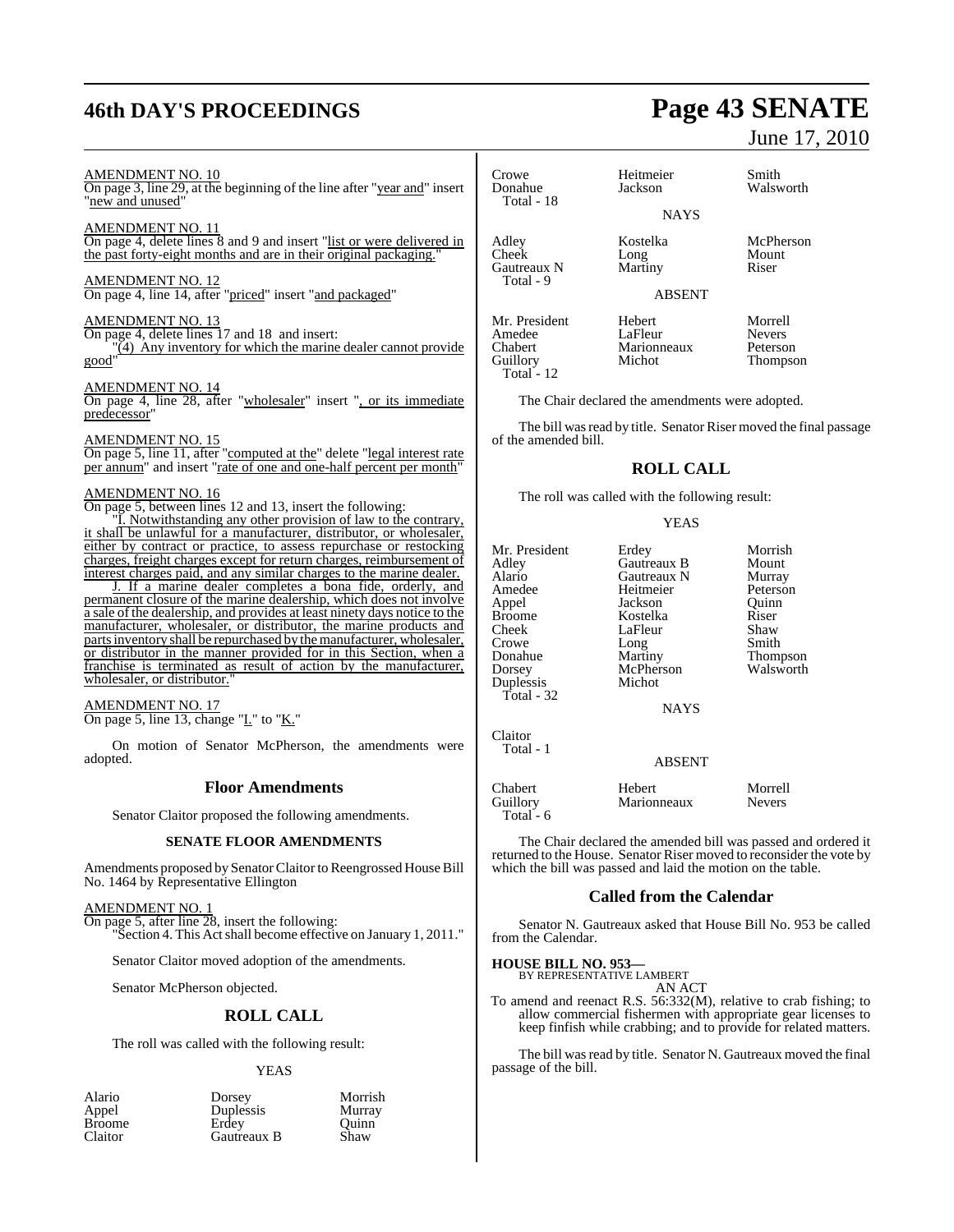## **ROLL CALL**

The roll was called with the following result:

#### YEAS

| Mr. President<br>Adley | Erdey<br>Gautreaux B | Morrish<br>Mount |
|------------------------|----------------------|------------------|
| Alario                 | Gautreaux N          | Murray           |
| Amedee                 | Hebert               | Peterson         |
| Appel                  | Heitmeier            | Ouinn            |
| <b>Broome</b>          | Jackson              | Riser            |
| Cheek                  | Kostelka             | Shaw             |
| Claitor                | LaFleur              | Smith            |
| Crowe                  | Long                 | Thompson         |
| Donahue                | Martiny              | Walsworth        |
| Dorsey                 | McPherson            |                  |
| Duplessis              | Michot               |                  |
| Total - 34             |                      |                  |
|                        | <b>NAYS</b>          |                  |
| Total - 0              | <b>ABSENT</b>        |                  |

Chabert Marionneaux Nevers Guillory Total - 5

The Chair declared the bill was passed and ordered it returned to the House. Senator N. Gautreaux moved to reconsider the vote by which the bill was passed and laid the motion on the table.

#### **Called from the Calendar**

Senator N. Gautreaux asked that House Bill No. 977 be called from the Calendar.

# **HOUSE BILL NO. 977—** BY REPRESENTATIVE HARRISON

AN ACT

To amend and reenact R.S.  $30:136(A)(1)(c)$  and to enact R.S. 44:4(44), relative to the office of mineral resources; to provide for the confidentiality of records while an audit is being performed by the office of mineral resources of the Department of Natural Resources; and to provide for related matters.

#### **Floor Amendments**

Senator N. Gautreaux proposed the following amendments.

#### **SENATE FLOOR AMENDMENTS**

Amendments proposed by Senator N. Gautreaux to Engrossed House Bill No. 977 by Representative Harrison

#### AMENDMENT NO. 1

On page 1, line 2, after "enact" insert "R.S. 30:136(A)(1)(d) and"

#### AMENDMENT NO. 2

On page 1, line 5, after "Resources;" insert "to provide for penalties;"

## AMENDMENT NO. 3

On page 1, line 7, after "reenacted" insert "and R.S. 30:136(A)(1)(d) is hereby enacted"

#### AMENDMENT NO. 4

On page 2, between lines 19 and 20, insert:

"(d) No officer, employee, or agent or any former officer, employee, or agent of the state of Louisiana shall divulge or disclose any confidential information required by Subparagraph (c) of this Section. Any such person who unlawfully discloses any confidential information obtained pursuant to Subparagraph (c) of this Section shall be guilty of a misdemeanor and, upon conviction thereof, shall be fined not more than ten thousand dollars or be imprisoned for not

# **Page 44 SENATE 46th DAY'S PROCEEDINGS**

more than two years, or both. For the purposes of this Subparagraph, "unlawfully discloses any confidential information" shall mean the intentional dissemination of any confidential records required by Subparagraph (c) of this Section which is not authorized for dissemination by the office of mineral resources, by operation of law, or by any order of a court in any judicial proceeding.

On motion of Senator N. Gautreaux, the amendments were adopted.

#### **Floor Amendments**

Senator Morrish proposed the following amendments.

#### **SENATE FLOOR AMENDMENTS**

Amendments proposed by Senator Morrish to Engrossed House Bill No. 977 by Representative Harrison

#### AMENDMENT NO. 1

On page 1, delete line 2, and insert "To amend and reenact R.S.  $30:136(A)(1)(c)$  and to enact Chapter 10 of Title 30 of the Louisiana Revised Statutes of 1950, to be comprised of R.S. 30:1001 through 1005, R.S. 39:94(A)(2)(a)(iv), and R.S. 44:4(44), relative to the Department of Natural Resources;"

#### AMENDMENT NO. 2

On page 1, line 3, delete "of mineral resources;"

#### AMENDMENT NO. 3

On page 1, line 5, after "Resources;" insert "to provide relative to the Louisiana Carbon Capture and Enhanced Oil Recovery Act; to provide relative to enhanced oil and gas recovery projects utilizing injection of carbon dioxide; to provide for the duties and powers of the secretary of the Department of Natural Resources; to provide definitions, terms and conditions; to establish a special custodial trust fund; to provide for the uses of certain monies deposited into such fund;"

#### AMENDMENT NO. 4

On page 1, line 7, after "reenacted" and insert "and Chapter 10 of Title 30 of the Louisiana Revised Statutes of 1950, to be comprised of R.S. 30:1001 through 1005 is hereby enacted"

#### AMENDMENT NO. 5

On page 2, between lines 20 and 21, insert: "CHAPTER 10. LOUISIANA CARBON CAPTURE AND ENHANCED OIL RECOVERY ACT

§1001. Short title

This Chapter shall be known and may be cited as the "Louisiana Carbon Capture and Enhanced Oil Recovery Act".

§1002. Policy; jurisdiction

A. It is declared to be in the public interest for a public purpose and the policy of Louisiana that:

(1) The capture and geologic sequestration of carbon dioxide will benefit the citizens of the state and the state's environment by reducing greenhouse gas emissions.

(2) Carbon dioxide is a valuable commodity to the citizens of the state through its use for enhanced oil or gas recovery.

(3) The citizens of the state and the state's economy and environment will benefit from industrial processes that will capture significant amounts of carbon dioxide for use in enhanced recovery.

 $\overline{(4)}$  It is the public policy of Louisiana and the purpose of this Chapter to provide for and enable the development of projects which produce carbon dioxide as a by-product that is captured and suitable for injection for enhanced oil or gas recovery.

B. The secretary shall have jurisdiction and authority over all persons and property necessary to enforce effectively the provisions of this Chapter relating to carbon dioxide produced as a by-product and captured by qualified low carbon energy projects.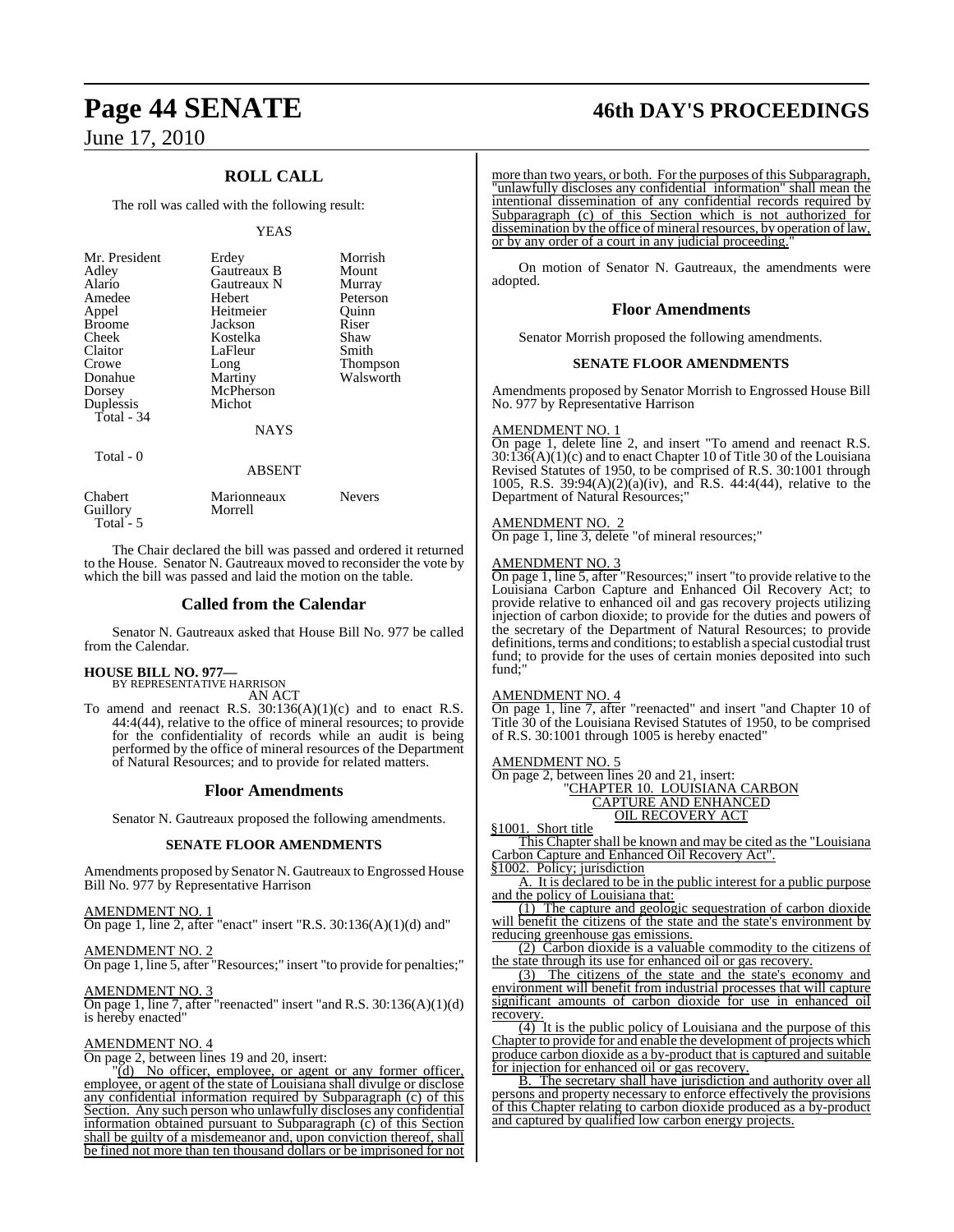# **46th DAY'S PROCEEDINGS Page 45 SENATE**

# June 17, 2010

§1003. Definitions

Unless the context otherwise requires, the words defined in this Section shall have the following meaning when found in this Chapter:

(1) "Carbon dioxide" means anthropogenically sourced carbon dioxide including its derivatives and all mixtures, combinations, and phases, whether liquid or gaseous, stripped, segregated, or divided from any other fluid stream thereof.

(2) "Department" means the Department of Natural Resources. (3) "Enhanced oil or gas recovery" means the use of carbon

dioxide for purposes of tertiary or secondary recovery of oil or gas. (4) "Fund" means the Carbon Dioxide Project Incentive Fund

established in R.S. 30:1005.

(5) "Gas" has the same meaning as provided in R.S. 30:3(5).<br>(6) "Oil" has the same meaning as provided in  $\overline{P} \subseteq 30.3(4)$ .

"Oil" has the same meaning as provided in R.S. 30:3(4).

(7) "Person" means any natural person, corporation, association, partnership, limited liability company, or other entity, receiver, tutor, curator, executor, administrator, fiduciary, or representative of any kind.

(8) "Qualified low carbon energy project" means a project that produces at least two hundred fifty thousand tons per year of carbon dioxide and captures at least fifty percent of such eligible carbon dioxide produced by such project suitable for injection for enhanced

 $\frac{\text{oil or gas recovery.}}{(\frac{5}{9})}$  "Secretar" "Secretary" means the secretary of the Department of Natural Resources.

§1004. Duties and powers of the secretary; rules and regulations

A. The department's actions under this Chapter shall be directed and controlled by the secretary. In order to encourage enhanced oil or gas recovery projects utilizing injection of carbon dioxide, the secretary shall have the authority to certify, based on the evaluation of the technology assessment division of the department, any project as a qualified low carbon energy project if the secretary determines<br>the project shall meet the requirements of R.S. 30:1003(8). The the project shall meet the requirements of R.S.  $30:1003(8)$ . certification shall remain valid only if the project commences construction on or before December 31, 2015.

B. Upon making such determination, the secretary shall issue a certificate to the project that such project is a qualified low carbon energy project.

Upon issuance of the certificate certifying a project as a qualified low carbon energy project, the secretary shall make the monies in the fund available to any qualified low carbon energy project, in accordance with an agreement with the department, after its commercial operation date, as provided in R.S. 30:1005.

D. Notwithstanding any provision of law to the contrary, the secretary shall provide a qualified low carbon energy project with monies from the fund that are generated through enhanced oil or gas recovery utilizing carbon dioxide from such project. Monies in the fund generated by enhanced oil or gas recovery attributable to one project shall not be provided to or for the benefit of another project.

E. Once the secretary issues the certificate and determines the appropriate recipient of monies from the fund, such monies are dedicated and obligated to the purposes and uses authorized by this Chapter and may not be used for any other purpose.

§1005. Carbon Dioxide Project Incentive Fund

A.(1) There is hereby established a fund in the custody of the state treasurer to be known as the Carbon Dioxide Project Incentive Fund, hereinafter referred to as the "fund", which shall be administered by the secretary, who shall make disbursements from the fund solely in accordance with the purposes and uses authorized by this Chapter.

(2) The fund shall not be used for any other governmental purposes, nor shall any branch of government be allowed to borrow any portion of the funds. It is the intent of the legislature that this fund and its increments shall remain intact and inviolate.

(3) The monies in the fund shall be invested by the treasurer in the same manner as monies in the state general fund. All interest earned on the money invested from the fund by the state treasurer shall be credited to the fund. All unexpended and unencumbered monies in the fund at the end of the fiscal year shall remain in the fund, except as provided in Subsection E of this Section.

B. At the time the secretary certifies a project as a low carbon energy project, the secretary, with the approval of the State Mineral and Energy Board, shall negotiate with the project a percentage of the royalties, rentals, and bonuses, but not severance taxes, due to the

state and attributable to enhanced oil or gas recovery related to injection of carbon dioxide produced from qualified low carbon energy projects shall be deposited into the fund after commercial operation of the project, but only after the amount provided in Article VII, Section 10.3(A)(2)(a) of the Constitution of Louisiana and R.S.  $39:94(A)(2)(a)$ , referred to as the "base", has been satisfied each fiscal year, and which percentage shall be applied only to the increase in production of oil or gas resulting from the injection of such carbon dioxide. No royalties, rentals, or bonuses resulting from production of oil or gas existing at the time such enhanced oil or gas recovery is begun shall be deposited into the fund. However, no negotiated rate shall be authorized until reviewed and approved by the Joint Legislative Committee on the Budget.

C. The royalties, rentals, bonuses and payments due to the state from a qualified low carbon energy project shall be deposited into the fund and may be utilized by the secretary, as provided in R.S. 30:1004.

D. The fund shall not exceed thirty-five million dollars per qualified low carbon energy project, on an average daily basisfor the period of twelve consecutive months, and, if the monies in the fund exceed such amount, any excess monies in the fund shall be transferred by the secretary to the general fund. However, such transfer shall not occur more often than once every twelve consecutive months.

E.(1) The total amount of incentive money to be made available from the fund to a qualified low carbon energy project shall be three hundred fifty million dollars per project.

(2) After the total amount of incentive monies have been provided with respect to any qualified low carbon energy project, no royalties, rentals, bonuses, or payments due to the state produced by enhanced oil or gas recovery related to injection of carbon dioxide produced from such qualified low carbon energy project shall be deposited into the fund.

(3) After the total amount of incentive monies have been provided with respect to a qualified low carbon energy project, any sums attributable to royalties, rentals, bonuses, or payments due to the state produced by enhanced oil or gas recovery attributable to injection of carbon dioxide produced fromsuch qualified low carbon energy project remaining in the fund shall be transferred by the secretary to the general fund.

F. The secretary shall keep accurate accounts of all receipts and disbursements related to the administration of the fund, and be authorized to require any qualified low carbon energy project to provide an annual accounting of any monies received from the fund. The carbon dioxide produced by a qualified low carbon energy project and utilized in enhanced oil or gas recovery pursuant to the provisions of this Chapter shall be metered or otherwise measured to provide an accurate tracking of the amount of such carbon dioxide so utilized. However, the operator conducting the enhanced oil or gas recovery activities shall be permitted to physically inject, for purposes of enhanced oil or gas recovery under the provisions of this Chapter, carbon dioxide, whether anthropogenic or naturally occurring, other than the carbon dioxide produced by a qualified low carbon energy project, provided the operator can show to the secretary's satisfaction that the metered or measured amount of carbon dioxide received by the operator from a qualified low carbon energy project matches the amount of other carbon dioxide utilized in the enhanced oil or gas recovery operations.

Section 2. R.S.  $39:94(A)(2)(a)(iv)$  is hereby enacted to read as follows:

§94. Budget Stabilization Fund

A. There is hereby created in the state treasury a special fund to be designated as the Budget Stabilization Fund, hereafter referred to in this Section as the "fund", which shall consist of all money deposited into the fund in accordance with Article VII, Section 10.3 of the Constitution of Louisiana. Money shall be deposited in the fund as follows:

\* \* \*

(2)(a) All revenues received in each fiscal year by the state in excess of eight hundred fifty million dollars, hereinafter referred to as the "base", as a result of the production of or exploration for minerals, hereinafter referred to as "mineral revenues", including severance taxes, royalty payments, bonus payments, or rentals, and excluding such revenues designated as nonrecurring pursuant to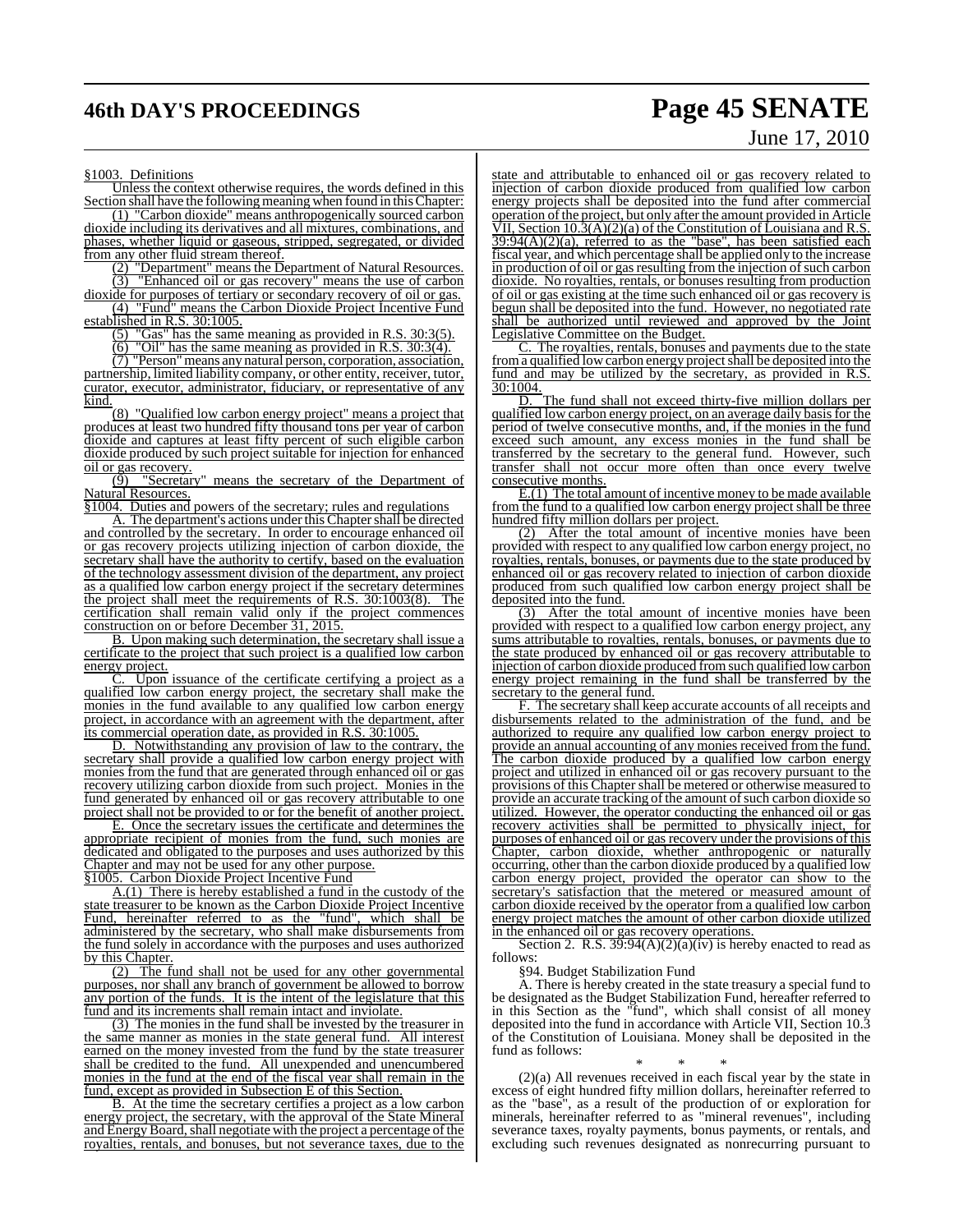Article VII, Section 10(B) of the Constitution of Louisiana, any such revenues received by the state as a result of grants or donations when the terms or conditions thereof require otherwise and revenues derived from any tax on the transportation of minerals, shall be deposited in the fund after the following allocations of said mineral revenues have been made:

\* \* \* (iv) As provided in Chapter 10 of Title 30 of the Louisiana Revised Statutes of 1950. \* \* \*"

#### AMENDMENT NO. 6

On page 2, line 21, change "Section 2." to "Section 3."

Senator Jackson asked for a ruling from the Chair as to whether the amendment was germane to the bill.

The Chair ruled that the amendment was not germane to the bill.

The amendment was withdrawn.

The bill was read by title. Senator N. Gautreaux moved the final passage of the amended bill.

## **ROLL CALL**

The roll was called with the following result:

#### YEAS

| Mr. President     | Duplessis     | Michot    |
|-------------------|---------------|-----------|
| Adley             | Erdey         | Morrish   |
| Alario            | Gautreaux B   | Mount     |
| Amedee            | Gautreaux N   | Murray    |
| Appel             | Hebert        | Peterson  |
| <b>Broome</b>     | Heitmeier     | Quinn     |
| Cheek             | Jackson       | Riser     |
| Claitor           | Kostelka      | Shaw      |
| Crowe             | LaFleur       | Smith     |
| Donahue           | Long          | Thompson  |
| Dorsey            | McPherson     | Walsworth |
| <b>Total - 33</b> |               |           |
|                   | <b>NAYS</b>   |           |
| Total - 0         |               |           |
|                   | <b>ABSENT</b> |           |
| Chahert           | Marionneauv   | Morrell   |

| Chabert     | Marionneaux | Morrell       |
|-------------|-------------|---------------|
| Guillory    | Martiny     | <b>Nevers</b> |
| Total - $6$ |             |               |

The Chair declared the amended bill was passed and ordered it returned to the House. Senator N. Gautreaux moved to reconsider the vote by which the bill was passed and laid the motion on the table.

#### **Motion to Reconsider**

Senator B. Gautreaux asked for a suspension of the rules to reconsider the vote by which House Bill No. 1337 failed to pass.

Senator Shaw objected.

#### **ROLL CALL**

The roll was called with the following result:

#### YEAS

| Mr. President | Duplessis   | Michot  |
|---------------|-------------|---------|
| Adley         | Gautreaux B | Morrish |
| Amedee        | Gautreaux N | Mount   |
| Appel         | Heitmeier   | Ouinn   |
| <b>Broome</b> | Jackson     | Riser   |
| Cheek         | Kostelka    | Smith   |

# **Page 46 SENATE 46th DAY'S PROCEEDINGS**

| Claitor<br>Crowe<br>Donahue<br><b>Total - 25</b> | Long<br>Martiny<br>McPherson<br><b>NAYS</b> | Walsworth                 |
|--------------------------------------------------|---------------------------------------------|---------------------------|
| Alario<br>Dorsey<br>Total - 6                    | Erdey<br>Murray                             | Shaw<br>Thompson          |
|                                                  | <b>ABSENT</b>                               |                           |
| Chabert<br>Guillory<br>Hebert<br>Total - 8       | LaFleur<br>Marionneaux<br>Morrell           | <b>Nevers</b><br>Peterson |

The Chair declared the vote was reconsidered.

#### **Reconsideration**

The vote by which House Bill No. 1337 failed to pass on Thursday, June 17, 2010, was reconsidered.

**HOUSE BILL NO. 1337—**<br>BY REPRESENTATIVES ROBIDEAUX, TIM BURNS, CARMODY,<br>CARTER, CORTEZ, GREENE, HARDY, HENDERSON, KATZ, LANDRY,<br>LIGI, PEARSON, AND TUCKER

AN ACT To amend and reenact R.S. 11:62(4), (5)(a) and (c) and (10), 203, 211, 212, 214, 231, 403(5), 441(A) and (F), 444(A), 461(B), 471(A), 478(A), 551, 553 (introductory paragraph), 581, 601(B), 602, 701(5)(a),(b), and (c)(i), 761(A)(3), 768(B)(2), 778(C) and (D), 779, 1002(6)(b), 1141(A), 1144(B)(2)(a) and (3),  $1147(C)(2)(b)$ ,  $1151(A)$ ,  $1307(A)$ ,  $1310(A)$ , 1313(B)(introductory paragraph), 1316(A), 1317(A)(1)(introductory paragraph), 1318(A), 1319, 1320(A), 1321(A)(1), 1322(A)(introductory paragraph) and to enact R.S.  $11:62(5)(g)$ , 471.1, Subpart D of Part VII of Chapter 1 of Subtitle II of Title 11 of the Louisiana Revised Statutes of 1950, to be comprised of R.S. 11:611 through 619, 761(A)(4), 779.1, 1002(6)(c), 1144(B)(4), 1147(C)(2)(a)(iii), 1151.1, 1313(C), 1323, 1323.1, Part III of Chapter 4 of Subtitle II of Title 11 of the Louisiana Revised Statutes of 1950, to be comprised of R.S. 11:1345.1 through 1345.9, and R.S. 24:36(M), relative to the Louisiana State Employees' Retirement System, the Teachers' Retirement System of Louisiana, the State Police Pension and Retirement System, and the Louisiana School Employees' Retirement System; to provide relative to membership, employee contributions, benefit calculation, survivor benefits, disability benefits, and retirement eligibility for members of such systems newly hired after a certain date; to provide an effective date; and to provide for related matters.

The bill was read by title. Senator B. Gautreaux moved the final passage of the previously amended bill.

## **ROLL CALL**

The roll was called with the following result:

#### YEAS

| Alario       | Gautreaux B    | Michot    |
|--------------|----------------|-----------|
| Amedee       | Gautreaux N    | Morrish   |
| Appel        | Hebert         | Mount     |
| Broome       | Heitmeier      | Riser     |
| Claitor      | Jackson        | Smith     |
| Crowe        | Kostelka       | Walsworth |
| Donahue      | Long           |           |
| Duplessis    | Martiny        |           |
| Total - $22$ |                |           |
|              | <b>ATA TTM</b> |           |

#### NAYS

Adley LaFleur Shaw **McPherson**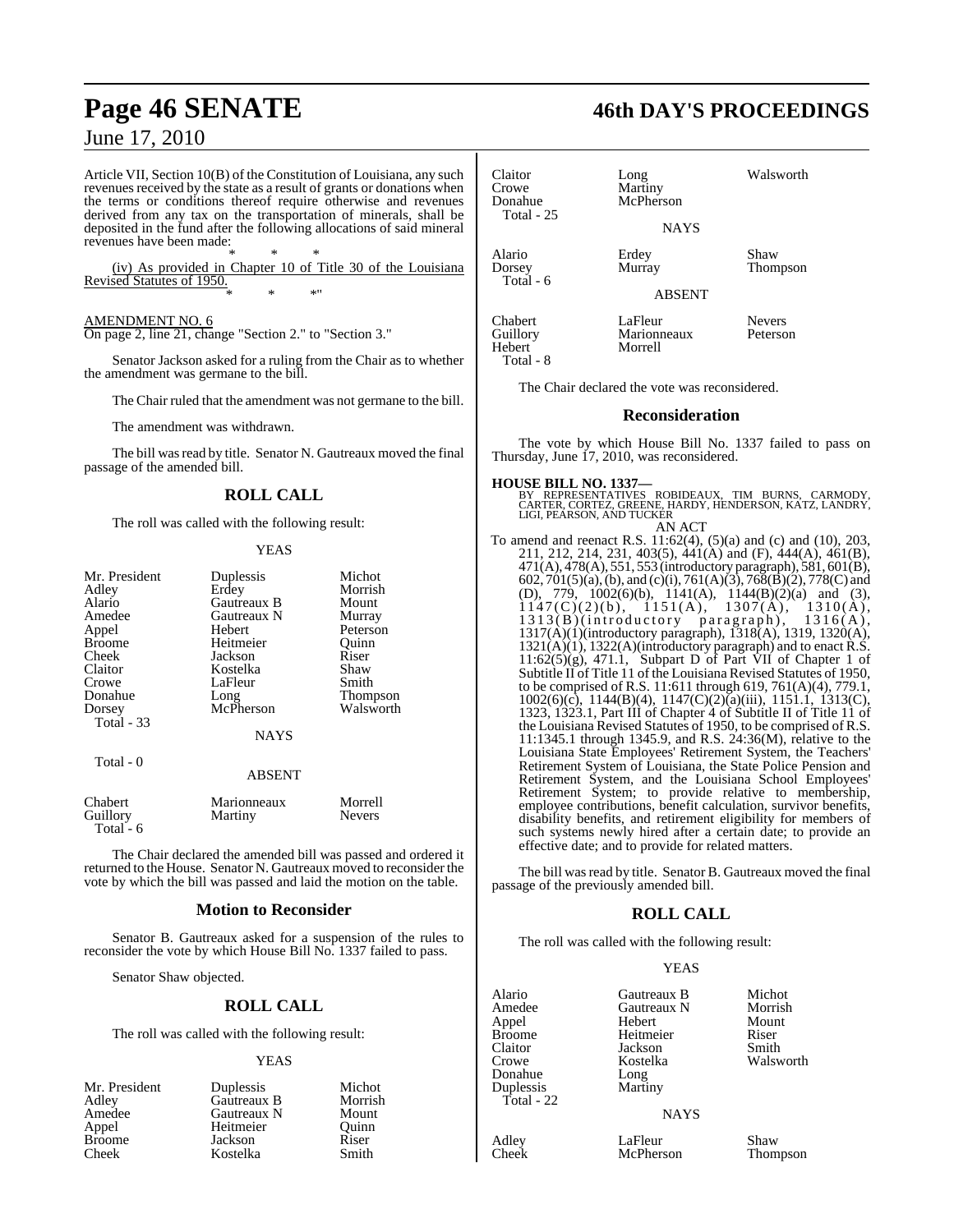# **46th DAY'S PROCEEDINGS Page 47 SENATE**

Dorsey Murray<br>Erdey Peterso Total - 10

Peterson

#### ABSENT

Mr. President Marionneaux Quinn<br>
Chabert Morrell Chabert Morrel<br>
Guillory Nevers Guillory Total - 7

The Chair declared the amended bill was passed and ordered it returned to the House. Senator B. Gautreaux moved to reconsider the vote by which the bill was passed and laid the motion on the table.

#### **Rules Suspended**

Senator Mount asked for and obtained a suspension of the rules to revert to the Morning Hour.

#### **Appointment of Conference Committee on Senate Bill No. 693**

The President of the Senate appointed the following members to confer with a like committee from the House to consider the disagreement on Senate Bill No. 693:

> Senators N. Gautreaux, McPherson and Morrish.

## **Appointment of Conference Committee on Senate Bill No. 722**

The President of the Senate appointed the following membersto confer with a like committee from the House to consider the disagreement on Senate Bill No. 722:

> Senators Kostelka, Appel and Murray.

#### **Appointment of Conference Committee on Senate Bill No. 477**

The President of the Senate announced the following change in the Conference Committee membership on the disagreement on Senate Bill No. 477:

> Senator Amedee, vice Senator Claitor.

### **Appointment of Conference Committee on House Concurrent Resolution No. 55**

The President of the Senate announced the following change in the Conference Committee membership on the disagreement to House Concurrent Resolution No. 55:

> Senator Dorsey, vice Senator Cheek.

#### **Message from the House**

#### **PASSED SENATE BILLS AND JOINT RESOLUTIONS**

June 17, 2010

To the Honorable President and Members of the Senate:

# June 17, 2010

I am directed to inform your honorable body that the House of Representatives has finally passed the following Senate Bills and Joint Resolutions:

# **SENATE BILL NO. 761—**<br>BY SENATOR DUPLESSIS

AN ACT

To amend and reenact R.S. 33:4701(A), 4702(B)(1), (2), (4) and  $(6)(b)$ ,  $(C)$ ,  $(E)$ ,  $(F)$ ,  $(G)$ ,  $4703(A)$  and  $(C)$ , and  $4706(A)$  and  $(B)$ ; to enact R.S.  $33:4701(C)$ ,  $4702(B)(3)$  and (D), and  $4706(C)$  and (D), and to repeal R.S.  $33:4702(H), (I)$  and (J); relative to the New Orleans Regional Business Park; to provide with respect to the purpose of the district; to provide with respect to the members appointed to the board; to provide for an executive director; to provide with respect to plans submitted by the board and the process related to such plans; to provide with respect to issuing bonds; to provide with respect to unpaid and outstanding bonds; to provide with respect to the powers of the district; to provide with respect to the use of district funds; and to provide for related matters.

Reported with amendments.

#### **SENATE BILL NO. 622—**

BY SENATOR WALSWORTH AN ACT

To amend and reenact R.S. 42:1123(32), relative to the Code of Governmental Ethics; to provide that any advertising agency who has a contract for advertising services with an agency is allowed to enter into contracts with any other person who engages in a transaction with that agency; and to provide for related matters.

Reported with amendments.

#### **SENATE BILL NO. 708—**

BY SENATOR CHABERT

AN ACT To amend and reenact R.S.  $38:2212(A)(1)(d)(v)(bb)$ , relative to public contracts for levees which are not maintained with federal funds; to change the termination date for contracts awarded for certain projects providing for the restoration and rehabilitation of certain levees under certain circumstances or agreements for certain mitigation on public lands; to provide terms and conditions; to provide an effective date; and to provide for related matters.

Reported with amendments.

#### **SENATE BILL NO. 418—**

BY SENATOR KOSTELKA AN ACT

To amend and reenact R.S. 42:1141(C)(3)(a), (c) and (d) and 1163, and to enact R.S.  $42:1141(C)(3)(e)$ , relative to enforcement of laws within the jurisdiction of the Board of Ethics; to provide for procedures relative to such enforcement; and to provide for related matters.

Reported with amendments.

**SENATE BILL NO. 167—** BY SENATOR WALSWORTH

AN ACT

To enact R.S. 44:4(44), relative to public records; to provide for applicability of records of a cemetery authority under investigation; and to provide for related matters.

Reported with amendments.

**SENATE BILL NO. 310—** BY SENATOR KOSTELKA

- AN ACT
- To amend and reenact R.S.  $42:1141(C)(4)(a)$  and (c) and (5) and (E)(10) and 1142(E), relative to enforcement of laws within the jurisdiction of the Board of Ethics; to provide relative to the powers, functions, and duties of the Ethics Adjudicatory Board;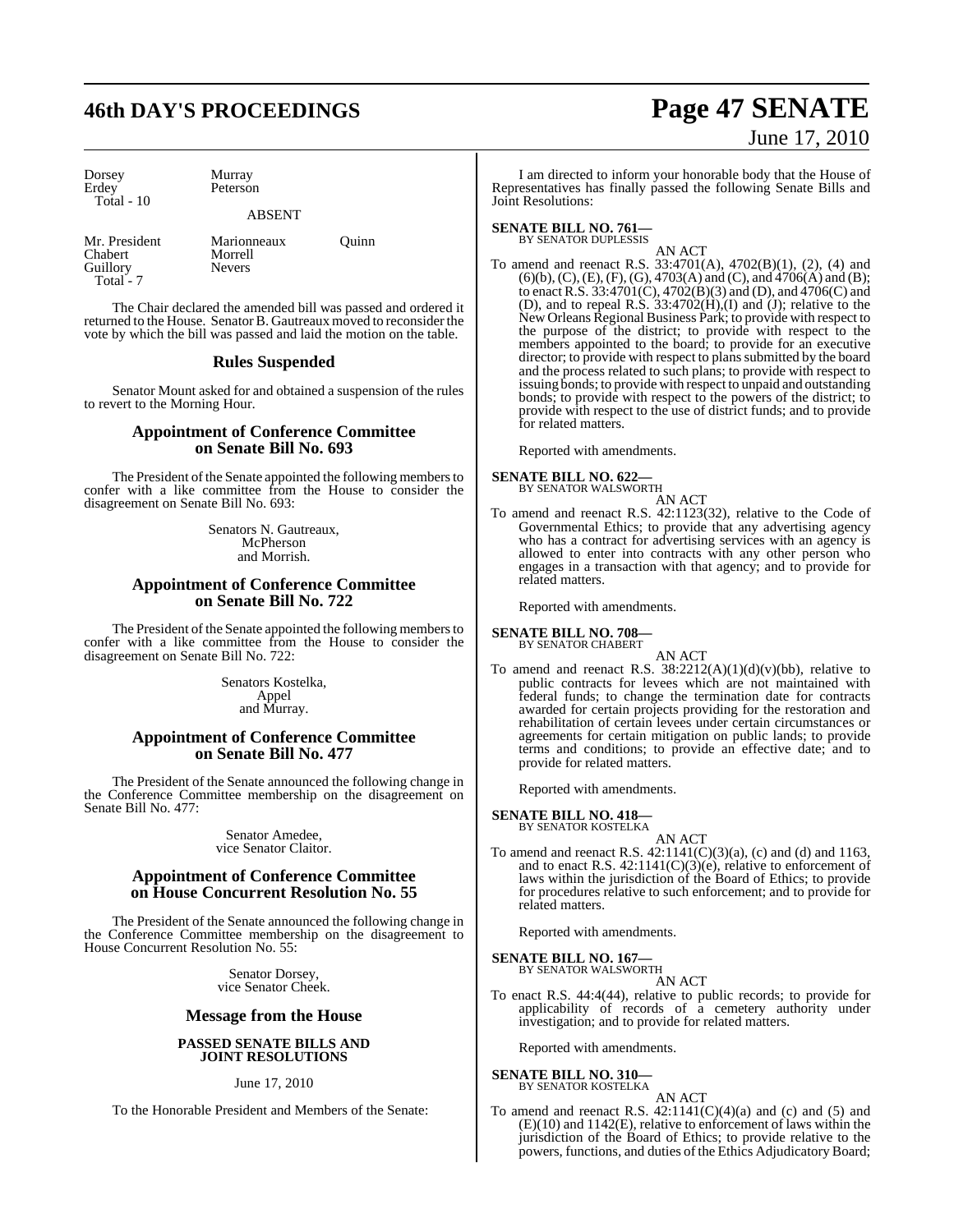# **Page 48 SENATE 46th DAY'S PROCEEDINGS**

to provide relative to appeals of board decisions; and to provide for related matters.

Reported with amendments.

#### **SENATE BILL NO. 515—** BY SENATOR KOSTELKA

AN ACT

To amend and reenact R.S. 44:4.1(B)(10) and (25), relative to public records; to provide relative to exceptions to public records law for certain records; and to provide for related matters.

Reported with amendments.

#### **SENATE BILL NO. 747—** BY SENATOR JACKSON

AN ACT

To enact R.S. 40:600.66(C), (D) and (E) and R.S. 49:220.10, relative to housing needs in declared disaster areas as a result of hurricanes Katrina and Rita; to provide with respect to Road Home Program applicants whose claims were denied because of unresolved succession and inheritance issues; to provide certain terms, conditions, and procedures; to provide relative to disbursal of certain funding; to provide for an effective date; and to provide for related matters.

Reported with amendments.

#### **SENATE BILL NO. 421—** BY SENATOR MURRAY

AN ACT

To enact R.S. 22:1052, relative to therapeutic switching of medications under certain circumstances; and to provide for related matters.

Reported with amendments.

#### **SENATE BILL NO. 644** BY SENATOR BROOME

AN ACT

To enact Chapter 2-A of Title XVI of the Louisiana Children's Code, comprised of Arts. 1623 through 1643, and to repeal Chapter 2 of Title XVI of the Louisiana Children's Code, comprised of Arts. 1608 through 1622, relative to the Interstate Compact for the Placement of Children; to authorize the state to enter into an interstate compact on the placement of children; to provide procedures, terms, conditions, requirements, and effects; to provide purposes and definitions; to provide relative to compact applicability; to provide relative to jurisdiction, assessments, placement, and state responsibility; to establish an interstate commission for the placement of children and provide for its powers, duties, membership, procedures, organization, operation, officers and staff; to provide certain qualified immunity, defenses, and indemnification; to provide for rulemaking functions and procedures; to provide for the effects of rules promulgated by the commission; to provide for judicial review of such rules; to provide for oversight of the compact by the commission; to provide for dispute resolution and enforcement of the compact; to provide for financing of the commission; to provide for effective dates of the compact; to provide for withdrawal and dissolution of the compact; to provide for legal effects of the compact; to provide for Indian tribes; to provide for rulemaking authority by the Department of Social Services; to provide certain effective dates; and to provide for related matters.

Reported with amendments.

# **SENATE BILL NO. 662—** BY SENATOR HEBERT

#### AN ACT

To amend and reenact R.S. 22:1661, 1662, 1664(C), 1665 (D), and 1667(A), to enact R.S. 22:1665(E), and to repeal R.S.  $22:1669(C)$ , relative to claims adjusters; to provide with respect to definitions and general exemptions; to provide for application for claims adjuster license and resident license; to provide with respect to catastrophe or emergency claims adjuster registration; and to provide for related matters.

Reported with amendments.

#### **SENATE BILL NO. 676—** BY SENATOR HEBERT

AN ACT

To amend and reenact R.S. 22:1984 and R.S. 44:4.1(B)(10), relative to examination and investigation of insurers and regulated entities; to provide for financial and market analysis of insurers and regulated entities; to provide for penalties; to provide for confidentiality; to provide for standards and procedures; and to provide for related matters.

Reported with amendments.

#### **SENATE BILL NO. 769—** BY SENATOR CHEEK

AN ACT

To amend and reenact R.S.  $40:1563.1(A)(16)$  and to enact R.S. 14:51.1 and R.S. 40:1563.1(A)(17), relative to arson and use of explosives; to provide relative to injury to persons; to provide relative to injury to firefighters, law enforcement officers, and first responders; to provide for authority to make arrests; and to provide for related matters.

Reported with amendments.

#### **SENATE BILL NO. 581—** BY SENATOR PETERSON

AN ACT

To amend and reenact Code of Criminal Procedure Art. 437, relative to grand juries; to provide for inquiries into certain offenses; and to provide for related matters.

Reported with amendments.

#### **SENATE BILL NO. 780—**

BY SENATORS CHEEK, ADLEY, ALARIO, APPEL, BROOME, CHABERT,<br>CLAITOR, DONAHUE, DORSEY, DUPLESSIS, ERDEY, N. GAUTREAUX,<br>KOSTELKA, LAFLEUR, LONG, MARIONNEAUX, MARTINY, MORRELL,<br>MOUNT, NEVERS, RISER, SHAW, SMITH, THOMPSON AND<br>WA AN ACT

To amend and reenact R.S.  $15:529.1(A)(1)(a)$  and  $543.1$  and to enact R.S. 15:553, relative to sex offenders; to provide for sentencing for second sexual offenses; to prohibit certain types of employment of sex offenders; to provide for penalties; and to provide for related matters.

Reported with amendments.

**SENATE BILL NO. 788—** BY SENATOR HEBERT

AN ACT

To amend and reenact R.S. 44:4.1(B)(21), and to enact Chapter 8-A of Title 37 of the Louisiana Revised Statutes of 1950, to be comprised of R.S. 37:711.1 through 711.24, relative to the professional geoscientists; to provide for a board; to provide for meetings; to provide for powers; to provide for records and reports; to provide for requirements; to provide for exemptions; to provide for applications and fees; to provide for examinations; to provide for eligibility; to provide for types of licenses; to provide for issuance of licenses; to provide for expiration and renewal of licenses; to provide for professional development; to provide for a seal; to provide for disciplinary procedures; to provide for enforcement; and to provide for related matters.

Reported with amendments.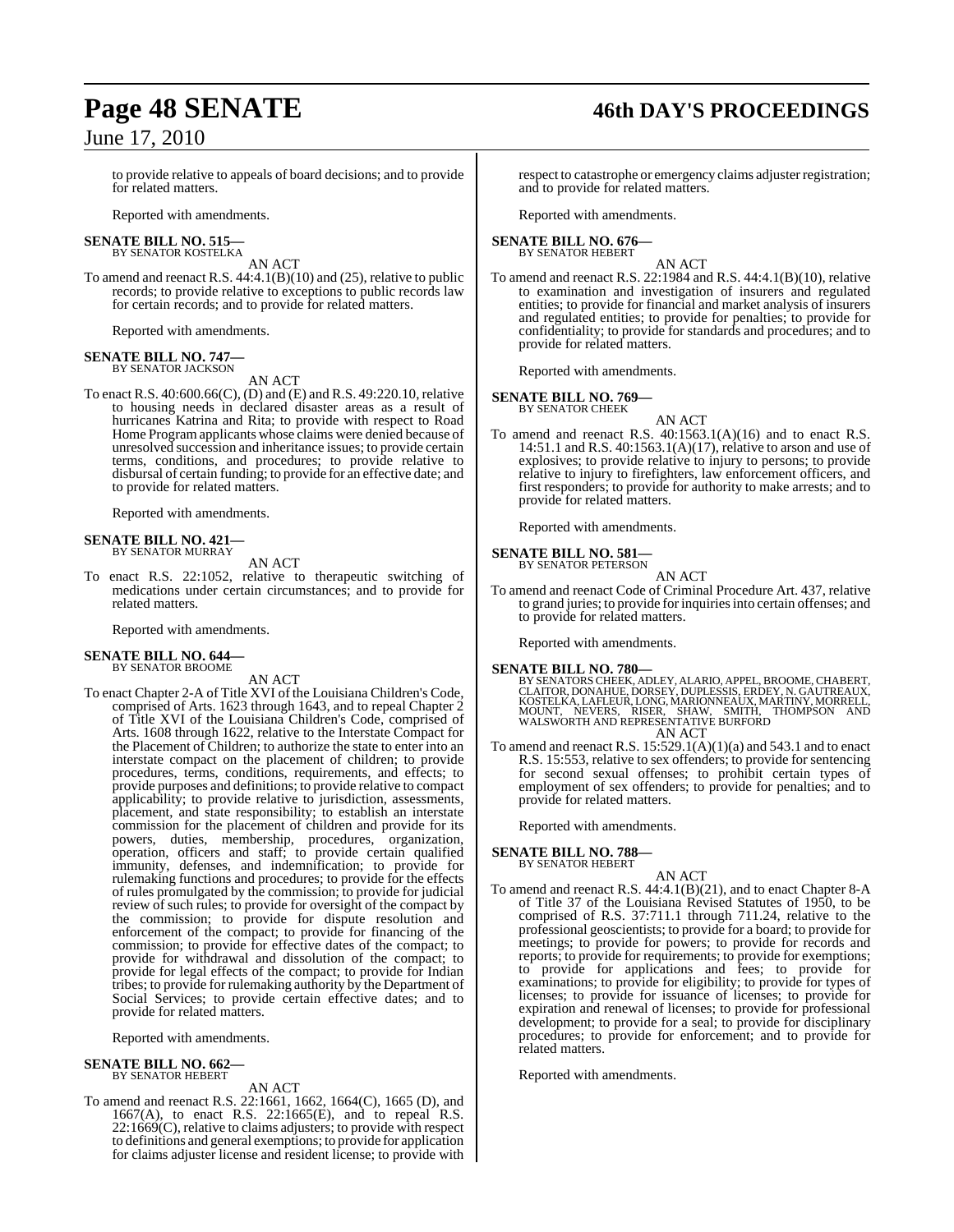# **46th DAY'S PROCEEDINGS Page 49 SENATE**

#### **SENATE BILL NO. 268—** BY SENATOR LAFLEUR

AN ACT

To amend and reenact R.S. 22:2051, 2052, 2053(A), 2054, 2055, 2056, 2057(A) and (C), 2058(A), (B)(7), (C) and (D), 2059(A) and (C)(1) through (4), 2060(A)(1) and (B), 2061(A), 2062(A) and (B), 2063, 2067, 2068(A) and (B), 2069(A) and (B), and R.S. 44:4.1(B)(10) and to enact R.S. 22:2057(D) and (E), 2059(C)(10) through (14), 2060.1, 2061(D), and 2061.1, and to repeal R.S. 22:2060(A)(3), relative to the Louisiana Insurance Guaranty Association Law; to provide for coverage limitations of the association; to provide for definitions; to provide for the creation of the association; to provide for membership of the board of directors; to provide for the powers and duties of the association; to provide for benefit limitations of the association; to provide for assessments of member insurers; to provide for venue; to provide for the plan of operation of the association; to provide for the powers and duties of the commissioner of insurance; to provide forthe coordination among other Guaranty Associations; to provide for the effect of paid claims; to provide for the exclusion of claims of "high net worth insureds"; to provide for the exhaustion of other coverage prior to making a claim against the association; to provide for the prevention of insolvencies; to provide for immunity; to provide for a stay of proceedings against insolvent insurers; to provide for prohibited advertising; to provide for effective date; and to provide for related matters.

Reported with amendments.

#### **SENATE BILL NO. 559—** BY SENATOR WALSWORTH

AN ACT

To amend and reenact R.S. 56:1681(A)(2)(d), relative to the State Parks and Recreation Commission; to provide for the membership of the commission; and to provide for related matters.

Reported without amendments.

# **SENATE BILL NO. 759—** BY SENATOR THOMPSON

AN ACT

To enact Subpart B-20 of Part IV of Chapter 1 of Title 33 of the Louisiana Revised Statutes of 1950, to be comprised of R.S. 33:130.441 through 130.447, relative to agricultural, economic, and industrial development in Madison Parish; to create the Madison Parish Economic and Industrial Development District; to provide for the governance, powers, duties, and funding of the district; to authorize the district to issue bonds and levy taxes; and to provide for related matters.

Reported without amendments.

#### **SENATE BILL NO. 505—** BY SENATOR JACKSON

AN ACT

To enact Chapter 20-F of Title 17 of the Louisiana Revised Statutes of 1950, to be comprised of R.S. 17:3046 through 3046.2, relative to need-based financial assistance for students enrolled in Louisiana colleges and universities; to statutorily create the Louisiana GO Grant program; to provide with respect to eligible colleges and universities; to provide for eligibility requirements for student participation in the program; to provide for program rules and administration; and to provide for related matters.

Reported without amendments.

# **SENATE BILL NO. 750—** BY SENATOR MURRAY

#### AN ACT

To amend and reenact R.S. 13:3105(A) and to enact R.S. 13:996.67, relative to courts and judicial procedure; to provide for the Civil District Court for the parish of Orleans; to authorize the Civil District Court for the parish of Orleans and the clerk of court of the Civil District Court for the parish of Orleans to impose

# June 17, 2010

additional costs of court and service charges in certain civil matters under certain circumstances; to provide for the collection of such costs and charges; to establish a judicial building fund; to provide for the dedication and disbursement of such funds; to provide procedures and conditions; to provide for the compensation of jurors in civil cases triable by a jury in the Civil District Court for the parish of Orleans; to increase such compensation; and to provide for related matters.

Reported without amendments.

# **SENATE BILL NO. 768—**<br>BY SENATOR MCPHERSON

AN ACT

To enact R.S. 32:473.1(D), relative to motor vehicles; to provide relative to the rotation call list in connection with removal of an abandoned motor vehicle; and to provide for related matters.

Reported without amendments.

# **SENATE BILL NO. 742—** BY SENATOR BROOME

AN ACT

To amend and reenact R.S. 40:2403(B)(1)(f) and to enact R.S. 15:1202(A)(28), relative to law enforcement officers; to provide for the membership on the Council of Peace Officer Standards and Training; to provide for the membership on the Louisiana Commission on Law Enforcement and Administration of Criminal Justice; and to provide for related matters.

Reported without amendments.

# **SENATE BILL NO. 311—** BY SENATOR KOSTELKA

AN ACT

To amend and reenact R.S. 18:1486(B) and 1491.7(B)(4), relative to contributions by individuals to political committees and certain expenditures by certain individuals; to provide relative to reporting requirements for individual contributions in the form of a payroll deduction or dues check-off system; to provide relative to expenditures made in support of or in opposition to a proposition by certain persons; and to provide for related matters.

Reported without amendments.

**SENATE BILL NO. 82—** BY SENATOR GUILLORY AND REPRESENTATIVE THIERRY AN ACT

To amend and reenact R.S. 18:59.2(B), relative to registrars of voters; to provide relative to authorized positions in the office of the registrar of voters in St. Landry Parish; and to provide for related matters.

Reported without amendments.

**SENATE BILL NO. 423—** BY SENATOR WALSWORTH

AN ACT

To enact R.S. 49:220.26, relative to state administration; to provide for reserve investigators in the Louisiana Inspector General's Office; and to provide for related matters.

Reported without amendments.

#### **SENATE BILL NO. 554**

BY SENATOR GUILLORY AND REPRESENTATIVE THIERRY AN ACT

To enact R.S. 15:569(D) and R.S. 49:967(E) and (F), relative to the Administrative Procedure Act; to provide that the Administrative Procedure Act does not apply to certain actions of the Department of Public Safety and Corrections; and to provide for related matters.

Reported without amendments.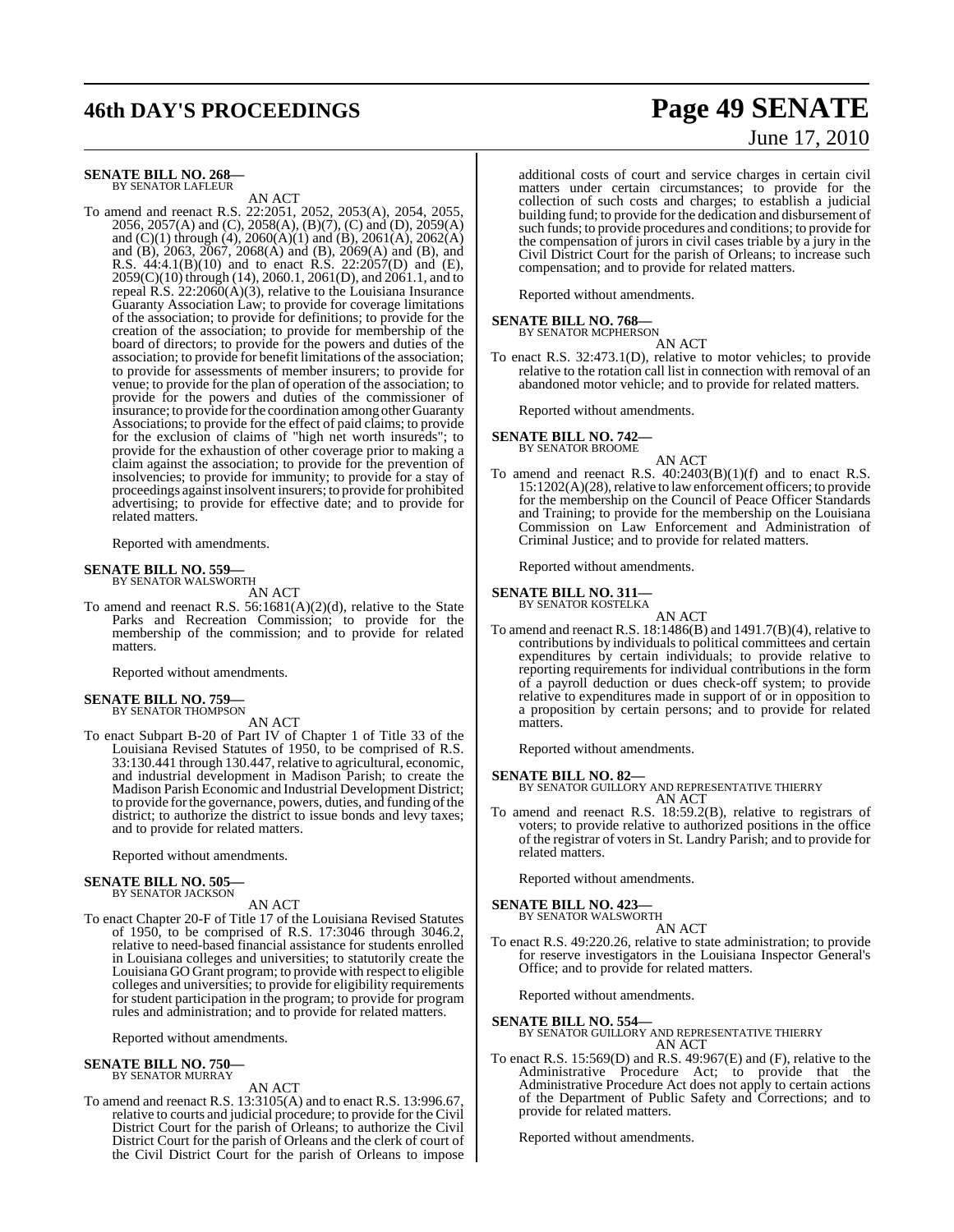# **Page 50 SENATE 46th DAY'S PROCEEDINGS**

June 17, 2010

#### **SENATE BILL NO. 562—** BY SENATOR CHABERT

AN ACT

To amend and reenact R.S. 25:1312(A), 1314, 1315, and 1316, and to repeal R.S. 25:1313(B)(3), R.S. 36:744(M) and 801.21, relative to the South Louisiana Wetlands Discovery Center; to remove the center from the Department of State Office; and to provide for related matters.

Reported without amendments.

# **SENATE BILL NO. 743—** BY SENATOR BROOME

AN ACT

To amend and reenact R.S. 24:973.1(B)(1) and (2), (D), and (E)(5), relative to the Legislative Youth Advisory Council; to provide for membership and terms; to provide for the selection of members nominated formembership by certain school clubs and community organizations; to provide relative to the selection process; to provide for submission of an annual report; and to provide for related matters.

Reported without amendments.

#### **SENATE BILL NO. 792— (Substitute for Senate Bill No. 136 by Senator Morrish)** BY SENATOR MORRISH

AN ACT

To amend and reenact R.S. 22:2134(B)(3)(d), R.S. 40:1421, the introductory paragraph of 1422(A), 1422(C), the introductory paragraph of 1427, 1427(1) and (3), 1428(A)(1) and (4)(a) and (C), and 1429, relative to the insurance fraud investigation unit within the Department of Public Safety and Corrections, public safety services, office of state police; to provide for definitions; to provide for powers and duties of the unit; to provide for reporting; to provide relative to the Insurance Fraud Investigation Fund; to extend the termination date of the unit; and to provide for related matters.

Reported without amendments.

#### **SENATE BILL NO. 798— (Substitute of Senate Bill No. 517 by Senator Walsworth)** BY SENATOR WALSWORTH

AN ACT

To enact R.S. 17:236.1(G), relative to home study programs; to provide that a high school diploma awarded by an approved home study program shall be recognized by certain educational institutions and governmental entities in the same manner as one awarded by an approved nonpublic school; and to provide for related matters.

Reported without amendments.

Respectfully submitted, ALFRED W. SPEER Clerk of the House of Representatives

#### **Message from the House**

#### **CONCURRING IN SENATE CONCURRENT RESOLUTIONS**

June 17, 2010

To the Honorable President and Members of the Senate:

I am directed to inform your honorable body that the House of Representatives has finally concurred in the following Senate Concurrent Resolutions:

#### **SENATE CONCURRENT RESOLUTION NO. 122—** BY SENATOR BROOME A CONCURRENT RESOLUTION

To memorialize the Congress of the United States to support and invest in the National Cancer Institute Community Cancer Centers Program.

Reported without amendments.

**SENATE CONCURRENT RESOLUTION NO. 123—** BY SENATORS N. GAUTREAUX, GUILLORY, LAFLEUR AND MORRISH AND REPRESENTATIVE GUILLORY A CONCURRENT RESOLUTION

To commend the Louisiana StateUniversity-Eunice baseball teamfor winning the National Junior College Athletic Association (NJCAA) Division II baseball championship.

Reported without amendments.

#### **SENATE CONCURRENT RESOLUTION NO. 124—** BY SENATOR CLAITOR A CONCURRENT RESOLUTION

To express the support of the Louisiana Legislature for the citizens of Nashville as they work to recover from the record floods that struck the music city in early May, bringing death and widespread destruction to nearly half of Tennessee and its neighboring states.

Reported without amendments.

## **SENATE CONCURRENT RESOLUTION NO. 127—** BY SENATORS ERDEY, BROOME AND WALSWORTH A CONCURRENT RESOLUTION

To urge and request the State Board of Elementary and Secondary Education to study student to classroom teacher ratios in elementary grade classrooms across the state and to make recommendations relative to how a student to classroom teacher of not more than twenty to one can be achieved in each classroom in such grades.

Reported without amendments.

Respectfully submitted, ALFRED W. SPEER Clerk of the House of Representatives

#### **Senate Resolutions on Second Reading, Subject to Call**

#### **Called from the Calendar**

Senator McPherson asked that Senate Resolution No. 152 be called from the Calendar.

#### **SENATE RESOLUTION NO. 152—**

BY SENATOR MCPHERSON A RESOLUTION

To urge and request the Department of Health and Hospitals to study the impact of the Patient Protection and Affordable Care Act on Louisiana-based community mental health centers and to report the findings and conclusions of the study to the Senate Committee on Health and Welfare by January 1, 2011.

On motion of Senator McPherson the resolution was read by title and adopted.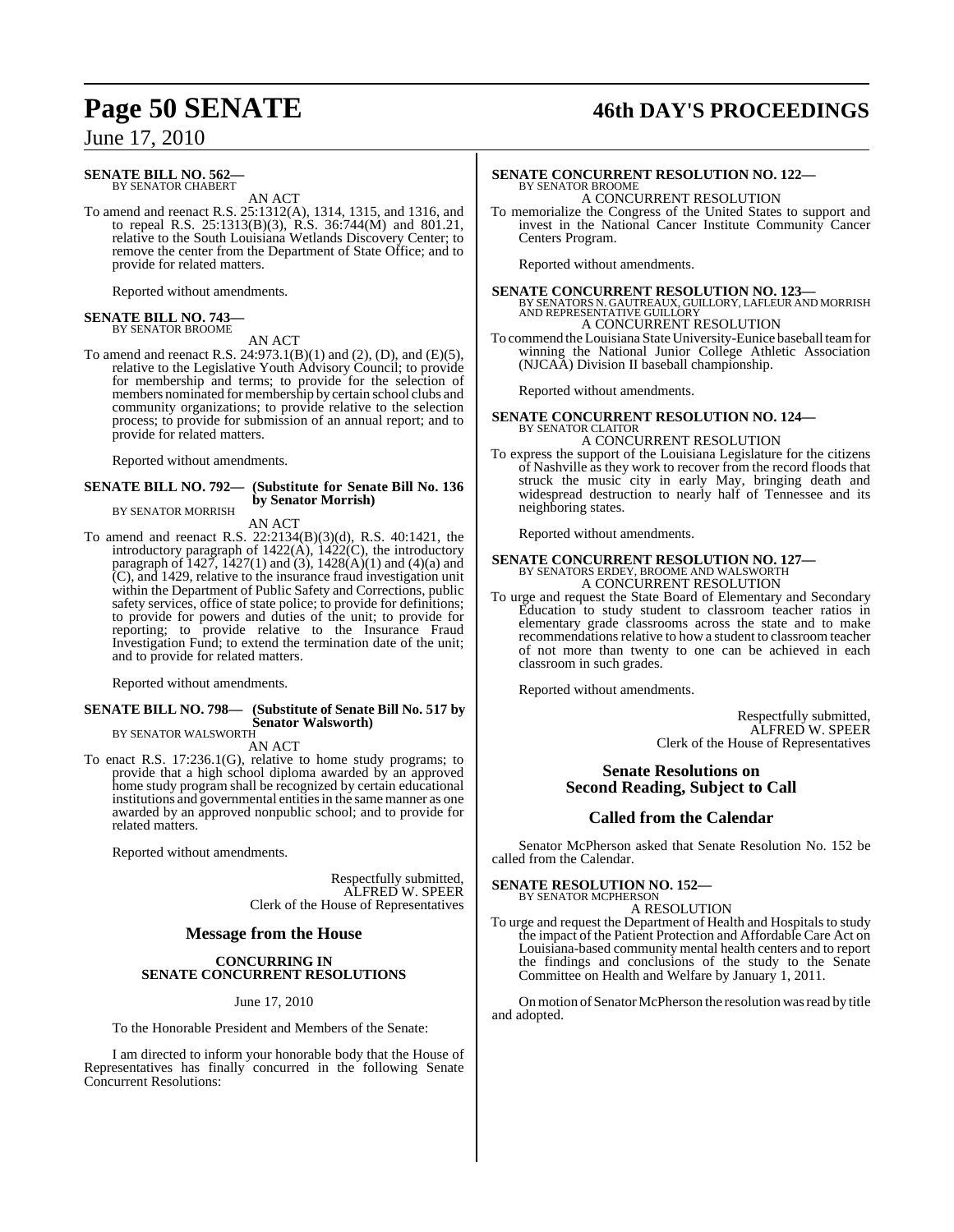# **46th DAY'S PROCEEDINGS Page 51 SENATE**

# June 17, 2010

## **Conference Committee Reports Received**

Conference Committee Reports were received for the following legislative instruments:

June 17, 2010

**SENATE BILL NO. 437—** BY SENATOR APPEL

AN ACT

To amend and reenact R.S. 9:2772(H)(2), relative to contracts; to provide for recovery of attorney fees and court costs in certain circumstances; and to provide for related matters.

#### **SENATE BILL NO. 639** BY SENATOR MURRAY

AN ACT

To amend and reenact R.S. 23:1371(A), (B), and (C), 1371.1(introductory paragraph), 1373(A), 1377(A) and (C)(3), and 1378(A) and (F) and to enact R.S. 23:1371.1(5), (6), and (7) and 1371.2, relative to the Workers' Compensation Second Injury Fund; to provide for a focus on re-employment and retention of employees; to provide for definitions; to provide as to the frequency of meetings of the board; to provide relative to interest earned by the fund; to provide for reimbursement in accordance with the fund; to provide as to when an employer has "knowledge" of a preexisting permanent partial disability; to provide conditions for reimbursement; to provide for reporting to the National Council on Compensation Insurance; to provide with respect to condition diagnoses; and to provide for related matters.

# **HOUSE BILL NO. 703—** BY REPRESENTATIVE ST. GERMAIN

AN ACT

To authorize and provide for the transfer or lease of certain state property in Iberville Parish to Savoie Industries, L.L.C., from the division of administration; and to provide forrelated matters.

## **HOUSE BILL NO. 8—**

BY REPRESENTATIVE WILLIAMS AN ACT

To enact Code of Criminal Procedure Article 228.4, relative to the disposal of noncontraband unclaimed property seized in certain criminal investigations; to provide for the disposal of noncontraband unclaimed property seized in criminal investigations; to provide for the procedure for petitioning the court for the disposal of the noncontraband unclaimed property; to provide for the distribution of proceeds derived from the disposal of the noncontraband unclaimed property; and to provide for related matters.

**HOUSE BILL NO. 545—** BY REPRESENTATIVES BALDONE, BILLIOT, GISCLAIR, HENDERSON, AND SAM JONES

#### AN ACT

To amend and reenact R.S. 56:325.3(A)(1), relative to commercial taking of spotted sea trout; to provide that the open season for such taking shall close each year when the maximum annual quota is reached; and to provide for related matters.

#### **HOUSE BILL NO. 612—** BY REPRESENTATIVE FOIL

AN ACT

To amend and reenactR.S. 51:911.22(1) and (12) and 911.23(A), and to enact R.S. 51:911.22(13), 911.23(C), and 911.26(F)(10), relative to modular and manufactured homes; to provide for changes to definitions; to provide for a definition of "modular home"; to provide for regulation of modular homes; to provide for additional powers and duties of the commission; and to provide for related matters.

#### **HOUSE BILL NO. 1259—**

BY REPRESENTATIVE BURRELL AN ACT

To enact R.S. 14:40.7, relative to assault and battery and related offenses; to create the crime of cyberbullying; to provide for definitions; to provide for penalties; and to provide for related matters.

# **HOUSE BILL NO. 1288—** BY REPRESENTATIVE GUINN

AN ACT To amend and reenact R.S. 56:320(A)(1) and 322(E)(5) relative to methods of taking fish; to provide relative to the use of wire nets; to allow the use of wire nets and hoop nets for recreational fishing throughout the state; and to provide for related matters.

# **HOUSE BILL NO. 438—** BY REPRESENTATIVE PEARSON

AN ACT

To enact R.S. 33:2956, relative to investments of foundations and similar entities created by the governing bodies of hospital service districts; to authorize and provide relative to investments of such entities; and to provide for related matters.

# **HOUSE BILL NO. 405—** BY REPRESENTATIVE DIXON

AN ACT

To amend and reenact R.S. 17:7(5), relative to the powers, duties, and responsibilities of the State Board of Elementary and Secondary Education; to provide that the board shall adopt guidelines for the use of seclusion, physical restraint, and mechanical restraint of certain students; and to provide for related matters.

The Conference Committee Reports for the legislative instruments above lie over under the rules.

#### **Appointment of Conference Committee on House Bill No. 33**

The President of the Senate appointed to the Conference Committee on House Bill No. 33 the following members of the Senate:

> Senators Heitmeier, Quinn

and Murray.

#### **Appointment of Conference Committee on House Bill No. 234**

The President of the Senate appointed to the Conference Committee on House Bill No. 234 the following members of the Senate:

> Senators Alario, Marionneaux and Heitmeier.

#### **Appointment of Conference Committee on House Bill No. 244**

The President of the Senate appointed to the Conference Committee on House Bill No. 244 the following members of the Senate:

> Senators Hebert, Long and Mount.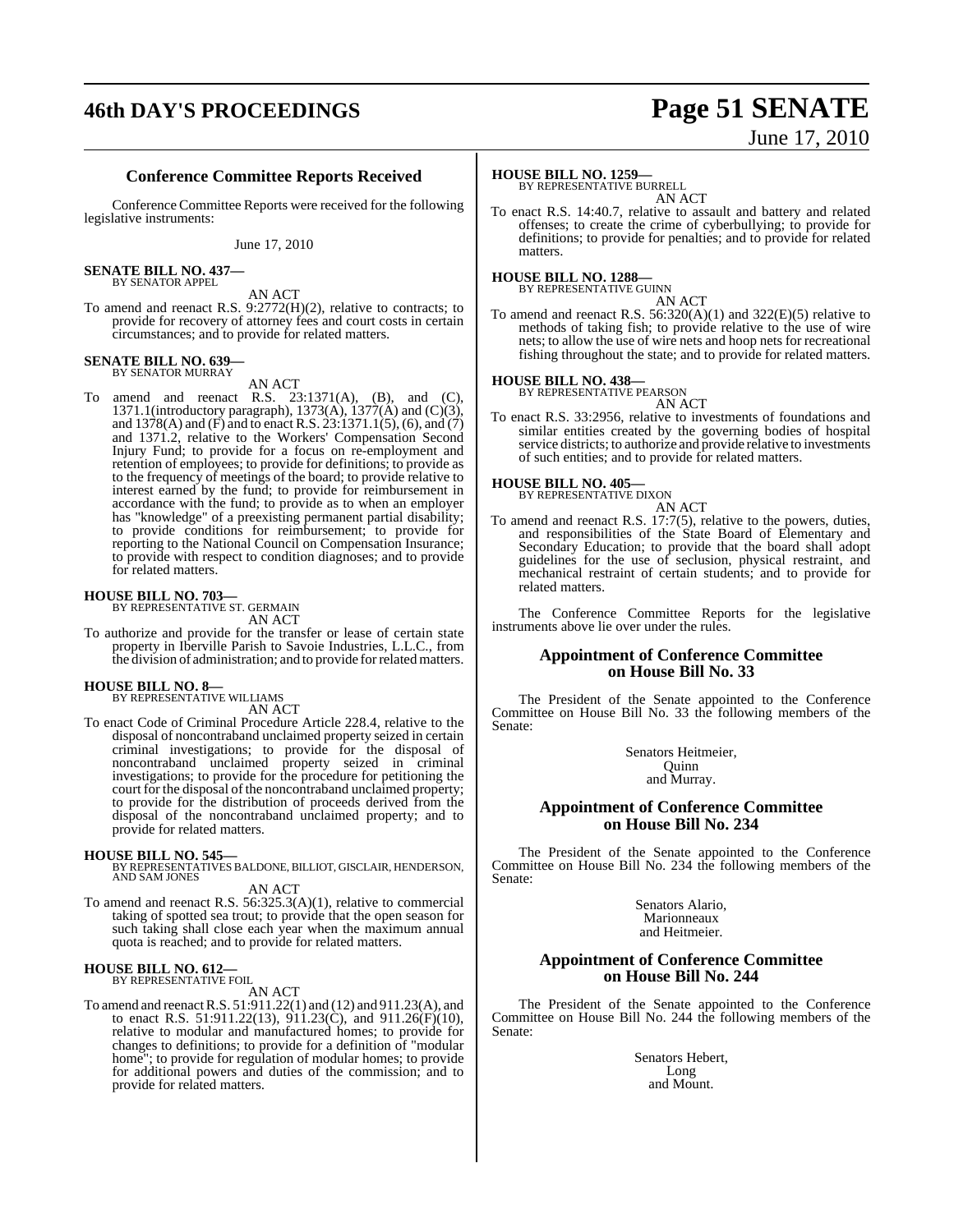# **Page 52 SENATE 46th DAY'S PROCEEDINGS**

June 17, 2010

### **Appointment of Conference Committee on House Bill No. 260**

The President of the Senate appointed to the Conference Committee on House Bill No. 260 the following members of the Senate:

> Senators Murray, **Ouinn** and Peterson.

#### **Appointment of Conference Committee on House Bill No. 440**

The President of the Senate appointed to the Conference Committee on House Bill No. 440 the following members of the Senate:

> Senators Mount, McPherson and Heitmeier.

#### **Appointment of Conference Committee on House Bill No. 606**

The President of the Senate appointed to the Conference Committee on House Bill No. 606 the following members of the Senate:

> Senators Thompson, Riser and Shaw.

#### **Appointment of Conference Committee on House Bill No. 797**

The President of the Senate appointed to the Conference Committee on House Bill No. 797 the following members of the Senate:

> Senators Mount, Erdey and Heitmeier.

### **Appointment of Conference Committee on House Bill No. 807**

The President of the Senate appointed to the Conference Committee on House Bill No. 807 the following members of the Senate:

> Senators Quinn, Claitor and Duplessis.

#### **Appointment of Conference Committee on House Bill No. 1053**

The President of the Senate appointed to the Conference Committee on House Bill No. 1053 the following members of the Senate:

> Senators Duplessis, Martiny and Nevers.

## **Privilege Report of the Legislative Bureau**

June 17, 2010

To the President and Members of the Senate:

I am directed by your Legislative Bureau to submit the following report:

The following concurrent resolution and bills are approved asto construction and duplication.

## **HOUSE CONCURRENT RESOLUTION NO. 243—** BY REPRESENTATIVE AUSTIN BADON A CONCURRENT RESOLUTION

To provide for legislative approval of the formula to determine the cost of a minimum foundation program of education in all public elementary and secondary schools as well as to equitably allocate the funds to city, parish, and other local public school systems as developed by the State Board of Elementary and Secondary Education and adopted by the board on June 8, 2010.

Reported without amendments.

**HOUSE BILL NO. 971—** BY REPRESENTATIVE ABRAMSON AN ACT

To enact R.S. 40:16.3, relative to state property; to authorize and empower the secretary of the Department of Health and Hospitals and the commissioner of administration to lease the John J. Hainkel, Jr., Home and Rehabilitation Center to the New Orleans Home for the Incurables; to specify certain terms and conditions of the lease; to authorize and empower the secretary of the Department of Health and Hospitals and the commissioner of administration to lease property at Southeast Louisiana Hospital to Beacon Behavioral Health; to provide for an effective date; and to provide for related matters.

Reported without amendments.

#### **HOUSE BILL NO. 1171—**

BY REPRESENTATIVES TUCKER, ARNOLD, AUSTIN BADON, HENRY<br>BURNS, TIM BURNS, CARMODY, CARTER, CHAMPAGNE, CONNICK,<br>DOVE, GISCLAIR, HARDY, HINES, HOFFMANN, KATZ, LABRUZZO,<br>LIGI, ROBIDEAUX, SIMON, SMILEY, WILLIAMS, AND WOOTON AND

To amend and reenact R.S. 17:3386(A) and (D) and to enact R.S. 17:3139 and 3386(E), relative to public postsecondary education; to provide for the Louisiana Granting Resources and Autonomy for Diplomas Act; to provide for performance agreements between the Board of Regents and public postsecondary education institutions; to provide for the effectiveness, review, revocation, and renewal of such agreements; to provide for autonomies granted to institutions that enter into such agreements; to require specified performance objectives to be met as part of such agreements; to provide for monitoring and reporting by the Board of Regents; to exempt certain institutions from requirements relative to the use of surplus funds and the carrying forward of certain state general funds; and to provide for related matters.

Reported without amendments.

#### **HOUSE BILL NO. 1173—**

BY REPRESENTATIVE TUCKER AN ACT

To enact R.S. 39:136, relative to the deposit and expenditure of federal funds; to provide for legislative approval of any Action Plan or Proposed Action Plan Amendment relative to recovery from Hurricanes Katrina, Rita, Gustav, or Ike; to require legislative approval of certain contracts and cooperative endeavor agreements, and modifications to certain contracts and cooperative endeavor agreements executed pursuant to such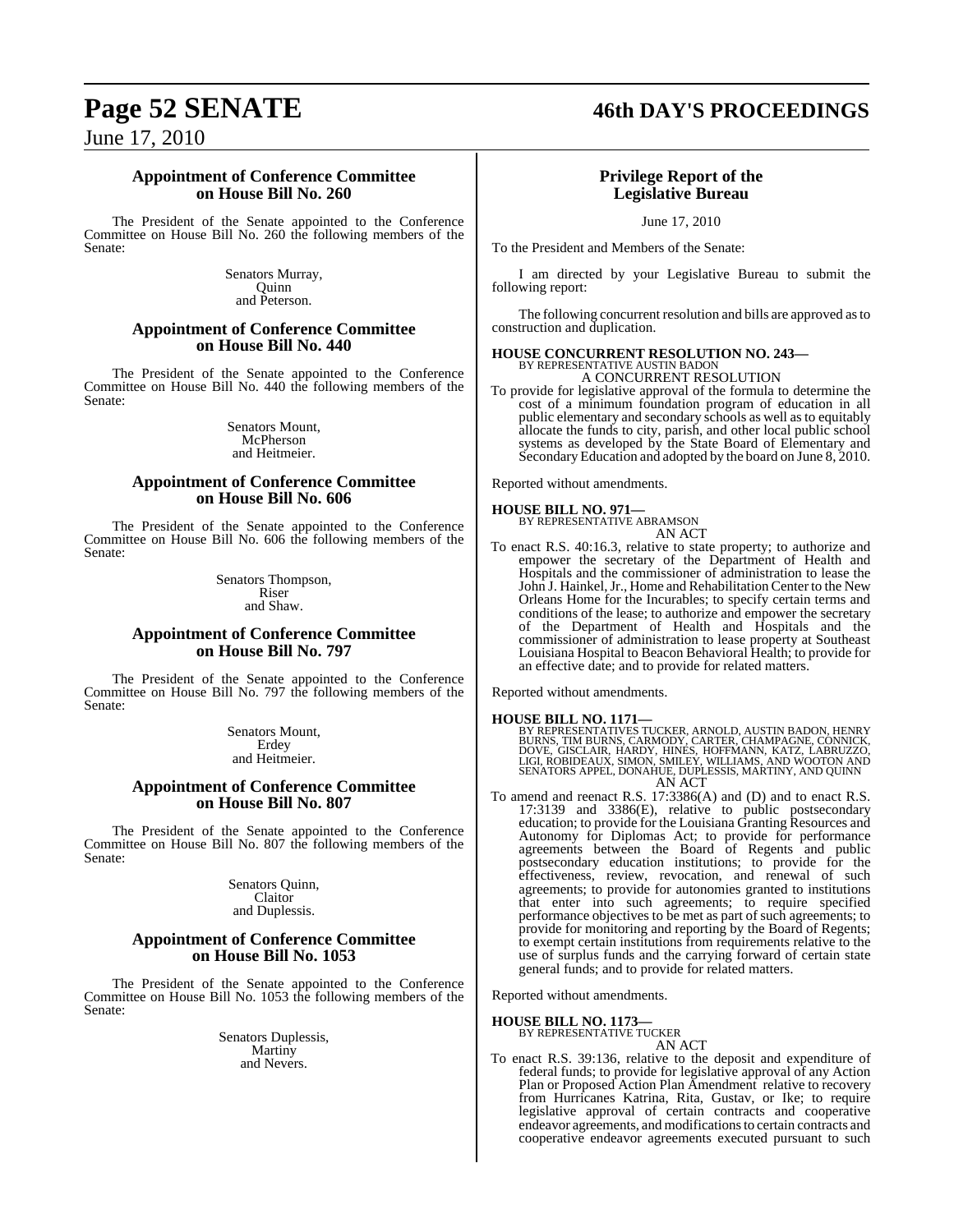Action Plan or Action Plan Amendments; and to provide for related matters.

Reported without amendments.

**HOUSE BILL NO. 1175—** BY REPRESENTATIVES TUCKER AND BROSSETT AN ACT

To enact R.S. 39:136, relative to federal funds; to provide for the distribution and allocation of unspent federal funds available for recovery from Hurricanes Katrina and Rita; to provide for effectiveness; and to provide for related matters.

Reported without amendments.

Respectfully submitted, ROB MARIONNEAUX Chairman

#### **Adoption of Legislative Bureau Report**

On motion of Senator Amedee, the Concurrent Resolutions, Bills and Joint Resolution were read by title and passed to a third reading.

#### **Message from the House**

#### **SIGNED HOUSE CONCURRENT RESOLUTIONS**

#### June 17, 2010

To the Honorable President and Members of the Senate:

I am directed to inform your honorable body that the Speaker of the House of Representatives has signed the following House Concurrent Resolutions:

#### **HOUSE CONCURRENT RESOLUTION NO. 173—** BY REPRESENTATIVE RITCHIE

A CONCURRENT RESOLUTION

To urge and request the House Committee on Agriculture, Forestry, Aquaculture, and Rural Development and the Senate Committee on Agriculture, Forestry, Aquaculture, and Rural Development to meet and function as a joint committee to study and make recommendations for the establishment of a comprehensive Rural Economic Development Initiative Program designed to provide members of all Louisiana communities the opportunity to establish and operate economically viable and sustainable local food-related and energy-related business enterprises.

## **HOUSE CONCURRENT RESOLUTION NO. 245—** BY REPRESENTATIVE LEGER AND SENATOR BROOME A CONCURRENT RESOLUTION

To urge and request the Louisiana State Law Institute to evaluate Louisiana's progresstoward achieving juvenile justice reformas it relates to the "Missouri Model" and to report its findings and recommendations to the Louisiana Legislature as to additional steps necessary to further pursue a system of juvenile justice similar to that of the "Missouri Model".

#### **HOUSE CONCURRENT RESOLUTION NO. 251—** BY REPRESENTATIVE BROSSETT

A CONCURRENT RESOLUTION To memorialize the United States Congressto support the "Southeast Hurricanes Small Business Disaster Relief Act of 2010".

#### **HOUSE CONCURRENT RESOLUTION NO. 216—** BY REPRESENTATIVE ROBIDEAU

A CONCURRENT RESOLUTION

To suspend from 12:01 a.m. August 10, 2010, through 11:59 p.m. on August 13, 2010, the provisions of R.S.  $47:84\tilde{I}(A)$  and  $\tilde{C}$ ) as it relates to the excise tax collected on cigars and smoking tobacco by the state when a dealer gives away cigars or smoking tobacco for advertising or any other purpose whatsoever.

# **46th DAY'S PROCEEDINGS Page 53 SENATE** June 17, 2010

and asked that the President of the Senate affix his signature to the same.

> Respectfully submitted, ALFRED W. SPEER Clerk of the House of Representatives

The House Concurrent Resolutions contained herein were signed by the President of the Senate.

#### **Message from the House**

#### **SIGNED HOUSE BILLS AND JOINT RESOLUTIONS**

June 17, 2010

To the Honorable President and Members of the Senate:

I am directed to inform your honorable body that the Speaker of the House of Representatives has signed the following House Bills and Joint Resolutions:

# **HOUSE BILL NO. 52—** BY REPRESENTATIVE PERRY

AN ACT

To amend and reenact Code of Criminal Procedure Article 894.4, relative to probation and parole; to remove provisions authorizing the extension of a period of parole from completion of a monetary obligation; and to provide for related matters.

# **HOUSE BILL NO. 166—** BY REPRESENTATIVE GREENE

AN ACT

To enact R.S. 49:191(4)(f) and to repeal R.S. 49:191(3)(c), relative to the Department of Revenue, including provisions to provide for the re-creation of the Department of Revenue and the statutory entities made a part of the department by law; to provide for the effective termination date for all statutory authority for the existence of such statutory entities; and to provide for related matters.

#### **HOUSE BILL NO. 243—**

BY REPRESENTATIVE WOOTON AN ACT

To amend and reenact R.S. 15:254.9(B)(1), relative to Plaquemines Parish; to provide with respect to the witness fee fund; to provide for the payment of benefits for employees of the Plaquemines Parish Sheriff's Office; and to provide for related matters.

**HOUSE BILL NO. 264—** BY REPRESENTATIVE WILLMOTT AN ACT

To amend and reenact R.S. 40:1299.39(A)(1)(a)(ii)(introductory paragraph) and 1299.41(A)(10), relative to medical malpractice; to provide for certain persons to be included in the definition of health care provider under the private and state medical malpractice acts; and to provide for related matters.

# **HOUSE BILL NO. 309—** BY REPRESENTATIVE GREENE

AN ACT

To amend and reenact R.S.  $43:31(B)(2)$  and to enact R.S. 43:31(B)(3), relative to public printing; to impose certain restrictions on public printing; to limit certain exemptions from certain public printing requirements; to require certain reports; to provide for penalties; and to provide for related matters.

# **HOUSE BILL NO. 318—** BY REPRESENTATIVE GREENE

- AN ACT
- To amend and reenact R.S. 43:31.1, relative to public printing; to provide relative to needs assessments for printed matter; to require certain information in the needs assessment; and to provide for related matters.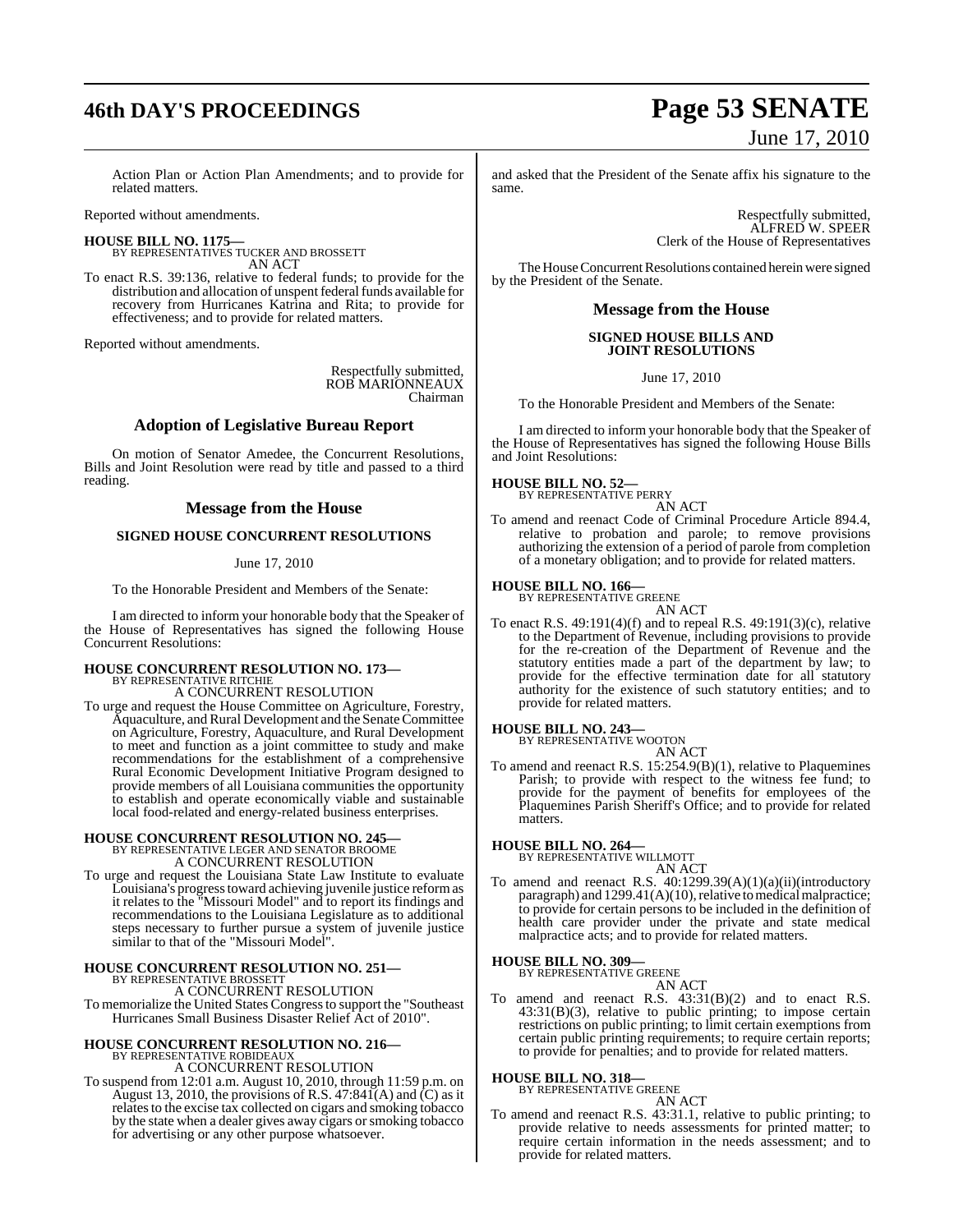#### **HOUSE BILL NO. 570—** BY REPRESENTATIVE SCHRODER

AN ACT

To amend and reenact Code of Criminal Procedure Article 334.2, relative to bail; to provide with respect to the prohibition of releasing a defendant arrested for a crime of violence on his own recognizance or upon the signature of another person; to provide for technical changes; and to provide for related matters.

#### **HOUSE BILL NO. 624—** BY REPRESENTATIVE SMILEY

AN ACT

To amend and reenact Code of Criminal Procedure Article 322(A) and (B) and R.S.  $15:85(1)$ ,  $(2)$ ,  $(4)$ , and  $(7)$ , relative to bail; to require the inclusion of additional information on bail bonds and judgments of bond forfeiture; to provide that a bail bond or judgment of bond forfeiture shall not be set aside for the invalidity or failure to include such information; to provide for the liability of a bail agent representing a surety as an insurance agent; to provide for the reliance on this additional information with respect to judgments of bond forfeiture; to provide that a judgment of bond forfeiture containing inaccurate information shall be deemed ineffective as a judicial mortgage to third parties who rely upon the information; and to provide for related matters.

#### **HOUSE BILL NO. 722—** BY REPRESENTATIVE GREENE

AN ACT

To amend and reenact R.S. 24:173(A) and R.S. 25:125(A), relative to the distribution of Acts of the legislature by the secretary of state; to remove certain entities from the distribution list; to modify the number of copies distributed; and to provide for related matters.

**HOUSE BILL NO. 762—**<br>BY REPRESENTATIVES ROY, AUSTIN BADON, BALDONE, BARROW, BILLIOT, HENRY BURNS, TIM BURNS, CHANDLER, FANNIN,<br>GISCLAIR, GUILLORY, GUINN, HARDY, HARRISON, HENRY, HUTTER,<br>GIROD JACKSON, JOHNSON, SAM JONES,

To amend and reenact R.S. 14:93.3(E)(1), relative to the crime of To amend and reenact R.S.  $14:93.3(E)(1)$ , relative to the crime of cruelty to the infirmed; to provide for a minimum mandatory term of imprisonment for intentional and malicious acts of cruelty to the infirmed; and to provide for related matters.

#### **HOUSE BILL NO. 795—** BY REPRESENTATIVE WOOTON

AN ACT

To amend and reenact R.S. 15:587(F), relative to criminal background information; to provide relative to an employer's access to criminal background information of a potential employee; to provide for duties of the Louisiana Bureau of Criminal Identification and Information; and to provide for related matters.

# **HOUSE BILL NO. 830—** BY REPRESENTATIVE GREENE

AN ACT

To amend and reenact Civil Code Articles 2374(C) and 2375(C), relative to community property; to provide for the separation of community property; to provide for the procedure; to provide for the effectiveness of a judgment decreeing separation of property; and to provide for related matters.

# **HOUSE BILL NO. 834—** BY REPRESENTATIVE GREENE

AN ACT

To amend and reenact Civil Code Article  $103.1(1)(c)$  and  $(2)$ , relative to judgments of divorce; to provide relative to a protective order; and to provide for related matters.

# **Page 54 SENATE 46th DAY'S PROCEEDINGS**

#### **HOUSE BILL NO. 871—**

BY REPRESENTATIVE HAZEL

AN ACT To amend and reenact R.S. 46:236.6(A) and 236.7(B), relative to summonses for contempt for nonpayment of child support orders or medical support orders; to provide for authority to issue summonses for contempt; to provide for changes to a statutory reference regarding child support collection agencies; and to provide for related matters.

**HOUSE BILL NO. 962—**<br>BY REPRESENTATIVES CARTER, BOBBY BADON, HENRY BURNS, TIMBURNS, CARMODY, CHAMPAGNE, CONNICK, GISCLAIR, HARDY,<br>HOFFMANN, KATZ, LABRUZZO, LIGI, NOWLIN, RICHARD,<br>ROBIDEAUX, SIMON, SMILEY, WILLIAMS, AND WO

AN ACT

To amend and reenact R.S.  $17:3982(A)(1)(a)$  and  $(2)$  and  $(B)$  and  $3992(A)(1)$  and  $(2)$ , relative to charter schools; to provide relative to the process for submission, review, and approval of charter school proposals and renewal of charters; to provide relative to the use of local school board facilities and property by a chartering group; and to provide for related matters.

#### **HOUSE BILL NO. 978—**

BY REPRESENTATIVE NOWLIN

AN ACT To enact R.S. 37:797, relative to the Louisiana State Board of Dentistry; to provide for the employment of dentists by certain nonprofit entities; and to provide for related matters.

**HOUSE BILL NO. 985—**<br>BY REPRESENTATIVES WHITE, ARMES, ARNOLD, AUBERT,<br>BALDONE, BARROW, BILLIOT, BURFORD, HENRY BURNS,<br>CARMODY, CHAMPAGNE, CHANDLER, CHANEY, CONNICK, CORTEZ,<br>CROMER, DIXON, DOVE, DOWNS, GISCLAIR, GUILLORY,

#### AN ACT

To amend and reenact R.S. 40:2173(A), (B)(7), (E), and (F),  $2844(B)$ (introductory paragraph) and  $(1)$ ,  $(C)(1)$  and  $(2)$ ,  $2845(A)(1)$  and (D), and R.S.  $44:4.1(B)(24)$  and to enact R.S. 40:2173(B)(8) and (9), 2844(B)(21), (22), (23), and (24),  $2845(A)(6)$  and  $(7)$ ,  $(E)$ , and  $(F)$ , and  $2845.1$ , relative to the Louisiana Emergency Response Network; to provide for requirements for trauma centers; to provide for membership of the LERN board; to provide for powers and functions of the LERN board; to provide for a statewide trauma registry; to provide for confidentiality requirements for the statewide trauma registry; to provide authority to develop stroke and STEMI systems; to create a LERN fund; to provide authority for publishing materials; to provide for public records exceptions; and to provide for related matters.

### **HOUSE BILL NO. 987—**

BY REPRESENTATIVE GARY SMITH AN ACT

To amend and reenact R.S.  $40:1299.96(A)(2)(b)$  and  $(B)(1)$  and to enact R.S.  $40:1299.96(A)(4)$ , relative to health care information; to provide for definitions; to provide for the report of certain test results directly to the patient; to require reporting to the health care professional who requested the test under certain circumstances; to require verification of patient identification prior to the delivery of test results; to prohibit the liability of clinical laboratories or medical facilities that comply with statutory reporting requirements; and to provide for related matters.

# **HOUSE BILL NO. 1021—** BY REPRESENTATIVE GREENE

AN ACT

To amend and reenact R.S. 47:2433 and Sections 2 and 3 of Act No. 822 of the 2008 Regular Session of the Legislature, relative to inheritance and estate taxes; to provide for the accrual of interest on delinquent estate transfer taxes; to provide relative to filing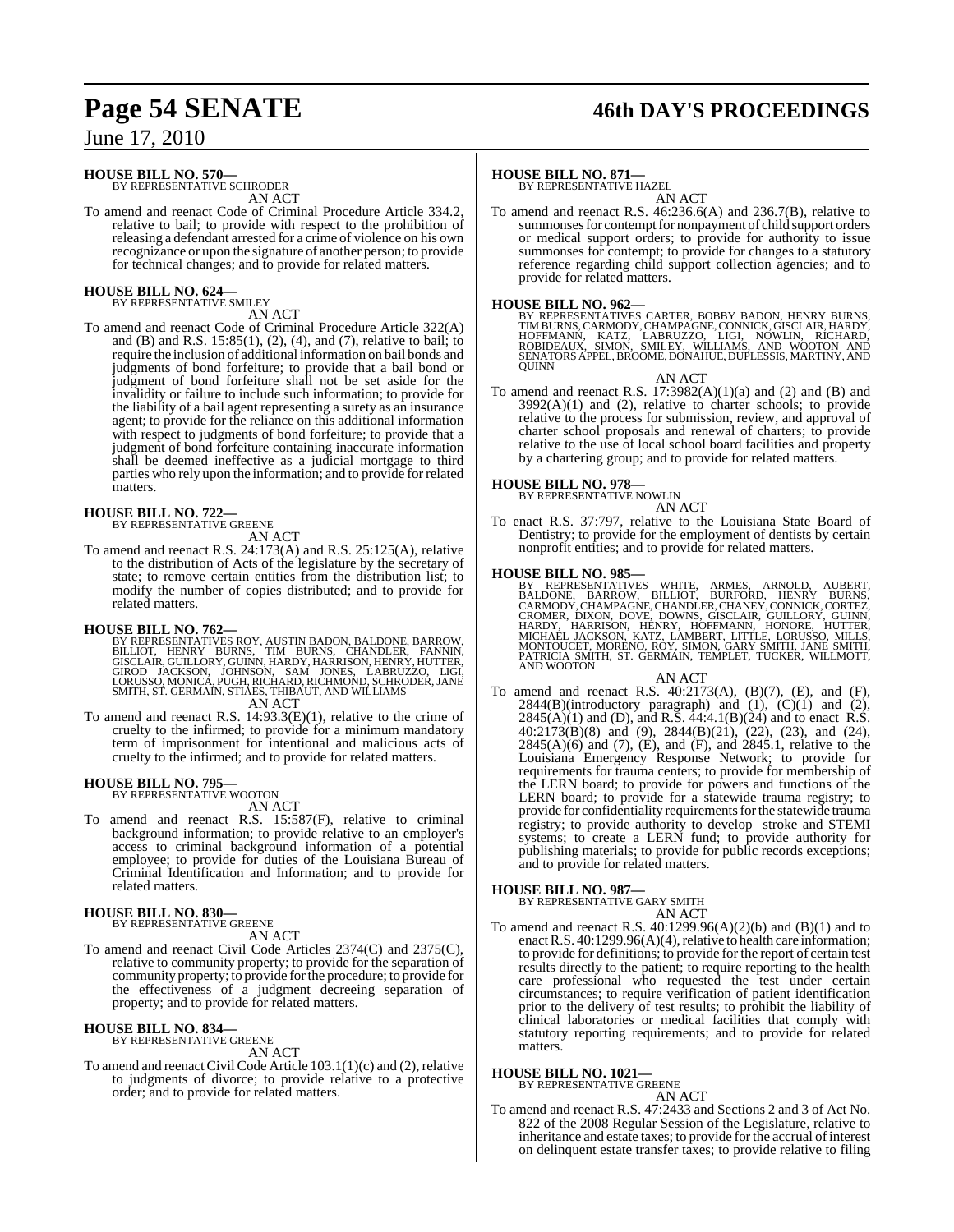# **46th DAY'S PROCEEDINGS Page 55 SENATE**

# June 17, 2010

extensions for estate transfer tax returns; to provide relative to the prescription period for estate transfer taxes; to provide for an effective date; and to provide for related matters.

#### **HOUSE BILL NO. 1030—**

- BY REPRESENTATIVES ST. GERMAIN, BOBBY BADON, BARROW,<br>BILLIOT, BURRELL, DIXON, DOERGE, GISCLAIR, GUILLORY, HILL,<br>JOHNSON, LAFONTA, MONTOUCET, NORTON, PUGH, GARY SMITH,<br>PATRICIA SMITH, AND STIAES AND SENATOR WALSWORTH AN ACT
- To amend and reenact R.S. 40:1232.1(A)(2) and (3) and 1232.3, relative to emergency medical services; to set a maximum fee for an emergency medical technician-basic certification and recertification for any individual who is an employee or volunteer of the state of Louisiana or another public entity, a municipal fire department, a fire protection district, a volunteer fire department, or a municipal law enforcement agency; to exempt certain employees or volunteers of the state of Louisiana or another public entity, a municipal fire department, a fire protection district, or a volunteer fire department from the authority of the Louisiana Emergency Medical Services Certification Commission to conduct disciplinary hearings, request investigations, and initiate prosecution, with certain exceptions and conditions; and to provide for related matters.

# **HOUSE BILL NO. 1039—** BY REPRESENTATIVE KLECKLEY

AN ACT

- To amend and reenact R.S. 22:236(20), 236.3(C), 236.8(B),
- 237.2(12) and (15), 237.5(A)(1) and (C),  $237.10(B)$ , and 696(A), relative to mutual insurance holding companies; to provide with respect to the conversion to, demutualization of, and incorporation of a mutual insurance holding company; and to provide for related matters.

#### **HOUSE BILL NO. 1043—** BY REPRESENTATIVE HENRY

AN ACT

To amend and reenactR.S. 32:1734(C) and to enact R.S. 32:1734(E), relative to gate fees; to provide for normal business hours of towing or storage companies; and to provide for related matters.

**HOUSE BILL NO. 1090—** BY REPRESENTATIVE DOVE AND SENATOR CHABERT AN ACT

To amend and reenact R.S. 30:2459(A) and (D) and 2460(A)(14), R.S. 36:351(B), R.S. 38:111, 112, 213, 221, and 226, R.S. 39:366.3(1) and 1482(A)(1)(a), R.S. 41:1701.1(D) and  $1702(D)(1)$ , and R.S.  $49:214.61(A)$  and to enact R.S.  $39:14(7)$ and R.S. 49:214.5.2(F), 214.6.3(B)(5), and 214.6.10(C), relative to the Office of Coastal Protection and Restoration; to provide relative to the role of the Coastal Protection and Restoration Authority and the Office of Coastal Protection and Restoration in response to oil spills; to provide relative to responsibilities of the office with coastal levees; to provide relative to immunity for cooperating landowners; to provide for the responsibilities of the office in reclamation of land; to provide certain terms, conditions, and procedures; and to provide for related matters.

#### **HOUSE BILL NO. 1095** BY REPRESENTATIVE MILLS

AN ACT

To amend and reenact R.S. 40:1006(B) and (E) and R.S. 40:1007(D), (E)(1) and (2), and (F)(introductory paragraph), relative to the Prescription Monitoring Program; to provide for reporting; to provide for access to information; and to provide for related matters.

# **HOUSE BILL NO. 1096—** BY REPRESENTATIVE HENRY

AN ACT

To amend and reenact R.S. 32:1728(D)(3), (4), and (5) and 1728.2(D)(introductory paragraph), (F)(introductory paragraph), and  $(G)(2)$  and  $(6)$  and to enact R.S. 32:1728 $(D)(6)$ , relative to the disposal of stored motor vehicles; to require a receipt of certificate of mailing to show proof of mailing of notices; to require submission of a photograph of the vehicle prior to

disposal; to provide for the inspection of a stored motor vehicle prior to disposal; to require applications for crushing vehicles to be completed in a format specified by the Department of Public Safety and Corrections; and to provide for related matters.

#### **HOUSE BILL NO. 1133—**

BY REPRESENTATIVES ARNOLD AND BALDONE AN ACT

To amend and reenact Civil Code Articles 651 and 778 and to enact Chapter 4-A of Code Title VII of Code Book III of Title 9 of the Louisiana Revised Statutes of 1950, to be comprised of R.S. 9:3131 through 3136, relative to private transfer fee obligations; to provide for legislative intent; to provide for definitions; to prohibit private transfer fee obligations; to provide for liability for violations; to provide for disclosure of a private transfer fee; to provide for notice requirements for existing private transfer fees; to provide for an effective date; and to provide for related matters.

HOUSE BILL NO. 1165—<br>BY REPRESENTATIVES ARNOLD, ABRAMSON, ANDERS, ARMES, AUBERT, AUSTIN BADON, BOBBY BADON, BALDONE, BARRAS, BARROW, BILLIOT, BROSSETT, HENRY BURNS, TIM BURNS, CARMODY, CHAMPAGNE, CHANDLER, CHANEY, CONNICK,

AN ACT

To enact R.S. 47:463.141, relative to motor vehicle special prestige license plates; to honor the 2009 World Champion New Orleans Saints; to provide for the creation and issuance of such plates; to provide for the design of such plates; to provide relative to the fee and application of the fee for such plates; to authorize the promulgation ofrules and regulations; and to provide forrelated matters.

# **HOUSE BILL NO. 1207—** BY REPRESENTATIVE ARNOLD

AN ACT

To amend and reenact R.S.  $10:9-109(c)(4)$ , (5), and (6)(C) and to enact R.S. 10:9-109(c)(7) and Part VII of Chapter 9 of Title 45 of the Louisiana Revised Statutes of 1950, to be comprised of R.S. 45:1251 through 1261, relative to utilities; to provide for security interests in investment recovery property; to provide for legislative intent and definitions; to provide with respect to issuance of financing orders; to provide for appeals of financing orders; to provide for a utility's interest in a financing order; to provide for investment recovery property; to provide for the sale of investment recovery property; to provide for the perfection and true sale status of a sale of investment recovery property; to provide for subsidiaries of electric utilities; to provide for conflicts of laws; to provide for the creation, perfection, and priority of security interests in investment recovery property; to provide a state pledge of non-impairment of investment recovery bonds; to exempt investment recovery bonds from being public debt; to provide an exclusion from secured transaction provisions of the uniform commercial laws; to provide for non-impairment of the jurisdiction of the commission; and to provide for related matters.

#### **HOUSE BILL NO. 1214—**

BY REPRESENTATIVE WHITE AND SENATOR WALSWORTH AN ACT

To enact R.S. 29:739, relative to intrastate mutual aid; to provide for the creation and implementation of an Intrastate Mutual Aid Compact; to provide for an Intrastate Mutual Aid Subcommittee; to provide for guidelines and procedures; to define certain terms; to provide for responsibilities of parishes; to provide for license, certificate, and permit portability; to provide for parish reimbursement; to provide relative to workers' compensation; and to provide for related matters.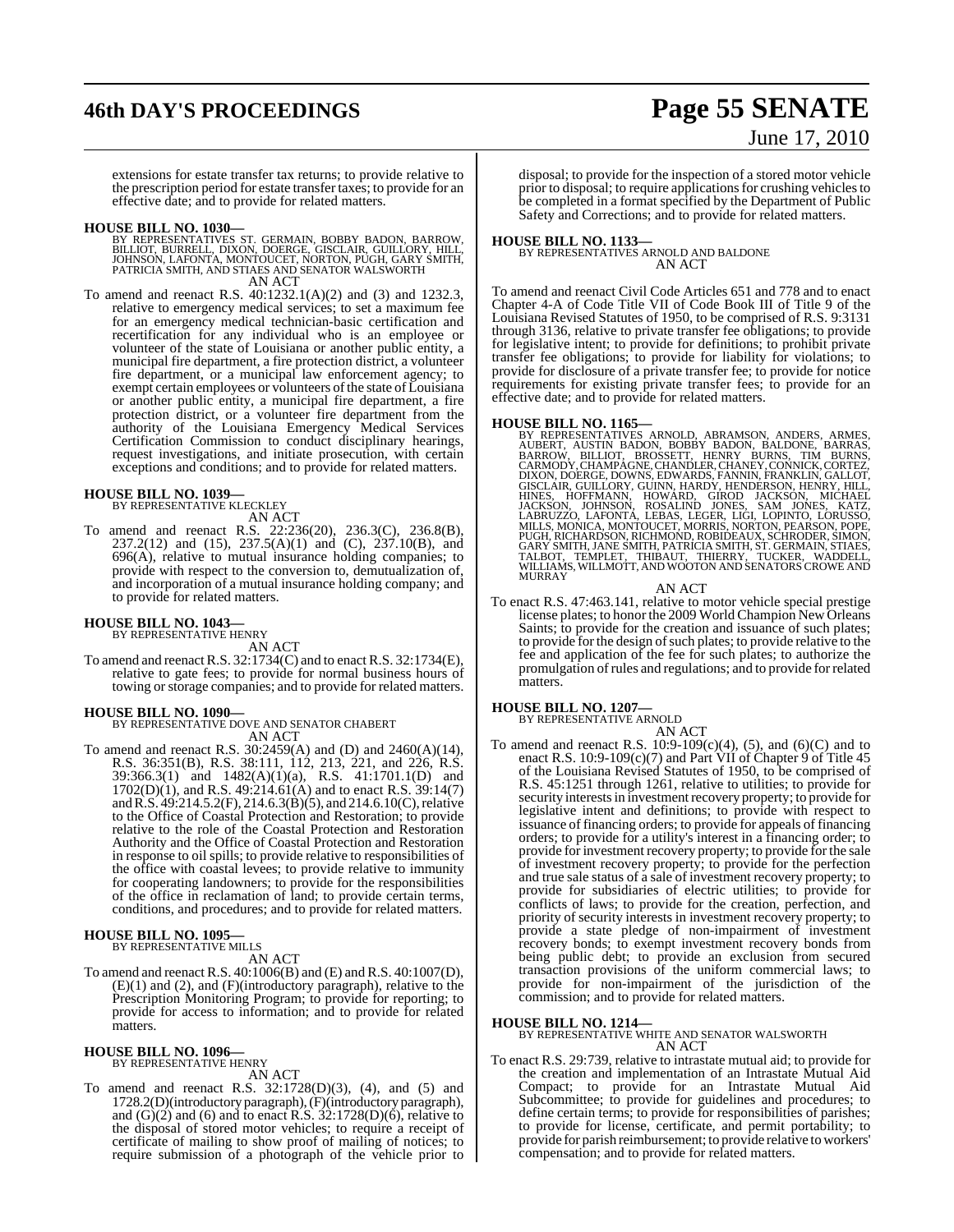#### **HOUSE BILL NO. 1222—** BY REPRESENTATIVE ARNOLD

AN ACT

To amend and reenact R.S. 32:1252(27), 1254(A)(19), (B), (C)(introductory paragraph) and (9) and (10), (D)(introductory paragraph) and  $(7)$ ,  $(E)(7)$  and  $(9)(d)$ ,  $(F)(introducing$ paragraph) and (4), (J)(introductory paragraph) and (5),  $\tilde{L}$ )(introductory paragraph) and (5), and ( $\tilde{N}$ ), 1255(A), 1260(C),  $1261(1)(a)$ (introductory paragraph) and (i), (b), (d), (e), (g) through  $(i)$ ,  $(k)(i)$ (introductory paragraph) and  $(ii)$ ,  $(n)$ , and  $(p)$ , (2)(introductory paragraph), (a) through (e), (f)(introductory paragraph), (ii), and (iv), (g), and (i),  $(3)$ ,  $(4)(a)$ ,  $(b)$ , and  $(d)$ ,  $(5)(a)$ ,  $(b)$ , and  $(d)$ , and  $(7)$ , 1261.1, 1262 $(A)(1)$  and  $(B)(3)$ , 1263, 1264, and 1268(A)(1)(introductory paragraph), (a)(introductory paragraph), and (d), and (2), and (B), to enact R.S. 32:1252(51) and (52) and 1260(E) and (F), and to repeal R.S. 32:1268.1, relative to the Motor Vehicle Commission; to provide for definitions; to provide for changes to licensure for persons licensed by the commission; to provide for changes to licensure requirements; to provide for change to insurance requirements; to provide for additional penalties and relief for the commission; to provide for changes to unauthorized acts of licensee of the commission; to provide for changes to termination requirements of a licensee of the commission; and to provide for related matters.

#### **HOUSE BILL NO. 1354—**

BY REPRESENTATIVE HILL AND SENATOR SMITH AN ACT

To amend and reenact R.S. 56:632(A), 632.5(A), and 632.7 and to enact R.S. 56:632.5.1, relative to the reptile and amphibian wholesale/retail dealer's license; to require such license for a person to possess or sell certain nonindigenous or poisonous snakes or constrictors; and to provide for related matters.

# **HOUSE BILL NO. 1361—** BY REPRESENTATIVE WOOTON

AN ACT

To amend and reenact R.S. 15:321(D) and 323(A) and (B) and to enact R.S. 15:323(G), relative to the Louisiana Sentencing Commission; to provide for evaluation of sentencing structure; to provide for membership of the commission; to provide for the appointment of a proxy; and to provide for related matters.

#### **HOUSE BILL NO. 1407— (Substitute for HouseBill No. 450 by Representative Foil)** BY REPRESENTATIVE FOIL

AN ACT

To amend and reenact R.S. 3:3807(B)(2), relative to retail florists; to repeal certain examination requirements for retail florists; and to provide for related matters.

## **HOUSE BILL NO. 1408— (Substitute for House Bill No. 1208 by Representative Tucker)**<br>BY REPRESENTATIVE TUCKER AND SENATOR N. GAUTREAUX

- AN ACT
- To enact R.S. 4:185.1, relative to gaming proceeds; to provide for auditing of the Horsemen's Benevolent and Protective Association and its operations and programs by the legislative auditor; to provide for guidelines; and to provide for related matters.

#### **HOUSE BILL NO. 1435—** BY REPRESENTATIVE GREENE

#### AN ACT

To amend and reenact Children's Code Article  $311(A)(1)$ (introductory paragraph) and  $(B)(1)$ (introductory paragraph), R.S. 13:1401(A)(1) and 1621(A)(3), and R.S.  $46:236.2(A)(2)$  and (B)(2), and to repeal R.S. 13:1621(B) and (C), relative to jurisdiction; to provide for the exclusive jurisdiction of the East Baton Rouge Parish Family Court; and to provide for related matters.

# **Page 56 SENATE 46th DAY'S PROCEEDINGS**

#### **HOUSE BILL NO. 1463— (Substitute for House Bill No. 1183 by Representative Ritchie)** BY REPRESENTATIVE RITCHIE

AN ACT

To enact R.S. 3:3419.1 and R.S. 6:333(F)(17), relative to the communication of certain producer information; to provide for disclosure of certain financial records; and to provide for related matters.

#### **HOUSE BILL NO. 89—**

BY REPRESENTATIVE LEGER AN ACT

To amend and reenact R.S. 15:1111(H), relative to work release programs; to provide for deductions of costs resulting from participation in work release programs; and to provide for related matters.

#### **HOUSE BILL NO. 99—**

BY REPRESENTATIVE ROSALIND JONES

- 
- To amend and reenact R.S. 42:1132(B)(2)(introductory paragraph) and (a)(i), relative to the Board of Ethics; to provide relative to the nomination and selection of members of the Board of Ethics; and to provide for related matters.

#### **HOUSE BILL NO. 121—**



To amend and reenact R.S. 40:964(Schedule III)(E)(9) and R.S. 40:966(B)(introductory paragraph) and (3), (E), and (F), to enact R.S.  $40:964$ (Schedule I)(C)(13.1), (16.1), (32), (Schedule II)(A)(1)(s),(B)(28), and (C)(7), (Schedule III)(E)(12.1), (15.1), and (44.1), (Schedule IV)(B)(4.1) and (22.1), and (Schedule  $V(D)(2)$ , and to repeal R.S. 40:964(Schedule IV)(B)(52), relative to the Uniform Controlled Dangerous Substances Law; to add certain drugs to Schedules I, II, III, IV, and V; to provide for technical changes; and to provide for related matters.

**HOUSE BILL NO. 138—**<br>BY REPRESENTATIVES CONNICK, LABRUZZO, LEGER, LIGI, AND<br>LOPINTO AND SENATORS ALARIO, BROOME, CHEEK, DORSEY,<br>DUPLESSIS, JACKSON, LAFLEUR, LONG, MARTINY, MORRELL,<br>MURRAY, PETERSON, QUINN, SHAW, AND THOMP AN ACT

To amend and reenact R.S. 14:118(C), 120(B), 133(C), 134, 134.3(B), 138(C), and 140 and to enact R.S. 9:2790.5 and 2790.6, relative to crime; to provide for restitution to the state upon conviction of certain crimes; to provide for the disgorgement of profits gained through the commission of certain crimes; to provide for definitions; and to provide for related matters.

# **HOUSE BILL NO. 140—** BY REPRESENTATIVE LITTLE

AN ACT

To enact R.S. 32:299.2 and to repeal R.S. 32:297.1, relative to offroad vehicles; to provide relative to mini-trucks; to provide for registration of mini-trucks; to authorize operation of mini-trucks on certain highways of this state under certain circumstances; and to provide for related matters.

#### **HOUSE BILL NO. 156—**

BY REPRESENTATIVE ARNOLD

- AN ACT
- To enact R.S. 49:191(5)(b) and to repeal R.S. 49:191(3)(f), relative to certain agencies within the office of the governor, including provisions to provide for the re-creation of such agencies; to provide for the effective termination date for all statutory authority for the existence of such statutory entities; and to provide for related matters.

#### **HOUSE BILL NO. 207—** BY REPRESENTATIVE BILLIOT

AN ACT

To amend and reenact Code of Criminal Procedure Article 894.2(E), (F), (G), (H), (I), (J), and (K) and to enact Code of Criminal Procedure Article 894.2(L), relative to home incarceration; to

- AN ACT
- AN ACT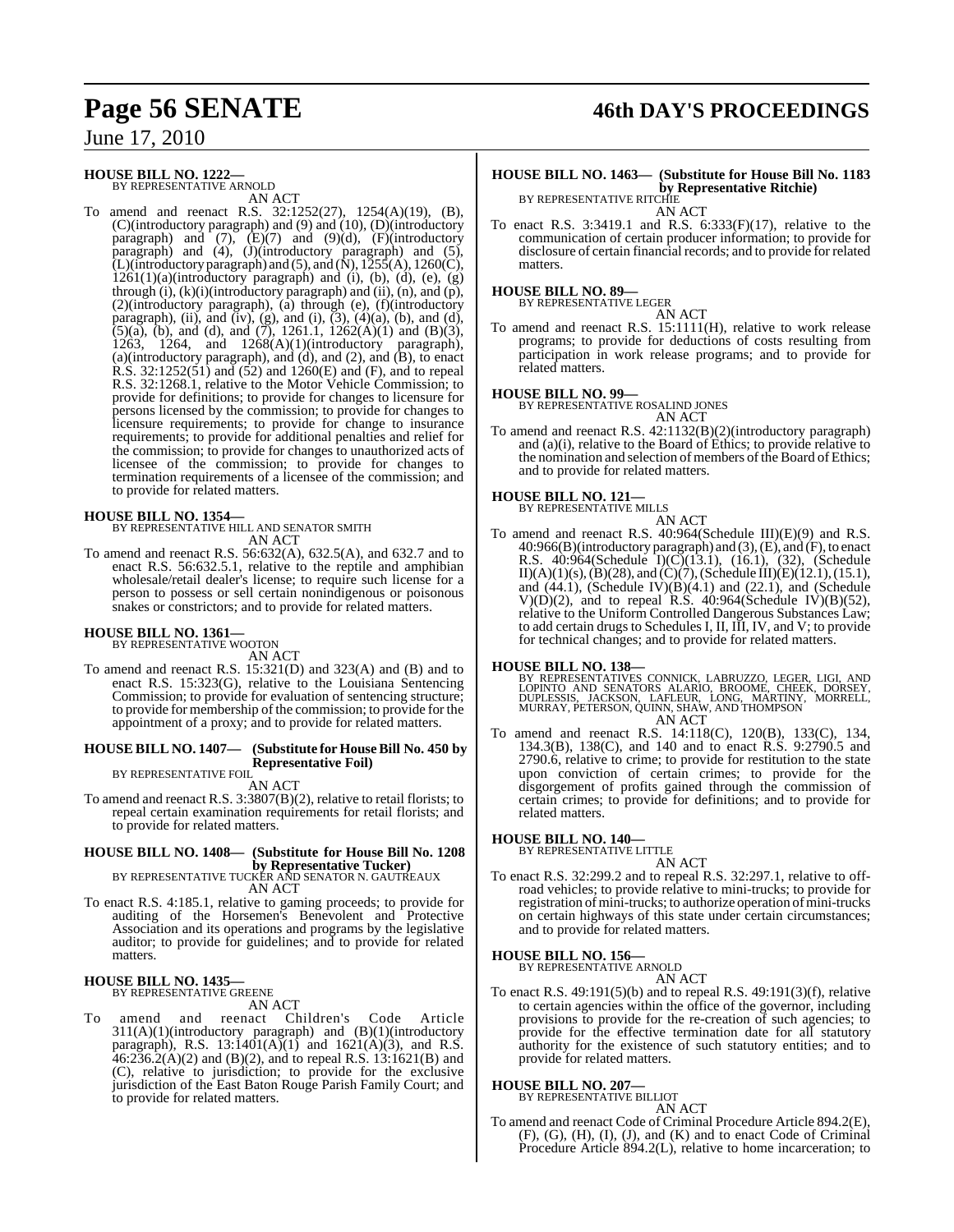# **46th DAY'S PROCEEDINGS Page 57 SENATE**

# June 17, 2010

require that written notice be given to local law enforcement when an offender is sentenced to home incarceration; and to provide for related matters.

# **HOUSE BILL NO. 239—** BY REPRESENTATIVE KLECKLEY

AN ACT

To amend and reenact R.S. 44:4.1(B)(10) and to enact R.S. 22:572.1, relative to company- produced insurance anti-fraud plans; to require each authorized insurer and health maintenance organization to produce and maintain such a plan; to provide for minimum requirements of such plans; to provide for the authority of the commissioner of insurance to review, investigate, and order modification of such plans; to authorize summary reports; to provide for confidentiality; and to provide for related matters.

- **HOUSE BILL NO. 292—**<br>BY REPRESENTATIVES GREENE, HENRY BURNS, CARMODY<br>CARTER, ELLINGTON, GUINN, HAZEL, HINES, HOFFMANN, HOWARD,<br>LEGER, LOPINTO, LORUSSO, PONTI, PUGH, SMILEY, JANE SMITH,<br>TALBOT, AND THIBAUT AND SENATOR THOM AN ACT
- To amend and reenact R.S. 18:44(A) and (B)(5)(b), 110(B), 193(F), 197, 401(B), 402(B), (C)(introductory paragraph), (E), and (G),  $433(G)(1)$  and  $(H)(1)(introductory)$  paragraph),  $434(A)(1)$ , (C)(introductory paragraph), and  $(D)(1)$  and  $(2)$ , 435(A)(1) and  $(B)$ , 436, 453 $(A)$  and  $(B)$ , 467 $($ introductory paragraph) and  $(2)$ ,  $468(A)$ , 481, 491(A) and (C), 511(A) and (B), 512(B), 535(B), 552(A)(introductory paragraph), 1272(A), 1278(B), 1279,  $1285(B)(1)(a)$ ,  $1300(\overrightarrow{C})(1)$ ,  $1300.7(A)$ ,  $1306(A)(4)$  and  $(C)(2)$ ,  $1307(A)(8)$  and (E),  $1308(A)(2)(a)$ ,  $1314(B)$  and (C),  $1355(6)$ , 1401(B), 1402(B)(1)(c), 1405(A), 1406(B), 1407, 1409(B)(1) and (2), 1432(A), and 1461(A)(17) and to repealR.S. 18:1275.1 through 1275.24, relative to elections; to provide for an open primary system of elections for congressional offices; to provide relative to objections to candidacy and contests of elections; to provide relative to changes to and challenge and cancellation of voter registration; to provide relative to procedures for voting; to provide for election dates; to provide relative to courses of instruction for commissioners; to provide relative to selection and replacement of commissioners; to provide relative to alternate commissioners; to provide relative to watchers; to provide relative to dual candidacy; to provide relative to qualification of candidates; to provide relative to the election of candidates in a primary and general election; to provide relative to notice of location of precincts and polling places; to provide relative to election materials; to provide relative to filling vacancies in federal offices; to provide relative to recall elections; to provide relative to absentee by mail and early voting; to provide relative to voting machines; to provide relative to election offenses; and to provide for related matters.

**HOUSE BILL NO. 294—** BY REPRESENTATIVE LEGER AN ACT

To amend and reenact R.S. 46:2751(B)(1) and to enact R.S. 46:2751(B)(3), relative to the Juvenile Justice Reform Act Implementation Commission; to provide with respect to the composition of the commission; to provide for the chairmanship of the commission; and to provide for related matters.

# **HOUSE BILL NO. 298—** BY REPRESENTATIVE BALDONE

- AN ACT
- To amend and reenact R.S. 32:197 and 329(B) and to enact R.S.  $32:329(C)$ ,  $(D)$ ,  $(E)$ ,  $(F)$ , and  $(G)$ , relative to bicycles and roadways; to provide relative to light requirements on the rear of bicycles; to provide for installation requirements; to allow persons riding bicycles upon a roadway the option of riding a bicycle on the improved shoulder under certain circumstances; and to provide for related matters.

#### **HOUSE BILL NO. 303—**

BY REPRESENTATIVES HENRY, BOBBY BADON, TIM BURNS,<br>CARMODY, CHAMPAGNE, CONNICK, GISCLAIR, HARDY, HINES,<br>LABRUZZO, LAMBERT, LIGI, NOWLIN, SMILEY, AND WOOTON AND SENATORS APPEL, DONAHUE, DUPLESSIS, AND QUINN AN ACT

To enact R.S. 17:176(G) and 236.3, relative to student eligibility to participate in high school interscholastic athletics; to provide certain definitions relative to participation in extracurricular activities; to provide relative to the eligibility of students in state-approved home study programs to participate in interscholastic athletics in certain high schools; to provide applicability; to provide guidelines and conditions for participation; to provide limitations; to provide effectiveness; to provide an effective date; and to provide for related matters.

# **HOUSE BILL NO. 348—** BY REPRESENTATIVE LORUSSO

AN ACT To amend and reenact R.S. 14:95.1(B), relative to the crime of possession of a firearm or carrying a concealed weapon by a person convicted of certain felonies; to provide with respect to penalties for violations and attempted violations; and to provide for related matters.

**HOUSE BILL NO. 351—** BY REPRESENTATIVES CONNICK AND WOOTON AND SENATOR ALARIO

#### AN ACT

To designate Leo Kerner/Lafitte Parkway on Louisiana Highway 3134 in Jefferson Parish from the intersection with Barataria Boulevard in Marrero to the Jean Lafitte Tourist Information Center as a Blue Star Memorial Highway.

#### **HOUSE BILL NO. 375—**

BY REPRESENTATIVES MORRIS AND WOOTON AN ACT

To amend and reenact R.S. 15:499(B) and 501 and to enact R.S. 15:499(D), relative to evidence from criminalistics laboratories; to provide for the retention of certain records regarding the accreditation and background of analysts and laboratories issuing certificates of analysis; to provide for the issuance of a written demand regarding testimony of the person signing the certificate of analysis; to provide for the procedure for making a demand; to provide for time limitations; and to provide for related matters.

# **HOUSE BILL NO. 398—** BY REPRESENTATIVE LANDRY

AN ACT To amend and reenact R.S. 9:2781(E) and to enact R.S. 9:2781(F), relative to suits on open accounts; to provide for the award of reasonable attorney fees in certain circumstances; to provide for definitions; to provide procedures for obtaining a judgment for attorney fees; and to provide for related matters.

# **HOUSE BILL NO. 414—** BY REPRESENTATIVE LIGI

AN ACT To amend and reenact R.S. 18:1491.4(D) and 1495.2(D), relative to expenditures of campaign funds; to provide for certain methods of expending campaign funds; and to provide for related matters.

**HOUSE BILL NO. 433—** BY REPRESENTATIVES HARDY AND HINES AN ACT

To enact R.S. 17:7(29), relative to the duties, functions, and responsibilities of the State Board of Elementary and Secondary Education; to require the State Board of Elementary and Secondary Education to develop, adopt, and provide for the implementation of a uniform grading scale for use in public schools; to provide for enforcement and exceptions; to provide for a task force to provide recommendations; to provide forrules and regulations; to provide for effectiveness; and to provide for related matters.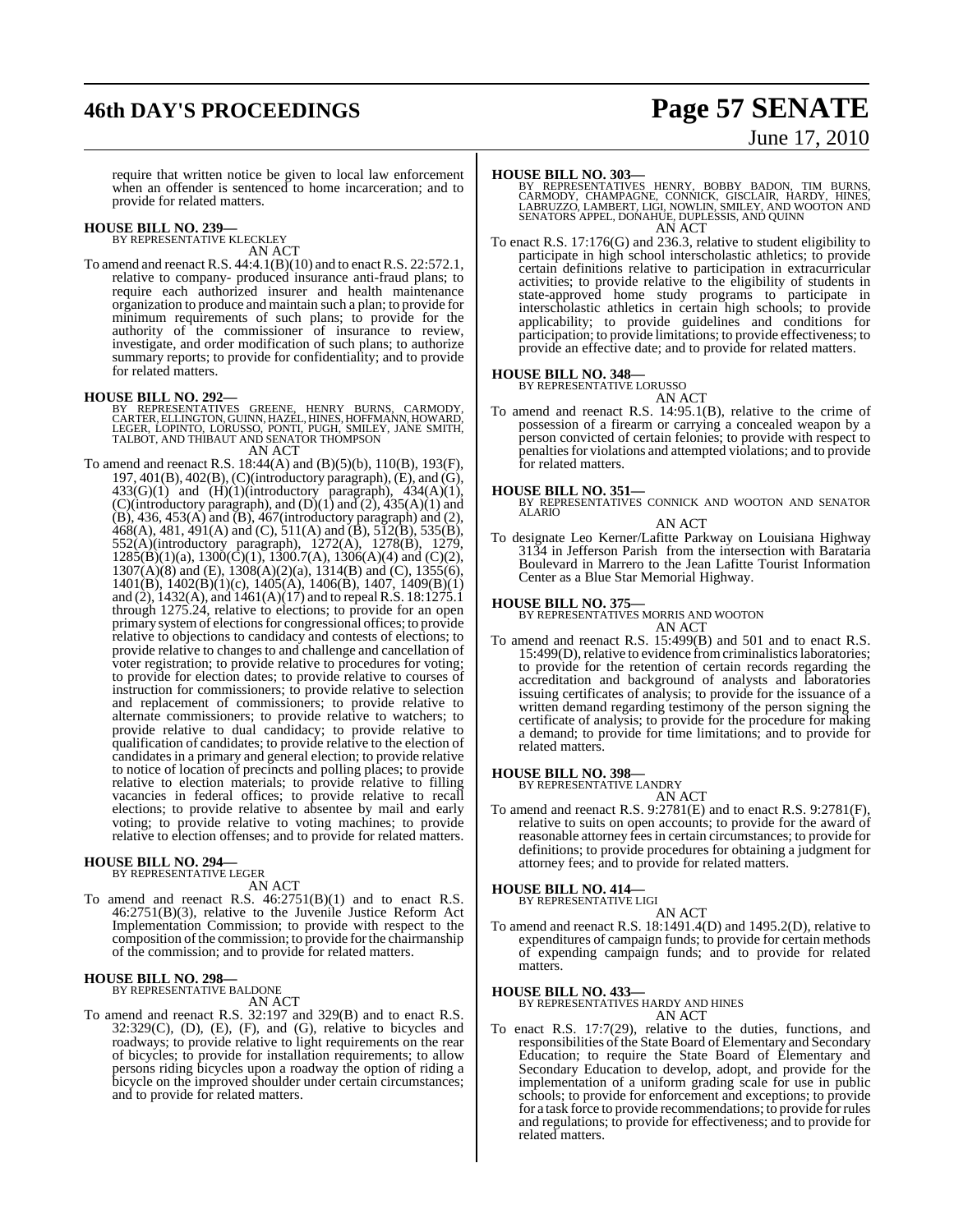# **Page 58 SENATE 46th DAY'S PROCEEDINGS**

June 17, 2010

#### **HOUSE BILL NO. 464—**

BY REPRESENTATIVE KLECKLEY AN ACT

To amend and reenact R.S. 22:272(E)(2), 971, 972(A), 973, 974,  $975(A)$ (introductory paragraph) and (1) through (8) and (10) through  $(13)$ ,  $(B)$ (introductory paragraph) and  $(1)$  through  $(7)$ , 976(B), 977(B), 978(A)(2) and (B), 980(B), 983, 984(A) and (B), 985, 986(A)(1) and (3)(introductory paragraph) and (B), 987, 988(I)(1)(introductory paragraph), 989, 987, 988 $(I)(i)$ (introductory paragraph), 989, 990(B)(introductory paragraph) and (1), 992, 993, 995(C), 999 $(E)(2)$ , 1000 $(A)$ (introductory paragraph),  $(2)(a)$ , and  $(3)(c)$ , (B), and (D), 1002, 1003(A)(1),  $1004(A)$ ,  $1006(C)$  and (E)(5), 1009(A)(7), 1015, 1023(A)(9)(b)(introductory paragraph) and (i),  $(B)(4)(a)$ (introductory paragraph) and (i), and  $(F)(2)$ (introductory paragraph) and (a), 1024(A) and (D), 1025(B), 1026(A)(4) and (B), 1027(B), 1028(A)(4), (F), and (G), 1029(D), 1030(D), 1031(B), (C), and (D), 1032(C),  $1034(B)(3)$  and  $(D)(1)$ ,  $1035(D)$ ,  $1037(A)$ ,  $(B)$ , and  $(C)(3)$ (introductory paragraph),  $1038(C)(1)$ ,  $(E)$ , and  $(F)$ ,  $1040(B)$  and (E),  $1043(A)(3)(b)$ ,  $1044(A)(4)$ ,  $1046(F)$ ,  $1049(I)$ , 1050(H)(3), 1061(1)(a), (3), (4)(j), and (5)(e)(i), (f), and (u)(introductory paragraph) and (ii)(bb),  $1062(A)(1)$  and  $(D)(3)$ ,  $1066(A)(2)(c)$  and  $(B)$ (introductory paragraph),  $1066(A)(2)(c)$  and (B)(introductory paragraph), 1072(D)(introductory paragraph), 1077(B) and (C)(introductory paragraph) and (1),  $1095(D)$ , and  $1821(F)(3)$ , all relative to technical recodification of certain provisions of the Insurance Code relative to health and accident insurance, including correction of citations, updates of terms and language, reorganization of provisions, elimination of obsolete or ineffective provisions, harmonizing of inconsistent provisions, and standardizing of language exempting limited benefit policies or contracts from health insurance mandates; and to provide for related matters.

#### **HOUSE BILL NO. 488—**

BY REPRESENTATIVES HARRISON, CARTER, GISCLAIR, HARDY, AND ST. GERMAIN

#### AN ACT

To amend and reenact R.S. 17:53, relative to training and instruction of school board members; to require each member of a local public school board to receive certain training; to authorize certain training during a member's first year of service; to provide for the designation of Distinguished School Board Member for school board members completing certain training; to require certain dissemination of information about training completed by school board members; and to provide for related matters.

# **HOUSE BILL NO. 497—** BY REPRESENTATIVE LAFONTA

- AN ACT
- To enact R.S. 13:4688 and to repeal R.S. 9:2800.7, relative to reporting information concerning actions for offenses and quasi offenses; to provide for the reporting of actions to the judicial administrator of the supreme court; to provide for fees; to repeal provisions requiring reporting of specified information to the commissioner of insurance; to repeal the required categories for reporting monetary damages awarded; to repeal provisions requiring the commissioner of insurance to create an advisory committee; and to provide for related matters.

**HOUSE BILL NO. 506—** BY REPRESENTATIVE DOVE AND SENATOR CHABERT AN ACT

To amend and reenact R.S. 33:1448(L)(introductory paragraph), relative to the Terrebonne Parish Sheriff's Office; to provide for retirement benefits; to provide with respect to dental insurance; and to provide for related matters.

# **HOUSE BILL NO. 514—** BY REPRESENTATIVE ST. GERMAIN

AN ACT

To amend and reenact R.S. 14:52(A), relative to the crime of simple arson; to expand the definition of simple arson; and to provide for related matters.

**HOUSE BILL NO. 520—** BY REPRESENTATIVE THIBAUT AND SENATOR MARIONNEAUX AN ACT

To amend and reenact R.S. 15:1096.2 and to repeal R.S. 15:1093.2, relative to the Tri-Parish Juvenile Justice District; to provide for additional purposes and authority; to authorize the board of commissioners to enter into certain cooperative endeavor agreements; to provide forthe expenditure offunds and payment of costs and expenses; to repeal provisions applying the additional purposes and authority statewide; and to provide for related matters.

#### **HOUSE BILL NO. 556—**

BY REPRESENTATIVE WOOTON

AN ACT

To amend and reenact R.S. 14:95.2(C)(4) and R.S. 40:1379.3(C)(10) and  $(N)(11)$ , relative to firearms; to provide with respect to firearm-free zones; to provide relative to the possession of firearms by concealed handgun permit holders; to retain the prohibition regarding the carrying of concealed handguns at a school; to prohibit the carrying of concealed handguns on any school campus or school bus; to provide for exceptions regarding qualifications for concealed handgun permits; and to provide for related matters.

#### **HOUSE BILL NO. 560—**

BY REPRESENTATIVE POPE AN ACT

To amend and reenact R.S.  $33:4766(E)(1)$ , relative to the condemnation of dilapidated and dangerous structures; to provide relative to the enforcement of privileges and liens granted in favor of a parish or municipality for the costsincurred in the demolition, removal, repair, or maintenance of any such structure; to authorize a parish, municipality, or levee board seeking to enforce a privilege or lien as a tax against immovable property to submit the attested bills for such costs to the tax assessor of the parish in which the property is located as an alternative to submitting any such bill to the director of administration; and to provide for related matters.

**HOUSE BILL NO. 562—** BY REPRESENTATIVE BALDONE AND SENATOR GUILLORY AN ACT

To amend and reenact R.S. 14:34.6, relative to the crime of disarming a peace officer; to provide for the elements of the crime of disarming a peace officer; to provide for definitions; and to provide for related matters.

# **HOUSE BILL NO. 563—** BY REPRESENTATIVE BALDONE

AN ACT

To enact R.S. 15:571.35.1, relative to incarceration; to authorize the Lafourche Parish Sheriff's Office to establish a pilot program utilizing home incarceration and electronic monitoring; to provide criteria for eligibility for participation in such program; to require the development of rules and regulations for the development, implementation, and administration of such program; to provide for applicability; to provide for a limitation of liability; to require the inclusion of certain conditions within the rules and regulations; to require an evaluation of the program and a report regarding the program to be provided to certain legislative committees; to provide for termination of the program; and to provide for related matters.

#### **HOUSE BILL NO. 571—**

BY REPRESENTATIVE SCHRODER

#### AN ACT

To amend and reenact Code of Criminal Procedure Article 345(A) and (B), relative to bail; to provide with respect to the surrender of a defendant; and to provide for related matters.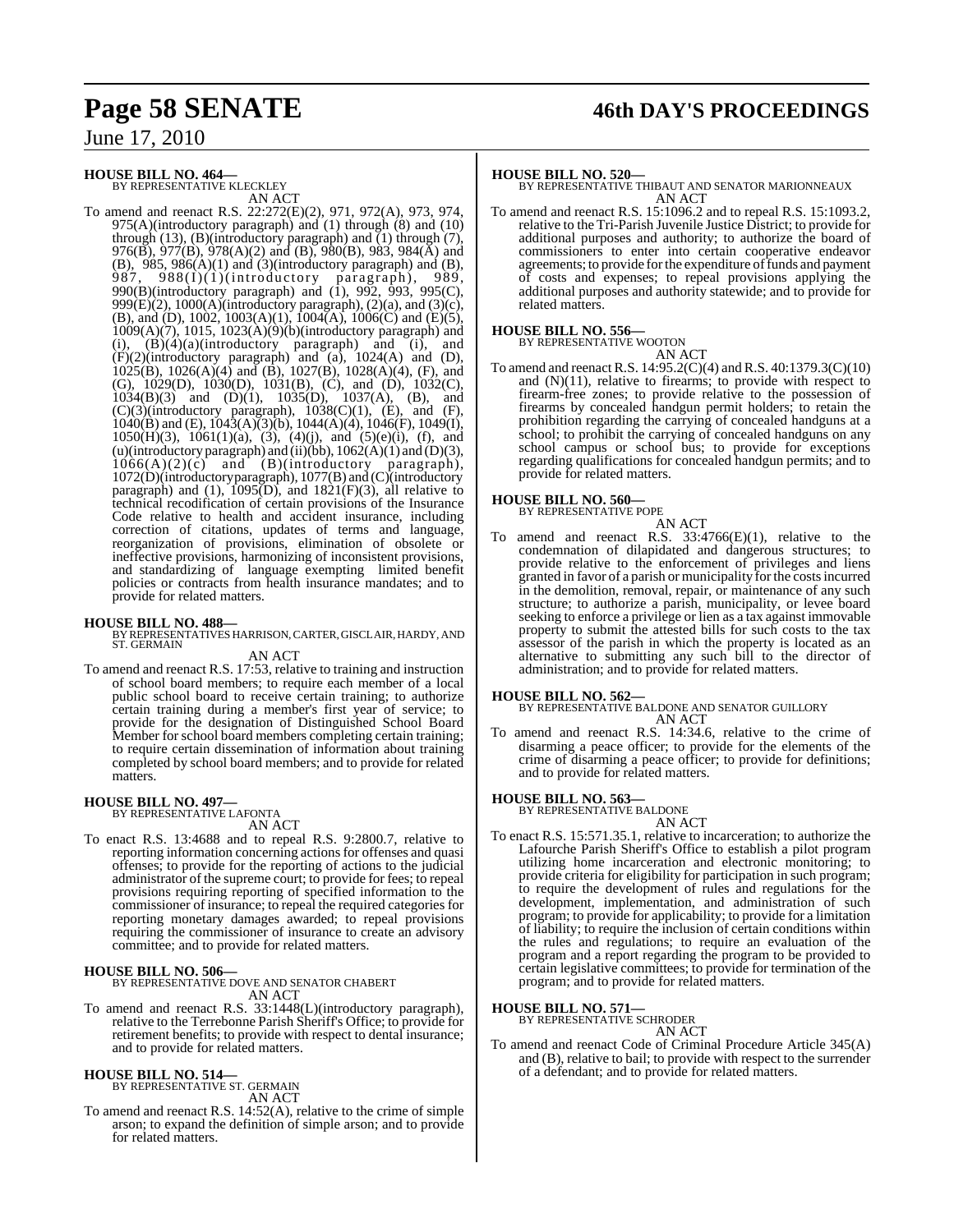# **46th DAY'S PROCEEDINGS Page 59 SENATE**

# June 17, 2010

### **HOUSE BILL NO. 590—**

BY REPRESENTATIVE KLECKLEY AN ACT

To amend and reenact R.S.  $40:1568(B)$  and to enact R.S.  $40:1568(D)$ , relative to the state fire marshal; to provide the state fire marshal with the authority to issue subpoenas, summon witnesses, and administer oaths and affirmations when investigating fires of suspicious origin; to require fire marshal employees to serve any process that is issued by the state fire marshal when investigating fires of suspicious origin; to provide that a person who fails to properly answer a subpoena issued by the state fire marshal shall be punishable by the judge as contempt; to authorize the judge to enforce obedience by fine, imprisonment, or both; and to provide for related matters.

#### **HOUSE BILL NO. 680—** BY REPRESENTATIVE LEGER

AN ACT

To amend and reenact R.S. 24:513(B), relative to the legislative auditor; to require certain audits and statements relative to tax collections; to require certain local auditees and other personsto submit such audits and statements; to provide for the content of the statements; to provide for penalties; and to provide for related matters.

#### **HOUSE BILL NO. 694—**

BY REPRESENTATIVE SAM JONES AN ACT

To enact R.S. 38:329.3(I), relative to the St. Mary Levee District; to provide for the transfer of certain property from the Atchafalaya Basin Levee District to the St. Mary Levee District; and to provide for related matters.

#### **HOUSE BILL NO. 702—** BY REPRESENTATIVE LEGER

AN ACT

To amend and reenact Children's Code Articles 305(A)(1)(b) and  $(B)(1)(b)$ , 804(3), 841(A) and (C), 855(B)(7), 858(B), 860(A) and (B), and 867(A) and (C) and to enact Children's Code Articles 841(D) and 884.1, relative to the continuous revision of the Children's Code; to provide for divestiture of juvenile court jurisdiction; to provide for criminal court jurisdiction; to provide for definitions; to provide for advice of rights; to provide for notice of a motion to transfer; to provide for sex offender registration and notification requirements; to provide for informal adjustment agreements; to provide for certain types of medical examinations in motions to transfer and in adjudication hearings; to provide for the report of the sanity commission; and to provide for related matters.

#### **HOUSE BILL NO. 717—** BY REPRESENTATIVE ROY

AN ACT

To amend and reenact R.S. 22:979,  $1068(C)(2)(a)(iii)$  and (b),  $1074(C)(2)(a)(iii)$  and (b), and 1096 and to enact R.S.  $22:1068(\dot{C})(2)(c)$  and  $1074(\dot{C})(2)(c)$ , relative to withdrawal from health insurance markets in this state; to prohibit the increase of premiums and reduction of benefits during withdrawal; to require prior approval of the notice of withdrawal; to clarify periods of coverage during withdrawal; and to provide for related matters.

#### **HOUSE BILL NO. 728—**

BY REPRESENTATIVES LITTLE, LEGER, AND WOOTON AND SENATOR THOMPSON AN ACT

To amend and reenact R.S. 15:1352(A)(12) and to enact R.S. 15:1352(A)(20) through (29), relative to "racketeering activity"; to add enumerated crimes to the definition of "racketeering activity"; and to provide for related matters.

### **HOUSE BILL NO. 734—**

BY REPRESENTATIVE PEARSON

AN ACT To amend and reenact R.S. 42:1123(36), relative to governmental ethics; to provide relative to the time period during which public employees may accept certain donations and contributions from specified not-for-profit organizations or funds within the organizations; to provide for the not-for-profit organizations or funds who may donate or contribute such funds; to provide for the deadline by which the organizations must report such donations and contributions to the Board of Ethics; to provide relative to the effectiveness of such provisions; and to provide for related matters.

#### **HOUSE BILL NO. 740—**

BY REPRESENTATIVE LOPINTO AN ACT

To enact Code of Criminal Procedure Article 523, relative to pretrial motions; to provide relative to notice of pretrial motion hearings; to provide relative to the defendant's appearance at pretrial motion hearings; and to provide for related matters.

#### **HOUSE BILL NO. 775—**

BY REPRESENTATIVES SIMON AND HINES AND SENATOR THOMPSON

#### AN ACT

To enact R.S. 15:827(A)(6), relative to the Department of Public Safety and Corrections; to provide with respect to the General Education Development test for certain incarcerated offenders; to provide for a comprehensive program; and to provide for related matters.

#### **HOUSE BILL NO. 785—**

BY REPRESENTATIVE WOOTON AN ACT

To enact Chapter 1 of Code Title I of Code Book IV of Title 9 of the Louisiana Revised Statutes of 1950, to be comprised of R.S. 9:6000, relative to the application of foreign laws; to provide for definitions; to provide for legislative findings; to prohibit the enforcement of foreign laws under certain circumstances; to provide for applicability to certain persons; and to provide for related matters.

# **HOUSE BILL NO. 805—** BY REPRESENTATIVE TIM BURNS

AN ACT To amend and reenact R.S. 9:4822(E)(2) and (4), relative to privileges under the Private Works Act; to authorize certain persons to sign a notice of termination of work; to provide for successors; and to provide for related matters.

#### **HOUSE BILL NO. 844—** BY REPRESENTATIVE GISCLAIR

AN ACT

To amend and reenact R.S. 49:214.30(A), relative to coastal use permits; to provide for consistency with the state's master plan for coastal protection and restoration activities under such permits; and to provide for related matters.

#### **HOUSE BILL NO. 850—**

BY REPRESENTATIVE ROY AN ACT

To enact R.S. 47:2153(B)(7), relative to ad valorem tax; to authorize the collection of a refundable deposit from certain participants at a tax sale; to provide for use of deposits; to provide for the form of the deposit; to provide for refunds; and to provide for related matters.

#### **HOUSE BILL NO. 925—**

BY REPRESENTATIVES AUSTIN BADON, BOBBY BADON, HENRY<br>BURNS, TIM BURNS, CARMODY, CARTER, CHAMPAGNE, GISCLAIR,<br>GUILLORY, HARDY, HOFFMANN, LIGI, AND ROBIDEAUX AND<br>SENATORS APPEL, DONAHUE, DUPLESSIS, MARTINY, AND QUINN<br>AN ACT

To enact R.S. 17:10.1(D), relative to the Louisiana school and district accountability system; to provide for the assignment of letter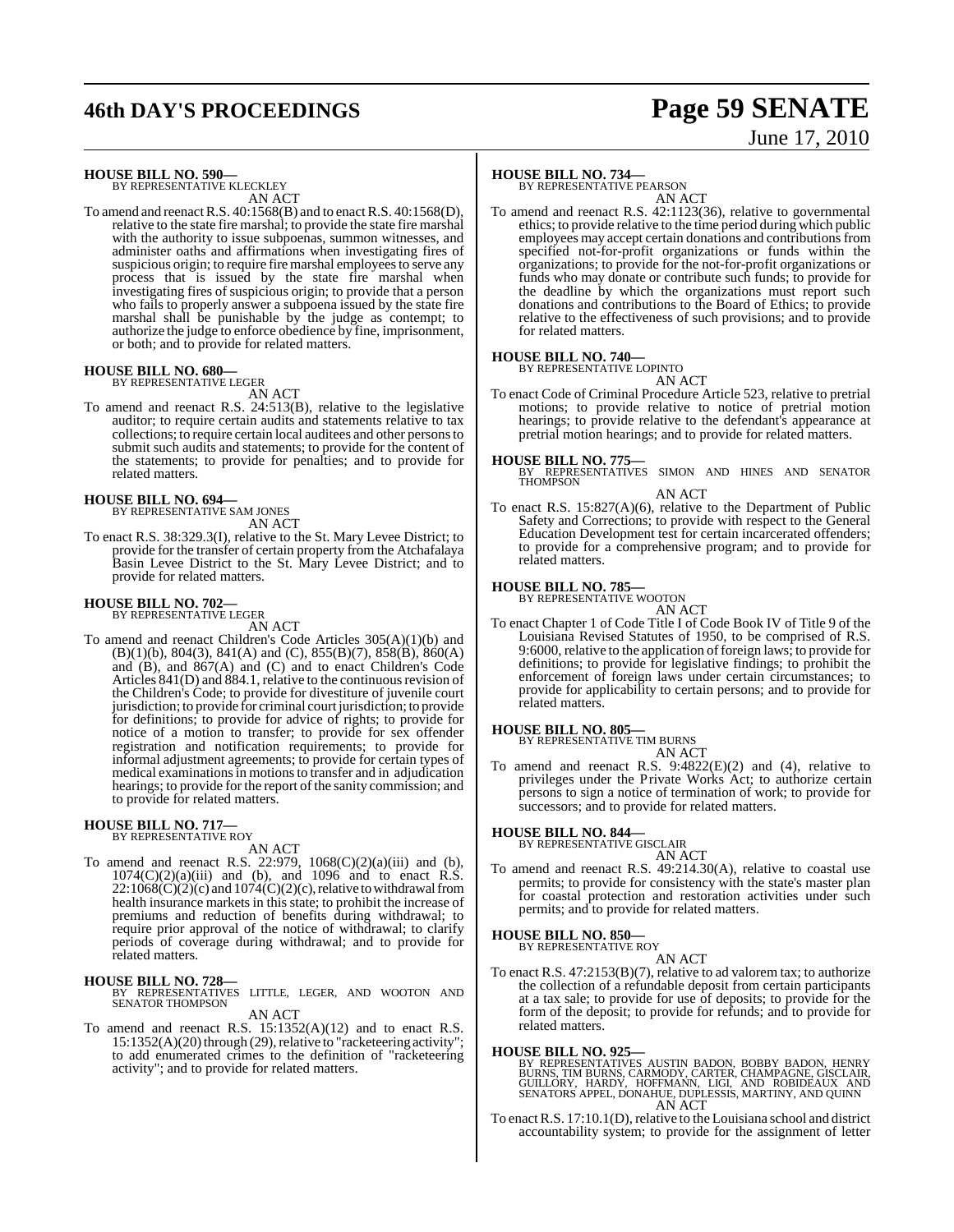# **Page 60 SENATE 46th DAY'S PROCEEDINGS**

## June 17, 2010

grades to schools and school districts that are reflective of their performance; and to provide for related matters.

# **HOUSE BILL NO. 927—** BY REPRESENTATIVE GALLOT

AN ACT

To enact R.S.  $44:9(A)(5)$ , relative to the expungement of certain criminal records; to authorize the expungement of certain misdemeanor conviction records under certain circumstances; to provide relative to the motion for expungement; and to provide for related matters.

#### **HOUSE BILL NO. 942—**

BY REPRESENTATIVES CARTER, HENRY BURNS, CARMODY, FOIL,<br>GUILLORY, HARDY, HENRY, LABRUZZO, LANDRY, LIGI, MONICA,<br>PEARSON, RICHARD, RICHMOND, SMILEY, JANE SMITH, AND THIRAUT

AN ACT

To amend and reenact R.S.  $17:54(B)(1)(a)$  and  $(b)(iii)$  and  $(iv)$  and (C) and 81(P), to enact R.S. 17:81(T) and (U), and to repeal R.S.  $17:54(B)(1)(b)(v)$ , relative to the powers, duties, functions, and responsibilities of city, parish, and other local public school boards; to provide relative to prohibitions on the involvement of members of local school boards in personnel matters; to provide for the responsibilities of local school superintendents and school boards for personnel matters; to provide for the vote required for hiring and removal of a local school superintendent; and to provide for related matters.

**HOUSE BILL NO. 951—** BY REPRESENTATIVESBILLIOT, GISCLAIR, HENRY, LABRUZZO, AND LIGI AND SENATORS APPEL, MARTINY, AND MORRELL AN ACT

To amend and reenact Part VII of Chapter 14 of Title 33 of the Louisiana Revised Statutes of 1950, to be comprised of R.S. 33:4890 and 4891 and R.S. 44:4.1(B)(18), relative to privileged communications made to code enforcement officers; to provide for the exercise of police powers by a parish; to provide a privilege for communications made to certain code enforcement officers; to exempt certain communications from the privilege; to provide restrictions on such privilege; to provide definitions; to provide a public records exception for such privileged communications; and to provide for related matters.

# **HOUSE BILL NO. 960—** BY REPRESENTATIVE BURFORD

AN ACT

To amend and reenact R.S. 37:2504(F), relative to fees and costs which may be imposed by the Board of Examiners for Nursing Facility Administrators; to provide for the process by which the board may establish fees and costs; and to provide for related matters.

#### **HOUSE BILL NO. 976—**

BY REPRESENTATIVES WILLMOTT AND LIGI AND SENATOR MARTINY

AN ACT

To amend and reenact R.S. 33:2740.17(A) and (C), relative to the New OrleansInternational Airport Sales Tax District; to provide definitions for the district; and to provide for related matters.

#### **HOUSE BILL NO. 986—**

BY REPRESENTATIVE ABRAMSON

AN ACT

To amend and reenact R.S. 46:1844(W)(1), relative to rights of victims; to provide relative to rights of minor victims and victims of sex offenses; to provide for protection of identities; to provide for penalties for violating the rights of minor victims and victims of sex offenses; and to provide for related matters.

### **HOUSE BILL NO. 989—**

BY REPRESENTATIVE STIAES

AN ACT

To amend and reenact R.S. 37:1104(A), (B)(1) and (2)(a) and (C), 1110(A)(introductory paragraph), (2), (4), (5), and (7) and (E), 1116(A)(introductory paragraph) and (2), (B)(introductory paragraph) and (1), and 1118 and to repealR.S. 37:1103(12) and

1120, relative to licensed marriage and family therapists; to provide for an additional member to the Licensed Professional Counselors Board of Examiners; to provide for denial, revocation, or suspension of a licensee; to provide for changes to licensure application for marriage and family therapists; to provide for changes for reciprocity licensure; and to provide for related matters.

**HOUSE BILL NO. 990—** BY REPRESENTATIVE THIERRY AND SENATOR GUILLORY AN ACT

To amend and reenact R.S. 15:1199.1, 1199.2(A)(introductory paragraph), 1199.3(2), 1199.4(A) and (M), 1199.7(A), 1199.9,  $1199.10(B)(1)$ ,  $1199.11$ ,  $1199.12$ , and  $1199.14(B)$ , to enact R.S.  $15:1199.2(A)(5), (6), (7), (8), (9), (G), (H), (I), (J), (K),$  and (L), 1199.3(9), and 1199.4(N), and to repeal R.S. 15:1199.2(F), relative to inmate rehabilitation; to provide for reentry programs and initiatives; to provide for definitions; to provide for additional duties of the reentry advisory council; to provide with respect to eligibility standards; to provide for certification and licensing of skilled craftsmen; to provide for the percentage of inmate wages which can be taken to pay for some of the expenses of the program; to provide for the duration of the program; to provide for applicability; and to provide for related matters.

## **HOUSE BILL NO. 995—**

BY REPRESENTATIVE HOWARD AN ACT

To enact R.S. 26:598, relative to local option elections in a municipality; to authorize the governing authority of a municipality to hold an election for a proposal to allow a restaurant to sell alcohol; to provide for definitions; to provide for the election; and to provide for related matters.

# **HOUSE BILL NO. 1008—** BY REPRESENTATIVE HARRISON

AN ACT

To enact R.S. 9:2800.17, relative to property and casualty insurance claims payment; to provide for damages for the diminution in the value of a motor vehicle after an accident; and to provide for related matters.

#### **HOUSE BILL NO. 1023—** BY REPRESENTATIVE FOIL

AN ACT

To enact R.S. 48:461.1(10), (11), and (12), and 461.6(C), relative to outdoor advertising; to provide for definitions; to provide relative to reset of conforming out-of-standard signs subject to expropriation by the department; and to provide for related matters.

#### **HOUSE BILL NO. 1032—**

BY REPRESENTATIVE BARROW AND SENATOR BROOME AN ACT

To amend and reenact R.S. 33:2740.67(C)(1), (2), and (3), relative to the Greenwell Springs-Airline Economic Development District; to change the membership of the board of commissioners of the district; to provide relative to terms of board members; and to provide for related matters.

#### **HOUSE BILL NO. 1047—**

BY REPRESENTATIVE ST. GERMAIN AN ACT

To enact R.S. 22:1574, relative to insurance; to create the Bail Bond Apprentice Program; to provide for oversight; to provide for apprenticeship; to provide for maintenance of records; to provide for qualifications and requirements; to provide for notification; and to provide for related matters.

#### **HOUSE BILL NO. 1125—**

BY REPRESENTATIVES WILLIAMS AND LEGER AN ACT

To enact R.S. 32:202 and R.S. 47:463.141, relative to special prestige license plates; to provide for the creation and issuance of the "Share the Road" license plate; to provide for fees and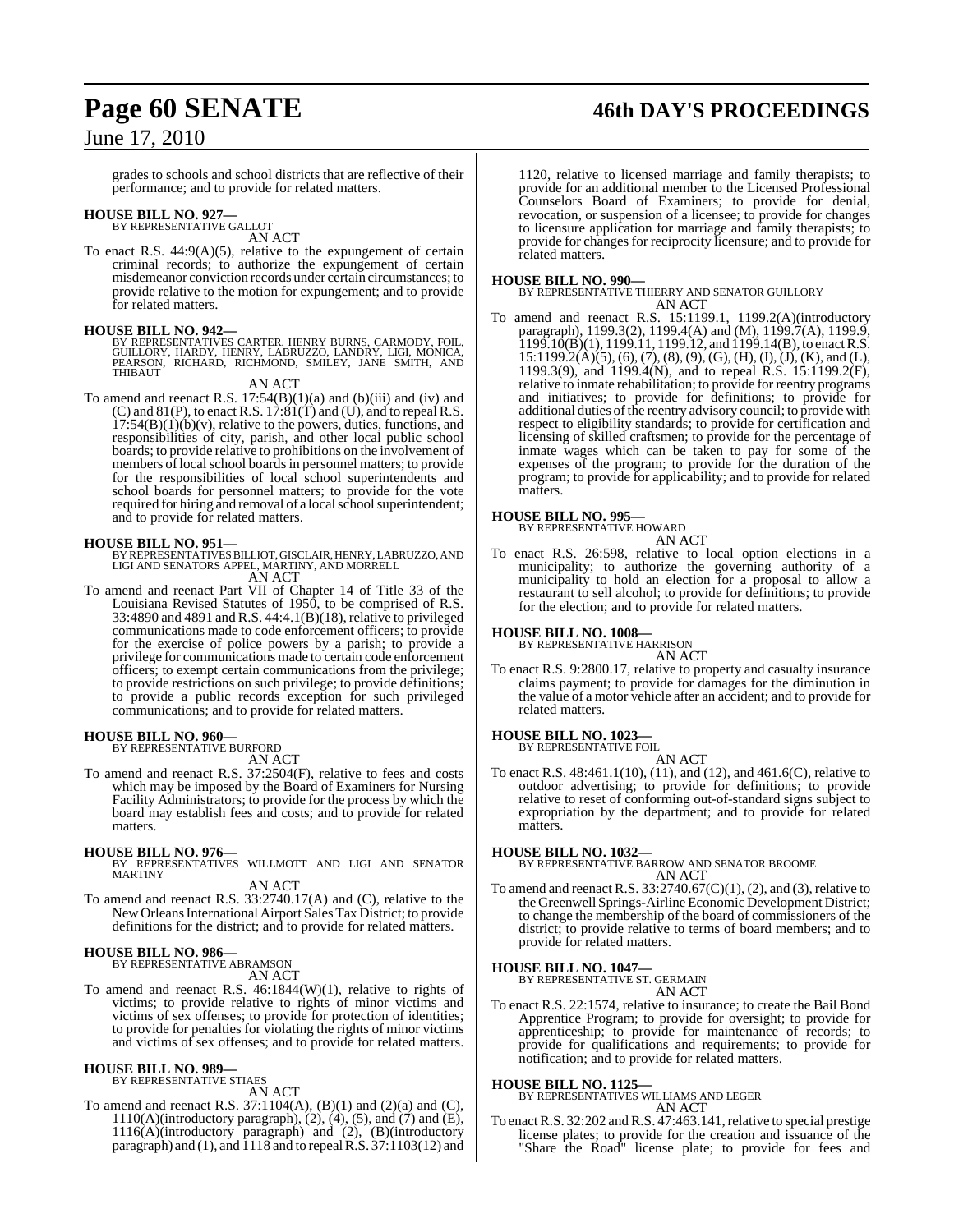# **46th DAY'S PROCEEDINGS Page 61 SENATE**

# June 17, 2010

distribution of fees; to provide for the promulgation of rules and regulations; to create the Louisiana Bicycle and Pedestrian Safety Fund; and to provide for related matters.

#### **HOUSE BILL NO. 1137—**

BY REPRESENTATIVES WILLIAMS, AUSTIN BADON, BARROW,<br>BURRELL, CARMODY, DIXON, GISCLAIR, GUINN, HINES, ROSALIND<br>JONES, LAFONTA, NORTON, RICHMOND, SIMON, ST. GERMAIN,<br>STIAES, AND WADDELL AND SENATORS ALARIO, CHABERT, CHEEK,<br>CL SMITH, AND THOMPSON

AN ACT

To amend and reenact R.S. 17:270(A), R.S. 32:1(48) and (65), 76.1(B), 106, 197(A), 283, 296(A), and 300.2, and R.S. 48:21(B), 163.1(A), (B), (D), (E)(introductory paragraph), (F), (G), and (H), to enact R.S.  $32:1(95)$  through (100),  $197(D)$  and (E), and 203, and R.S. 48:1(24), and to repeal R.S. 32:197(C) and R.S. 48:163.1(C), relative to bicycles; to revise provisions relative to bicyclists and traffic; to provide for definitions; to provide for construction of bicycle facilities; and to provide for related matters.

#### **HOUSE BILL NO. 1138—** BY REPRESENTATIVE PONTI

AN ACT

To amend and reenact R.S. 23:1203.1(B)(introductory paragraph) and (1) and (J), relative to workers' compensation; to provide relative to the medical treatment schedule; to provide relative to a date by which rules will be promulgated; to provide for implementation and application of such rules; to provide for an effective date; and to provide for related matters.

**HOUSE BILL NO. 1156**—<br>BY REPRESENTATIVES HENRY BURNS, ABRAMSON, ANDERS,<br>ARMES, ARNOLD, BOBBY BADON, BALDONE, BILLIOT, BURFORD,<br>TIM BURNS, CARMODY, CHANDLER, CHANEY, CROMER, DOERGE,<br>DOVE, DOWNS, EDWARDS, ELLINGTON, FANNIN,

#### AN ACT

To enact Subpart H of Part III of Chapter 1 of Code Title V of Code Book I of Title 9 of the Louisiana Revised Statutes of 1950, to be comprised of R.S. 9:359 through 359.13, relative to child custody; to provide for the Military Parent and Child Custody Protection Act; to provide for definitions; to provide for temporary modifications of custody orders; to provide for evidence; to provide duties to disclose certain information; to provide for the appointment of counsel; to provide for attorney fees; and to provide for related matters.

#### **HOUSE BILL NO. 1161—**

BY REPRESENTATIVE ROSALIND JONES AN ACT

To amend and reenact R.S. 24:202(A)(20) and to enact R.S. 24:202(A)(21) and (22), relative to the membership of the council of the Louisiana State Law Institute; to provide that certain persons shall serve as ex officio members of the council; and to provide for related matters.

**HOUSE BILL NO. 1189—** BY REPRESENTATIVE WADDELL AND SENATOR WALSWORTH AN ACT

To amend and reenact R.S. 32:781(7) and (13)(a)(i), 783(F)(3) and (6) and (G), 784(A)(4), 791(A)(1), (B)(1) and (4)(a), (G)(1), and (J), 792(A)(introductory paragraph) and (B)(introductory paragraph), and 802(D), (F), and (G) and to enact R.S.  $32:781(17)$  and  $(18)$ ,  $784(A)(5)$ ,  $(D)$  and  $(E)$ , and  $794$ , relative to the Louisiana Used Motor Vehicle Commission; to define "used motor vehicle dealer"; to define "public or retail motor vehicle auction"; to define "wholesale motor vehicle auction"; to provide for the sale of a used motor vehicle "as is"; to provide for the commission's power to hold hearings; to establish a license for rental motor vehicle dealers; to authorize offpremises permits; to provide for the Louisiana Used Motor Vehicle Commission Fund; to provide for application

procedures; to provide for expiration of licenses; to provide for a bond requirement; to provide for education requirements; to repeal expired provisions; to provide for denial of a license; to authorize revocation or suspension of a license, issuance of a civil fine or penalty, or injunction for certain acts; to provide for wholesale motor vehicle auction violations; to provide for suspension, revocation, or refusal of a license or permit for committing an unlawful action during awholesalemotor vehicle auction; to authorize an injunction or civil fines and penalties for committing an unlawful action during awholesalemotor vehicle auction; and to provide for related matters.

#### **HOUSE BILL NO. 1225—**

BY REPRESENTATIVE DIXON

AN ACT

To enact R.S. 17:7(29), to provide relative to approval by the State Board of Elementary and Secondary Education of certain alternative schools and alternative education programs; to provide for a report to the House Committee on Education and the Senate Committee on Education by not later than September 15, 2010, relative to specific standards and criteria used by the board to approve schools; to provide guidelines for such report; to provide an effective date; and to provide for related matters.

**HOUSE BILL NO. 1236—**<br>BY REPRESENTATIVES LEGER, AUSTIN BADON, BARRAS, BILLIOT,<br>HENRY BURNS, TIM BURNS, CARTER, CHAMPAGNE, DOERGE,<br>DOWNS, GISCLAIR, GUILLORY, HILL, HOFFMANN, HOWARD,<br>LABRUZZO, LIGI, LITTLE, MILLS, POPE, PUG AN ACT

To enact R.S. 32:667(J), relative to driver's licenses; to provide for driver's license suspension for removal of ignition interlock device; and to provide for related matters.

#### **HOUSE BILL NO. 1237—**

BY REPRESENTATIVE ST. GERMAIN AN ACT

To amend and reenact Code of Criminal Procedure Articles 580 and 709, relative to criminal procedure; to provide relative to time limitations for commencement of a criminal trial; to provide for the suspension of time limitations; to provide for continuances; and to provide for related matters.

HOUSE BILL NO. 1247—<br>BY REPRESENTATIVES HOFFMANN, ARMES, BOBBY BADON, BALDONE, BARRAS, BARROW, BILLIOT, BURFORD, HENRY BURNS, TIM BURNS, CARMODY, CHAMPAGNE, CRADIER, CHANDY,<br>CONNICK, CORTEZ, CROMER, DANAHAY, DOVE, DOVEN, D

#### AN ACT

To enactR.S. 22:1016, relative to health insurance issuers; to provide for legislative intent; to provide for definitions; to provide for a prohibition on insurance coverage of elective abortions; and to provide for related matters.

#### **HOUSE BILL NO. 1292— (Substitute for HouseBill No. 718 by Representative Hines)**

BY REPRESENTATIVES HINÈS, ABRAMSON, ARNOLD, AUSTIN<br>BADON, BALDONE, BILLIOT, TIM BURNS, CARMODY, CONNICK,<br>GISCLAIR, HARDY, HAZEL, HENRY, HOWARD, LABRUZZO, LEGER,<br>LIGI, LORUSSO, NORTON, POPE, PUGH, RICHARD, SCHRODER,<br>SMILEY,

To enact R.S. 38:2227, relative to bidders on public projects; to prohibit certain contractors from bidding on public projects; to provide for disqualifying crimes; to provide for proof of false attestations; and to provide for related matters.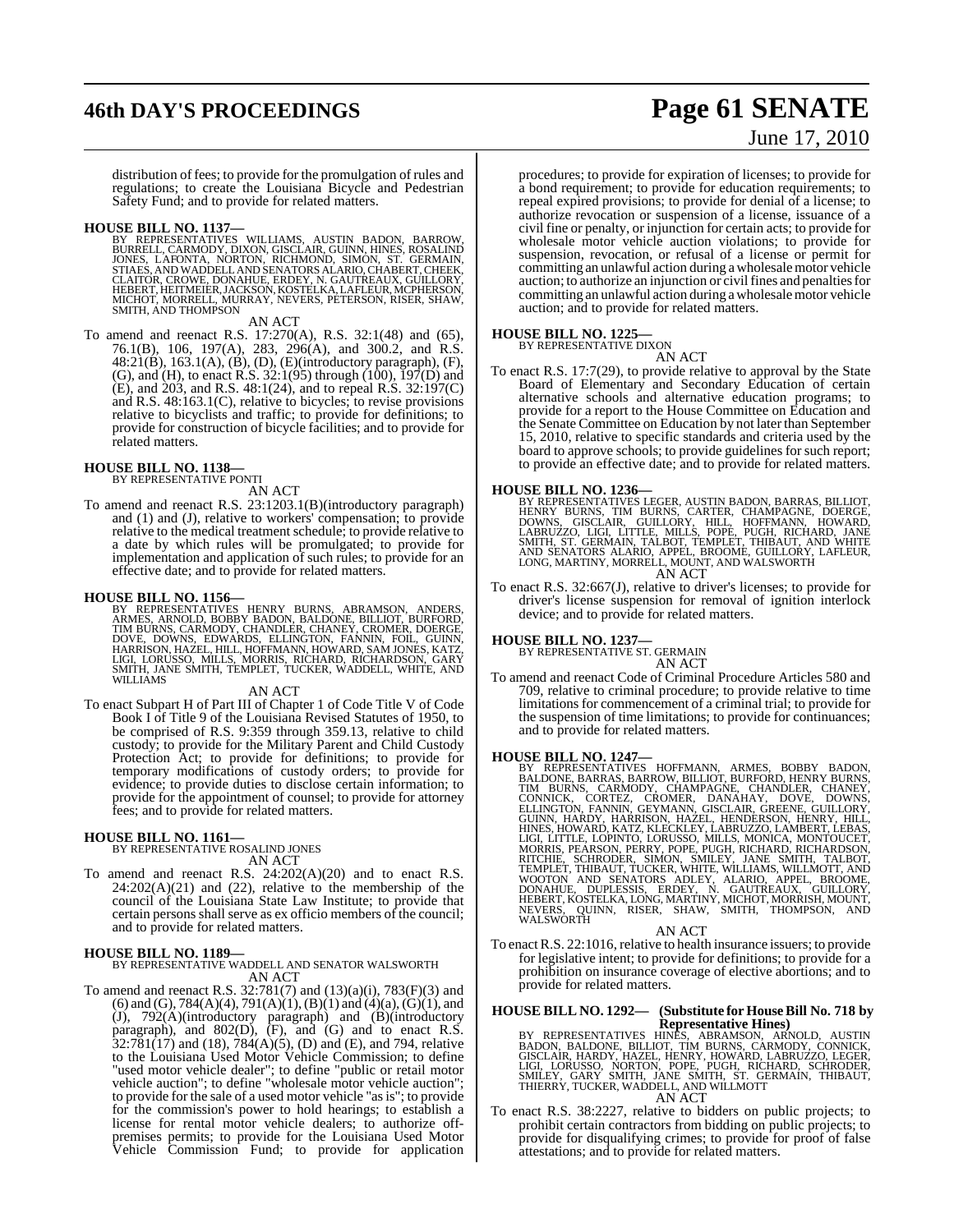# **Page 62 SENATE 46th DAY'S PROCEEDINGS**

June 17, 2010

#### **HOUSE BILL NO. 1297—**

BY REPRESENTATIVE WHITE AN ACT

To amend and reenact R.S.  $33:2536(B)(1)(b)$  and to enact R.S.  $33:2476(B)(1)(c)$  and  $2536(B)(1)(c)$ , relative to the municipal fire and police civil service; to provide relative to the qualifications of certain members appointed to municipal fire and police civil service boards; to provide that members appointed from fire and police departments shall not be required to be residents or qualified voters of the area in which they are appointed to serve or the parish in which the area is located, subject to approval of the local governing authority; and to provide for related matters.

#### **HOUSE BILL NO. 1322—**

BY REPRESENTATIVES BARROW, BOBBY BADON, BILLIOT, HENRY BURNS, GISCLAIR, LAMBERT, AND WILLIAMS AND SENATOR BROOME

#### AN ACT

To amend and reenact R.S. 30:2418(H)(3) and to enact R.S.  $30:2415$ (H), relative to recycling; to require certain state agencies to adopt solid waste reduction and recycling programs; to provide for uses of the Waste Tire Management Fund; and to provide for related matters.

**HOUSE BILL NO. 1334—** BY REPRESENTATIVE LAMBERT

AN ACT

To amend and reenact the heading of Subpart L of Part VII of Chapter 1 of Title 56 of the Louisiana Revised Statutes of 1950 and R.S. 56:638.1 through 638.5, to enact R.S. 56:6(32) and to repeal R.S. 56:57.2, as enacted by Act No. 283 of the 1987 Regular Session of the Legislature and as enacted by Act No. 891 of the 1987 Regular Session of the Legislature and R.S. 56:57.4, relative to fishery management, conservation, and sustainability; to provide that the Wildlife and Fisheries Commission is responsible for management of all fisheries in the state; to repeal the prohibition on state enforcement of federal laws relative to turtle excluder devices; to repeal the prohibition on state enforcement of federal laws relative to fish excluder devices; to provide for rulemaking authority; and to provide for related matters.

# **HOUSE BILL NO. 1409—** BY REPRESENTATIVE GIROD JACKSON

AN ACT To amend and reenact R.S. 33:4762(D), relative to notices for demolition or removal of buildings; to provide that in certain instances a notice of demolition or removal of a building is de facto proof that a building is more than fifty percent damaged; and to provide for related matters.

**HOUSE BILL NO. 1410—**<br>BY REPRESENTATIVES MICHAEL JACKSON, ARNOLD, BARROW, BROSSETT, HENRY BURNS, BURRELL, CARMODY, CARTER, DIXON, DOWNS, EDWARDS, FOIL, HARDY, HARRISON, HINES, ROSALIND JONES, LEGER, MONTOUCET, NORTON, PUG

#### AN ACT

To amend and reenact R.S. 48:394(A)(1) and (C) and to enact R.S. 48:394(D) and Chapter 35 of Title 48 of the Louisiana Revised Statutes of 1950, to be comprised ofR.S. 48:2170 through 2189, relative to the development of transportation infrastructure; to provide relative to the "The Louisiana Intrastate Rail Compact"; to authorize the creation of compacts to develop a system of railways, transitways, and other transportation facilities; to provide for the powers and duties of such compacts; to authorize compacts to issue bonds and raise revenues subject to voter approval; to prohibit the development of transportation infrastructure by prohibiting closure of private railroad crossings; and to provide for related matters.

#### **HOUSE BILL NO. 1436—**

BY REPRESENTATIVES NORTON, ARNOLD, AUSTIN BADON,<br>BARROW, TIM BURNS, DIXON, ELLINGTON, GISCLAIR, HARDY,<br>LABRUZZO,LEBAS,MILLS,RICHARD,RICHMOND,STIAES,THIERRY,<br>AND WILLIAMS AND SENATORS DORSEY AND GUILLORY AN ACT

To amend and reenact R.S.  $15:542.1(A)(1)(b)$ , relative to sex offenders; to provide relative to sex offender notification requirements; and to provide for related matters.

#### **HOUSE BILL NO. 1476— (Substitute for House Bill No. 1258 by Representative Harrison)** BY REPRESENTATIVE HARRISON

AN ACT

To enact R.S. 30:2154(B)(9) and to repeal R.S. 30:2157 and 2157.1, relative to providing for permits, licenses, registrations, variances, or compliant schedules issued by the Department of Environmental Quality; to provide for emergency response standards; to provide for certification of certain abilities of local fire departments; to provide for the emergency response standards of certain solid waste facilities; and to provide for related matters.

## **HOUSE BILL NO. 1477— (Substitute for House Bill No. 1015 by Representative Baldone)** BY REPRESENTATIVE BALDONE

AN ACT

To amend and reenact R.S. 15:1110, relative to juvenile detention; to provide relative to juvenile detention facilities and procedures; to provide for the development of licensing standards; to provide for the creation of the Task Force on Juvenile Detention Standards and Licensing; to require the licensing of juvenile detention facilities; and to provide for related matters.

**HOUSE BILL NO. 276—** BY REPRESENTATIVES LEGER, HINES, AND BROSSETT A JOINT RESOLUTION

Proposing to amend Article I, Section 4(H)(1) of the Constitution of Louisiana, to provide relative to the sale of certain expropriated property; to provide an exception for the sale of property expropriated for the removal of a threat to public health or safety; to provide for submission of the proposed amendment to the electors; and to provide for related matters.

and asked that the President of the Senate affix his signature to the same.

> Respectfully submitted, ALFRED W. SPEER Clerk of the House of Representatives

The House Bills and Joint Resolutions contained herein were signed by the President of the Senate.

#### **Privilege Report of the Committee on Senate and Governmental Affairs**

#### **ENROLLMENTS**

Senator Kostelka, Chairman on behalf of the Committee on Senate and Governmental Affairs, submitted the following report:

#### June 17, 2010

To the President and Members of the Senate:

I am directed by your Committee on Senate and Governmental Affairs to submit the following report:

The following Senate Concurrent Resolutions have been properly enrolled: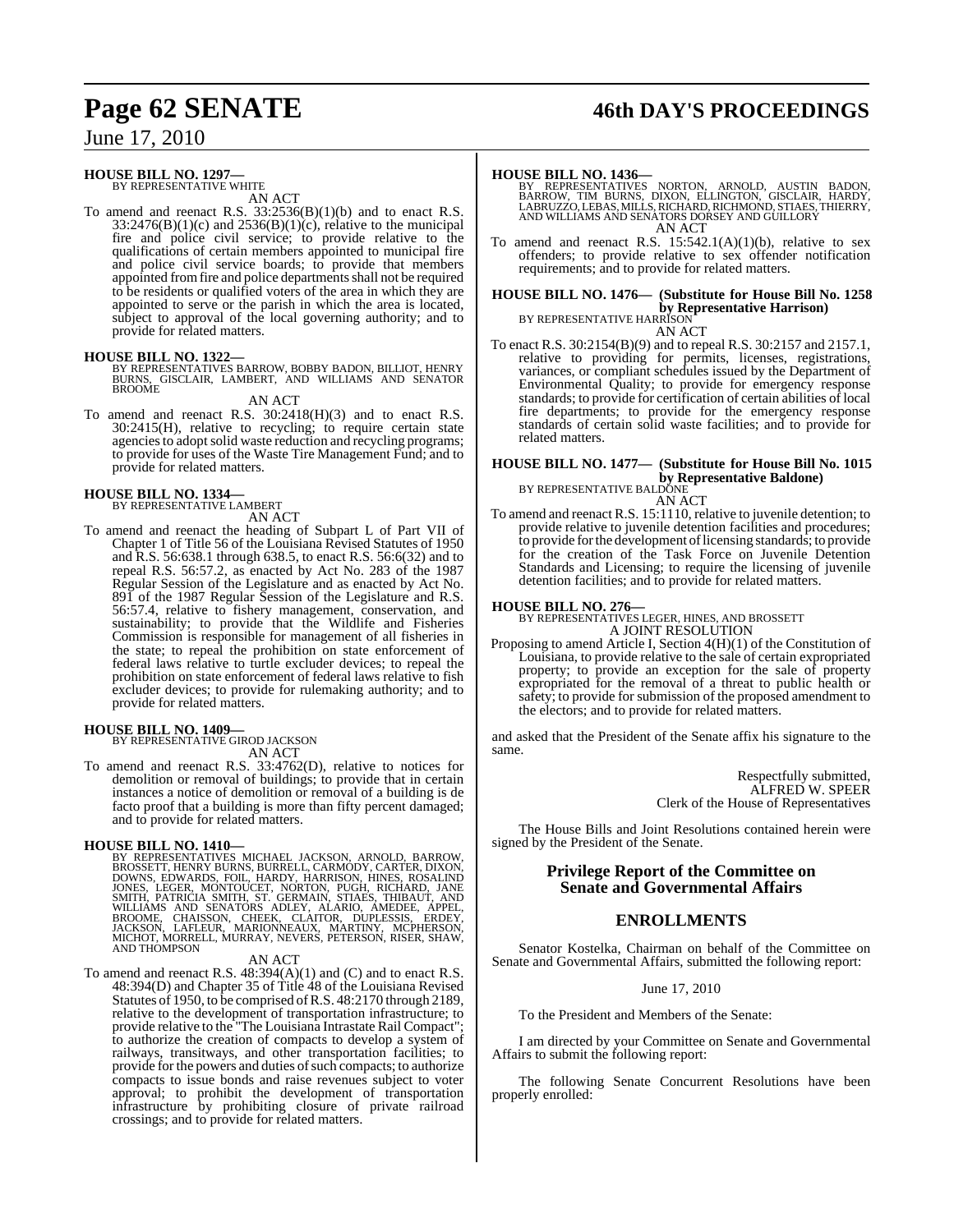# **46th DAY'S PROCEEDINGS Page 63 SENATE**

# June 17, 2010

#### **SENATE CONCURRENT RESOLUTION NO. 38—**

BY SENATOR LONG AND REPRESENTATIVES LABRUZZO AND **SCHRODER** A CONCURRENT RESOLUTION

To memorialize the Congress of the United States to adopt and submit to the states for ratification the Parental Rights Amendment to the Constitution of the United States.

# **SENATE CONCURRENT RESOLUTION NO. 120—** BY SENATOR LAFLEUR AND REPRESENTATIVE PERRY

A CONCURRENT RESOLUTION

To commend the efforts of the organizers of the Louisiana Hugh O'Brian Youth Leadership seminars and to recognize June 17, 2010, as Hugh O'Brian Youth Leadership Day in the state of Louisiana.

> Respectfully submitted, ROBERT W. "BOB" KOSTELKA Chairman

The foregoing Senate Concurrent Resolutions were signed by the President of the Senate.

#### **Privilege Report of the Committee on Senate and Governmental Affairs**

## **ENROLLMENTS**

Senator Kostelka, Chairman on behalf of the Committee on Senate and Governmental Affairs, submitted the following report:

June 17, 2010

To the President and Members of the Senate:

I am directed by your Committee on Senate and Governmental Affairs to submit the following report:

The following Senate Bills have been properly enrolled:

# **SENATE BILL NO. 21—** BY SENATOR MURRAY AND REPRESENTATIVE STIAES

A JOINT RESOLUTION

Proposing to amend Article VII, Sections 18(G)(5) and 20(A)(10) of the Constitution of Louisiana, relative to ad valorem property tax exemptions and assessments; to authorize an extension ofthe homestead exemption or a special assessment level on property damaged or destroyed in certain disasters or emergencies and provide for claiming the extension; and to specify an election for submission of the proposition to electors and provide a ballot proposition.

# **SENATE BILL NO. 748—** BY SENATOR THOMPSON

AN ACT

To enact R.S. 56:410.11, relative to the use of certain fishing gear; to regulate the use of certain fishing gear on Lake Saint Joseph; to provide for the use of yo-yos and trigger devices; to provide conditions, requirements, and penalties; and to provide for related matters.

#### **SENATE BILL NO. 31—** BY SENATOR MORRELL

#### AN ACT

To enact Part IV of Chapter 29 of Title 33 of the Louisiana Revised Statutes of 1950, to be comprised of R.S. 33:9098.1, relative to crime prevention and security districts; to provide that an election for the renewal of a parcel fee imposed within any crime prevention and security district or improvement district may be held during a primary or general election; and to provide for related matters.

#### **SENATE BILL NO. 49—**

BY SENATOR LONG

AN ACT To amend and reenact R.S. 38:2324(B) and 2330.2(B) and R.S. 44:23.1(A), relative to the Sabine River Authority; to establish the Sabine River Authority as a nonbudget unit of the state; to provide with regard to certain records of the Sabine River Authority; and to provide for related matters.

**SENATE BILL NO. 130—** BY SENATOR MORRELL

AN ACT

To enact R.S. 46:236.1.5(D) and Chapter 13-B of Title 51 of the Louisiana Revised Statutes of 1950, to be comprised of R.S. 51:1441 through 1448, relative to child support; to provide relative to the collection of child support through private party child support collection agencies; to provide for definitions; to provide for the regulation of services of private party child support collection agencies; to provide relative to prohibited practices and penalties; and to provide for related matters.

#### **SENATE BILL NO. 174—** BY SENATORS SMITH AND SHAW

AN ACT

To enact R.S. 40:1379.3(D)(1)(i), relative to statewide permits for concealed handguns; to reduce training requirements on combat veterans; and to provide for related matters.

#### **SENATE BILL NO. 184—**

BY SENATOR N. GAUTREAUX AN ACT

To enact R.S. 30:136(D), relative to the State Mineral and Energy Board; to provide relative to the disposition of certain funds payable to the state as the lessor of certain mineral leases; to provide for reimbursement of certain monies to the Mineral and Energy Operation Fund; to provide terms and conditions; and to provide for related matters.

# **SENATE BILL NO. 406—**<br>BY SENATOR MCPHERSON

AN ACT To amend and reenactR.S. 15:587.1(B) and R.S. 44:9(F), (G) and (I), and to enact R.S.  $15:587(A)(1)(f)$ , relative to criminal records; to amend provisions regarding criminal background checks; to provide entities with access to criminal history information; to provide for the type of information available to those entities; to provide for confidentiality; and to provide for related matters.

#### **SENATE BILL NO. 543—**

BY SENATOR MORRISH

AN ACT To enact R.S. 22:1052 and Part VII of Chapter 11 of Title 22 of the Louisiana Revised Statutes of 1950, to be comprised of R.S. 22:2183 and 2184, and R.S. 36:686(F), relative to health insurance; to provide with respect to limited benefit health insurance policies or contracts; to provide for legislative intent; to create the Louisiana Mandated Health Benefits Commission; to provide for composition of the commission; to provide for review of proposed mandated benefits by the commission; to provide for the scope and timing of such reviews; to provide for optional review by the commission of legislation that includes a mandated benefit proposal; and to provide for related matters.

**SENATE BILL NO. 595—** BY SENATOR QUINN AND REPRESENTATIVE LEGER AN ACT

To enact R.S. 22:1338, relative to property insurance; to prohibit certain actions involving insurance policies due to the presence of certain Chinese drywall; to provide penalties for violations; and to provide for related matters.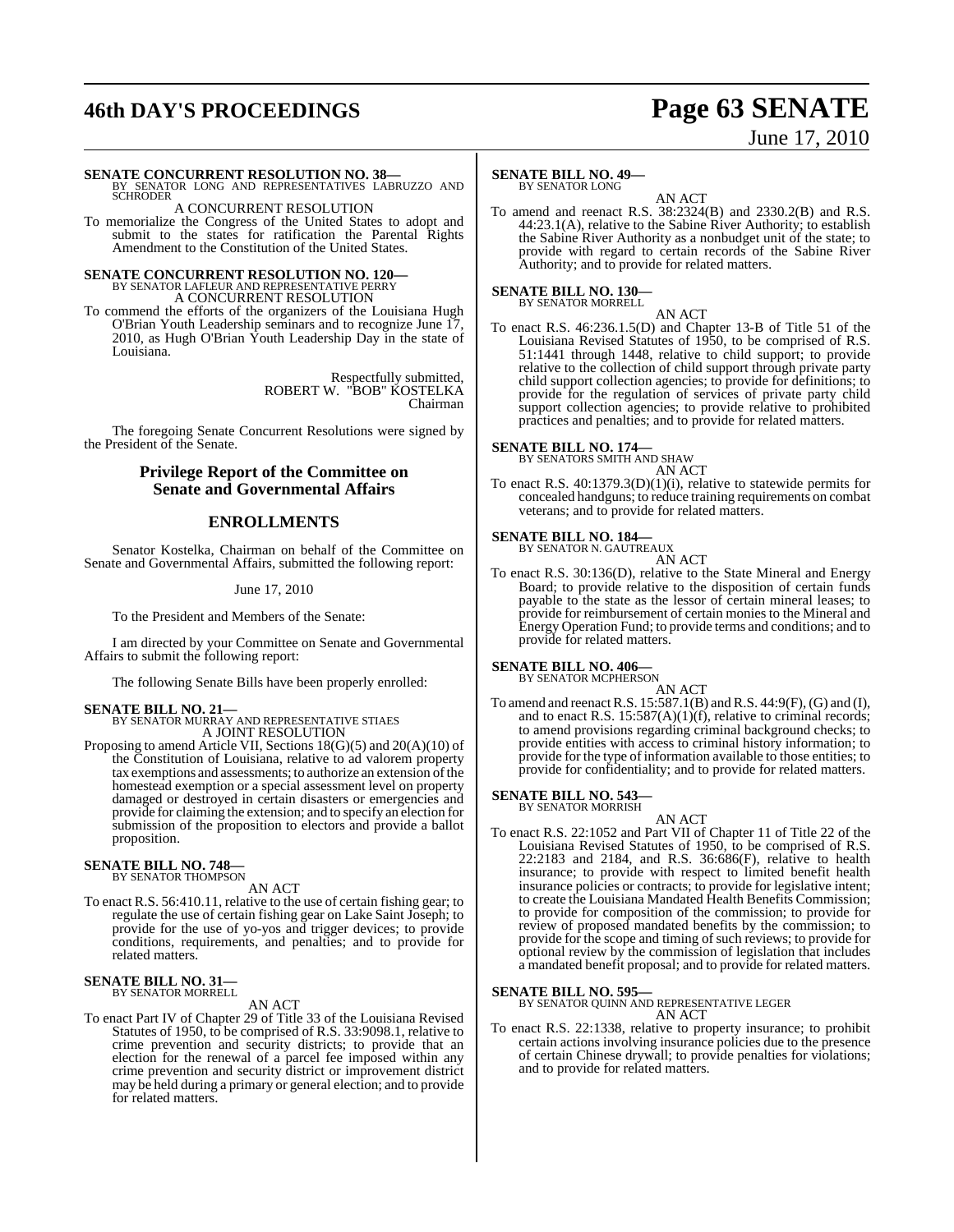#### **SENATE BILL NO. 703—** BY SENATOR PETERSON

AN ACT

To enact R.S. 33:9091.16, a bill relative to Orleans Parish; to create the Broadmoor Neighborhood Improvement District; to provide for district boundaries, purpose, governance, and funding, including the levy of a parcel fee; to provide relative to the powers and duties of the district and its governing board; and to provide for related matters.

# **SENATE BILL NO. 705—** BY SENATOR DONAHUE

AN ACT

To amend and reenact R.S. 22:1000(A)(1) and (B), relative to health and accident insurance; to provide for group policies issued to trusts for multiple associations; to provide for coverage involving such associations and their members and employees; to provide for definition of "participating association"; and to provide for related matters.

# **SENATE BILL NO. 48—** BY SENATORS HEBERT AND WALSWORTH

AN ACT

To enact R.S. 32:299.2 and to repeal R.S. 32:297.1, relative to offroad vehicles; to provide relative to mini-trucks; to provide for registration of mini-trucks; to authorize operation of mini-trucks on certain highways of this state under certain circumstances; and to provide for related matters.

#### **SENATE BILL NO. 132—** BY SENATOR MORRELL

AN ACT

To amend and reenact Civil Code Article 137, relative to visitation rights; to prohibit visitation rights of a family member in certain circumstances; to provide for an effective date; and to provide for related matters.

#### **SENATE BILL NO. 189—** BY SENATOR MURRAY

AN ACT

To amend and reenact R.S. 13:4405 and R.S. 35:199(A)(2)(b), relative to notarial instruments; to remove requirements that acts of sale or other acts evidencing a transfer of immovable property situated in the parish of Orleans be filed with the assessor; to provide for an effective date; and to provide for related matters.

# **SENATE BILL NO. 190—** BY SENATOR MURRAY

AN ACT

To amend and reenact R.S.  $33:9091.8(F)(1)$ , (2), and (4)(c), relative to Orleans Parish; to authorize the Lakewood Crime Prevention and Improvement District to levy its parcel fee on vacant lots subject to voter approval; to authorize the renewal of the parcel fee at any election; and to provide for related matters.

#### **SENATE BILL NO. 219—**

BY SENATOR APPEL AN ACT

To amend and reenact Code of Civil Procedure Article 863(B) and (D) and to enact Code of Civil Procedure Article 863(G), relative to pleadings in civil actions; to provide with respect to the requirements of signing pleadings; to provide with respect to sanctions; and to provide for related matters.

#### **SENATE BILL NO. 284** BY SENATOR MARTINY

#### AN ACT

To enact Code of Civil Procedure Article 2542, relative to foreign defamation judgments; to provide the grounds for the recognition of foreign defamation judgments; to provide for jurisdiction; to provide definitions; and to provide for related matters.

# **Page 64 SENATE 46th DAY'S PROCEEDINGS**

#### **SENATE BILL NO. 301—**

BY SENATOR WALSWORTH

AN ACT To amend and reenact R.S. 23:1553(B)(6) and (7) and (G), relative to the Incumbent Worker Training Program; to provide with respect to the Incumbent Worker Training Account; and to provide for related matters.

#### **SENATE BILL NO. 308—**

BY SENATOR MARIONNEAUX

AN ACT To amend and reenact R.S. 49:968(B)(13) and R.S. 56:5(C) and 6(28), to enact R.S. 49:953(H), and to repeal R.S. 49:967(D), relative to the Wildlife and Fisheries Commission; to provide legislative oversight of certain rules and regulations; to require the commission to adopt rules and regulations in accordance with the Administrative Procedure Act; to authorize time reductions for certain rule procedures; and to provide for related matters.

#### **SENATE BILL NO. 361—** BY SENATOR SMITH

AN ACT

To amend and reenact Civil Code Articles 538, 549, 553, 558, 567 through 569, 573 through 575, 577, 580, 581, 583, 584, 586 through 594, 601, 603, 604, 608, 613, 615, 616, 618 through 620, and 623 through 625, and to enact Civil Code Articles 568.1, 568.2, and 568.3, relative to usufruct; to provide for the continuous revision of the Civil Code; to provide for the general principles; to provide for the capacity to receive; to provide for voting shares of stock; to provide for improvements and alterations; to provide for contracts affecting liability; to provide for disposition of nonconsumables; to provide for obligations and rights; to provide for an effective date; and to provide for related matters.

#### **SENATE BILL NO. 377**

BY SENATOR MORRELL AN ACT

To amend and reenact Code of Evidence Article 804(B)(7), relative to hearsay exceptions; to provide for the burden of proof to introduce evidence; and to provide for related matters.

#### **SENATE BILL NO. 482—**

BY SENATOR LAFLEUR

AN ACT To amend and reenact R.S. 48:601(A), to enact R.S. 48:601(E) and (F), and to repeal R.S.  $48:601(D)(2)(c)$ , relative to St. Landry Parish; to provide forthe absorption of parish road districts upon creation of a new parishwide road district; to require the creation of certain drainage districts; and to provide for related matters.

#### **SENATE BILL NO. 802— (Substitute of Senate Bill No. 618 by Senator McPherson)**

BY SENATOR MCPHERSON AN ACT

To enact R.S. 9:2716, relative to contracts; to provide for automatic renewal of contracts; to provide for disclosure of procedures regarding cancellation of such contracts; to provide for exceptions upon failure to notify consumers; to provide for applicability and exceptions; and to provide for related matters.

# **SENATE BILL NO. 64—** BY SENATOR MURRAY

AN ACT

To enact R.S. 33:9080.4, relative to Orleans Parish; to create the Lakeview Street Maintenance District; to provide for the purpose, governance, and powers and duties of the district; to provide for the imposition of a parcel fee; and to provide for related matters.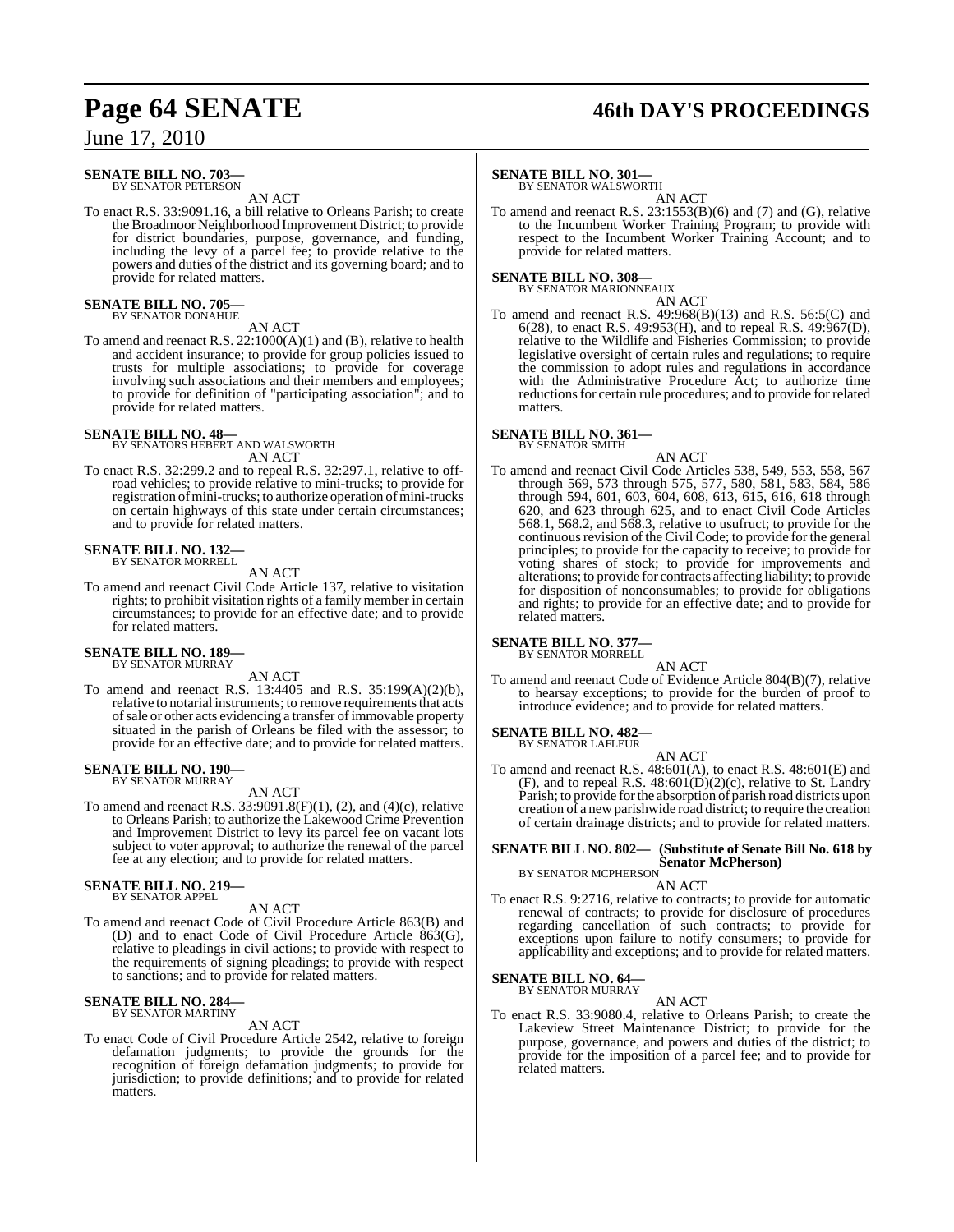# **46th DAY'S PROCEEDINGS Page 65 SENATE**

#### **SENATE BILL NO. 88—** BY SENATOR MORRELL

AN ACT

To amend and reenact R.S. 39:1242(C), relative to security for deposits; to exempt certain deposits insured or guaranteed by a governmental agency insuring bank deposits that is organized under federal law fromsecurity requirements; and to provide for related matters.

#### **SENATE BILL NO. 141—** BY SENATOR HEBERT

#### AN ACT

To amend and reenact R.S. 33:9037(A), 9038.35, and 9038.38(P), relative to tax increment finance; to authorize joint ventures or cooperative endeavors among public entities utilizing tax increment finance; and to provide for related matters.

#### **SENATE BILL NO. 207—** BY SENATOR MOUNT

AN ACT

To amend and reenact R.S.  $39:198(D)(2)$  and (8), relative to contracts for fiscal intermediary services in processing claims of health care providers; to provide for submission of justification for the issuance of a solicitation for proposal; to provide for the exercise of an option to renew; to provide for public hearings; and to provide for related matters.

#### **SENATE BILL NO. 256—** BY SENATOR CHAISSON

AN ACT

To enact Part IV of Chapter 4 of Code Title VII of Code Book III of Title 9 of the Louisiana Revised Statutes of 1950, to be comprised of R.S. 9:3131.1 through 3131.9, relative to the Louisiana Exchange Sale of Receivables Act; to provide for legislative intent; to provide for definitions; to provide for the scope; to provide for the true sale status of sales of receivables over exchanges located in Louisiana; to provide for the binding effectiveness of Louisiana law to the sales of receivables; to provide for buyer ownership rights; to provide for relationship with the Uniform Commercial Code; to prohibit the filing or maintaining of certain actions; and to provide for related matters.

**SENATE BILL NO. 486—**<br>BY SENATOR NEVERS AND REPRESENTATIVES ARMES, CARTER,<br>CHANDLER, CHANEY, DIXON, DOWNS, EDWARDS, HARDY,<br>HOFFMANN, RICHARDSON, RITCHIE, PATRICIA SMITH AND THIBAUT

#### AN ACT

To amend and reenact R.S. 17:3048.1(B)(2)(a)(ii), relative to the Taylor Opportunity Program for Students; to provide for the eligibility of certain students to receive a TOPS-Tech Award; to provide for alternative eligibility requirements; to provide relative to minimum scores on specified tests that are required of students to be eligible for a TOPS-Tech Award; to provide for effectiveness; to provide for an effective date; and to provide for related matters.

#### **SENATE BILL NO. 497—** BY SENATOR CLAITOR

AN ACT

To amend and reenact R.S. 40:49(A), relative to death and spontaneous fetal death certificates; to provide for preparation and filing of death and spontaneous fetal death certificates; and to provide for related matters.

SENATE BILL NO. 528—<br>
BY SENATOR BROOME AND REPRESENTATIVES BALDONE, BARRAS,<br>
BARROW, BURFORD, HENRY BURNS, BURRELL, CARMODY, CARTER,<br>
CHANEY, CONNICK, CORTEZ, CROMER, ELLINGTON, GEYMANN,<br>
GISCLAIR, GREENE, GUILLORY, HARDY

To amend and reenact R.S. 40:1299.35.2 and the introductory paragraph of 1299.35.6(B), (B)(1)(h), and the introductory

#### paragraph of (C)(1)(a), and to enact R.S. 40:1299.35.6(B)(1)(i), relative to abortions; to require an obstetric ultrasound to be performed prior to an abortion; to provide for exceptions; to

#### **SENATE BILL NO. 534—** BY SENATORS HEBERT AND MCPHERSON

AN ACT

provide for penalties; and to provide for related matters.

To amend and reenact R. S. 56:109(C) and to enact R.S. 56:1691, relative to possession of firearms; to allow the possession of firearms on certain state lands; to provide terms and conditions; and to provide for related matters.

#### **SENATE BILL NO. 591—** BY SENATOR MCPHERSON

AN ACT

To amend and reenact R.S. 37:970, relative to the licensure of nurses; to provide for the qualifications for licensure as a practical nurse; and to provide for related matters.

#### **SENATE BILL NO. 599—**

BY SENATOR B. GAUTREAUX

AN ACT To enact R.S.  $49:214.5.4(E)(4)$ , relative to the Coastal Protection and Restoration Fund; to provide relative to funding and resource allocation; to provide that no more than seven percent of certain federal revenues generated from Outer Continental Shelf energy activity may be used for administrative costs or fees; to provide certain exceptions; and to provide for related matters.

# **SENATE BILL NO. 620—** BY SENATOR WALSWORTH

AN ACT

To enact R.S. 8:66.1 and 66.2, relative to the Louisiana Cemetery Board; to provide for investigations by the board; to authorize the issuance of subpoenas; to require certain statements under oath to issue oaths and affirmations; to bring causes of action; to issue certain cease and desist orders; to provide for the assessment of civil fines; and to provide for related matters.

#### **SENATE BILL NO. 47—**

BY SENATOR CROWE AN ACT

To amend and reenact Code of Criminal Procedure Article 895.1(F), relative to fees paid as a condition of probation; to provide for the allocation and use of fees credited to the Sex Offender Registry Technology Fund; and to provide for related matters.

#### **SENATE BILL NO. 170—**

BY SENATOR N. GAUTREAUX

- AN ACT
- To amend and reenact R.S. 56:1703(B) and (C)(introductory paragraph) and to enact R.S. 56:1702, relative to state parks; to provide for the Palmetto Island State Park; to provide for certain agreements for the operation and maintenance of such state park; to provide for funding of certain office of state parks holdings; to provide terms, conditions, and requirements; and to provide for related matters.

# **SENATE BILL NO. 204—** BY SENATOR MCPHERSON

AN ACT To amend and reenact R.S. 40:1300.53, relative to criminal history checks of licensed ambulance personnel or nonlicensed persons; to remove provisions which allow an employer to waive certain provisions; and to provide for related matters.

#### **SENATE BILL NO. 247—** BY SENATOR ALARIO

To enact R.S. 33:9080.4, a bill relative to Jefferson Parish; to create the Esprit at Stonebridge Neighborhood Improvement District; to provide for district boundaries, purpose, governance, and funding, including the levy of a parcel fee; to provide relative to the powers and duties of the district and its governing board; and to provide for related matters.

AN ACT

# June 17, 2010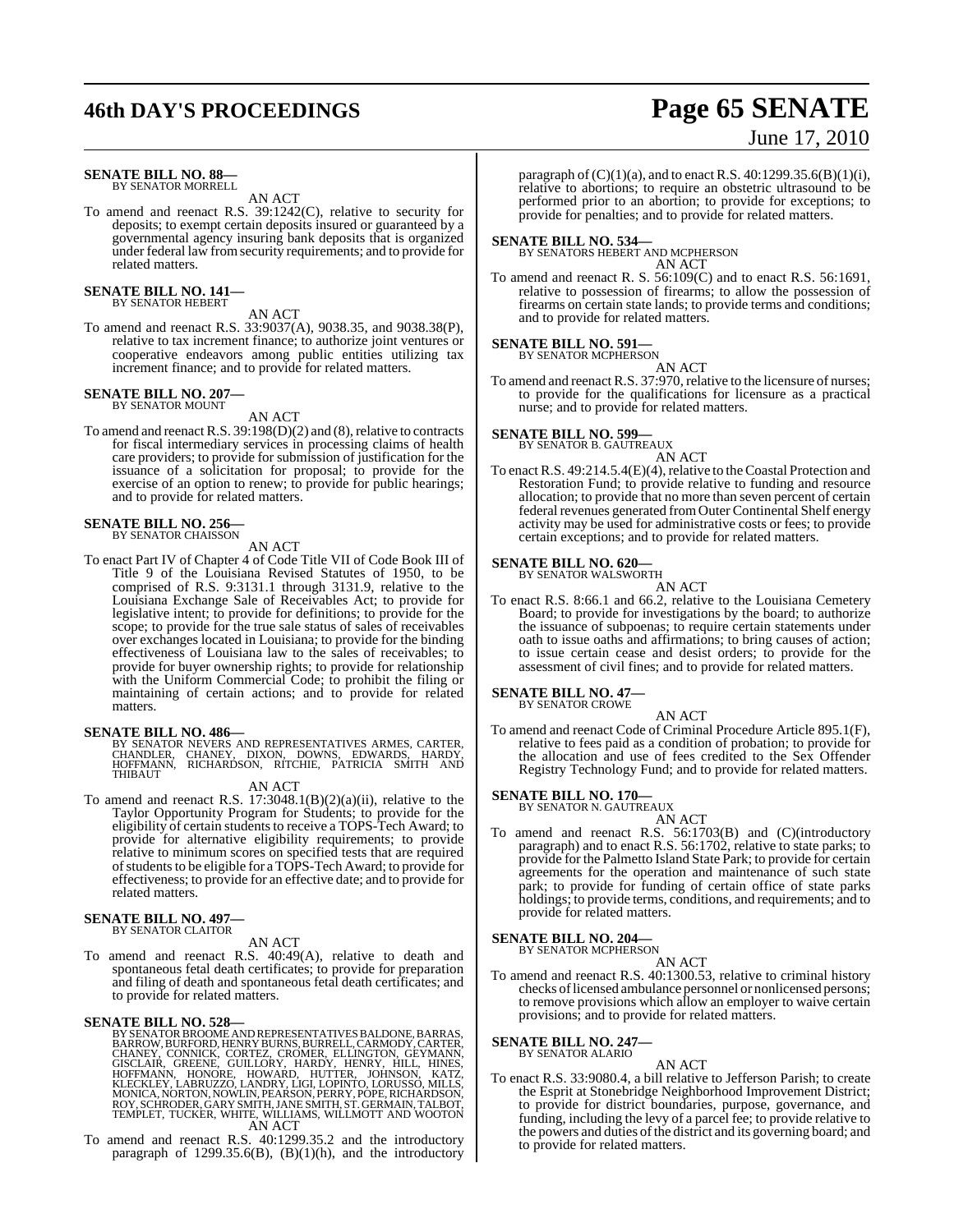# **SENATE BILL NO. 257—** BY SENATOR MOUNT AND REPRESENTATIVE KATZ

AN ACT

To amend and reenact R.S. 36:3(4) and (7), 4(A)(10), 8(E)(2)(d), 9(C), 471(A), (B) and (C)(1), 472, 473, 474(A)(8), (B)(1)(a)(i) and (b), 475, 475.1(A), (B) and (C), and 477 and to repeal R.S. 36:474(E) and 476, relative to the Department of Social Services; to rename the Department of Social Services the Department of Children and Family Services; to provide for the reorganization of the department; to provide for definitions; to provide for fiscal oversight and program evaluation; to provide for designation of certain organizational units; to provide forthe composition of the department; to provide for the officers of the department; to provide for deputy secretaries; to provide for the undersecretary and the division of management and finance; to provide for the office of children and family services; and to provide for related matters.

#### **SENATE BILL NO. 460—** BY SENATOR MARTINY

## AN ACT

To enact Chapter 1 of Code Title I of Code Book IV of Title 9 of the Louisiana Revised Statutes of 1950, to be comprised of R.S. 9:6000, relative to the application of foreign laws; to provide for definitions; to provide for legislative findings; to prohibit the enforcement of foreign laws under certain circumstances; to provide for applicability to certain persons; and to provide for related matters.

**SENATE BILL NO. 558—** BY SENATOR WALSWORTH AND REPRESENTATIVE TUCKER AN ACT

To enact Chapter 27 of Title 25 of the Louisiana Revised Statutes of 1950, to be comprised of R.S. 25:1231 through 1237, and R.S. 36:209(Q); to create the LouisianaBicentennialCommission; to provide for membership of the commission and its operation; to provide relative to powers, duties, and activities of the commission; to provide relative to funds and property of the commission; to provide for termination of the commission; and to provide for related matters.

#### **SENATE BILL NO. 720—**

BY SENATOR MORRELL AND REPRESENTATIVES ABRAMSON,<br>BALDONE, BROSSETT, BURFORD, HENRY BURNS, CARMODY,<br>GALLOT, GISCLAIR, HENDERSON, HENRY, HINES, HOWARD,<br>HUTTER,KATZ,LABRUZZO,LEGER,LIGI,POPE,GARY SMITH,JANE<br>SMITH,ST.GERMAIN,TA

AN ACT

To enact R.S. 9:2716, relative to contracts; to provide that certain contracts obtained through fraud, bribery, corruption or other criminal acts are against public policy and are absolutely null and void and unenforceable; to provide for the payment of costs; and to provide for related matters.

#### **SENATE BILL NO. 724—** BY SENATOR N. GAUTREAUX

AN ACT

To amend and reenact R.S.  $41:642(A)(2)$ , relative to sixteenth section and school board indemnity lands; to provide for revenues generated by certain sixteenth section and school board indemnity lands; to provide terms and conditions; and to provide for related matters.

> Respectfully submitted, ROBERT W. "BOB" KOSTELKA Chairman

The foregoing Senate Bills were signed by the President of the Senate.

# **Page 66 SENATE 46th DAY'S PROCEEDINGS**

#### **Message to the Governor**

## **SIGNED SENATE BILLS**

June 17, 2010

To the Honorable Governor of the State of Louisiana:

The President of the Senate and the Speaker of the House of Representatives have signed the following Senate Bills:

# **SENATE BILL NO. 13—** BY SENATOR B. GAUTREAUX

AN ACT

To amend and reenact R.S. 11:292, 570, 930, 951.3, 952.3, 1378, 1905, 3014, 3051, 3111, 3140, 3198, 3229, 3321(A), 3345, 3389, 3408, 3440, 3470, 3513, 3608(A), 3691, 3770, 3800, and 3823, andR.S. 13:3881(D)(1),relative to garnishment or seizure of pension or retirement benefits; to provide for garnishment or seizure of benefits from public retirement or pension systems, plans, or funds; to provide relative to the applicability of certain court orders to such benefits; to provide for garnishment or seizure of such benefits to pay any fine or restitution, or any costs of incarceration, probation, or parole, ordered for certain felony convictions associated with service as an elected official or public employee; to provide for an effective date; and to provide for related matters.

#### **SENATE BILL NO. 20—**

BY SENATOR MURRAY AND REPRESENTATIVE STIAES AN ACT

To amend and reenact R.S. 47:1703(E), relative to ad valorem property tax exemptions and assessments; to authorize an extension of the homestead exemption or a special assessment level on property damaged or destroyed in certain disasters or emergencies and provide for claiming the extension; and to provide for related matters.

**SENATE BILL NO. 73—** BY SENATOR HEITMEIER AND REPRESENTATIVE BROSSETT AN ACT

To amend and reenact R.S. 3:2465(C), relative to operating procedures for animal shelters; to prohibit euthanasia by carbon monoxide gas chambers on cats and dogs beginning on January 1, 2013 and thereafter; to prohibit euthanasia by intracardiac injection on a conscious animal; and to provide for related matters.

# **SENATE BILL NO. 76—** BY SENATOR B. GAUTREAUX

AN ACT To amend and reenact R.S. 11:1903(A)(2), (5), and (6) and 1922(G) and to enact R.S. 11:1903(A)(7), relative to the Parochial Employees' Retirement System; to provide relative to eligibility to participate in the system; to provide for requirements and limitations on such ability; to require a participating employer to extend benefits to all employees; to prohibit participation by certain employees whose employment is covered by another public system, plan, or fund; to specify that an employer with employees eligible for another public system, plan, or fund shall not be eligible to enter a participation agreement with this system; to provide for an effective date; and to provide for related matters.

#### **SENATE BILL NO. 92—** BY SENATOR MURRAY

AN ACT To enact R.S. 18:1485(F), relative to campaign finance reporting requirements; to provide relative to procedures for the filing of certain reports electronically; and to provide for related matters.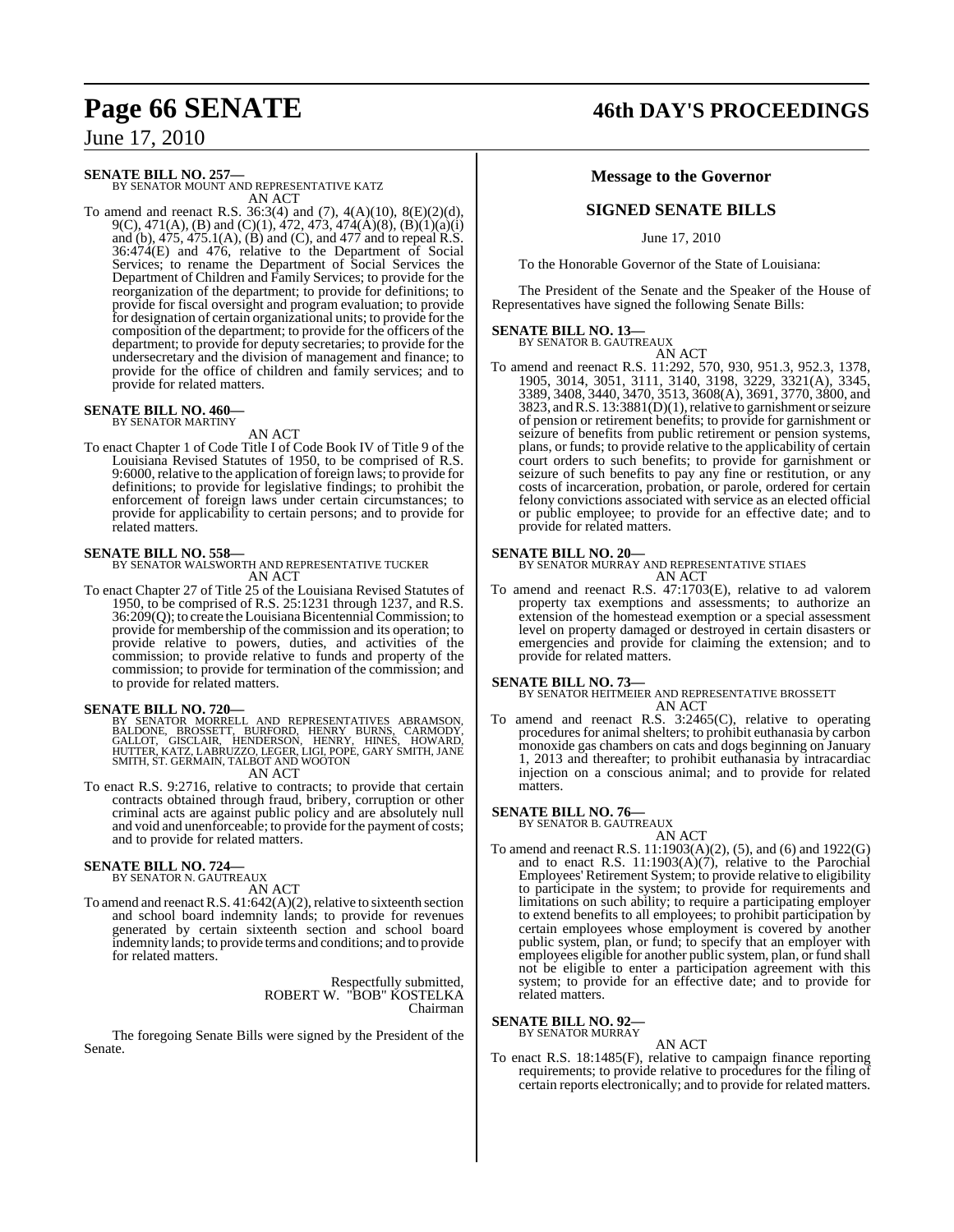# **46th DAY'S PROCEEDINGS Page 67 SENATE**

# June 17, 2010

**SENATE BILL NO. 147—**<br>BY SENATORS THOMPSON, LONG, NEVERS, RISER AND WALSWORTH AN ACT

To amend and reenact R.S. 3:3402(4), 3403(C), 3405(B)(2), the introductory paragraph of  $3407(A)$ ,  $3410(D)$ ,  $3410.2(D)(4)$ , the introductory paragraph of 3410.2(F), 3411(B), 3414.3(L), 3414.4(B),  $3419(D)$  and  $3422(D)$  and to repeal Subpart B of Part V of Chapter 6 of Title 3 of the Louisiana Revised Statutes of 1950, comprised of R.S. 3:691 through 695, Subpart C of Part V of Chapter 6 of Title 3 of the Louisiana Revised Statutes of 1950, comprised of R.S. 3:697 through 699, 3405(B)(1), 3409(I), 3414.3(E) and 3415(B), relative to agricultural commodities; to provide for changes in the Agricultural Commodity Dealer and Warehouse Law; to provide relative to seizure of facilities; to repeal grain dealer license exams; to provide relative to moisture measuring devices and to repeal obsolete provisions related thereto; to repeal certain certification requirements related to grain sampling; to repeal certain licensure requirements concerning weighmasters; to repeal certain policies for sampling and grading grain; to repeal provision requiring design approval for scale tickets; to provide for technical corrections; and to provide for related matters.

#### **SENATE BILL NO. 159—** BY SENATOR MURRAY

AN ACT

To authorize and provide for a cooperative endeavor agreement for use of certain state property in Orleans Parish with the city of New Orleans; to provide for an effective date; and to provide for related matters.

#### **SENATE BILL NO. 218—** BY SENATOR APPEL

AN ACT

To enact R.S. 9:4815, relative to the Private Works Act; to provide for the escrow of funds due under certain contracts; to provide for the duties of an escrow agent; to provide for the release of funds from escrow; to provide for exceptions; to provide for a limitation of liability; and to provide for related matters.

#### **SENATE BILL NO. 229** BY SENATOR MARTINY

#### AN ACT

To amend and reenact Code of Evidence Article 902(1), relative to self-authentication; to provide relative to electronically generated documents under seal; and to provide for related matters.

#### **SENATE BILL NO. 235—**

BY SENATOR HEITMEIER AND REPRESENTATIVES MILLS AND WILLMOTT

AN ACT

To enact Chapter 64 of Title 46 of the Louisiana Revised Statutes of 1950, to be comprised of R.S. 46:2891, relative to Medicaid upper payment limit collaboratives; to provide for a Medicaid physician upper payment limit methodology to continue access to healthcare services; to provide for development of funding mechanisms for hospitals; and to provide for related matters.

#### **SENATE BILL NO. 262—** BY SENATOR NEVERS

AN ACT

To enact R.S. 17:100.8, relative to students; to require the governing authority of each public elementary and secondary school that collects biometric information from students to develop, adopt, and implement policies governing the collection, storage, and use of such information; to provide relative to policy guidelines and requirements; and to provide for related matters.

#### **SENATE BILL NO. 283—**

BY SENATOR MARTINY AN ACT

To amend and reenact R.S. 33:1423.1(B), (C) and (D), relative to the collection and disposition of bonds, fines, fees, licenses, and taxes by sheriffs and ex officio tax collectors; to authorize sheriffs and ex officio tax collectors to contract with certain parties to aid in the collection of certain delinquent taxes and obligations; to provide for the payment for collection services on a fee basis; to limit the amount of the fee; and to provide for related matters.

#### **SENATE BILL NO. 16—** BY SENATOR APPEL

AN ACT

To repeal Chapter 48 of Title 34 of the Louisiana Revised Statutes of 1950, comprised of R.S. 34:3471 through 3486, relative to the Millennium Port Authority; and to provide for related matters.

#### **SENATE BILL NO. 150—** BY SENATOR DUPLESSIS

AN ACT

To enact R.S. 22:1284.1, relative to motor vehicle insurance; to prohibit an increase in the premium rate when there is a lapse in coverage under certain circumstances; and to provide for related matters.

#### **SENATE BILL NO. 177—** BY SENATOR THOMPSON

AN ACT

To amend and reenact R.S. 46:1802(8)(a) and to enact R.S.  $46:1802(8)(b)(v)$  and R.S.  $46:1806(D)$ , relative to crime victims reparations; to provide for definitions; to provide for application requirements; and to provide for related matters.

#### **SENATE BILL NO. 191—**

BY SENATOR B. GAUTREAUX AN ACT

To amend and reenact R.S. 11:701(introductory paragraph), 728(A)(4), 783(A)(3)(a), 792(C)(1) and (D), 1002(introductory paragraph),  $1153(C)(1)$  and (D), 1326 and 1337(B), to enact **R.S.** 11:701(5)(e), 784.1(F) and (G), 1002(6)(c), 1140, 1141.2(C) and (D), 1336(F) and (G), and 1338(F), and to repeal R.S. 11:701(12)(d), 792(B)(3), (C)(2), and (F), 1153(B)(3),  $(C)(2)$ , and  $(F)$ , and  $1337(A)(3)$ , relative to the Teachers' Retirement System of Louisiana, Louisiana School Employees' Retirement System, and State Police Pension and Retirement System; to provide relative to compliance with applicable federal tax qualification requirements; to provide for an effective date; and to provide for related matters.

# **SENATE BILL NO. 231—** BY SENATOR NEVERS

AN ACT

To enact R.S. 33:4574.18, relative to tourist commissions; to provide for the designation and name of certain commissions; and to provide for related matters.

#### **SENATE BILL NO. 244—**

BY SENATOR MURRAY

- AN ACT
- To amend and reenact R.S. 33:4084(A)(1)(a), to increase the requirement for public advertisement for bids on materials and supplies contracts of the sewerage and water board in the city of New Orleans; and to provide for related matters.

# **SENATE BILL NO. 254—** BY SENATOR N. GAUTREAUX

AN ACT To amend and reenact R.S. 33:1418, relative to hybrid or alternative fuel vehicles; to allow political subdivisions to purchase or lease hybrid fuel or alternative fuel vehicles; to provide for exceptions; and to provide for related matters.

#### **SENATE BILL NO. 278—** BY SENATOR ERDEY

AN ACT To amend and reenact R.S.  $33:4766(E)(1)$ , relative to liens and privileges on immovable property; to provide relative to the procedure for the enforcement of certain liens and privileges by local government; and to provide for related matters.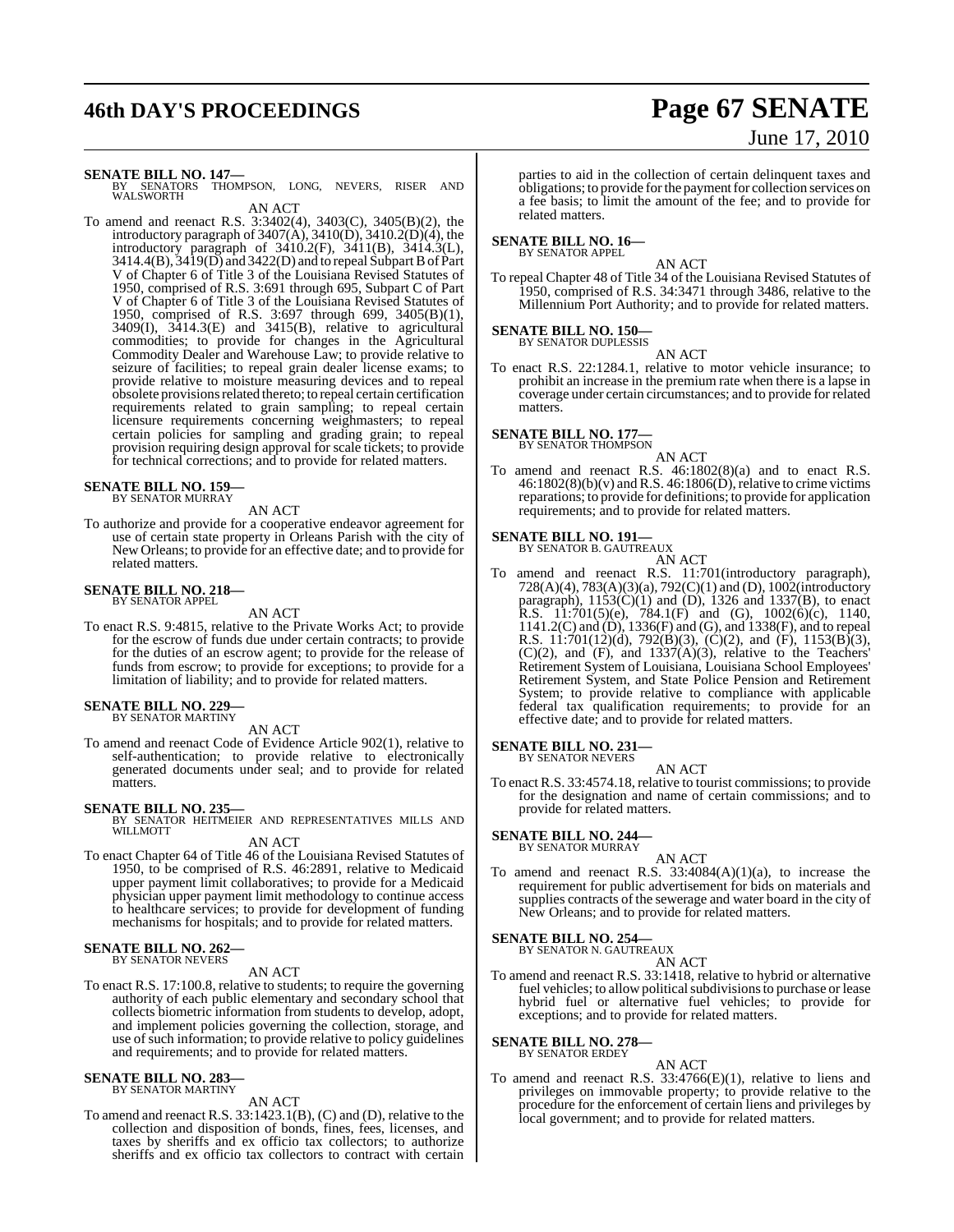#### **SENATE BILL NO. 296—** BY SENATOR MARTINY

AN ACT

To enact R.S. 33:2841.1, relative to the collection of taxes in municipalities; to authorize municipalitiesto hire an attorney or agency to assist in the collection of certain taxes; to provide for the assessments and collection of a fee for such assistance; and to provide for related matters.

#### **SENATE BILL NO. 306—** BY SENATOR MARTINY

#### AN ACT

To enact R.S.  $33:2955(A)(1)(k)$ , relative to investments by political subdivisions; to provide for investment in debt instruments issued by any state other than Louisiana; to provide for investment in debt instruments issued by political subdivisions of any state other than Louisiana; to provide restrictions on such types of investments; to provide requirements relative to political subdivisions purchasing such debt instruments; and to provide for related matters.

#### **SENATE BILL NO. 338—** BY SENATOR MARIONNEAUX

AN ACT

To authorize and provide for the transfer of certain state property; to authorize the transfer of certain state property in West Baton Rouge Parish; to provide forthe property description; to provide for reservation of mineral rights; to provide terms and conditions; and to provide for related matters.

# **SENATE BILL NO. 363—** BY SENATOR ADLEY

AN ACT

To enact R.S. 30:28.1, relative to drilling activities; to prohibit permitted oil and gas drilling activities from disturbing privately owned active water wells; to provide requirements and conditions; and to provide for related matters.

# **SENATE BILL NO. 444—** BY SENATOR LAFLEUR

AN ACT

To repeal R.S. 17:81.1, 178, 221.1, 225.1, 234, Subpart C-2 of Part III of Chapter 1 of Title 17 of the Louisiana Revised Statutes of 1950, comprised of R.S. 17:255 through 260, 267, Subpart E of Part III of Chapter 1 of Title 17 of the Louisiana Revised Statutes of 1950, comprised of R.S. 17:291 through 295, Subpart F of Part III of Chapter 1 of Title 17 of the Louisiana Revised Statutes of 1950, comprised of R.S. 17:322 through 326, Part XIV of Chapter 2 of Title 17 of the Louisiana Revised Statutes of 1950, comprised ofR.S. 17:1321 through 1325, 1380 through 1382, 2111, 2113, 2131 through 2135, Chapter 16 of Title 17 of the Louisiana Revised Statutes of 1950, comprised of R.S. 17:2851 through 2853, and Chapter 30 of Title 17 of the Louisiana Revised Statutes of 1950, comprised of R.S. 17:3701 through 3713, relative to schools; to repeal outdated or unconstitutional provisions relative to assignment, enrollment, and transfer of pupils, certain scholastic awards, certain unexcused absences from school, school schedule and parental involvement pilot programs, compulsory attendance for certain special needs children, required instruction, courses, and seminars, establishment of part-time schools for certain students, changes in classification of schools, certain secular education services, creation of junior college districts and colleges, vision and hearing screening supplies and training, certain postsecondary education admission requirements, and asbestos detection programs; and to provide for related matters.

# **SENATE BILL NO. 445—** BY SENATOR LAFLEUR

AN ACT

To repeal R.S. 17:16, 412, 418, and 426, relative to public school teachers; to repeal outdated provisions relative to the employment of retired teachers, the issuance of life certificates, the collection and report of statistics regarding aged and incapacitated teachers, and compulsory retirement of certain teachers; and to provide for related matters.

# **Page 68 SENATE 46th DAY'S PROCEEDINGS**

#### **SENATE BILL NO. 446—**

BY SENATOR LAFLEUR

AN ACT To repeal R.S. 17:101, 102, 103, and 104, relative to the assignment, transfer, and continuance of pupils; to repeal outdated provisions; and to provide for related matters.

# **SENATE BILL NO. 447—** BY SENATOR LAFLEUR

AN ACT To repeal Subpart G-1 of Part III of Chapter 1 of Title 17 of the Louisiana Revised Statutes of 1950, comprised of R.S. 17:331 through 334.1, relative to high school students; to repeal the requirement that the Department of Education establish and maintain a database containing information concerning high school students' plans after leaving high school; and to provide for related matters.

#### **SENATE BILL NO. 448—**

BY SENATOR LAFLEUR AN ACT

To repeal R.S. 17:401, relative to college preparation academic assistance programs; to repeal the requirement for the development and implementation of a program to provide academic assistance to public high school students who plan to attend college but are unprepared to successfully undertake college level work; and to provide for related matters.

#### **SENATE BILL NO. 498—** BY SENATOR CHABERT

AN ACT

To amend and reenact R.S. 56:302.9(G), relative to charter boat fishing guide licenses; to provide for the fees collected from the sale of charter boat fishing guide licenses; to provide for expenditure of funds; and to provide for related matters.

## **SENATE BILL NO. 568**

BY SENATOR JACKSON

AN ACT To amend and reenact R.S. 17:53(A) and (B), relative to required training and instruction of school board members; to authorize school board members to obtain training and instruction at certain conferences; to require verification of attendance; and to provide for related matters.

# **SENATE BILL NO. 600—** BY SENATOR MOUNT

AN ACT

To amend and reenact R.S. 13:2575(A), relative to public health, housing, and environmental violations; to authorize all municipalities to prescribe civil penalties; and to provide for related matters.

# **SENATE BILL NO. 661—** BY SENATOR HEBERT

AN ACT

To enact R.S. 30:2040.1, relative to environmental quality; to provide relative to the siting of certain solid waste disposal facilities near the Acadiana Regional Airport; to provide terms and conditions; and to provide for related matters.

# **SENATE BILL NO. 707—** BY SENATOR ALARIO

AN ACT

To amend and reenact R.S. 47:342(3), relative to the occupational license tax; to define contractor for purposes of the occupational license tax in certain parishes; and to provide for related matters.

**SENATE BILL NO. 733—** BY SENATOR AMEDEE

#### AN ACT

To amend and reenact R.S. 33:2561(E), relative to appeals by employees in the classified service; to provide for the jurisdiction of appeals; and to provide for related matters.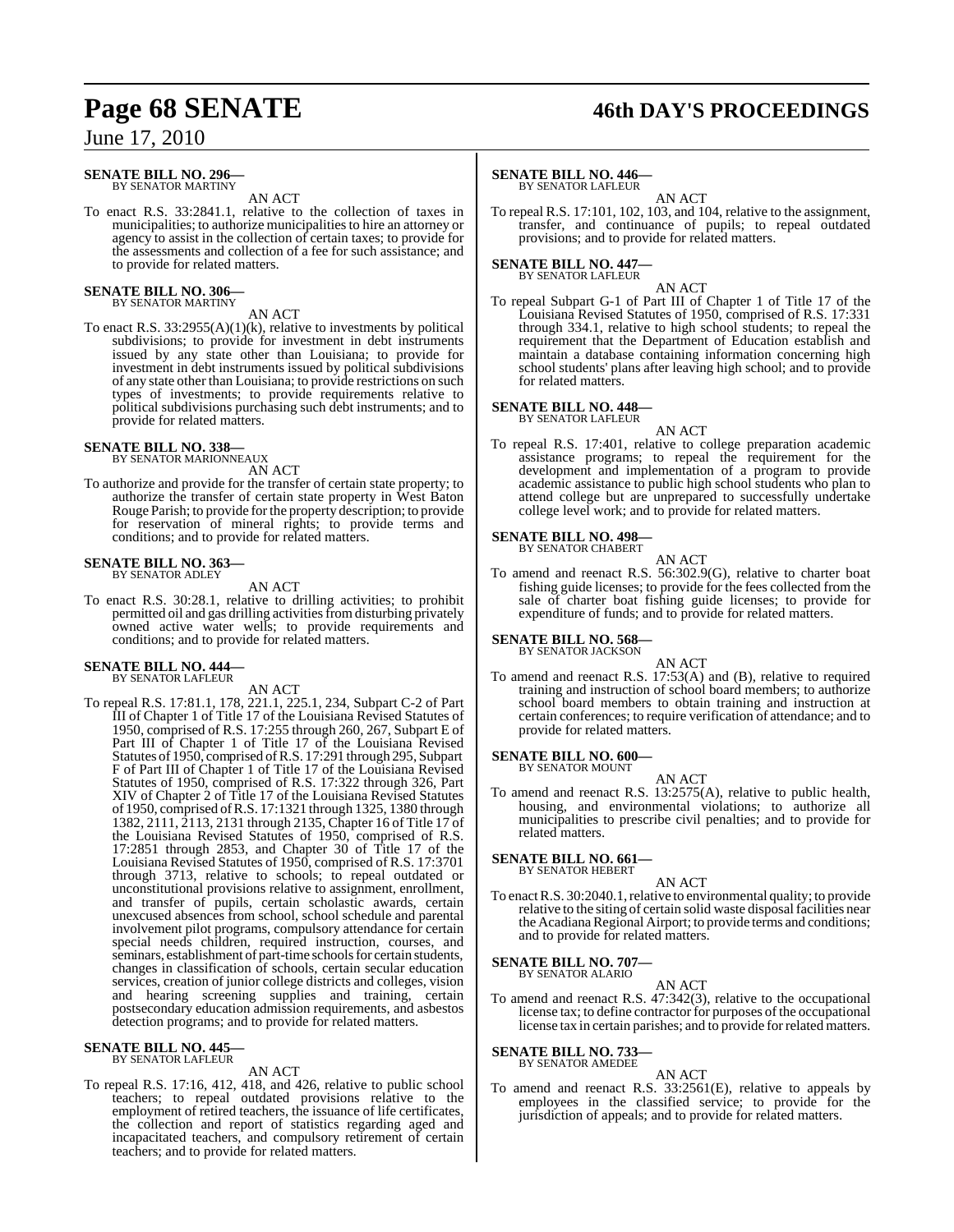# **46th DAY'S PROCEEDINGS Page 69 SENATE**

# June 17, 2010

**SENATE BILL NO. 752—**<br>BY SENATOR LONG AND REPRESENTATIVES AUBERT, AUSTIN<br>BADON, CARMODY, CARTER, CHANDLER, CHANEY, DIXON,<br>EDWARDS, HARDY, HOFFMANN, RICHARDSON, RITCHIE, SCHRODER AND PATRICIA SMITH

AN ACT

To enact Chapter 17-F of Subtitle III of Title 39 of the Louisiana Revised Statutes of 1950, to be comprised of R.S. 39:1800.21 through 1800.35, relative to the creation of a nonprofit corporation; to provide for the financing and leasing of centers of excellence; to provide for its board of directors; to authorize the lease and sublease of the facilities; to authorize the issuance of bonds and certificates of participation; to empower the nonprofit corporation, the Louisiana Community and Technical College System and the state to take such other actions or enter into such other agreements as may be necessary and appropriate to carry out its responsibilities; and to provide for related matters.

**SENATE BILL NO. 53—**<br>BY SENATORS N. GAUTREAUX AND WALSWORTH AND<br>REPRESENTATIVES ARNOLD, BOBBY BADON, BALDONE, BARRAS,<br>HENRY BURNS, TIM BURNS, CARMODY, CARTER, CHAMPAGNE,<br>CORTEZ, GISCLAIR, HAZEL, HENDERSON, HINES, HOFFMANN

AN ACT

To amend and reenactR.S. 46:236.15(D)(1)(introductory paragraph) and (a), and to enact R.S. 27:2(C) and (D) and 24(A)(5), relative to support; to provide for public policy regarding gaming and child support; to provide for the intercept and seizure of payments of progressive slotmachine annuities and cash gaming winnings for the payment of child support and overpayments to the department; to provide certain procedures and conditions; and to provide for related matters.

**SENATE BILL NO. 56—**<br>BY SENATORS MARTINY, ALARIO, AMEDEE, APPEL, BROOME, BY SENATORS MARTINY, ALARIO, AMEDEE, KOSTELKA, LONG, MICHOT, MOUNT, SHAW AND THOMPSON AND REPRESENTATIVES<br>ANDERS, ARNOLD, BOBBY BADON, BALDONE, BARR

#### AN ACT

To amend and reenact R.S. 14:80(D), 81.1(E)(3), (4), (5) and (6), and 86 and to enact R.S. 14:40.3(C)(4), 46.2(B)(4), 46.3(D)(3), 81(H)(3), 81.1(E)(7), 81.2(G), and 81.3(B)(4) and R.S. 15:539.1, relative to criminal offenses; to provide for forfeiture of certain property used in the commission of certain crimes; to provide for forfeiture procedure; to provide for exempt property; to provide for allocation of proceeds; and to provide for related matters.

#### **SENATE BILL NO. 90—** BY SENATOR MURRAY

AN ACT

To amend and reenact R.S. 33:9091.1(D)(1)(c), (d), (e), and (f) and (3)(a) and (F)(3)(c)(ii) and to repeal R.S. 33:9091.1 (D)(1)(g) and (h), relative to Orleans Parish; to provide for appointments to the board of commissioners of the Lakeview Crime Prevention District; to provide for elections relative to the levy and the renewal of a parcel fee in the district; to remove certain restrictions on renewing the fee; and to provide for related matters.

# **SENATE BILL NO. 134—** BY SENATOR B. GAUTREAUX

AN ACT

To amend and reenact R.S. 11:104 and Chapter 3 of Subtitle I of Title 11 of the Louisiana Revised Statutes of 1950, comprised of R.S. 11:121 through 127, relative to the Public Retirement

Systems' Actuarial Committee; to provide relative to membership, officers, meetings, duties, and staffing of the committee; to provide for an effective date; and to provide for related matters.

#### **SENATE BILL NO. 289—** BY SENATOR DONAHUE

AN ACT

To enact Chapter 28 of Title 42 of the Louisiana Revised Statutes of 1950, to be comprised of R.S. 42:1601, relative to the Department of State Civil Service; to provide for reporting of employee turnover; to require the department to report each year to the Joint Legislative Committee on the Budget regarding the employee turnover; to provide for an effective date; and to provide for related matters.

# **SENATE BILL NO. 364—** BY SENATOR MICHOT

AN ACT

To amend and reenact R.S. 27:306(C)(2) and (C)(5)(a)(i), relative to Video Draw Poker Devices Control Law; to provide for licensing requirements for truck stop facilities; to provide with respect to the location of certain qualified truck stop facilities; to provide with respect to prohibitions; to provide for exceptions; to provide for an effective date; and to provide for related matters.

# **SENATE BILL NO. 457—** BY SENATOR APPEL

- AN ACT
- To amend and reenact R.S. 9:4203 and 4206, relative to the Louisiana Binding Arbitration Law; to provide certain procedures, requirements, and conditions regarding evidence; to provide relative to payment of deposits, fees, or expenses; and to provide for related matters.

**SENATE BILL NO. 480—** BY SENATOR RISER

AN ACT

To amend and reenactR.S. 32:1518(A) and to enactR.S. 32:1518(C), relative to hazardous materials transportation and motor carrier safety; to provide relative to revocation of hazardous materials endorsements on a commercial driver's license; and to provide for related matters.

#### **SENATE BILL NO. 524—** BY SENATOR MURRAY

AN ACT

To enact R.S. 47:463.141, 463.142, and 463.143, relative to motor vehicle special prestige license plates; to provide for the establishment and issuance ofthe "Zulu Social Aid and Pleasure Club" plate; to provide for the establishment and issuance of the "Warren Easton High School" plate; to provide for the establishment and issuance of the "LSU School of Dentistry" plate; to provide for the design of such plates; to provide relative to the fee and application of the fee for such plates; to authorize the promulgation of rules and regulations; and to provide for related matters.

# **SENATE BILL NO. 537—** BY SENATOR NEVERS

AN ACT

To amend and reenact R.S. 23:381(1), 382, 383, 384(A), (B)(2), and (C), 385, 386, 387, 388(B), 389, 390, and 392(B) and (D), relative to apprentices; to provide for representation on the apprenticeship council; to provide for terms of those serving on the council; to provide relative to the apprenticeship council and its recommendations; to provide for the appointment of a director of apprenticeship who is not subject to council approval; to provide relative to powers and duties of the director of the council; to provide relative to apprenticeship programs; to provide for apprenticeship committees; to provide for definition of an apprentice; to provide as to the content of apprentice agreements; to provide for the approval of apprentice agreements; to provide with respect to a rotation of employers;